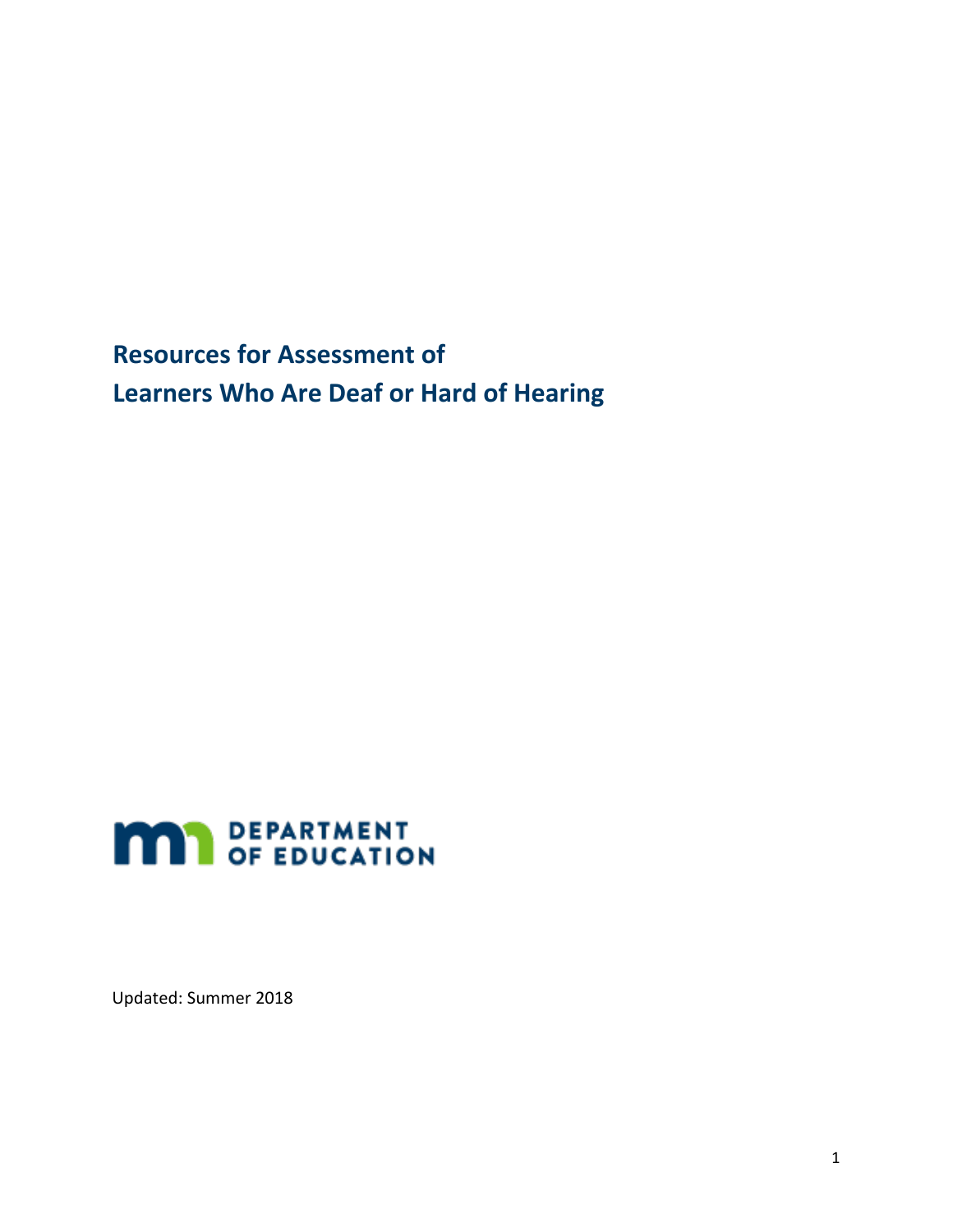## <span id="page-1-0"></span>**Credits**

**Original:** 1998 by a workgroup of Teacher of Learners who are Deaf/Hard of Hearing in Minnesota

**Revised:** Fall 2008 by a workgroup of Teacher of Learners who are Deaf/Hard of Hearing in Minnesota

**Susan Rose, Ph.D.,** University of Minnesota **Lauren Barkmeier,** University of Minnesota **Sherry Landrud, M.Ed.,** Intermediate School District 287 **Valerie Klansek-Kyllo, Ph.D.,** Consultant **Patricia McAnally, Ph.D.,** Consultant **Kristin G. Larson**, **M.Ed.,** Intermediate School District 196 **Valerie Hoekstra**, **M.A.,** Minnesota State Academy of the Deaf

**Revised:** Summer 2018 by a workgroup of Teachers of Learners who are Deaf/Hard of Hearing in Minnesota

**Emily Manson**, **M.Ed.,** St. Paul Public Schools **Taylor Thomas, M.Ed.,** Intermediate School District 917 **Emily Kedrowski, M. Ed.,** St. Paul Public Schools **Kim Allgor, M.A.,** St. Paul Public Schools **Brooke Peterson, Ph.D.,** Intermediate School District 917

Coordinated by:

Mary Cashman-Bakken, J.D. [Minnesota Department of Education](http://education.mn.gov/) 1500 Highway 36 West Roseville, MN 55113-4266 https://education.mn.gov

Minnesota Resource Center for the Deaf and Hard of Hearing 615 Olof Hanson Drive P.O. Box 308 Fairbault, MN 55021-0308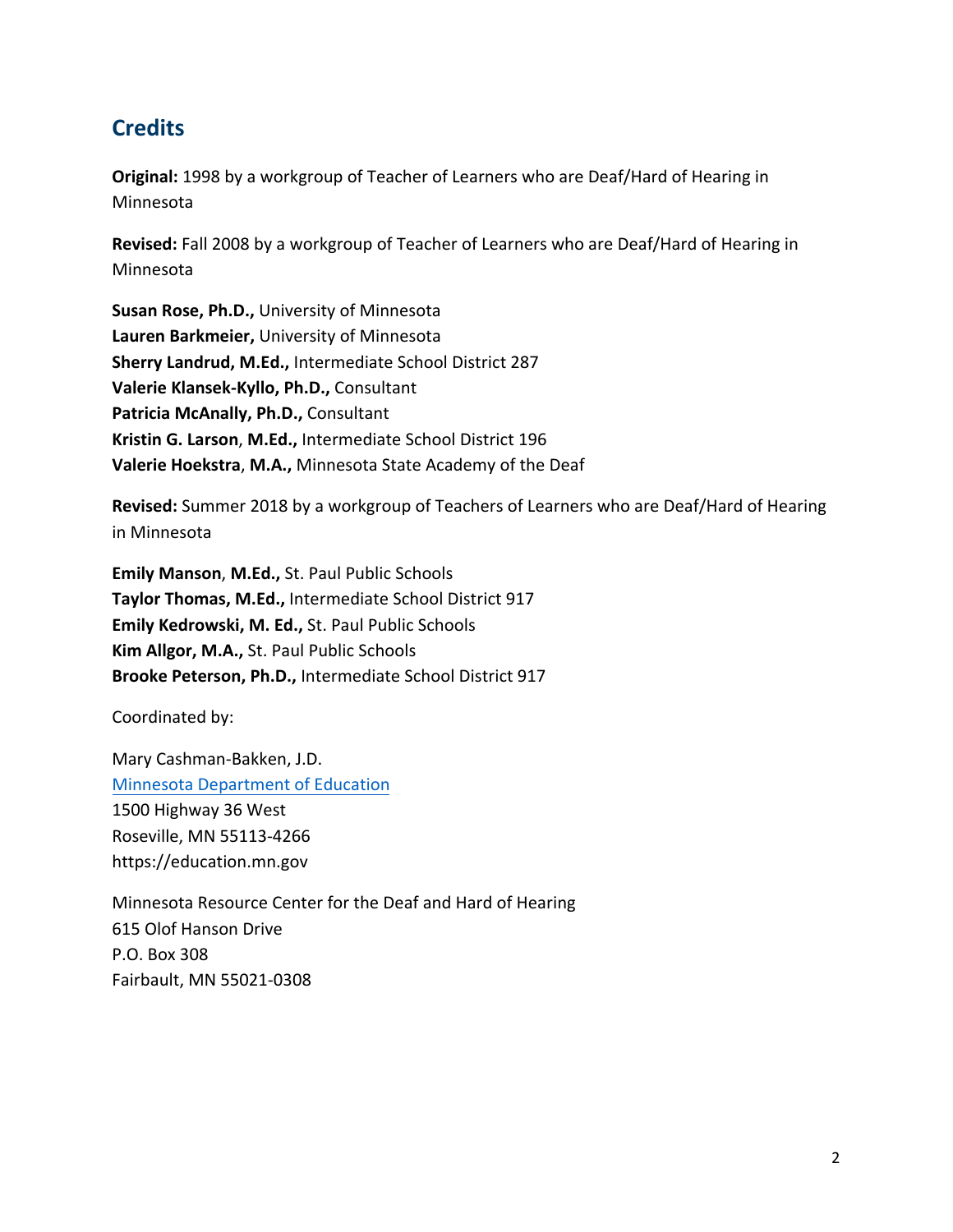## **Contents**

| Resources for Assessment of Learners who are Deaf or Hard of Hearing | $\mathbf{1}$   |
|----------------------------------------------------------------------|----------------|
| Credits                                                              | $\overline{2}$ |
| Introduction                                                         | 6              |
| <b>Assessment Requirement</b>                                        | $\overline{7}$ |
| Overview of Assessment for Learners who are Deaf or Hard of Hearing  | 9              |
| Purpose of Assessment and Evaluation                                 | 9              |
| Minnesota Criterion for Deaf/Hard of Hearing                         | 11             |
| Early Childhood                                                      | 13             |
| <b>Reasons to Assess</b>                                             | 13             |
| Things to Consider                                                   | 13             |
| Part C                                                               | 13             |
| <b>Intellectual Assessments</b>                                      | 15             |
| <b>Reasons to Assess</b>                                             | 15             |
| <b>Test Administrator</b>                                            | 15             |
| <b>Using Clinical Judgment</b>                                       | 16             |
| <b>Assessment Planning</b>                                           | 16             |
| Table A: Intellectual Assessments                                    | 18             |
| <b>Academic Assessments</b>                                          | 22             |
| Literacy Assessments                                                 | 22             |
| Issues in Reading Assessment of Learners who are D/HH                | 22             |
| <b>Informal Literacy Assessments</b>                                 | 23             |
| <b>Observations and Anecdotal Records</b>                            | 23             |
| <b>Retell Procedures</b>                                             | 24             |
| <b>Informal Reading Inventories</b>                                  | 24             |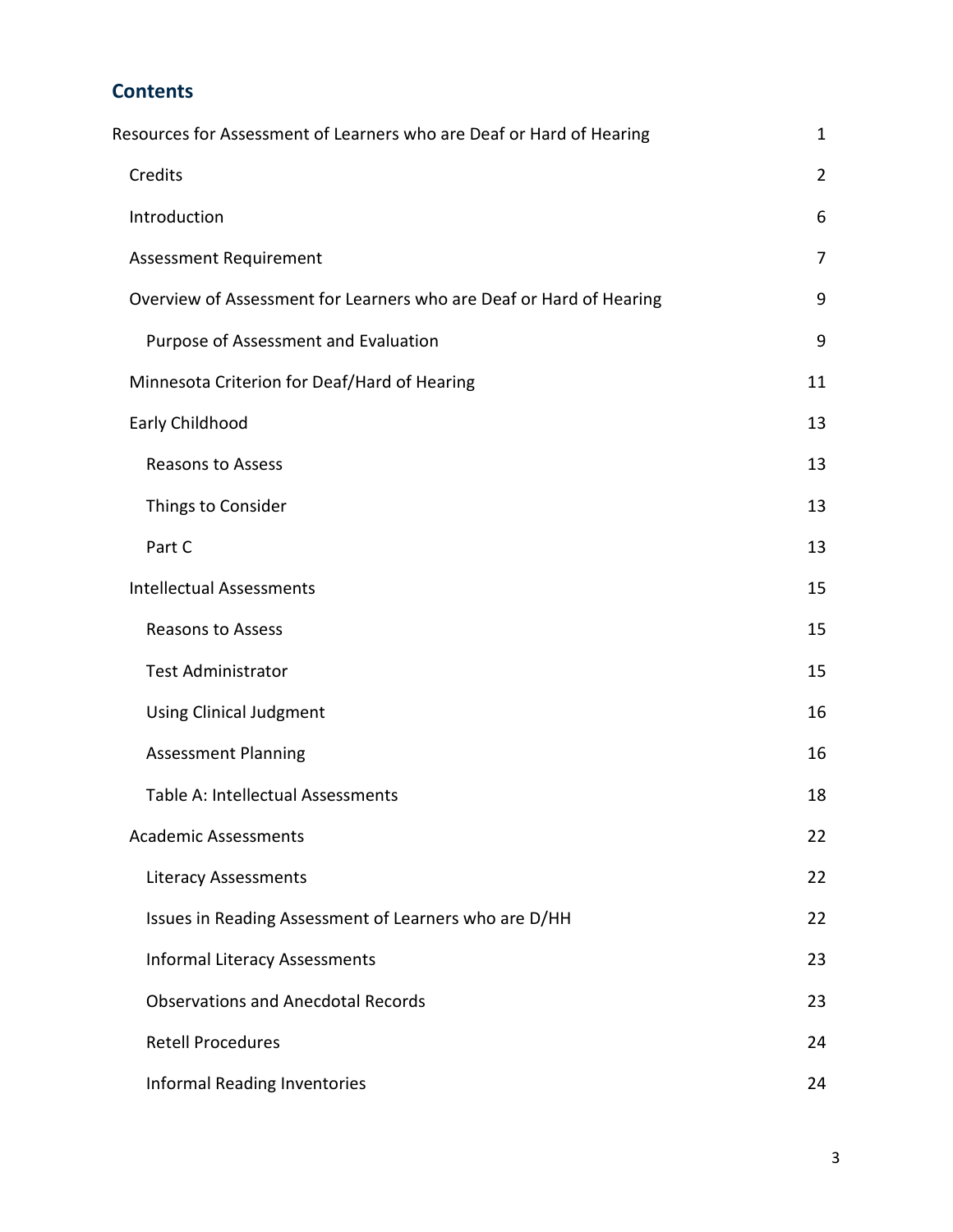| Summary                                                         | 25 |
|-----------------------------------------------------------------|----|
| Table B: Literacy Assessments                                   | 26 |
| <b>Math Assessments</b>                                         | 31 |
| Table C: Math Assessments                                       | 33 |
| <b>Communication and Language Assessments</b>                   | 42 |
| Approaches to Language Assessment                               | 42 |
| Language Sampling                                               | 42 |
| Language-Based Portfolio Assessment                             | 43 |
| <b>Systematic Observations</b>                                  | 45 |
| Summary                                                         | 45 |
| Resources                                                       | 45 |
| Table D: Communication and Language Assessments                 | 46 |
| <b>Informal Assessments</b>                                     | 57 |
| The Role of Informal Assessments                                | 57 |
| Curriculum-Based Assessment (CBA)                               | 57 |
| <b>Systematic Observations</b>                                  | 58 |
| Planning a Systematic Observation                               | 59 |
| Questions to consider when completing a systematic observation: | 60 |
| <b>Parent Interviews</b>                                        | 61 |
| <b>Teacher Interviews</b>                                       | 61 |
| <b>Student Interviews</b>                                       | 61 |
| Table E: Informal Assessments                                   | 62 |
| Social/Emotional Assessments                                    | 69 |
| <b>Reasons to Assess</b>                                        | 69 |
| <b>Types of Social Emotional Assessments</b>                    | 69 |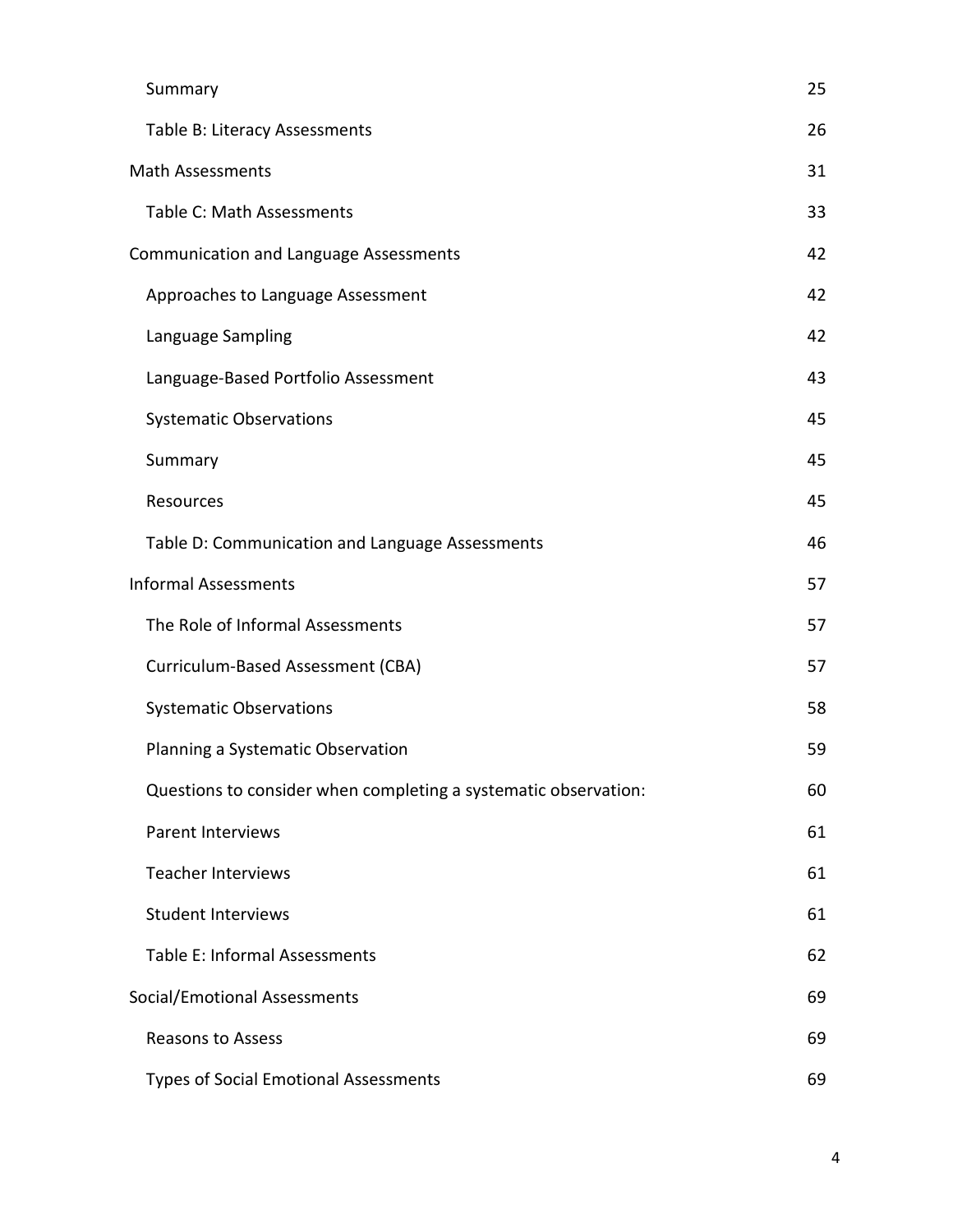| Things to Consider                                        | 69  |
|-----------------------------------------------------------|-----|
| Challenges Assessing Learners who are D/HH                | 70  |
| Table F: Social/Emotional Assessments                     | 71  |
| Transition                                                | 73  |
| <b>Table G: Transition Assessments</b>                    | 74  |
| <b>Student Progress Monitoring</b>                        | 80  |
| <b>Reasons to Monitor Progress</b>                        | 80  |
| When to Monitor Progress                                  | 80  |
| How to Monitor Progress                                   | 80  |
| Appendix A                                                | 82  |
| Early Intervention: Birth through Two Years of Age        | 91  |
| Preschool: 3 to 5 Years of Age / Entrance to Kindergarten | 95  |
| Appendix B                                                | 103 |
| Appendix C                                                | 108 |
| References                                                | 109 |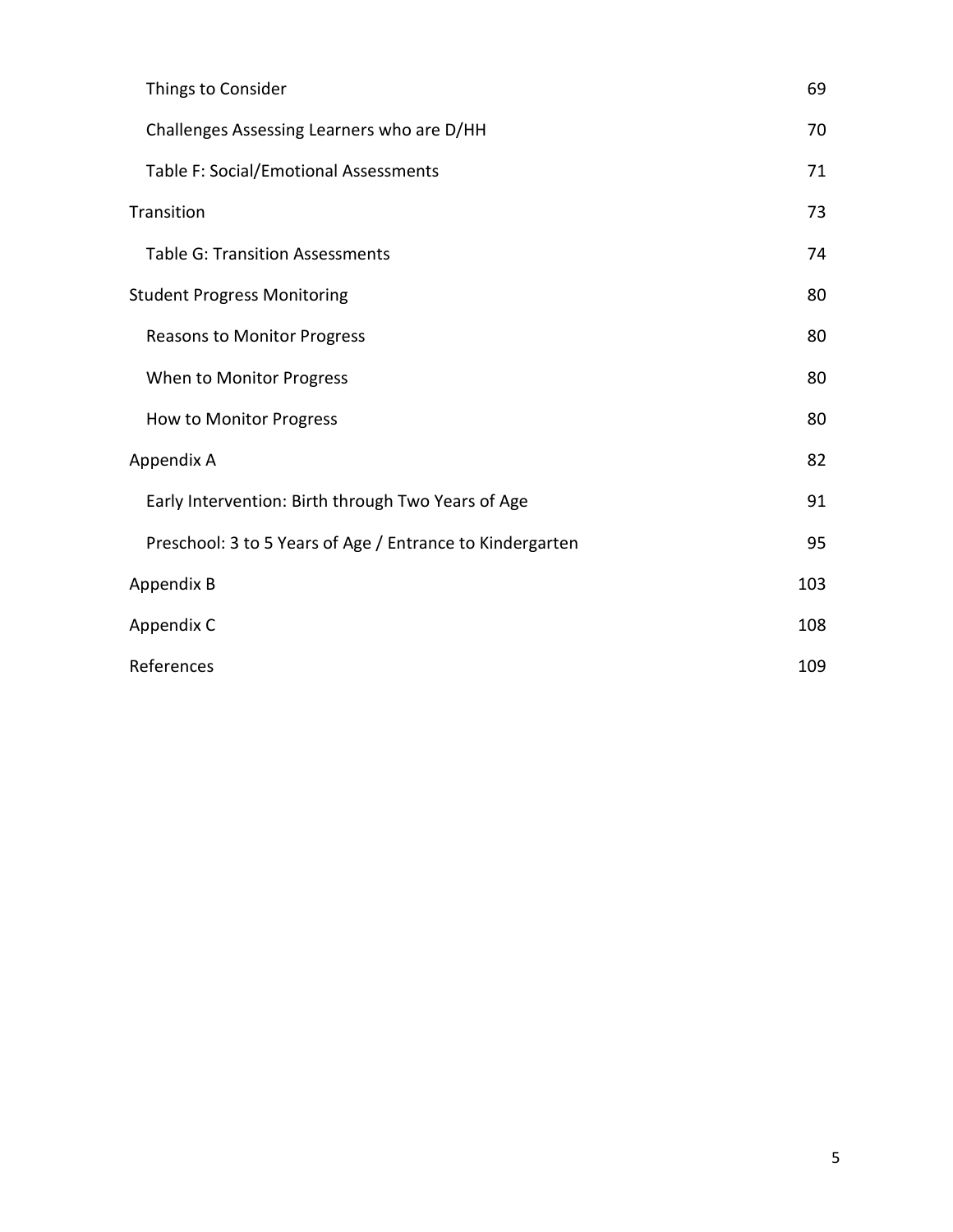## <span id="page-5-0"></span>**Introduction**

The purpose of this manual is to provide information and guidance for conducting assessments and monitoring student progress, as required for all children by federal, state or local mandates developed since the passage of No Child Left Behind (NCLB).

Assessment and evaluation of progress among learners who are deaf or hard of hearing (D/HH) is a complex process. Challenges often go undetected by individuals unfamiliar with the hidden impact of a hearing loss. Challenges to professionals in the field of D/HH education are particularly notable in the areas of information access, communication modalities, language, selection and application of assessment tools, technology, and access to highly qualified personnel. The local educational agency (LEA) continues to be responsible for providing a team comprised of: a) qualified professionals; and, b) the parents to collect multiple sources of information relevant to determining eligibility for specialized services, and then developing an educational program that is not only individualized but leads to measurable increases in learning.

General education accountability legislation has had significant connection to children with disabilities, including children who are D/HH. No Child Left Behind (NCLB) has had an impact on the title and as language in the 2004 reauthorization of the federal special education law. The 2004 Individuals with Disabilities Education Improvement Act (also known as the Individuals with Disabilities Education Act or IDEA) clarified or modified various aspects of its original language on evaluation since this manual was last revised. These modifications include:

requirements for highly qualified personnel, the types of measurement tools or technology approved for use, the relevance of general education information, the role and responsibilities of parents, the impact of student transfers within or outside a state, when re-evaluation is required, and access to general education instruction in reading and other selected curriculum areas.

Effective teachers of students who are D/HH understand the link between evaluation and instruction that results in increased learning. These teachers are faced with mandates related to measuring their students' academic achievement levels, rate of progress, and the reporting of their assessment results. This manual is intended to support teachers in meeting their obligations to appropriately evaluate their students who are D/HH.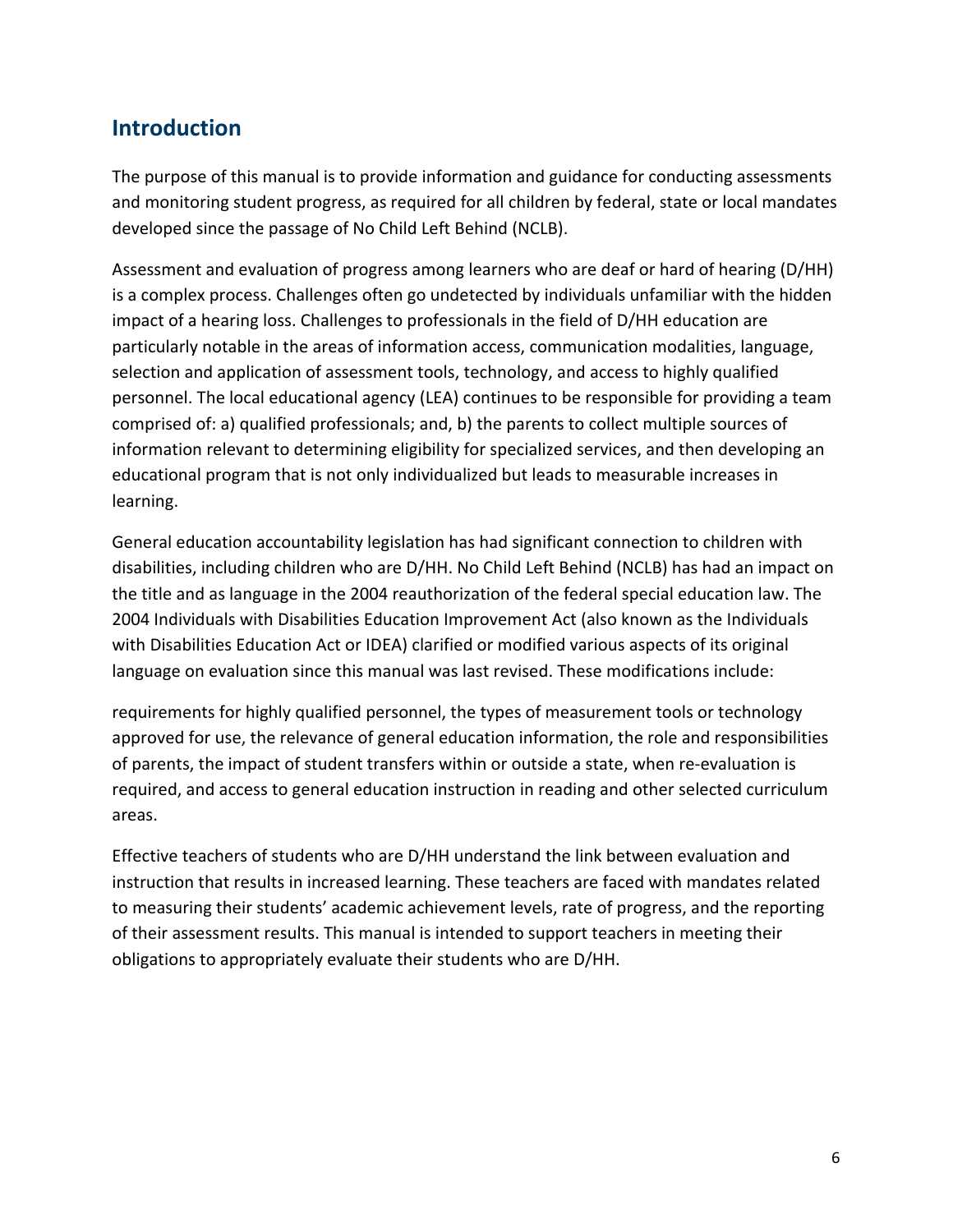## <span id="page-6-0"></span>**Assessment Requirement**

Several important laws require the participation of learners with disabilities, including those who are deaf or hard of hearing (D/HH), in standards-based instruction and assessment initiatives. These federal laws, notably No Child Left Behind 2001 (NCLB), the Individuals with Disabilities Education Improvement Act of 2004 (IDEA), and the Every Student Succeeds Act (ESSA), provide direction for statewide assessment development and implementation at the local level. These requirements directly impact the special education teams working with learners who are D/HH.

The accountability movement for results spearheaded the growth of statewide assessments. NCLB became the watershed mandate for public accountability in K-12 public education at the school, district, and state levels for all students, including those students with disabilities. IDEA clearly addresses facilitating all-student access to grade-level instruction and state assessments and requires assurances from the states on these requirements. Providing high-quality, annual assessments was the result of a federal policy drive for stronger accountability for results for all learners by providing important information on student learning at the grade, school, district and state levels. Reporting is now extensive and public.

Minnesota, like many other states, has both revised and augmented the number and kinds of assessments required of students in response to NCLB and ESSA. There is no longer any question that children with disabilities, including those who are D/HH, must participate in these types of assessments.

Reasonable adaptations and accommodations for students with disabilities have been defined in IDEA. Other IDEA provisions related to accountability address the development of the longstanding Individualized Educational Program (IEP) for accountability at the individual level; the requirement to include in the IEP a statement of any individual modifications in the administration of state-wide or district-wide assessments of student achievement that are needed for the learner to participate in such assessment; and *if the IEP team determines that the learner will not participate in a particular state or district-wide assessment of student achievement (or part of such an assessment), a statement of why that assessment is not appropriate for the learner; and how the learner will be assessed [Sec. 614 (d) (1) (A) (V) and VI)].*

When IDEA was reauthorized in 2004, the augmented title of that law includes the word "improvement," which signaled the intention of national policy makers that "all" really meant "all" in terms of accountability for results was not negotiable. Changes in requirements for teachers, including those licensed to teach students with special education needs, and revisions of curriculum standards buttressed the assessment for results policy changes. This manual is one example of increasing support mechanisms for teachers.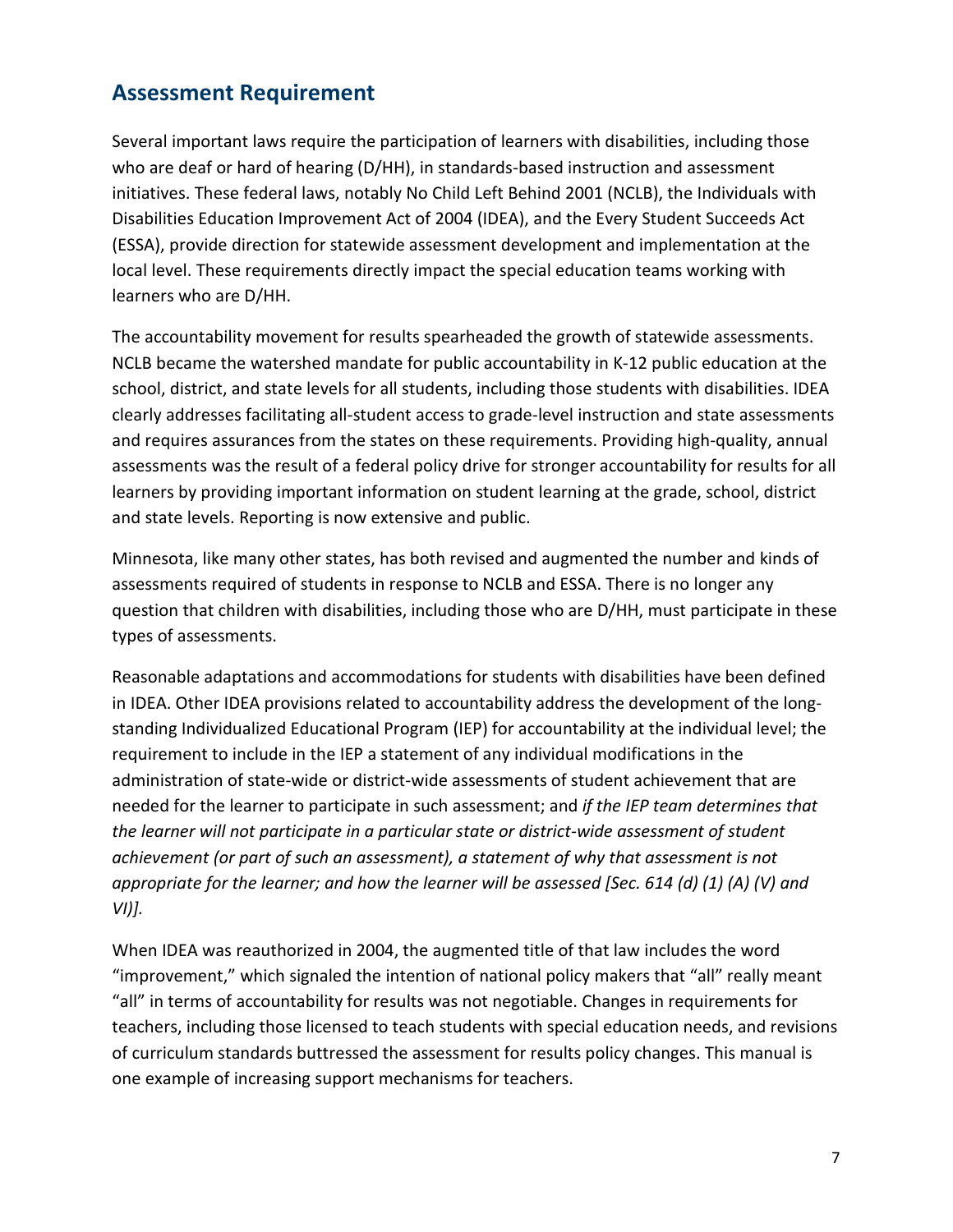The Supreme Court of the United States ruled in the case Endrew F. v. Douglas County School District, 2017, that individualized education programs (IEPs) must provide students with disabilities more than the minimal educational benefit, indicating that IEP teams must assess and provide reasonable services for the child to access curriculum and make progress.

The [Minnesota Department of Education website](http://education.mn.gov/) provides a variety of documents and training opportunities to support teachers with their responsibilities for assessment and accountability. Teachers should review these resources on a regular basis. Teachers are critical players in ensuring that learners who are D/HH have equal access to grade-level content standards and participate in the accountability measures that are increasingly required. Teachers of learners who are D/HH bring their specialized skills and knowledge of specific instructional strategies needed by students with hearing loss and provide accommodations during instruction and assessments.

As indicated earlier, effective teachers of students who are D/HH recognize the critical link between assessment and instruction in curricular areas. Even though such linkage has been formalized in policy initiatives at the federal and state levels, it remains critical to individual learning and progress. The link for the individual student between assessment and instruction must not be neglected or forgotten as a result of efforts required to meet state and federal requirements. Success at the individual student level remains paramount to special education service design and delivery.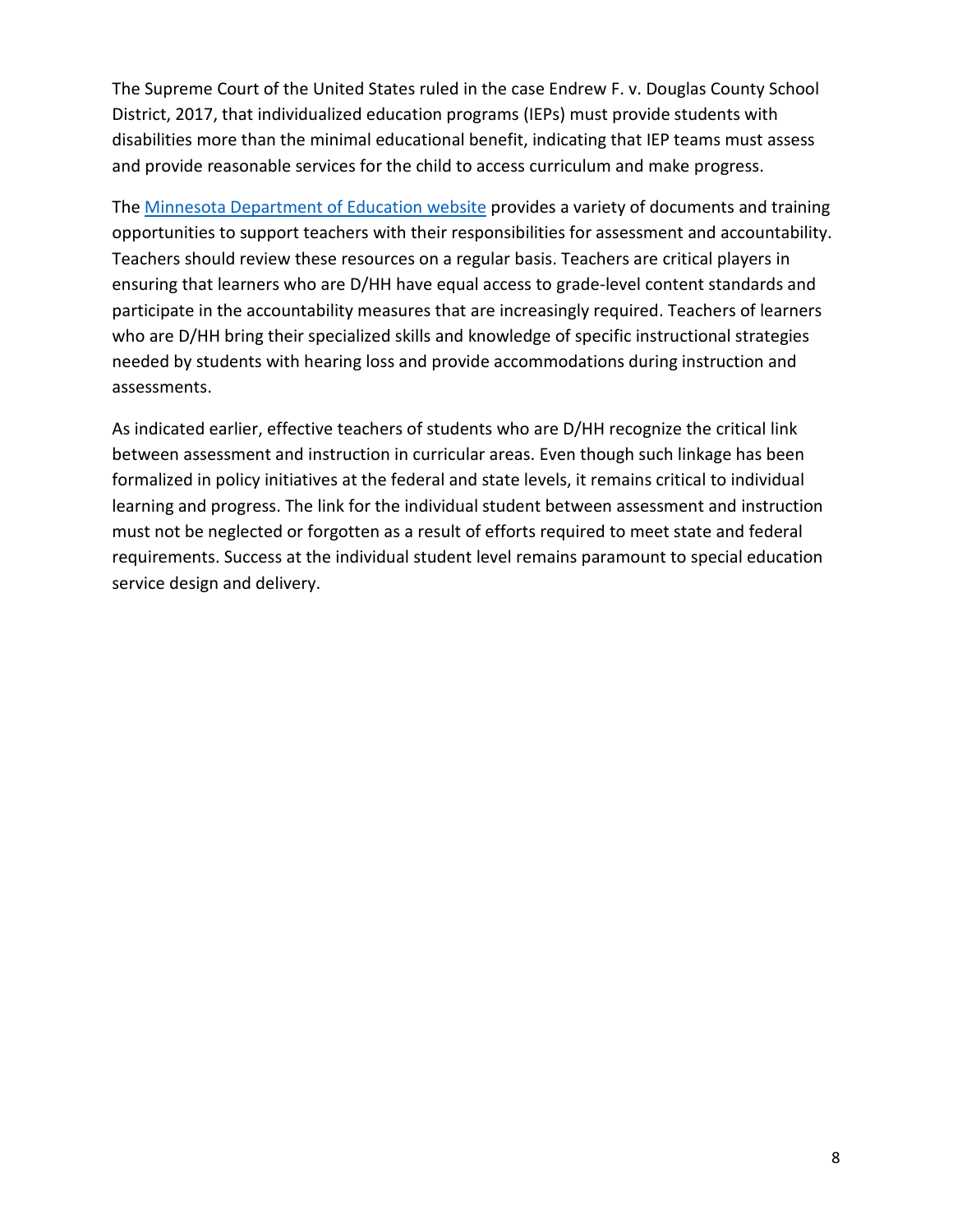# <span id="page-8-0"></span>**Overview of Assessment for Learners who are Deaf or Hard of Hearing**

This section addresses a general overview of issues, policies and principles that are pertinent to evaluating and assessing young children, and school-age learners who are D/HH in a manner that is consistent with legislative policy, rules and best practices.

#### **Purpose of Assessment and Evaluation**

Assessment and evaluation include the process of collecting and interpreting information for the purpose of:

- Identifying and verifying an educational disability.
- Making educational recommendations in keeping with the learner's strengths and needs.

Assessment and evaluation are required aspects of ESSA and IDEA-2004 that mandate the educational rights of children include those individuals with disabilities. These laws require, at minimum, that:

- Tests and other materials used are selected and administered in a non-discriminatory manner in terms of race and culture by trained and knowledgeable personnel in accordance with the standards provided by the test developer and, if not, include a description of the extent to which any accommodations or modifications were used in the written report.
- Tests and other procedures must be administered in a learner's native language and/or mode of communication unless not feasible.
- A single criterion may not be used for determining a disability (e.g., an audiogram alone cannot be used to determine if an individual is in need of special education services).
- A comprehensive assessment includes all areas appropriately related to all areas of concern or potential need and not just those areas commonly linked to hearing loss.
- Assessment results must be technically sound (valid and reliable).
- Relevant functional and developmental assessment about the learner must include information from the parent.

Federal law emphasizes the importance of:

- Information related to enabling the learner to be involved and progress in the general education curriculum or, in the case of a young child, appropriate preschool activities.
- The use of assessment tools and strategies to address the relative contribution of cognitive and behavioral factors, in addition to physical or developmental factors (e.g., a learner with a hearing loss may also have special education needs related to cognitive or behavioral factors).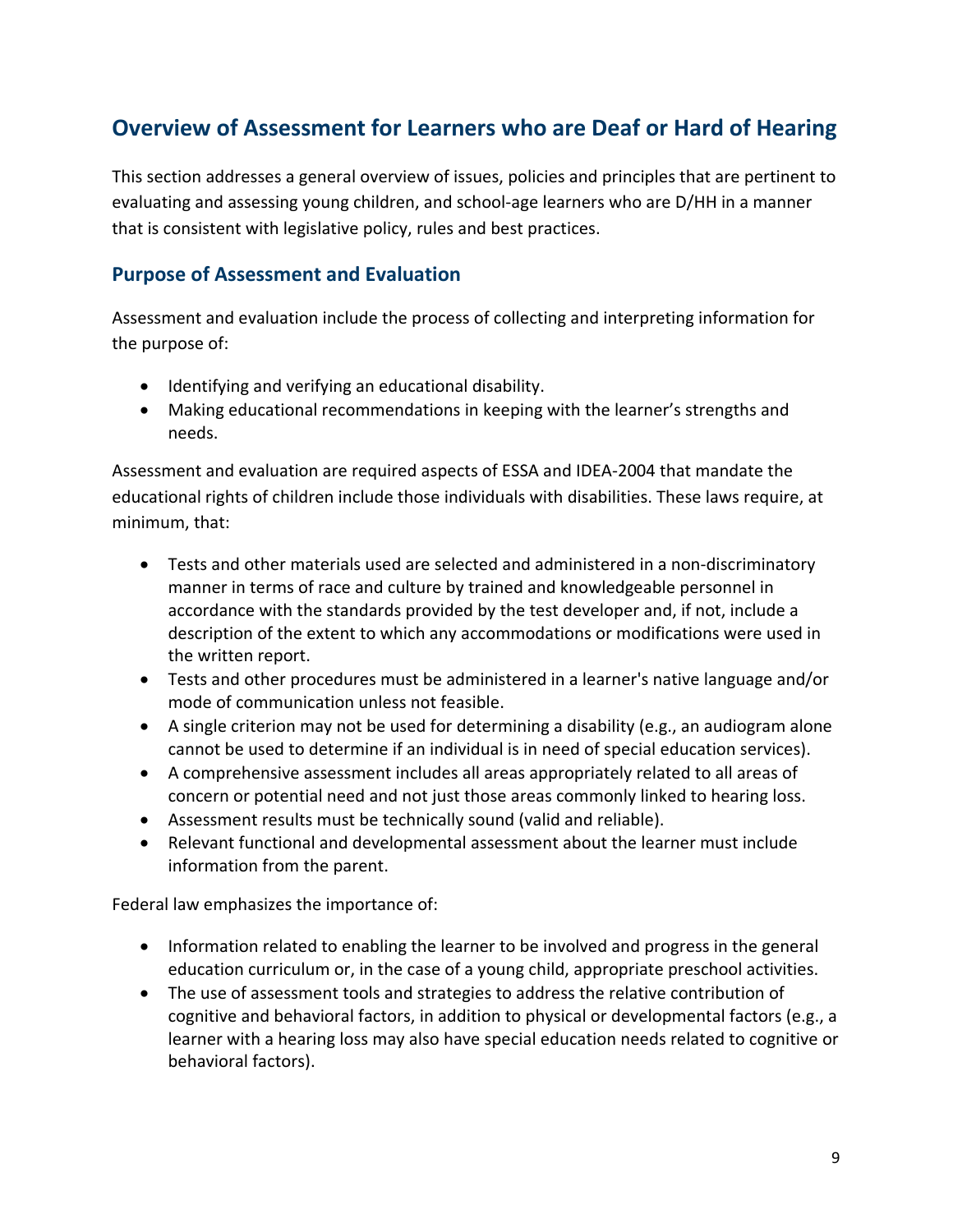Determination of eligibility or continuation in special education is the decision of the IEP Team and cannot be made independently by an individual.

Teachers licensed to teach learners who are D/HH must follow all of IDEA's requirements for evaluation and re-evaluation, including:

- The role and rights of parents in terms of evaluation/re-evaluation.
- The requirements for coordination with general education.
- The relationship to general education.
- Who may request an evaluation or re-evaluation.

Federal law and regulations change, as do state law and rule. Keeping current with those changes is critical. While federal regulations supersede any Minnesota requirements, state rule may exceed federal requirements, provided they are consistent with the definitions and intent of the federal law.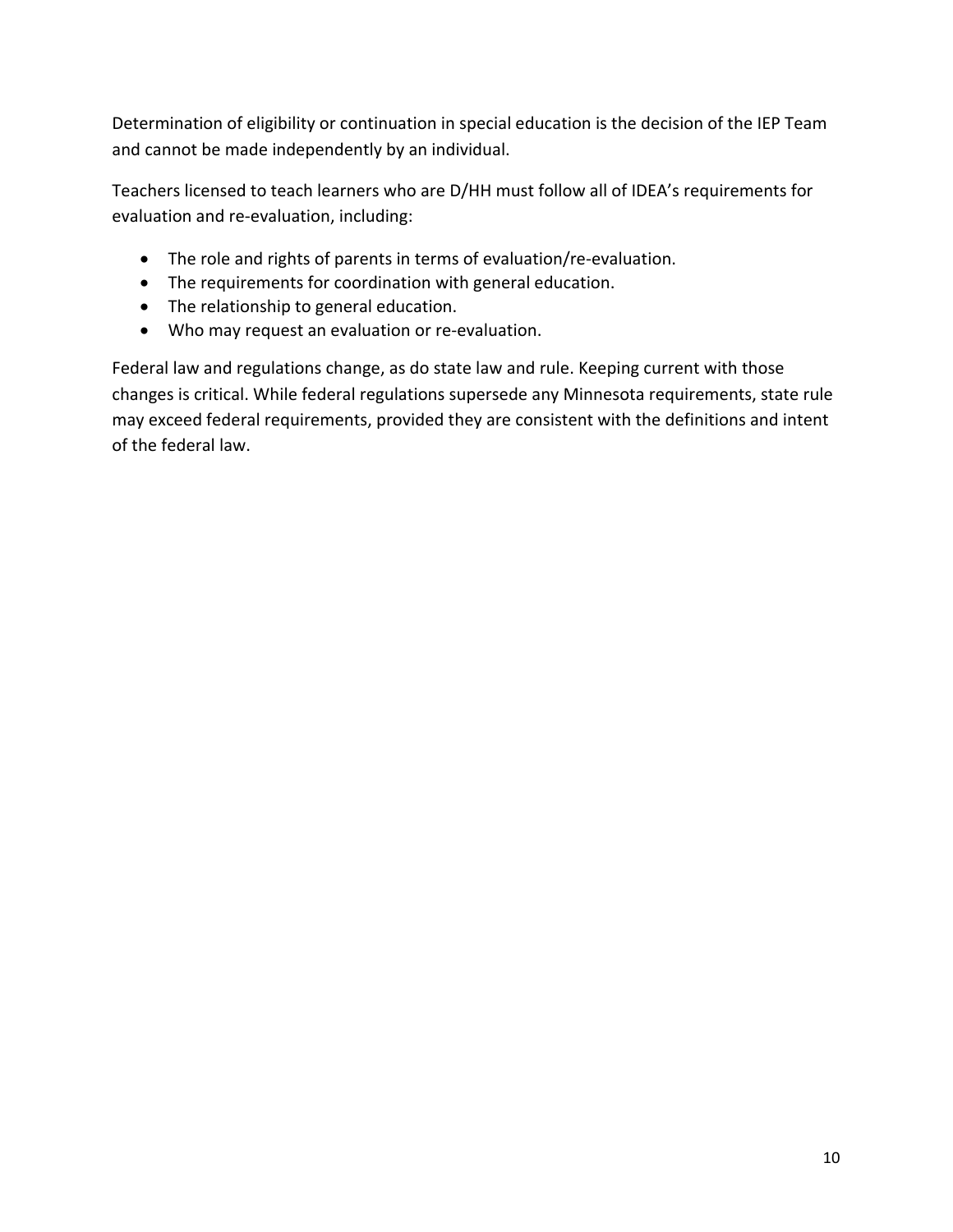# <span id="page-10-0"></span>**Minnesota Criterion for Deaf/Hard of Hearing**

#### [MINNESOTA RULE 3525.1331:](https://www.revisor.mn.gov/rules/?id=3525.1331)

I. **Definition**. "Deaf and hard of hearing" means a diminished sensitivity to sound, or hearing loss, that is expressed in terms of standard audiological measures. Hearing loss has the potential to affect educational, communicative, or social functioning that may result in the need for special education instruction and related services.

II. **Criteria**. A pupil who is deaf or hard of hearing is eligible for special education instruction and related services if the pupil meets one of the criteria in item A and one of the criteria in item B, C, or D.

A. There is audiological documentation provided by a certified audiologist that a pupil has **one of the following**:

1. A sensorineural hearing loss with an unaided pure tone average, speech threshold, or auditory brainstem response threshold of 20 decibels hearing level (HL) or greater in the better ear; or

2. A conductive hearing loss with an unaided pure tone average or speech threshold of 20 decibels hearing level (HL) or greater in the better ear persisting over three months or occurring at least three times during the previous 12 months as verified by audiograms with at least one measure provided by a certified audiologist; or

3. A unilateral sensorineural or persistent conductive loss with an unaided pure tone average or speech threshold of 45 decibels hearing level (HL) or greater in the affected ear; or

4. A sensorineural hearing loss with unaided pure tone thresholds at 35 decibels hearing level (HL) or greater at two or more adjacent frequencies (500 hertz, 1000 hertz, 2000 hertz, or 4000 hertz) in the better ear.

B. The pupils hearing loss affects educational performance as demonstrated by **one of the following**:

1. A need to consistently use amplification appropriately in educational settings as determined by audiological measures and/or systematic observation; or

- 2. (a) Basic reading skills
	- (b) Reading comprehension
	- (c) Written language
	- (d) General knowledge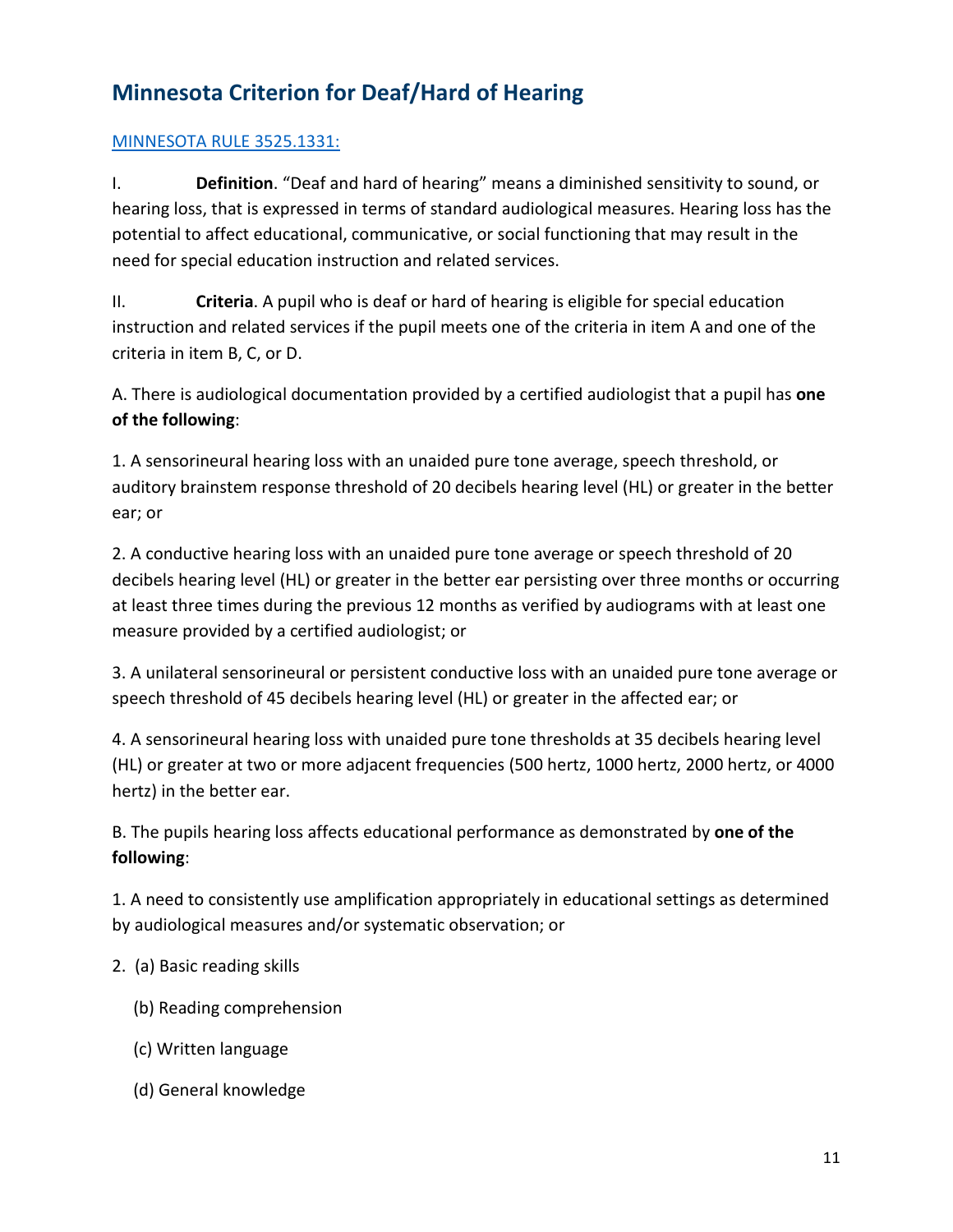C. The pupil's hearing loss affects the use or understanding of spoken English as documented by **one or both of the following:**

1. Under the pupil's typical classroom condition, the pupil's classroom interaction is limited as measured by systematic observation of communication behaviors; and/or

2. The pupil uses American Sign Language or one or more alternative or augmentative systems of communication alone or in combination with oral language as documented by parent or teacher reports and language sampling conducted by a professional with knowledge in the area of communication with persons who are deaf or hard of hearing.

D. The pupil's hearing loss affects the adaptive behavior required for age- appropriate social functioning (both must be present):

1. Documented systematic observation within the pupil's primary learning environments by a licensed professional and the pupil, when appropriate; and

2. Scores on a standardized scale of social skill development are below average scores expected for same-aged peers.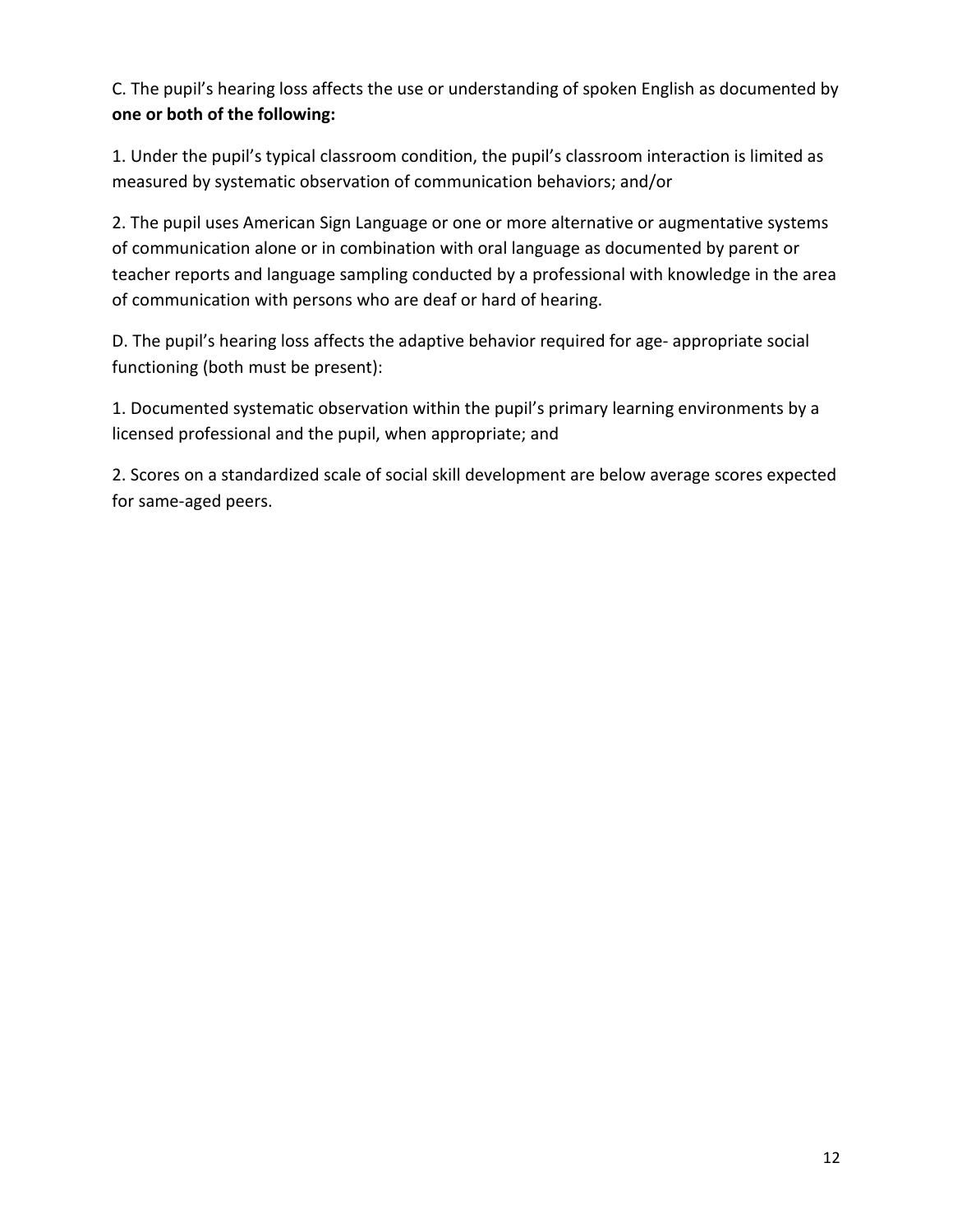# <span id="page-12-0"></span>**Early Childhood**

### **Reasons to Assess**

Ongoing assessment is important for learners who are D/HH during early childhood. Ongoing assessment provides opportunities to discuss the family's goals and priorities and make a plan for individualized assessment. It can provide information about the child's present levels of functioning integrated across developmental domains. Assessment can be used to:

- Compare with expectations for same-aged children.
- Help identify child strengths and needs, goals.
- Develop or review Individualized Family Service Plans (IFSPs) and IEPs.
- Identify areas of concern to monitor or refer.
- Identify needs for changes in service or additional services.
- Show development over time as a learning trajectory.
- Pair assessment with curriculum and progress.
- Scaffold to facilitate learning/skills to higher levels.
- Identify effective strategies to support individual learning.
- Change strategies as needed to support child learning.
- Guide discussions of needed adaptations and/or accommodations.
- Guide placement discussions and decisions.

### **Things to Consider**

- What are the family's goals or "desired outcomes" for their child? For their family?
- Is the child functioning within an expected range of development for his/her age, home language, heritage culture across all developmental domains?
- What are the child's strengths, needs?
- What strategies are most effective in helping the child learn and function in his/her home and community?
- Is the child's rate of development/progress appropriate to lead to desired outcomes?
- Are the services we provide supporting the family in appropriate, meaningful ways to help their child learn and grow? What resources do they have or need?
- Are the services we provide helping to maximize the child's consistent and integrated development across all developmental domains?
- How can we support the family as they make informed decisions about next steps for their child and family?

### **Part C**

The following information is designed to assist service providers in fulfilling their responsibilities under Part C of the Individuals with Disabilities Act (IDEA), serving children ages birth to 3. In Minnesota, the Infant and Toddler Intervention system is a partnership between the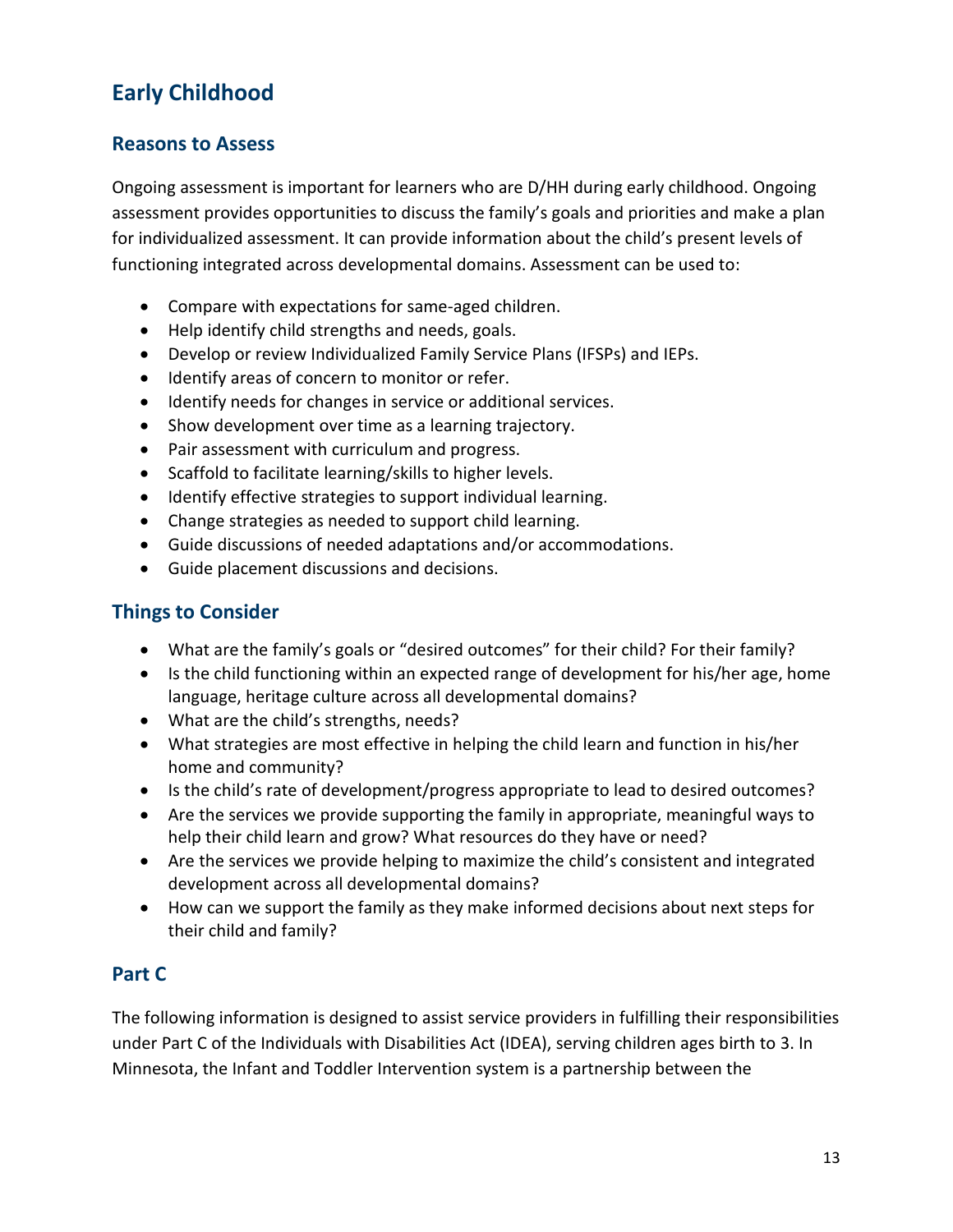Departments of Education, Health, and Human Services and families with young children, ages birth to 2 years and 11 months.

Early intervention services are provided under federal Part C regulations for IDEA 2004 (344 CFR Parts 300 and 303), which require that infants and toddlers with a developmental delay and/or certain diagnosed physical conditions and their families have access to services based on their needs. Eligibility for Part C services in Minnesota may be established for children with hearing loss through one of the following:

- The child meets the criteria for the Deaf and Hard of Hearing disability category.
- The child meets one of the following criteria for Developmental Delay (A or B):
	- A. The child is experiencing a developmental delay that is demonstrated by a score of 1.5 standard deviations or more below the mean, as measured by the appropriate diagnostic measures and procedures, in one or more of the following areas:
		- Cognitive development.
		- Physical development, including vision and hearing.
		- **Communication development.**
		- Social or emotional development.
		- Adaptive development.
	- B. The child has a diagnosed physical or mental condition or disorder with a high probability that it will result in a delay, regardless of whether the child has a currently demonstrated need or demonstrated delay. Hearing loss in young children is identified as one of these diagnosed physical conditions.
- Using ["Informed Clinical Opinion,](https://education.mn.gov/MDE/dse/ecse/bc/)" the child's Individualized Family Service Plan (IFSP) team determines the child and family are in need of Part C Infant and Toddler Intervention Services(https.://education.mn.gov/MDE/dse/ecse/bc).

Information about early childhood assessments that may be helpful to educational teams supporting young children with hearing loss can be found in Appendix A. This list was compiled by the Minnesota Low Incidence Projects Early Hearing Detection and Intervention Specialist.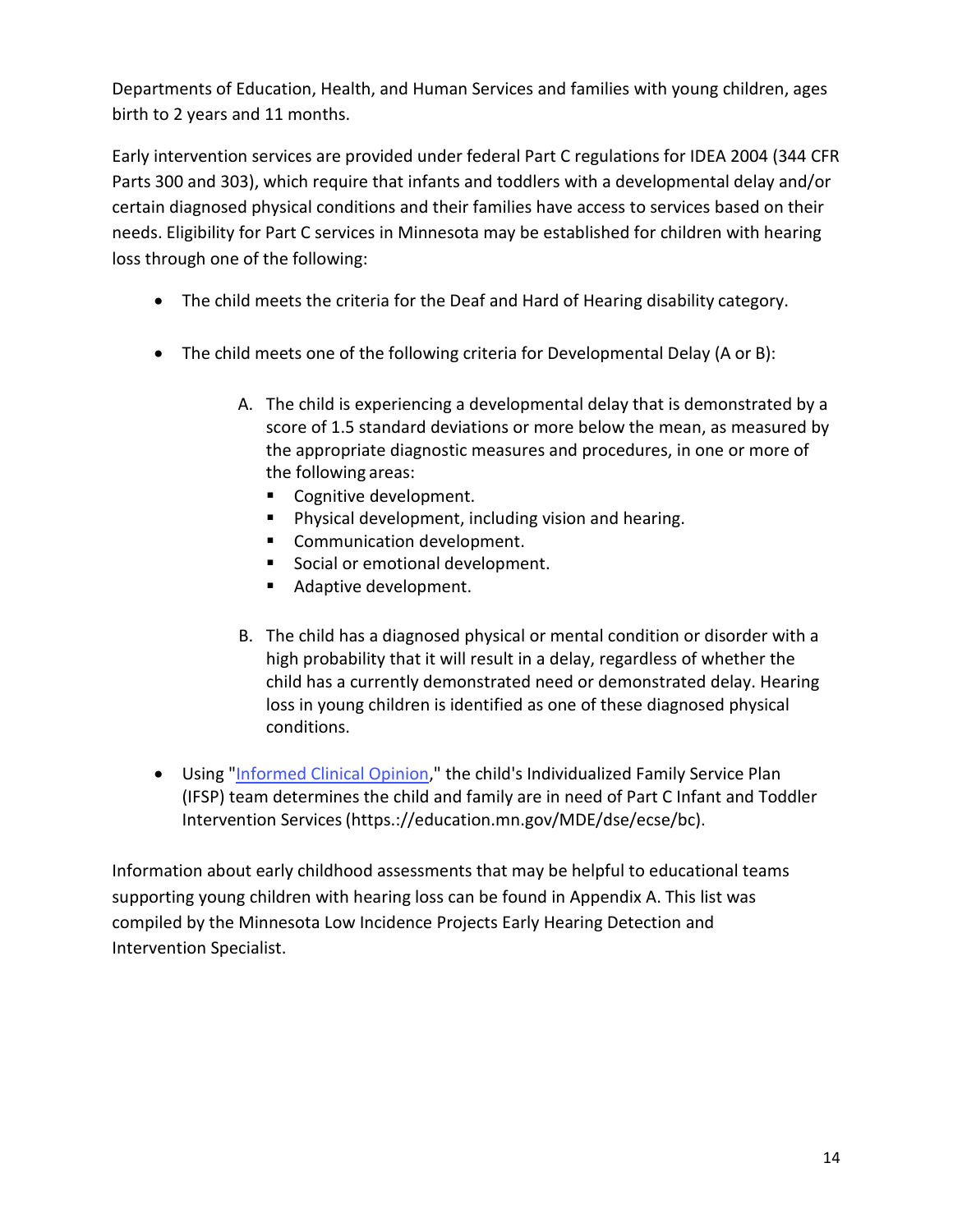# <span id="page-14-1"></span><span id="page-14-0"></span>**Intellectual Assessments**

### **Reasons to Assess**

Intelligence tests are part of a comprehensive evaluation that draws from different information sources and combines with the results of other educational domains. The intelligence test score should not be the only piece of information on which decisions are based for student who are deaf or hard of hearing (D/HH). Observation of the student in various settings (e.g., home, school, community) should be included in the evaluation to better understand and interpret the student's strengths and weaknesses and subsequent educational needs (AERA, APA, NCME, 1999). This multifaceted approach helps the team establish a pattern of the child's needs and strengths that guide program planning. An assessment is conducted only if cognitive ability is an area of concern expressed by the educational team. Testing may take place as part of an initial special education evaluation or as part of the D/HH learner's re-evaluation.

Other reasons to measure intelligence include:

- A. Coexisting disability, such as a developmental cognitive disability.
- B. Appropriate identification, program or placement for the student.
- C. Gifted status of the student.

#### **Test Administrator**

A licensed school psychologist is the only person qualified to administer intelligence tests. School psychologists working with students who are D/HH should have the following qualifications:

- Familiarity with the impact of hearing loss on testing and classroom performance.
- Ability to communicate effectively with the child, including fluency in the learner's primary language or mode of communication.
- Familiarity with the diverse characteristics of children who are D/HH.
- Understands the interaction between child development and hearing loss.
- Experience with measures that can be appropriately used with the D/HH learner.
- Experience with interventions for children who are D/HH.
- Access to the educational history and background information about the child.

These skills/traits support the school psychologist's clinical judgment, which plays a crucial role in test selection, administration, scoring and interpretation of results. These qualifications are needed to address the lack of standardized testing procedures that address communication needs and modalities. Well-established standardized and norm-referenced tests include: 1) learners who are D/HH in the standardization sample; 2) trained and qualified personnel to work with learners who are D/HH; and 3) valid interpretation of test scores.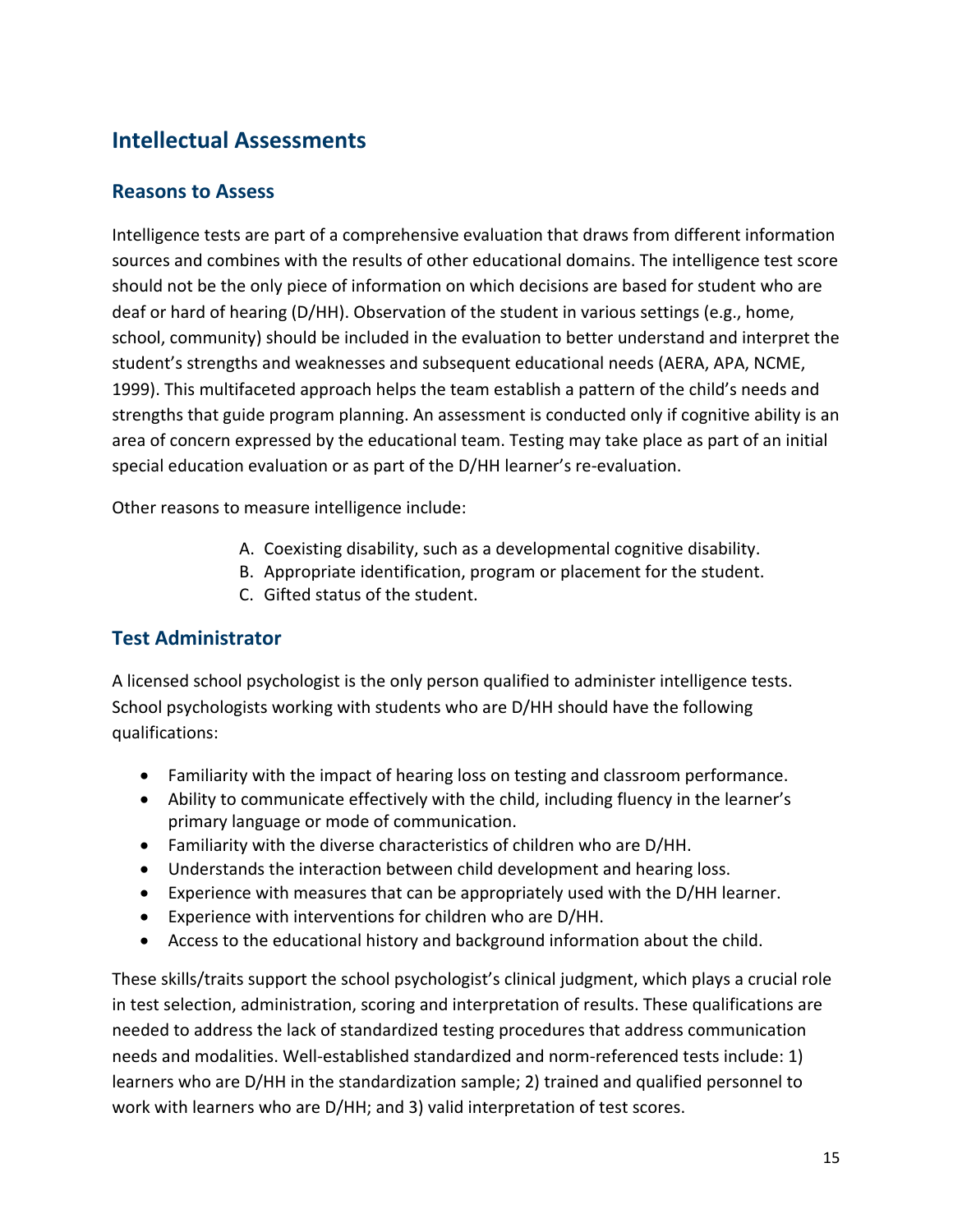## <span id="page-15-0"></span>**Using Clinical Judgment**

Standardized practices are designed to ensure that the student's score and test results can be compared to the scores and performance of the individuals within the test's norming sample. The assumption is that the student took the test under the same conditions as those in the normative group. The few assessments designed for use with learners who are D/HH makes this expectation nearly impossible to achieve. The school psychologist often needs to alter the administration, scoring and interpretation of assessment tools when using them with this population (Goffman, R.L., 2007). It is critical for the school psychologist to have a good understanding of how any changes to the test and/or test environment impact interpretation of results. The following is a list of actions that can alter standardized test procedures, weaken the assessor's confidence or invalidate the assessment results:

- Adaptation of test items and/or time limits.
- Modification of the mode by which test instructions are communicated (e.g., American Sign Language (ASL), Signed English, Cued Language, pantomime, or print in place of, or in combination with, spoken directions).
- Accepting responses different from those specified in the test directions.
- Ignoring the potential for differences in acculturation between persons who are deaf and persons comprising the standardization sample. (Salvia & Ysseldyke, 2004)

#### **Assessment Planning**

When selecting a test, the school psychologist must have information about the reason for testing, level of acculturation, the presence of coexisting disabilities, and student background, which includes, but is not limited to:

- Age of diagnosis.
- Degree of hearing loss.
- Etiology of hearing loss.
- Age of initial amplification.
- History of amplification use/benefit.
- Educational history.
- Language history.
- Primary mode of communication.

A school psychologist assessing a learner who is D/HH must be able to understand how the following variables interact and impact the assessment process. Below are some examples of such interactions:

• Verbal intelligence tests are dependent on English language skills. Using spoken or written language scales or tests that rely on spoken or written instructions leads to questionable validity for learners who are D/HH (Maller & Braden, 1993). The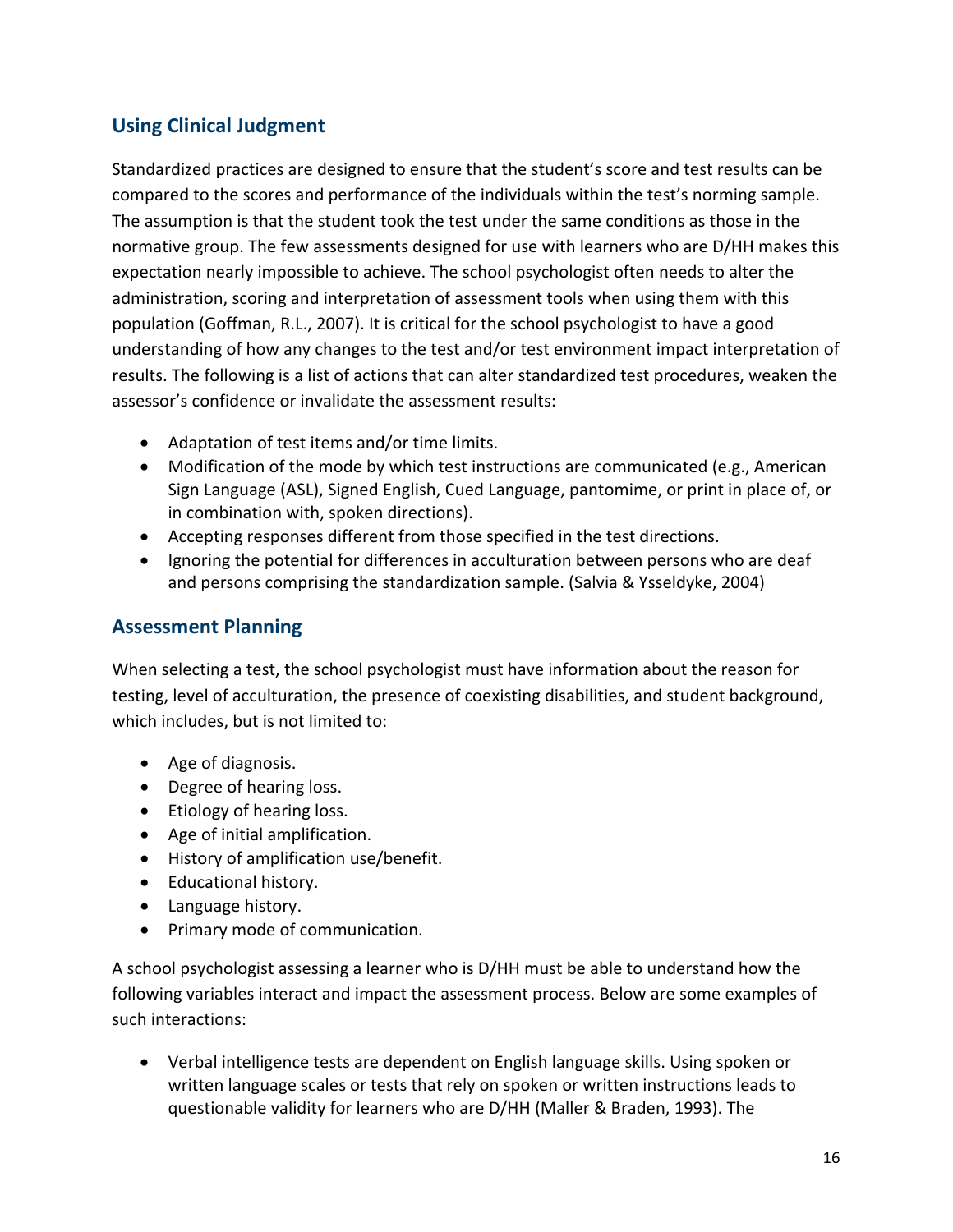assumption is that a learner who is D/HH has been exposed to the linguistic, semantic and pragmatic information inherent in the test items in a manner that is similar to those in the normative sample (Braden & Athanasiou, 2005). This is not a valid assumption due to the potential impact of hearing loss on access to language and auditory information. (Braden,1994).

- On nonverbal tests of intelligence, learners who are D/HH tend to perform within the normal range. However, if the nonverbal test does not include the manipulation of materials (non-motor), D/HH learners, on average, may score lower than the mean for hearing learners on tests that are both non-motor and non- verbal (Braden, 1994; Braden, Kostrubala, & Reed, 1994).
- For young learners who are D/HH or if a cognitive disability is suspected, it is a best practice to conduct both an intellectual assessment and a functional skills assessment for comparison before making any educational decisions.
- Physical disabilities that affect motor skills are commonly present with some coexisting conditions (e.g., cerebral palsy, CHARGE syndrome, etc.). It is important to consider the impact this can have on assessment results that require manipulation of materials such as blocks, chips and tiles.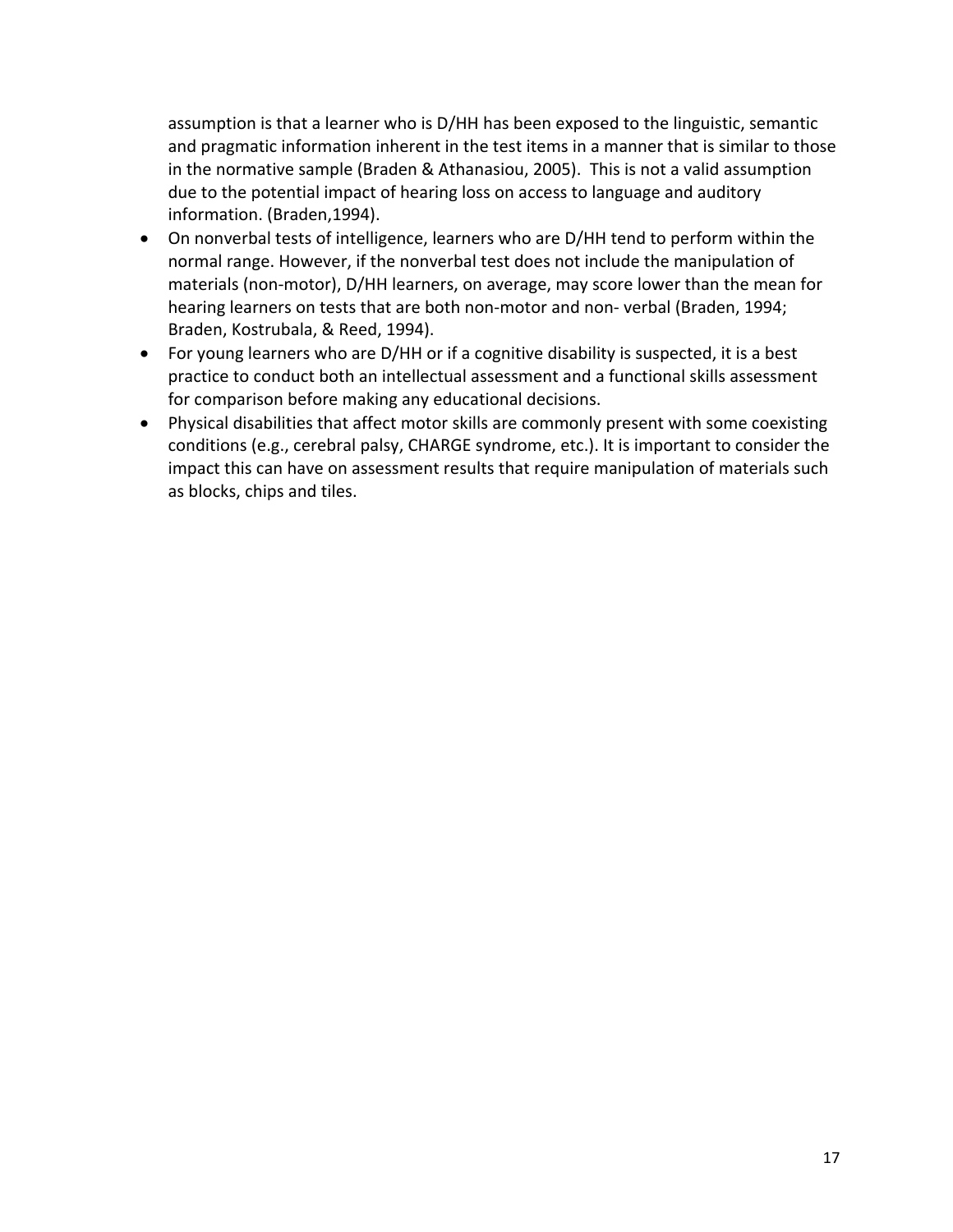## **Table A: Intellectual Assessments**

<span id="page-17-0"></span>

| <b>Test Name</b>                                                                           | Author/<br>Publisher/Ye<br>ar                       | Age<br>Range              | <b>Focus of Test</b>                                                                                                                                                                 | Time                 | Use of Fine<br><b>Motors</b>                       | Communication<br>Mode                                                          | <b>Notes</b>                                                                                                                                                | <b>Website Link</b>                                                                                                                                                |
|--------------------------------------------------------------------------------------------|-----------------------------------------------------|---------------------------|--------------------------------------------------------------------------------------------------------------------------------------------------------------------------------------|----------------------|----------------------------------------------------|--------------------------------------------------------------------------------|-------------------------------------------------------------------------------------------------------------------------------------------------------------|--------------------------------------------------------------------------------------------------------------------------------------------------------------------|
| LEITER-3                                                                                   | <b>MHS</b><br>Assessments,<br>2013                  | Ages:<br>$2.0 -$<br>20.11 | Evaluates nonverbal<br>cognitive, attentional,<br>and<br>neuropsychological<br>abilities, and targets<br>"typical" as well as<br>"atypical" children,<br>adolescents, and<br>adults. | $25 - 40$<br>minutes | <b>No</b>                                          | Gestures;<br>demonstration.<br>Subtests<br>provide initial<br>training trials. | Ideal for use<br>with those<br>who are<br>cognitively<br>delayed, non-<br>English<br>speaking,<br>D/HH, speech<br>impaired, or<br>on the autism<br>spectrum | https://www.mhs<br>.com/MHS-<br>Assessment?prod<br>name=leiter3                                                                                                    |
| Wechsler<br>Intelligence<br>Scale for<br>Children-<br><b>Fourth Edition</b><br>$(WISC-IV)$ | Wechsler,<br>2004/<br>Pearson<br>Education,<br>Inc. | Age: 6-<br>16.11          | Measure a child's<br>intellectual ability                                                                                                                                            | 65-80<br>minutes     | Yes (Block<br>Design,<br>Cancellation<br>Subtests) | Auditory/signed<br>instructions and<br>demonstration                           | Apply<br>cautious<br>interpretation<br>of verbal<br>results                                                                                                 | https://www.pea<br>rsonclinical.com/<br>psychology/prod<br>ucts/100000310/<br>wechsler-<br>intelligence-scale-<br>for-children-<br>fourth-edition-<br>wisc-iv.html |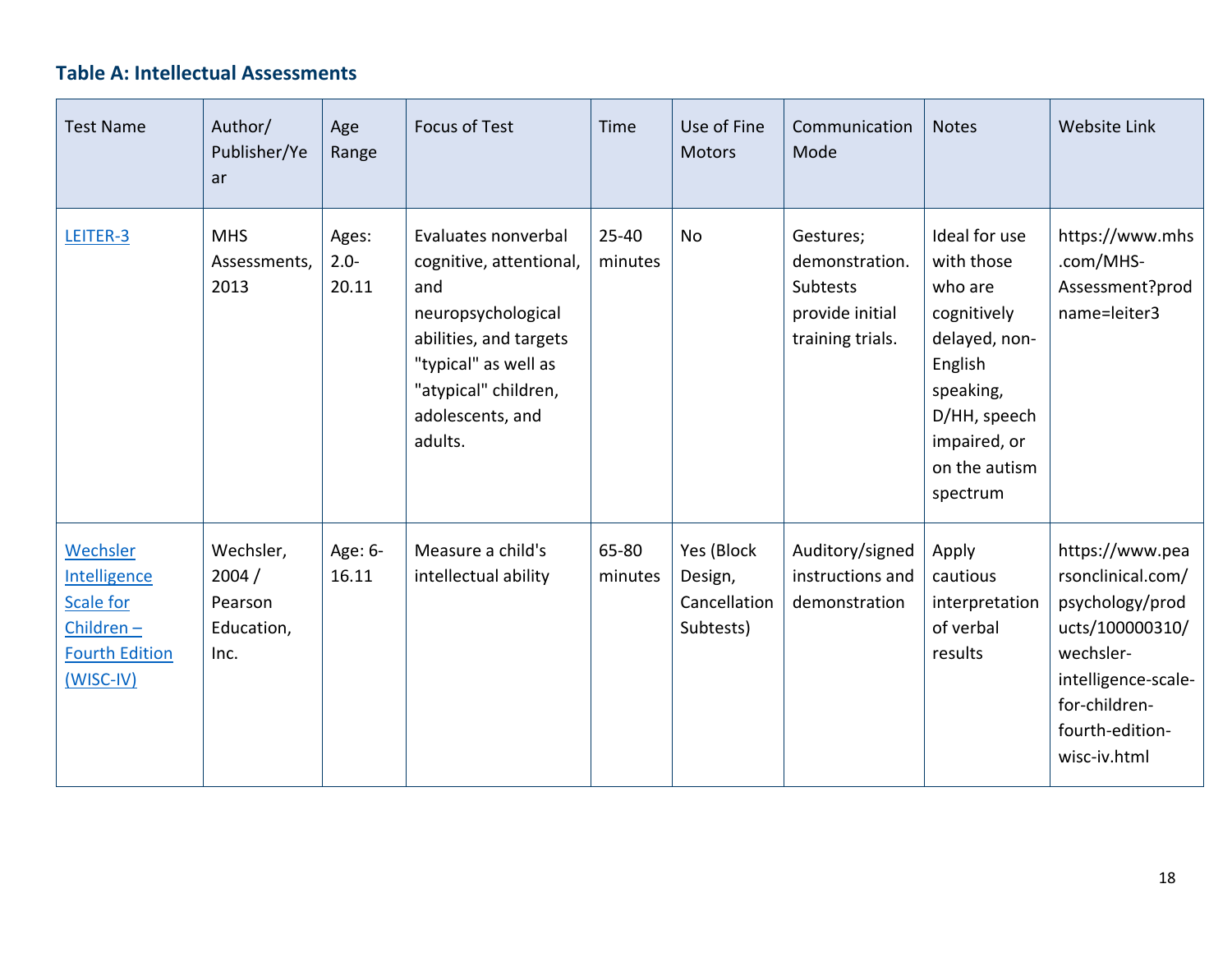| <b>Test Name</b>                                                                               | Author/<br>Publisher/Ye<br>ar                        | Age<br>Range        | <b>Focus of Test</b>                                                                   | Time                 | Use of Fine<br><b>Motors</b> | Communication<br>Mode                                | <b>Notes</b>                                                                             | <b>Website Link</b>                                                                                                                                        |
|------------------------------------------------------------------------------------------------|------------------------------------------------------|---------------------|----------------------------------------------------------------------------------------|----------------------|------------------------------|------------------------------------------------------|------------------------------------------------------------------------------------------|------------------------------------------------------------------------------------------------------------------------------------------------------------|
| <b>Wechsler Adult</b><br>Intelligence<br>Scale - Fourth<br><b>Edition (WAIS-</b><br><u>IV)</u> | Wechsler,<br>2008/<br>Pearson<br>Education,<br>Inc.  | Ages:<br>16-89      | Measure an adult's<br>intellectual ability                                             | 60-75<br>minutes     | Yes                          | Auditory/signed<br>instructions and<br>demonstration | Apply<br>cautious<br>interpretation<br>of verbal<br>results                              | https://www.pea<br>rsonclinical.com/<br>psychology/prod<br>ucts/100000392/<br>wechsler-adult-<br>intelligence-<br>scalefourth-<br>edition-wais-<br>iv.html |
| <b>Wechsler Scale</b><br>of Nonverbal<br><b>Ability (WNV)</b>                                  | Wechsler &<br>Naglieri,<br>2006/<br>Pearson<br>20016 | Ages: 4<br>to 21.11 | Nonverbal measure<br>of ability for culturally<br>and linguistically<br>diverse groups | $20 - 45$<br>minutes | Yes                          | Pictorial<br>directions                              | Developed for<br>linguistically<br>diverse<br>populations,<br>including<br>D/HH learners | https://www.pea<br>rsonclinical.com/<br>psychology/prod<br>ucts/100000313/<br>wechsler-<br>nonverbal-scale-<br>of-ability-<br>wnv.html                     |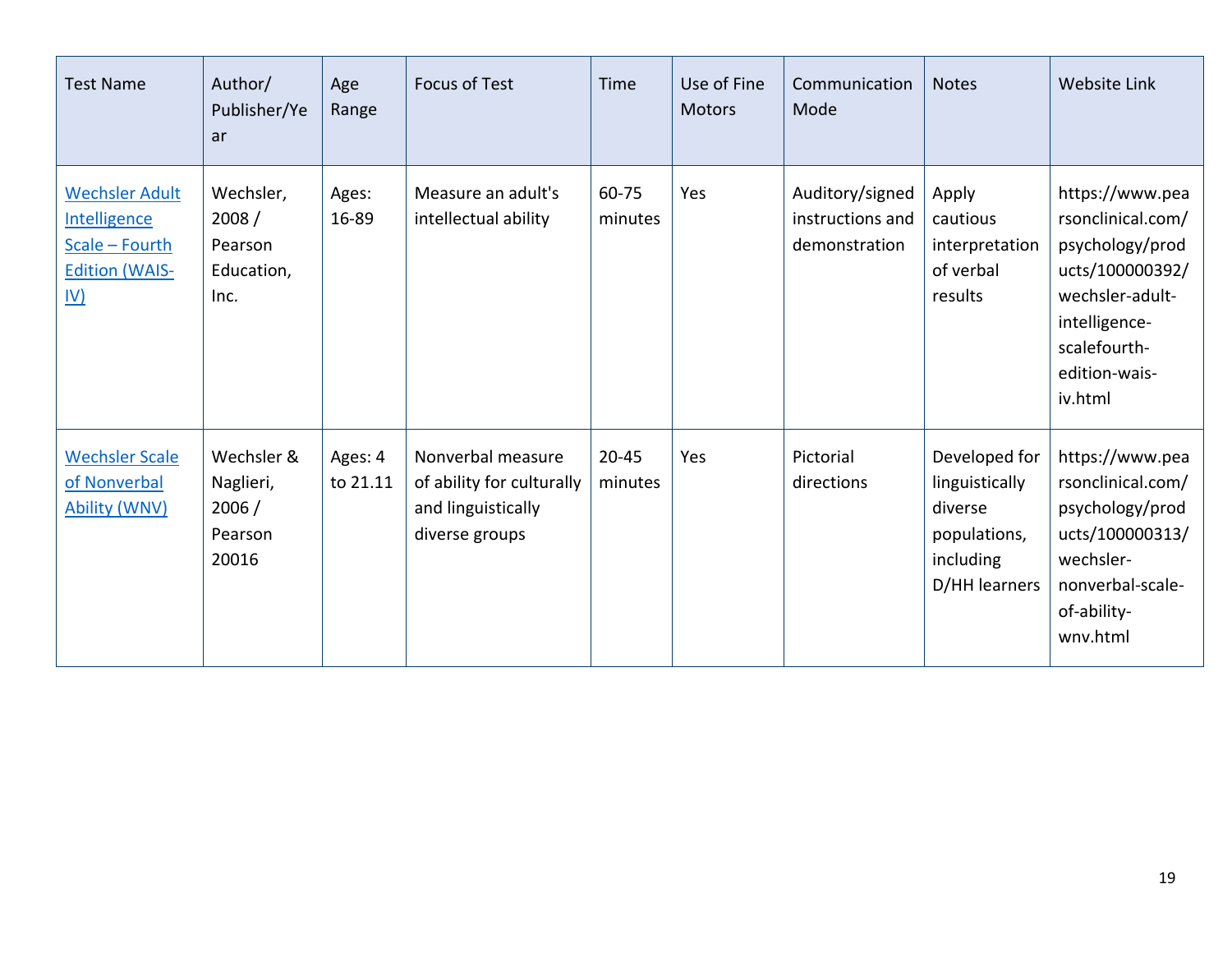| <b>Test Name</b>                                                                           | Author/<br>Publisher/Ye<br>ar                                                         | Age<br>Range      | <b>Focus of Test</b>                                                                                                                                                                                                   | Time                                                                                                                             | Use of Fine<br>Motors | Communication<br>Mode                         | <b>Notes</b> | Website Link                                                                                                                                                          |
|--------------------------------------------------------------------------------------------|---------------------------------------------------------------------------------------|-------------------|------------------------------------------------------------------------------------------------------------------------------------------------------------------------------------------------------------------------|----------------------------------------------------------------------------------------------------------------------------------|-----------------------|-----------------------------------------------|--------------|-----------------------------------------------------------------------------------------------------------------------------------------------------------------------|
| Universal<br>Nonverbal<br>Intelligence<br><b>Test-Second</b><br>Edition (UNIT-2)           | <b>MHS</b><br>Assessments,<br>2013                                                    | Ages: 5-<br>17.11 | Designed to provide a<br>fair assessment of<br>intelligence for<br>individuals who have<br>speech, language, or<br>D/HH; have different<br>cultural or language<br>backgrounds; or are<br>verbally<br>uncommunicative. | 10-60<br>minutes                                                                                                                 | Yes                   | Standardized<br>gestures and<br>demonstration | N/A          | https://www.mhs<br>.com/MHS-<br>Assessment?prod<br>name=unit2                                                                                                         |
| <b>Kaufman</b><br>Assessment<br><b>Battery for</b><br>Children - 2nd<br>Edition (K-ABC II) | Pearson<br>Clinical,<br><b>KABC-II 2004</b><br><b>KABC-II NU</b><br><b>March 2018</b> | Ages: 3-<br>94    | A culturally fair ability<br>test for all children.<br>An individually<br>administered<br>measure of cognitive<br>ability.                                                                                             | 25 to 55<br>minutes<br>(core<br>battery,<br>Luria<br>model),<br>35 to 70<br>minutes<br>(core<br>battery,<br><b>CHC</b><br>model) | No                    | Pantomime;<br>motor<br>responses              | N/A          | https://www.pea<br>rsonclinical.com/<br>psychology/prod<br>ucts/100000088/<br>kaufman-<br>assessment-<br>battery-for-<br>children-second-<br>edition-kabc-<br>ii.html |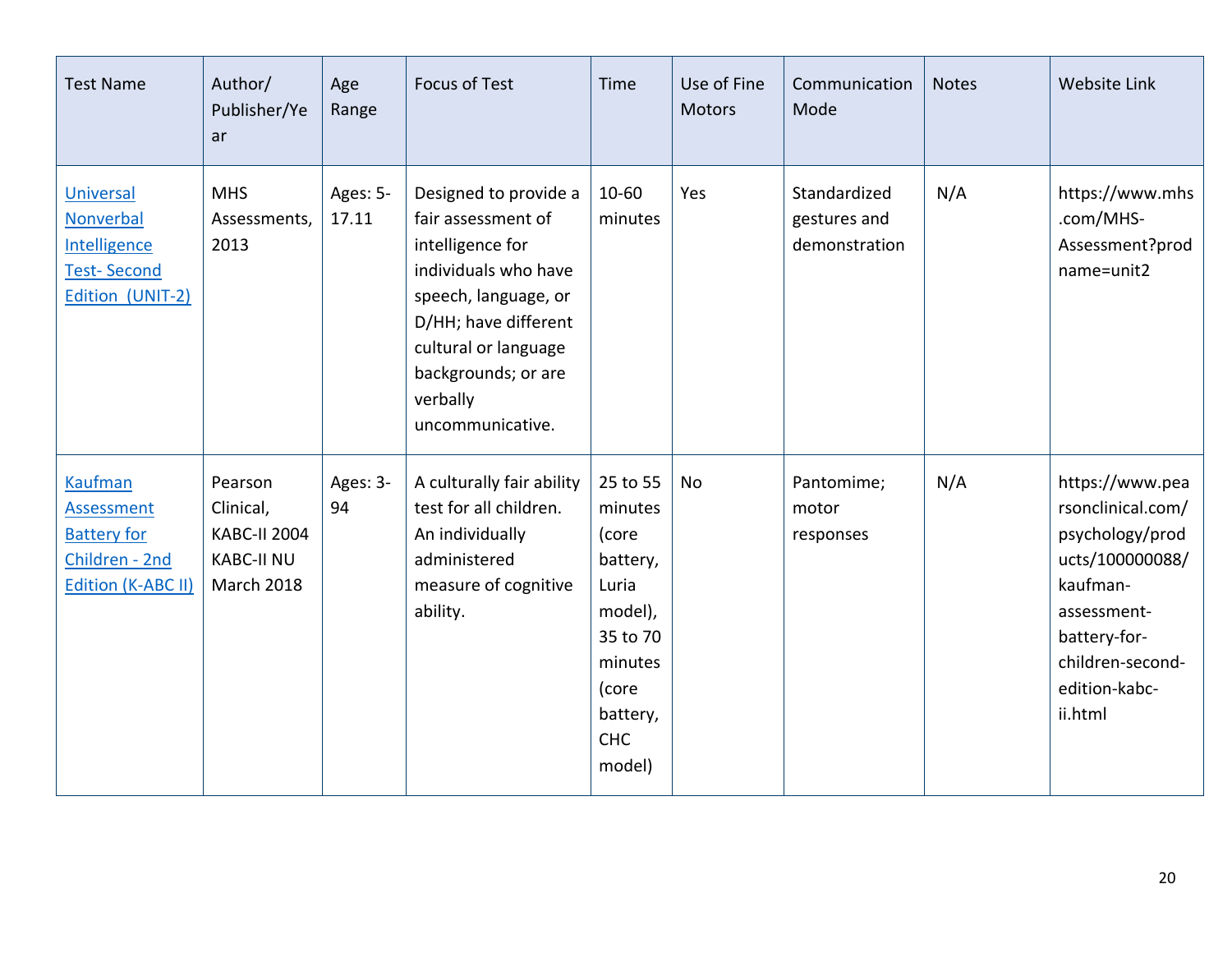| <b>Test Name</b>                                                                      | Author/<br>Publisher/Ye<br>ar | Age<br>Range     | <b>Focus of Test</b>                                                                                                                                                                                                                    | <b>Time</b>      | Use of Fine<br><b>Motors</b> | Communication<br>Mode | <b>Notes</b>                                                  | Website Link                                                                                                                              |
|---------------------------------------------------------------------------------------|-------------------------------|------------------|-----------------------------------------------------------------------------------------------------------------------------------------------------------------------------------------------------------------------------------------|------------------|------------------------------|-----------------------|---------------------------------------------------------------|-------------------------------------------------------------------------------------------------------------------------------------------|
| Reynolds<br>Intellectual<br><b>Assessment</b><br>Scales-2<br>$(RIAS-2)$               | Par Inc.,<br>2015             | Ages: 3-<br>94   | Measures verbal and<br>nonverbal<br>intelligence and<br>memory                                                                                                                                                                          | 40-45<br>minutes | No                           | Auditory/signed       | N/A                                                           | https://www.pari<br>nc.com/Products/<br>Pkey/365                                                                                          |
| Transdisciplinary<br>Play-Based<br>Assessment-<br><b>Second Edition</b><br>$(TPBA-2)$ | Brookes,<br>2008              | Ages:<br>Birth-6 | Assesses four critical<br>developmental<br>$domains-$<br>sensorimotor,<br>emotional and social,<br>communication, and<br>cognitive-through<br>observation of the<br>child's play with<br>family members,<br>peers, and<br>professionals | Varies           | <b>No</b>                    | Mostly<br>observation | Requires<br>completion by<br>a multi-<br>disciplinary<br>team | https://<br>products.b<br>rookespublishing.<br>com/Transdiscipli<br>nary-Play-Based-<br>Assessment-<br>Second-Edition-<br>TPBA2-P215.aspx |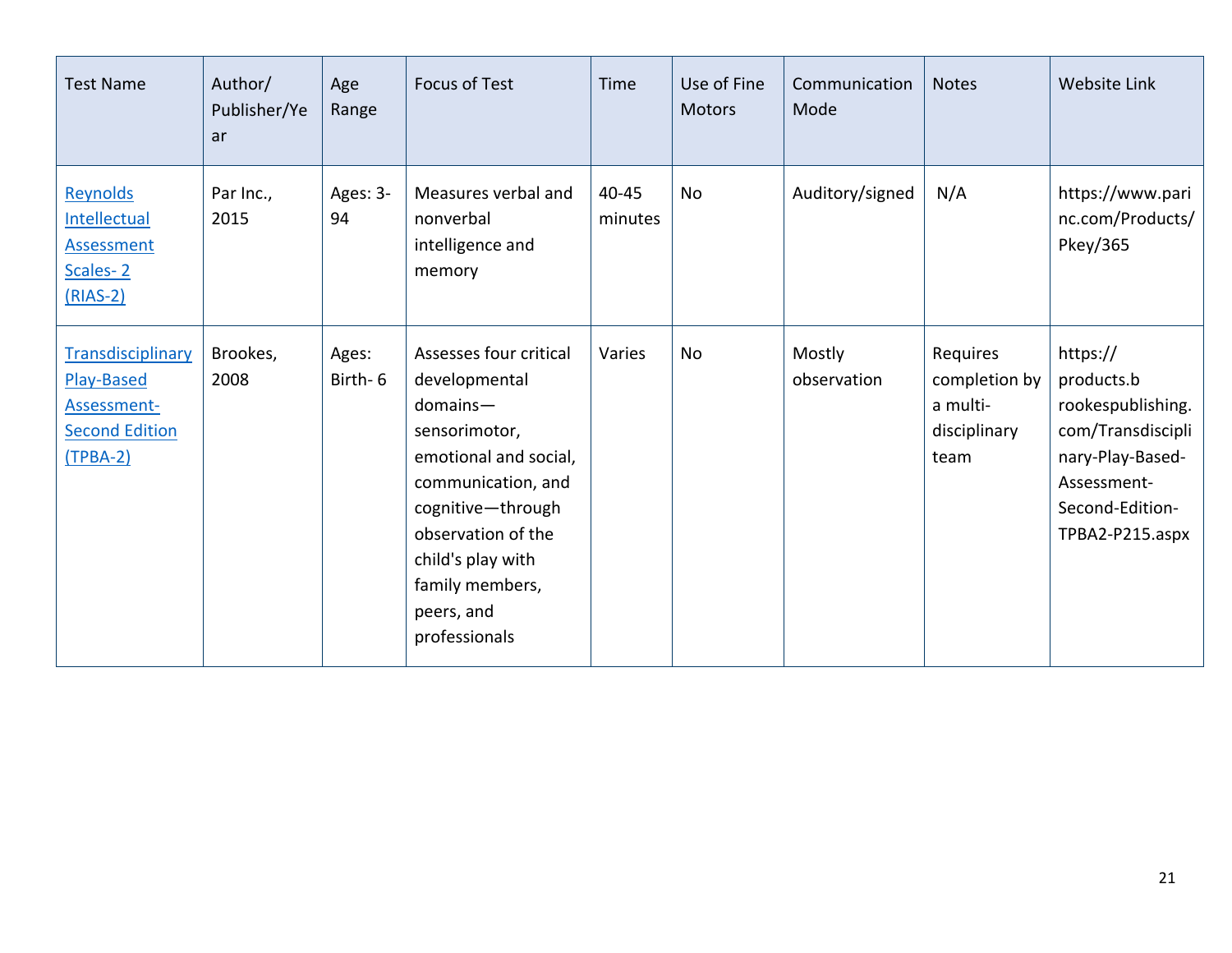# <span id="page-21-0"></span>**Academic Assessments**

#### **Literacy Assessments**

Reading is a fundamental skill that underlies success in all academic areas. Students who experience difficulty reading likely will also experience difficulty in academic subject areas. Reading is a complex behavior that is composed of many skills, thus no single reading test assesses all aspects of reading completely.

Reading assessment should:

- Link directly to a widely accepted definition of reading.
- Provide information regarding the strengths and needs of each student.
- Inform goals for reading instruction (Afflerbach, 2007).

Understanding the principles and relationships of assessment and instruction should enable teachers to select procedures that will assist in identifying and describing students' achievements and progress in reading.

### **Issues in Reading Assessment of Learners who are D/HH**

Accurate assessment of reading skills is critical for making program and instructional decisions and determining program effectiveness. When selecting, administering, and interpreting findings of reading assessments, educators of learners who are D/HH need to consider several issues, including:

- Reading assessment items are generally complex and are not easily adapted to meet the needs of learners who are D/HH (McAnally, et. al., 2007).
- Language proficiency and differences of many learners who are D/HH and linguistic structure of assessment items may result in response errors that are not necessarily a reflection of reading skills (King & Quigley, 1985).
- Many learners who are D/HH may be unfamiliar with typical test-taking strategies (LaSasso,1986; LaSasso & Davey, 1983).
- Few standardized tests include learners who are D/HH in their sample populations.
- Yearly growth in reading for learners who are Deaf is reported at approximately .3 grade level per year. The standard error of measurement on some standardized tests may be about equal to the growth rate, thus resulting in the inability of standardized tests to measure progress or year-to-year growth (King & Quigley, 1985).
- Standardized test scores may be useful in determining placement in a program, but they do not assist teachers in matching a student with appropriate reading materials (Schirmer, 2000).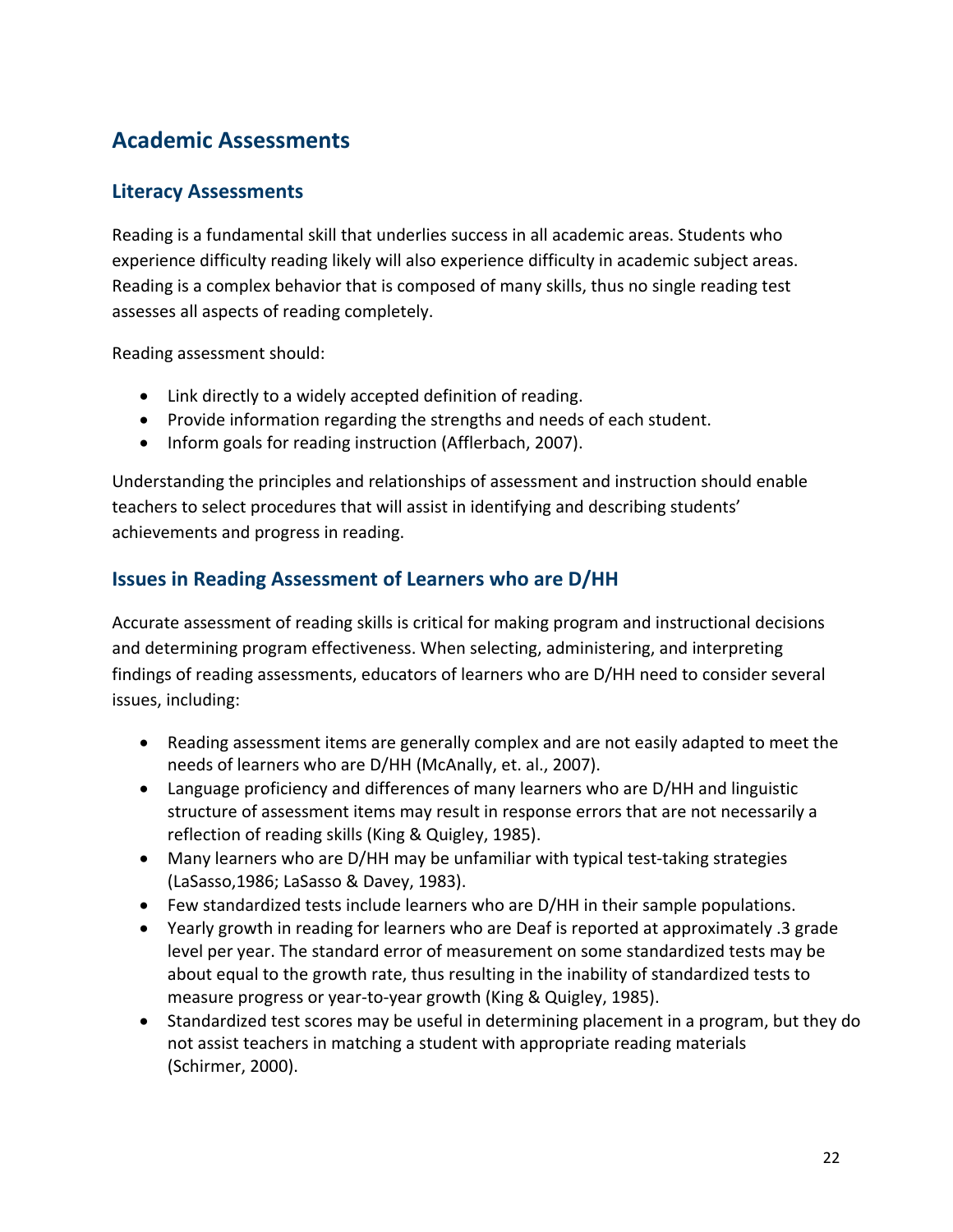<span id="page-22-0"></span>• Reading assessment results and their interpretation are influenced by several variables, including cultural backgrounds, experiences, and communication environment(s) in home and school settings (McAnally, et. al., 2007).

### **Informal Literacy Assessments**

Informal assessments are the most frequent method of evaluating students' abilities and academic growth (McAnally et al., 2007, p. 240). King and Quigley (1985) discussed two categories of informal assessments, unobtrusive measures and dynamic assessment integrated with instruction. The categories include:

- Informal protocols.
- Informal reading inventories (IRIs).
- Miscue reading inventories (MRIs).
- Checklists.
- Retelling.
- Anecdotal or running records.

Assessments integrated with instruction inform teacher decisions regarding the effectiveness of specific strategies in literacy instruction.

### **Observations and Anecdotal Records**

When using anecdotal records and observations for assessment, the teacher must have a systematic method and habitual practice of recording observations as well as a clear understanding of what is being observed and the goal of the observation. Observation records may include such information as:

- Types of reading material the student selects spontaneously.
- Amount of time spent in independent reading.
- Word recognition strategies used by the student.
- Vocabulary relationships between English words and ASL vocabulary. (McAnally et al., 2007)

Anecdotal records and observations of reading skill are maintained throughout the school year and assist in determining the direction of instruction. These observational assessment tools may include:

- Video and audio records.
- Running records.
- Cumulative product folders.
- Daily notes.
- Paper-and-pencil tests.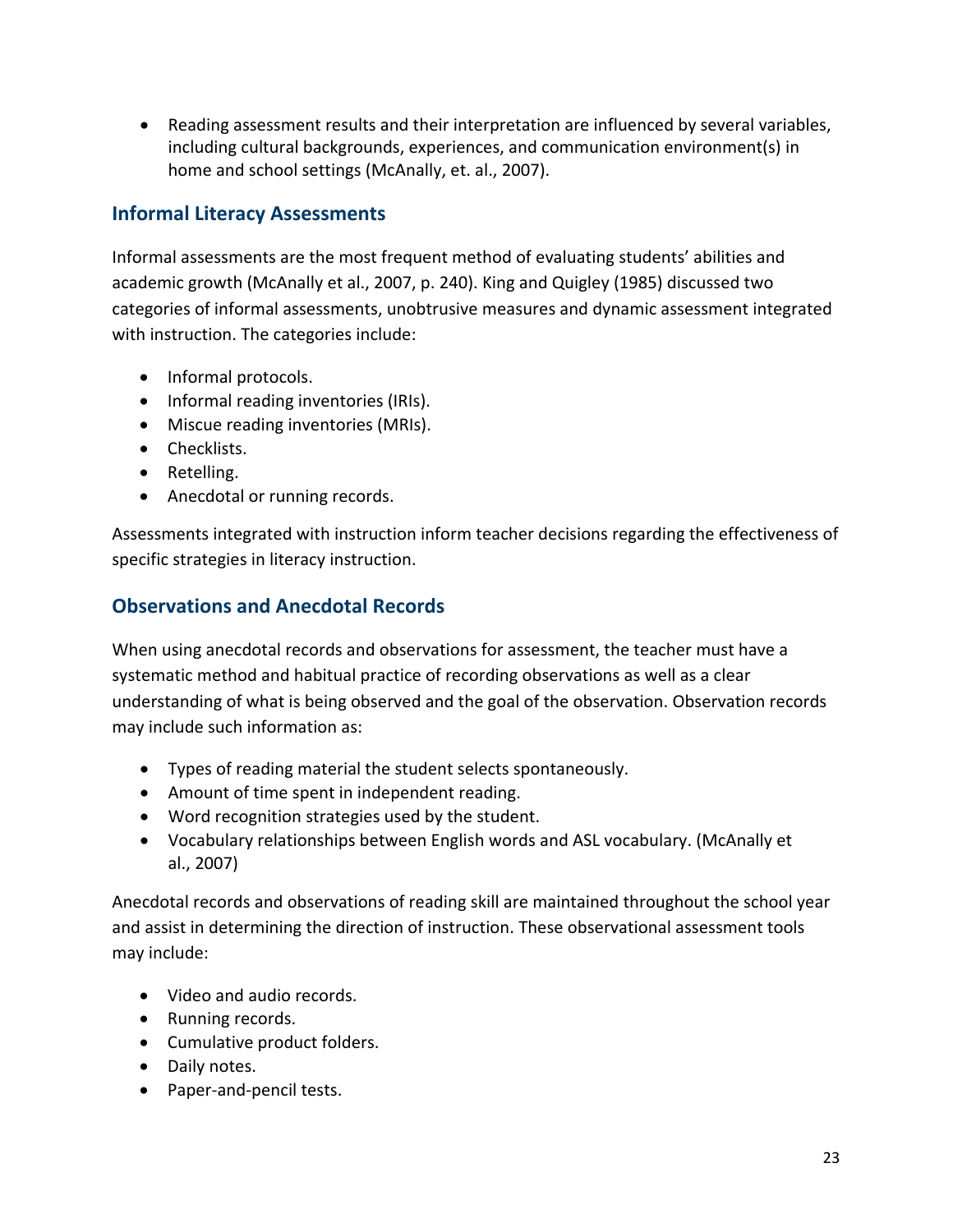<span id="page-23-0"></span>A variety of observation checklists are available in professional journals and magazines, in literacy textbooks and [Intervention Central](http://interventioncentral.org/) (http://interventioncentral.org; Harp, 2006).

### **Retell Procedures**

Retellings are a way of assessing and evaluating students' memories, reactions, and understandings of their reading. Because reading is the construction of meaning resulting from interaction between the text and the reader's background knowledge, retellings are a powerful way to measure a student's comprehension (Harp, 2006). Retellings can be "aided" or "unaided." In an unaided retelling, the teacher asks the reader to retell everything he or she can remember about the text without any assistance.

In an aided retelling, the teacher asks prepared questions that focus on the key points of story structure or grammar (e.g., setting, characters, plot, episodes and theme). The teacher would also ask questions that elicit the reader's responses to the text, such as:

- Have you ever read a similar story?
- Have you ever been in a similar situation?
- Why do you think that \_\_\_\_\_\_\_ did \_\_\_\_\_\_?
- How did you feel when \_\_\_\_\_\_\_ happened?
- What more can you tell me about how the story ended?
- How did you feel about the ending? (Harp, 2006, p. 96)

If the selection is expository, the teacher may ask questions about important facts or concepts that the student should remember. The reader should include:

- Main ideas.
- Supporting details.
- Conclusions.
- Use of a logical sequence.

To evaluate the information learned about the reader through retelling, the teacher can use rubrics or checklists which can be found in educational texts and journals as well as in catalogs and bookstores that specialize in teaching materials (Jones & Lenske, 2000; Gillam & Carlile, 1997). French (1999) provides alternative rubric strategies for story retell scoring with learners who are D/HH. View the Intervention Central website linked above for additional suggestions. Teachers may also develop their own rubrics and checklist.

### **Informal Reading Inventories**

Informal reading inventories (IRIs) are popular reading assessments in classrooms with hearing pupils. IRIs are given to individual students and are generally administered by the teacher. They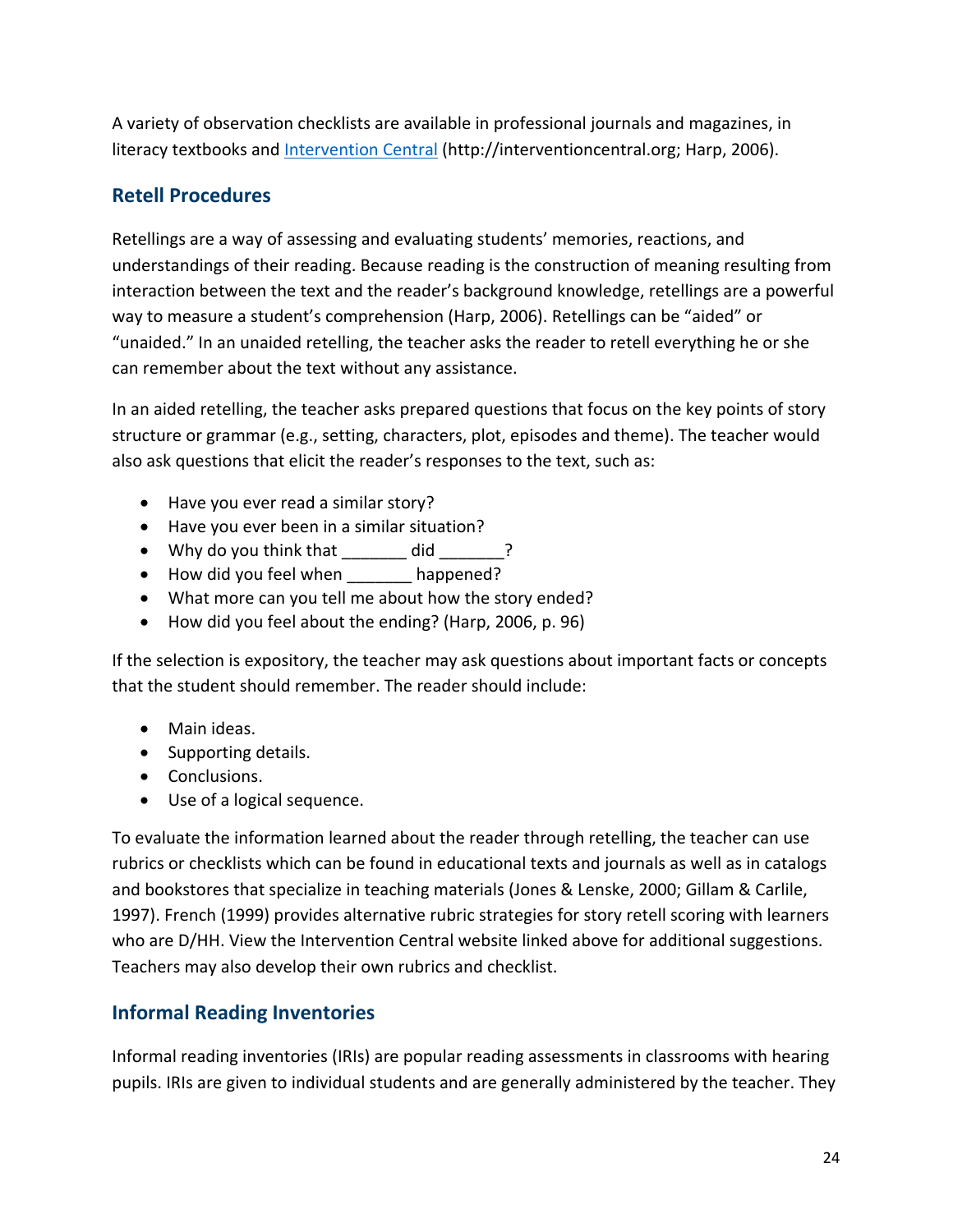<span id="page-24-0"></span>may be developed by teachers or commercially prepared with explicit scoring criteria (see McAnally et al. (2007) pp. 245-246 for guidelines for developing IRIs).

Most IRIs contain reading passages written in narrative and expository text prepared at sequentially more difficult levels of reading. Students read the passages either silently or orally, answer comprehension questions or retell what they have read in oral, cued and/or signed language. Data obtained from the IRI can be used to determine:

- The reader's comprehension and interpretation of the text.
- The reader's ability to use text-based and reader-based strategies to construct meaning.
- The effects of the reader's word and syntactic knowledge on text comprehension.
- The reader's ability to relate different codes (e.g. ASL, English) and modes of communication (e.g., cued speech, signed English) to print. (McAnally et al., 2007)

Using the information obtained from the IRI may not always be considered valid and reliable.

#### **Summary**

A multimethod assessment approach should be used to provide the necessary information regarding all aspects of reading. A multimethod approach may include curriculum-based measures, diagnostic assessments, teacher reports that have been documented by systematic observation, and informal reading inventories. Obtaining and using information provided through a multimethod approach may not yield information that is as accurate and comprehensive as desired, but it may well be the best information that can be obtained with current knowledge and technology. [Minnesota State Language Arts Standards](https://education.mn.gov/mdeprod/idcplg?IdcService=GET_FILE&dDocName=005238&RevisionSelectionMethod=latestReleased&Rendition=primary) (https://education.mn.gov/mdeprod/idcplg?IdcService=GET\_FILE&dDocName=005238&Revisio nSelectionMethod=latestReleased&Rendition=primary).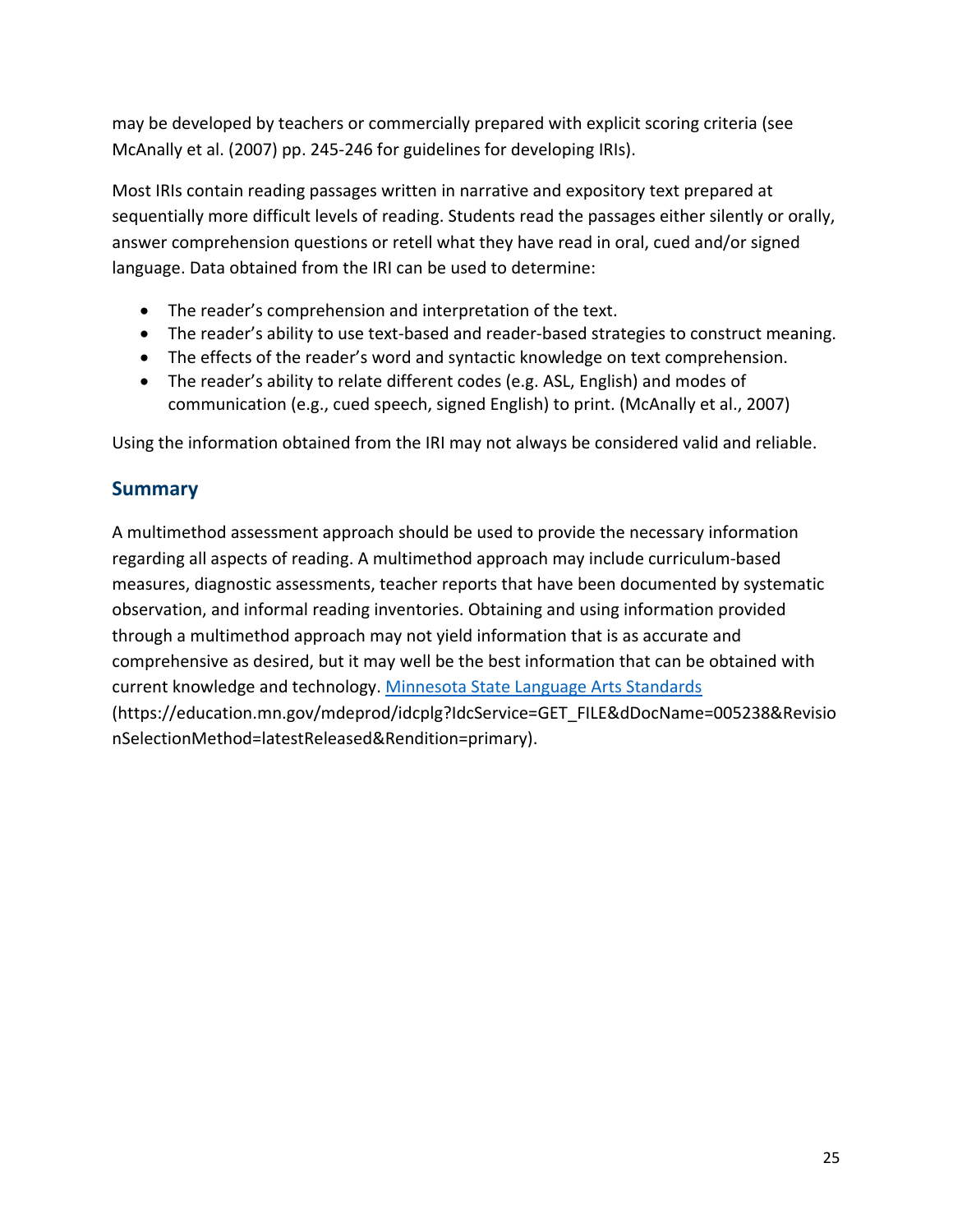## **Table B: Literacy Assessments**

<span id="page-25-0"></span>

| <b>Formal Reading Inventories</b>                                                      |                               |                       |                                                                                                                   |                                                |                                                                |                                                                                                            |  |
|----------------------------------------------------------------------------------------|-------------------------------|-----------------------|-------------------------------------------------------------------------------------------------------------------|------------------------------------------------|----------------------------------------------------------------|------------------------------------------------------------------------------------------------------------|--|
| <b>Test Name</b>                                                                       | Author/<br>Publisher/<br>Year | Age<br>Range          | <b>Focus of Test</b>                                                                                              | Time                                           | <b>Notes</b>                                                   | <b>Website Link</b>                                                                                        |  |
| Test of Early<br><b>Reading Ability</b><br>(TERA-D/HH)                                 | PRO-ED                        | Ages:<br>$3.6 - 8.6$  | Knowledge of alphabet<br>and its functions,<br>awareness of print<br>conventions, ability to<br>construct meaning | 15-30 minutes,<br>individually<br>administered | N/A                                                            | N/A                                                                                                        |  |
| <b>Test of Early</b><br><b>Reading Ability-</b><br><b>Fourth Edition</b><br>$(TERA-4)$ | PRO-ED                        | Ages:<br>$4.0 - 8.11$ | Knowledge of the<br>alphabet and its<br>functions, print<br>conventions, and<br>comprehension.                    | 30 minutes,<br>individually<br>administered    | N/A                                                            | https://www.proedinc.com/Pro<br>ducts/14635/tera4-test-of-<br>early-reading-abilityfourth-<br>edition.aspx |  |
| <b>Test of Preschool</b><br><b>Early Literacy</b><br>(TOPEL)                           | PRO-ED                        | Ages:<br>$3.0 - 5.11$ | Knowledge of print,<br>vocabulary, and<br>phonological awareness                                                  | 25-30 minutes,<br>individually<br>administered | Representative<br>sample of 842<br>preschool-<br>aged children | https://www.proedinc.com/Pro<br>ducts/12440/topel-test-of-<br>preschool-early-literacy.aspx                |  |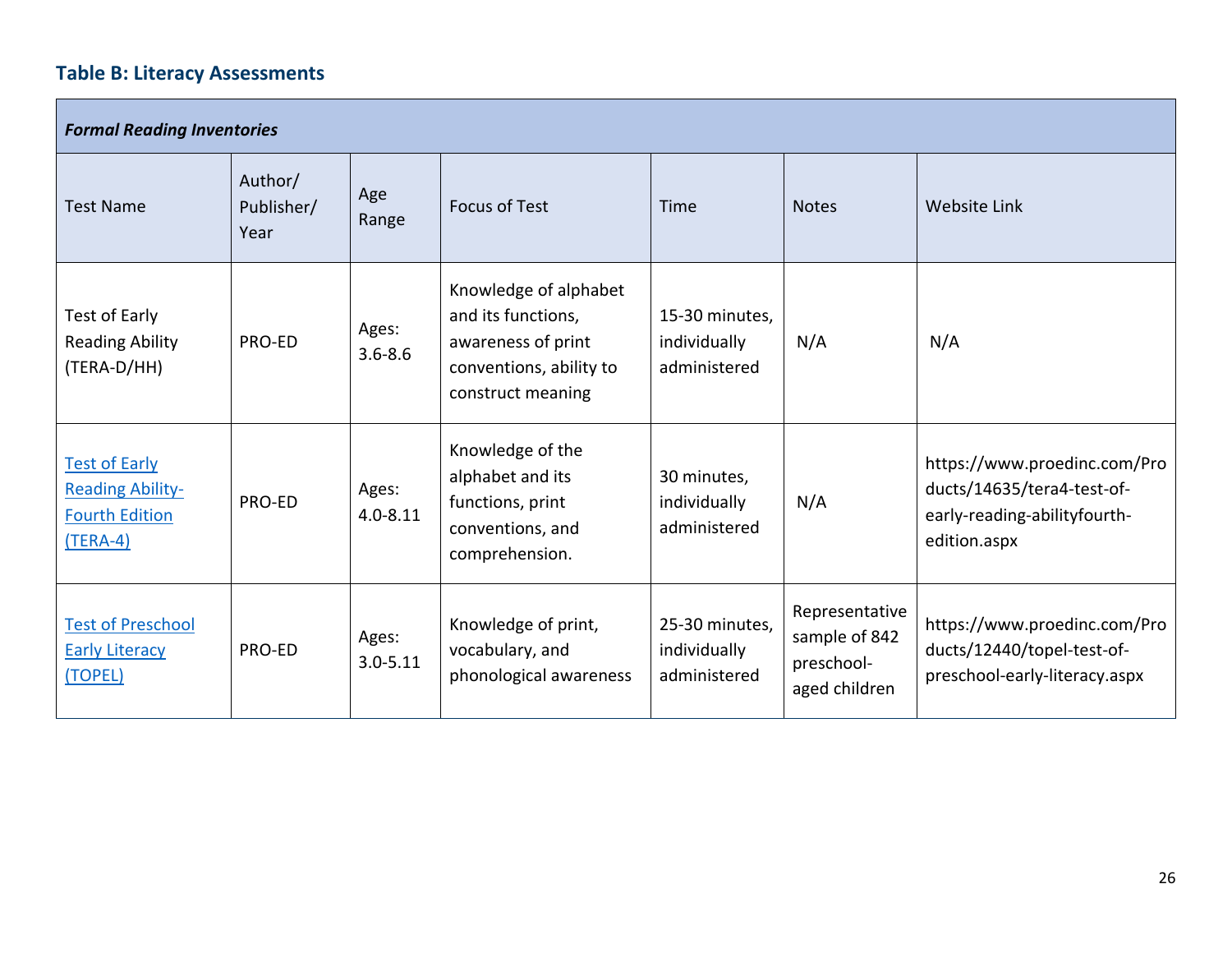| <b>Test Name</b>                                                                       | Author/<br>Publisher/<br>Year          | Age<br>Range                      | <b>Focus of Test</b>                                                                                                                       | Time                                                       | <b>Notes</b>                                      | <b>Website Link</b>                                                                                                                              |
|----------------------------------------------------------------------------------------|----------------------------------------|-----------------------------------|--------------------------------------------------------------------------------------------------------------------------------------------|------------------------------------------------------------|---------------------------------------------------|--------------------------------------------------------------------------------------------------------------------------------------------------|
| <b>Test of Reading</b><br>Comprehension-<br><b>Fourth Edition</b><br>$(TORC-4)$        | PRO-ED                                 | Ages:<br>$7.0 -$<br>17.11.        | Vocabulary, sentence<br>completion, paragraph<br>construction,<br>comprehension, and<br>fluency.                                           | 30-45 minutes.<br>individually<br>administered             | Representative<br>sample of<br>1,942<br>students. | https://www.proedinc.com/Pro<br>ducts/12830/torc4-test-of-<br>reading-comprehensionfourth-<br>edition.aspx                                       |
| Gates-MacGinitie<br><b>Reading Test-4</b><br>$(GMRT-4)$                                | Houghton<br>Mifflin<br><b>Harcourt</b> | Grades:<br>Pre-K<br>through<br>12 | Diagnostic tool for level<br>of reading achievement                                                                                        | N/A                                                        | N/A                                               | https://www.hmhco.com/searc<br>h/shop?term=gmrt                                                                                                  |
| <b>Diagnostic</b><br>Assessments of<br><b>Reading-Second</b><br><b>Edition (DAR-2)</b> | PRO-ED                                 | Ages: 3-<br>$90+.$                | Print awareness,<br>phonological awareness,<br>word recognition, word<br>analysis, fluency,<br>comprehension, spelling,<br>and vocabulary. | 30-45 minutes,<br>individual or<br>group<br>administration | N/A                                               | https://www.proedinc.com/Pro<br>ducts/13175/dar2-diagnostic-<br>assessments-of-readingsecond-<br>edition--classroom-kit-form-a-<br>with-tts.aspx |
| Woodcock-Johnson<br><b>IV Tests of</b><br><b>Achievement (WJ IV</b><br>ACH)            | Houghton<br>Mifflin<br>Harcourt        | Ages: 4+                          | Reading and written<br>language                                                                                                            | Varies.<br>Individually<br>administered.                   | N/A                                               | https://www.hmhco.com/searc<br>h/shop?term=woodcock-<br>johnson%20IV&programName=<br>woodcock-johnson+iv                                         |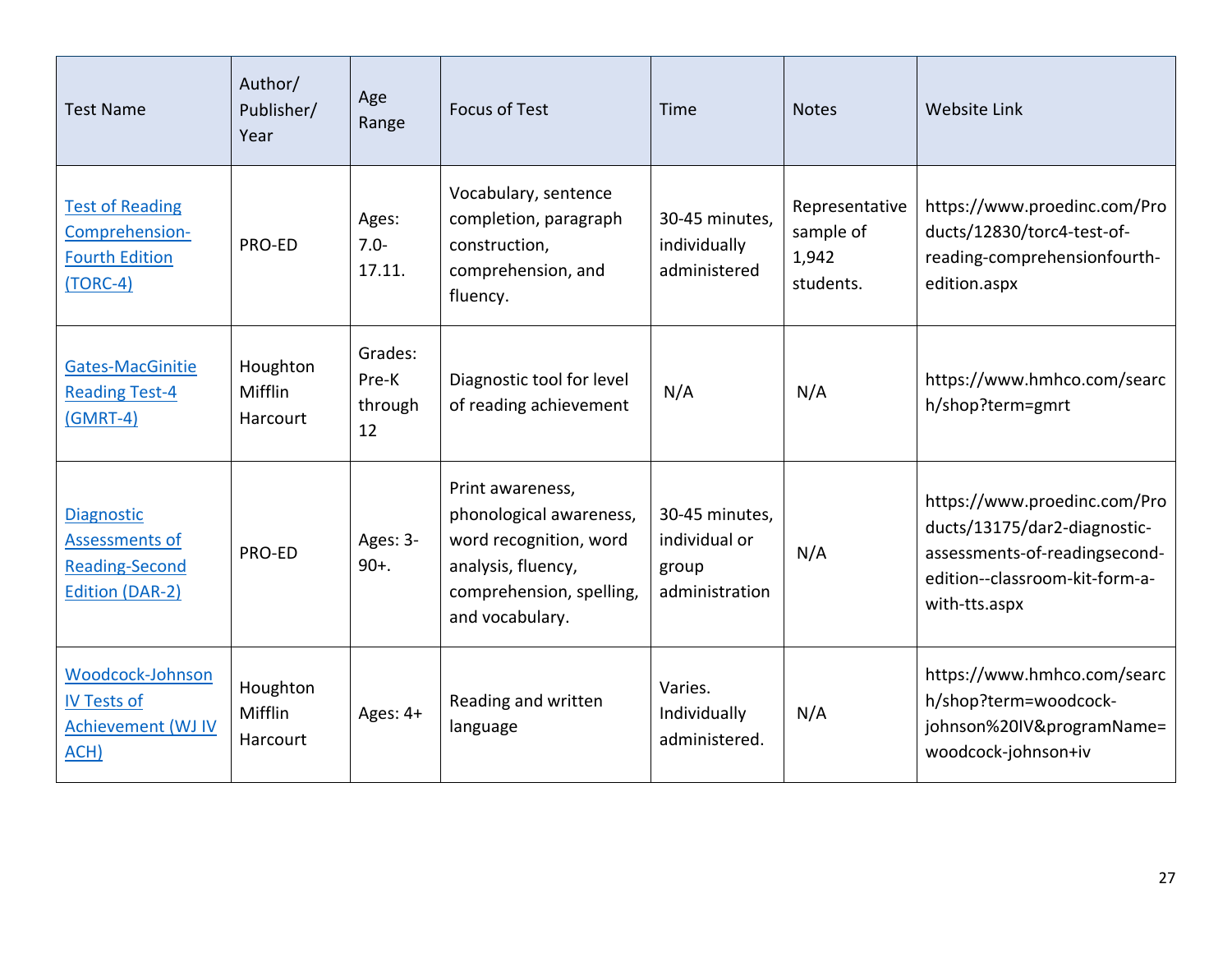| <b>Test Name</b>                                                                                | Author/<br>Publisher/<br>Year      | Age<br>Range                         | <b>Focus of Test</b>                                            | Time                                       | <b>Notes</b>                    | <b>Website Link</b>                                                                                                                                               |
|-------------------------------------------------------------------------------------------------|------------------------------------|--------------------------------------|-----------------------------------------------------------------|--------------------------------------------|---------------------------------|-------------------------------------------------------------------------------------------------------------------------------------------------------------------|
| <b>Group Reading</b><br><b>Assessment and</b><br><b>Diagnostic</b><br><b>Evaluation (GRADE)</b> | Pearson<br>Assessments             | Grades:<br>Pre-K<br>through<br>Adult | Diagnostic test assessing<br>developmental skills.              | 50-90 minutes,<br>group<br>administration. | N/A                             | https://www.pearsonassessme<br>nts.com/learningassessments/p<br>roducts/100000646/group-<br>reading-assessment-and-<br>diagnostic-evaluation-grade-<br>grade.html |
| <b>Test of Phonological</b><br>Awareness-Second<br><b>Edition: PLUS</b><br>$(TOPA-2+)$          | Torgensen<br>and Bryant.<br>PRO-ED | Ages: 5-8                            | Isolate phonemes,<br>understand letter sound<br>correspondence. | 15-45 minutes                              | Normed on<br>2,085<br>students. | https://www.proedinc.com/Pro<br>ducts/11880/test-of-<br>phonological-<br>awarenesssecond-edition-plus-<br>topa2.aspx?bCategory=LRA!PA<br><b>RN</b>                |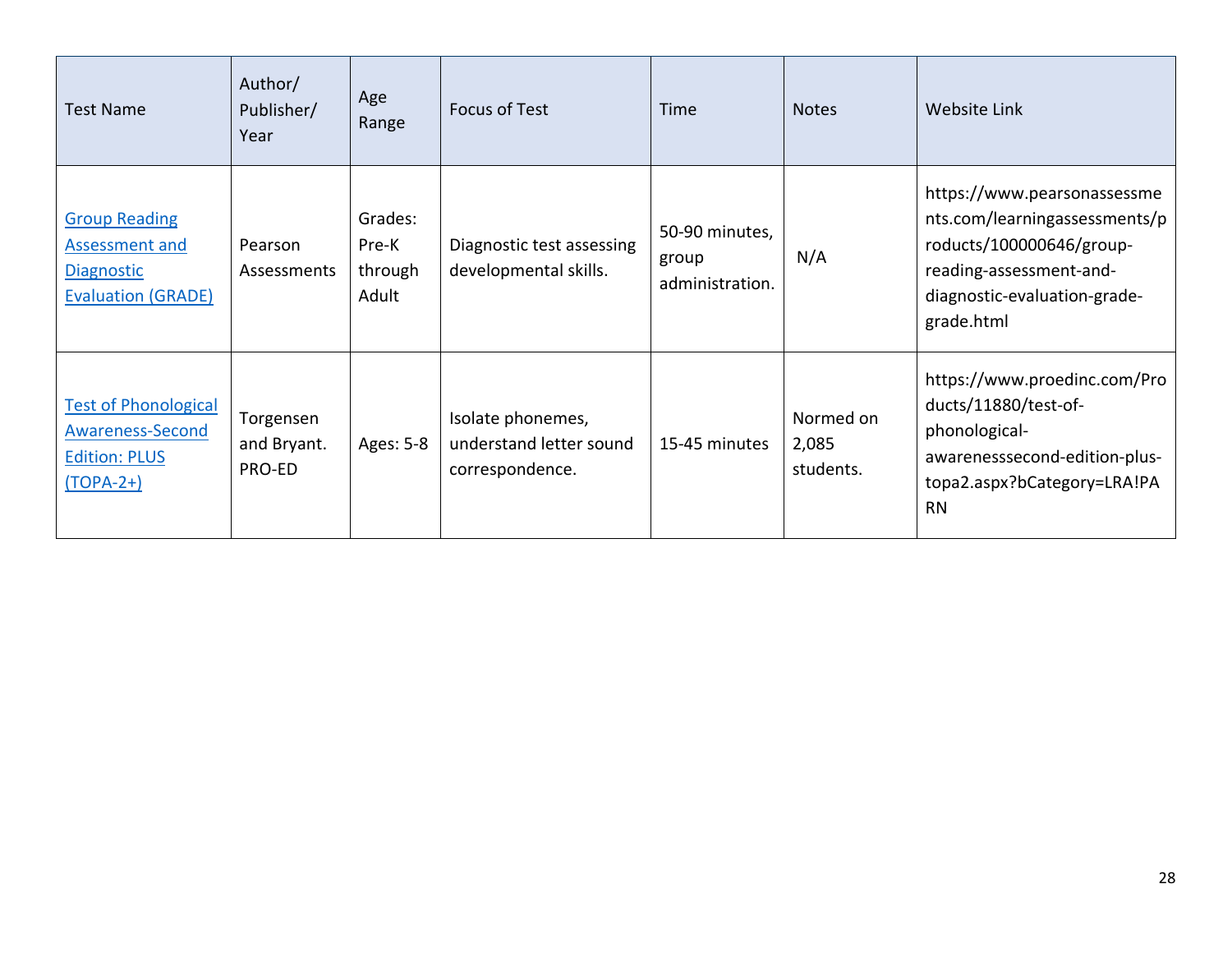| <b>Informal Reading Inventories</b>                                                                                                                                                                            |                                    |                   |                                                     |                                          |              |                                                                                                                                                                                                                                            |  |
|----------------------------------------------------------------------------------------------------------------------------------------------------------------------------------------------------------------|------------------------------------|-------------------|-----------------------------------------------------|------------------------------------------|--------------|--------------------------------------------------------------------------------------------------------------------------------------------------------------------------------------------------------------------------------------------|--|
| <b>Test Name</b>                                                                                                                                                                                               | Author/<br>Publisher               | Age<br>Range      | <b>Focus of Test</b>                                | Time                                     | <b>Notes</b> | <b>Website Link</b>                                                                                                                                                                                                                        |  |
| <b>Qualitative Reading</b><br>Inventory-6th<br>Edition (QRI-6)                                                                                                                                                 | Leslie and<br>Caldwell/<br>Pearson | Grades:<br>$K-12$ | Fluency, comprehension,<br>and word identification. | Varies.<br>Individually<br>administered. | N/A          | https://www.pearson.com/us/<br>higher-<br>education/program/Leslie-<br>Qualitative-Reading-Inventory-<br>6-with-Enhanced-Pearson-e-<br>Text-Access-Card-Package-6th-<br>Edition/PGM337260.html                                             |  |
| <b>Basic Reading</b><br>Inventory-12th<br>Edition (BRI-12)                                                                                                                                                     | Johns                              | Grades:<br>$K-12$ | Fluency, comprehension,<br>and word identification. | Varies.<br>Individually<br>administered. | N/A          | N/A                                                                                                                                                                                                                                        |  |
| <b>Analytical Reading</b><br>Inventory:<br>Comprehensive<br><b>Standards-Based</b><br><b>Assessment for All</b><br><b>Students Including</b><br><b>Gifted and</b><br>Remedial, 10th<br><b>Edition (ARI-10)</b> | Woods and<br>Moe/<br>Pearson       | Grades K-<br>9    | Fluency and<br>comprehension                        | Varies.<br>Individually<br>administered. | N/A          | https://www.pearson.com/us/<br>higher-<br>education/program/Woods-<br>Analytical-Reading-Inventory-<br>Comprehensive-Standards-<br>Based-Assessment-for-All-<br>Students-Including-Gifted-and-<br>Remedial-10th-<br>Edition/PGM101922.html |  |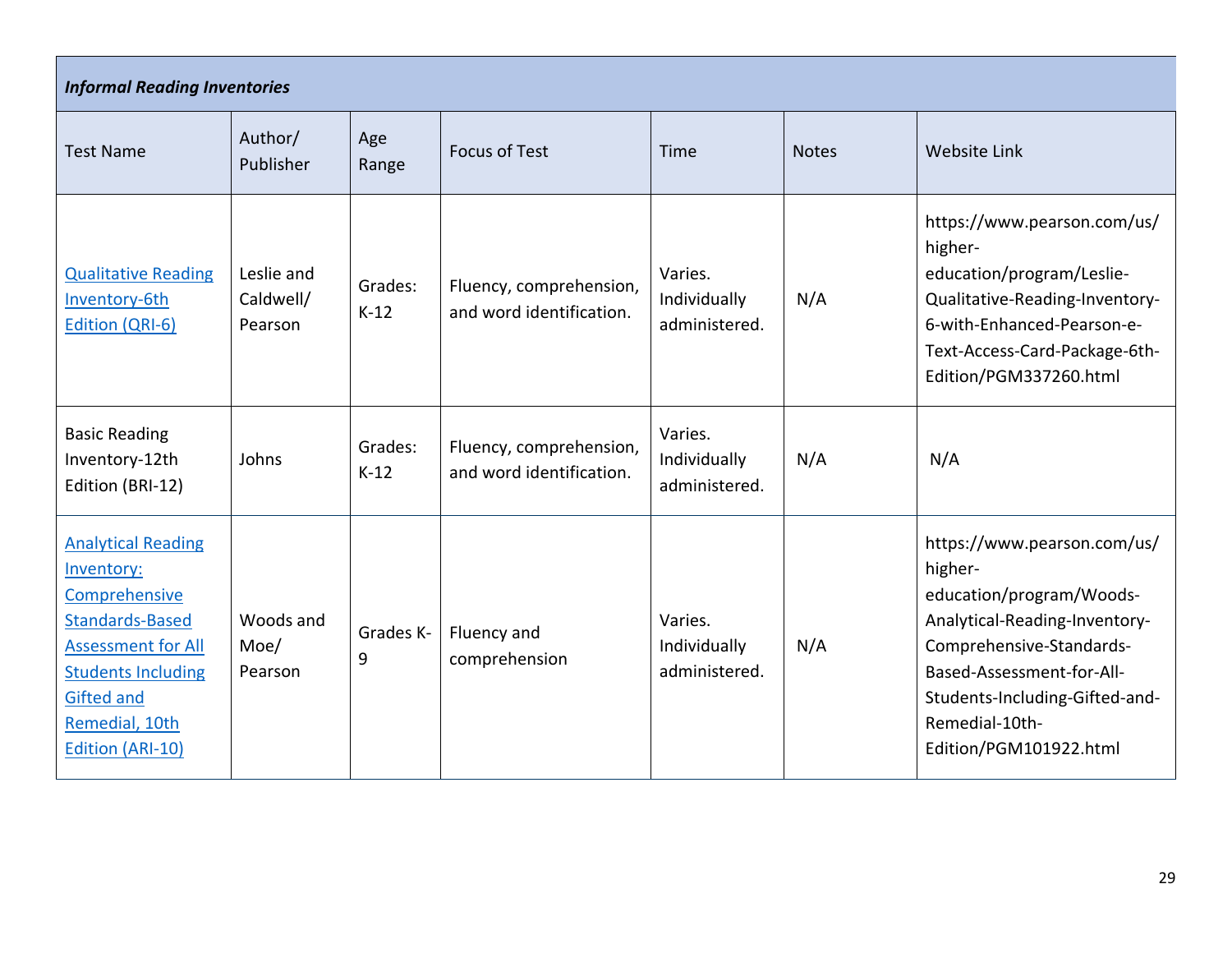| <b>Writing</b>                                                               |                                     |                            |                                                                                                   |                                                            |                                                     |                                                                                                                            |  |
|------------------------------------------------------------------------------|-------------------------------------|----------------------------|---------------------------------------------------------------------------------------------------|------------------------------------------------------------|-----------------------------------------------------|----------------------------------------------------------------------------------------------------------------------------|--|
| <b>Test Name</b>                                                             | Author/<br>Publisher                | Age<br>Range               | <b>Focus of Test</b>                                                                              | Time                                                       | <b>Notes</b>                                        | <b>Website Link</b>                                                                                                        |  |
| <b>Test of Written</b><br>language-Fourth<br>Edition (TOWL-4)                | Hammill and<br>Larsen $/$<br>PRO-ED | Ages:<br>$9.0 -$<br>17.11. | Vocabulary, spelling,<br>punctuation, sentence<br>writing, conventions, and<br>story composition. | 60-90 minutes.<br>Individual or<br>group<br>administration | Representative<br>sample of<br>2,505<br>individuals | https://www.proedinc.com/Pro<br>ducts/12850/towl4-test-of-<br>written-languagefourth-<br>edition.aspx?bCategory=LRA!W<br>S |  |
| Woodcock-Johnson<br><b>IV Tests of</b><br><b>Achievement (WJ IV)</b><br>ACH) | Houghton<br>Mifflin<br>Harcourt     | N/A                        | Reading and written<br>language                                                                   | Varies.<br>Individually<br>administered.                   | N/A                                                 | https://www.hmhco.com/searc<br>h/shop?term=woodcock-<br>johnson%20IV&programName=<br>woodcock-johnson+iv                   |  |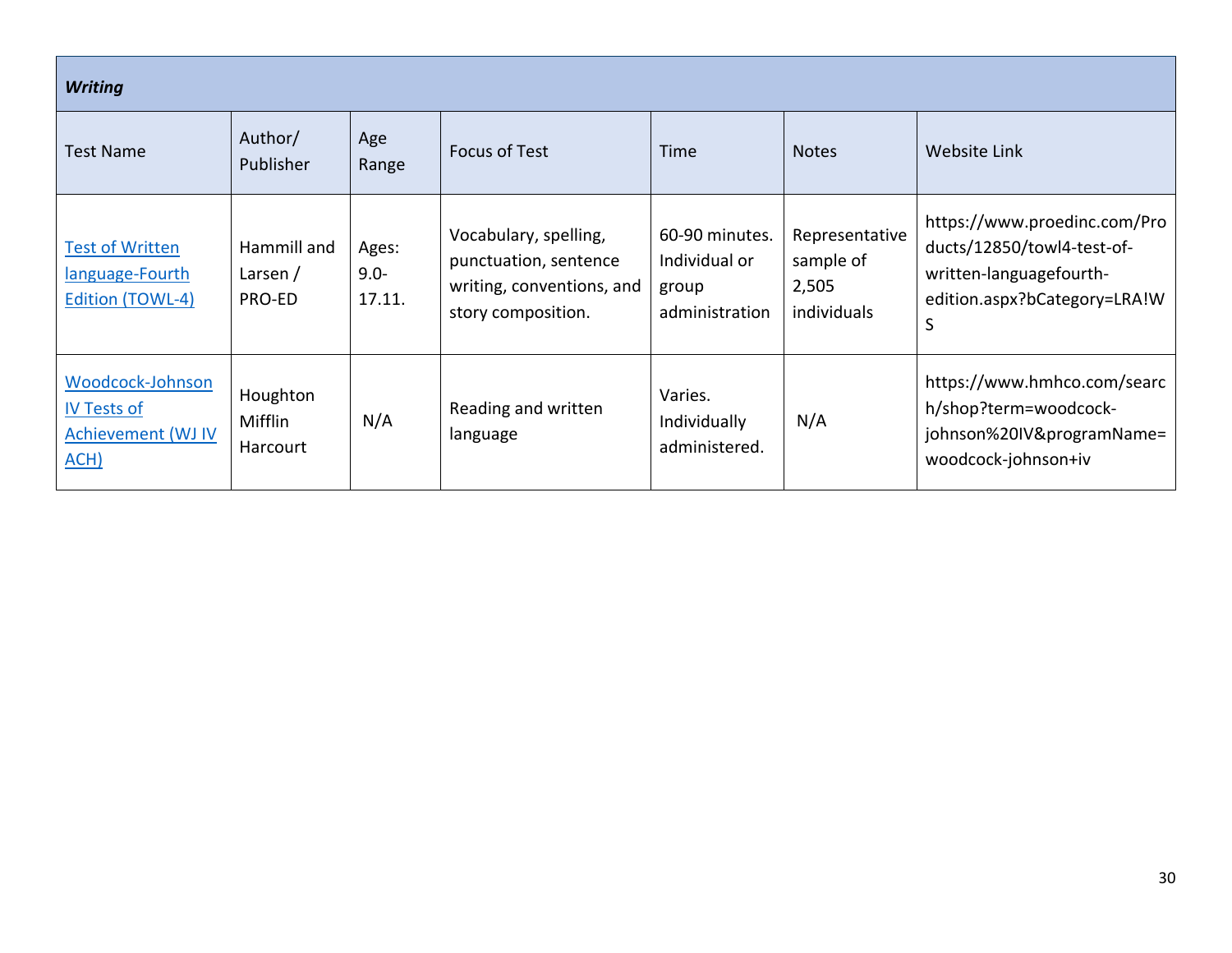## <span id="page-30-0"></span>**Math Assessments**

The math curriculum used today includes computational skills and uses specific math vocabulary/language and concepts using real-world situations. Learners who experience difficulties in reading may also experience difficulty in math, since reading is a fundamental skill that underlies success in all academic areas.

The current Minnesota Comprehensive Assessment - III (MCA-III) for math requires cognitive demand focused on type and level of thinking and reasoning required of the learner on a particular item. Levels of cognitive complexity for MCA-III are based on Norman L. Webb's Depth of Knowledge levels.

- **Level 1** (recall) item requires the recall of information, such as a fact, definition, term or simple procedure, as well as performing a simple algorithm or applying a formula. A well-defined and straight algorithmic procedure is considered to be at this level. A Level 1 item specifies the operation or method of solution, and the learner is required to carry it out.
- **Level 2** (skill/concept) item calls for the engagement of some mental processing beyond a habitual response, with the learner required to make some decisions as to how to approach a problem or activity. Interpreting information from a simple graph and requiring reading information from the graph is a Level 2. An item that requires learners to choose the operation or method of solution and then solve the problem is a Level 2. Level 2 items are often similar to examples used in math textbooks.
- **Level 3** (strategic thinking) items require learners to reason, plan or use evidence to solve the problem. In most instances, requiring learners to explain their thinking is a Level 3. A Level 3 item may be solved using routine skills, but the learner is not cued or prompted as to which skills to use.
- **Level 4** (extended thinking) items require complex reasoning, planning, developing and thinking, most likely over an extended period of time. Level 4 items are best assessed in the classroom, where the constraints of standardized testing are not a factor.

Math assessment provides information that allows teachers to establish goals and identify areas in math for focused instruction that will improve math language skills. Accurate assessment of math language development and proficiencies for a learner who is deaf and hard of hearing (D/HH) is critical for making placement, curriculum, program decisions and in determining instructional effectiveness. Educators need to consider several issues when selecting, administering, and interpreting findings of language assessments for learners who are D/HH. The math skills of a learner who is D/HH should be measured by formal and informal assessment tools, including standardized, norm-referenced, or criterion-referenced assessments as well as developmental checklists, skills checklists, and web-based diagnostic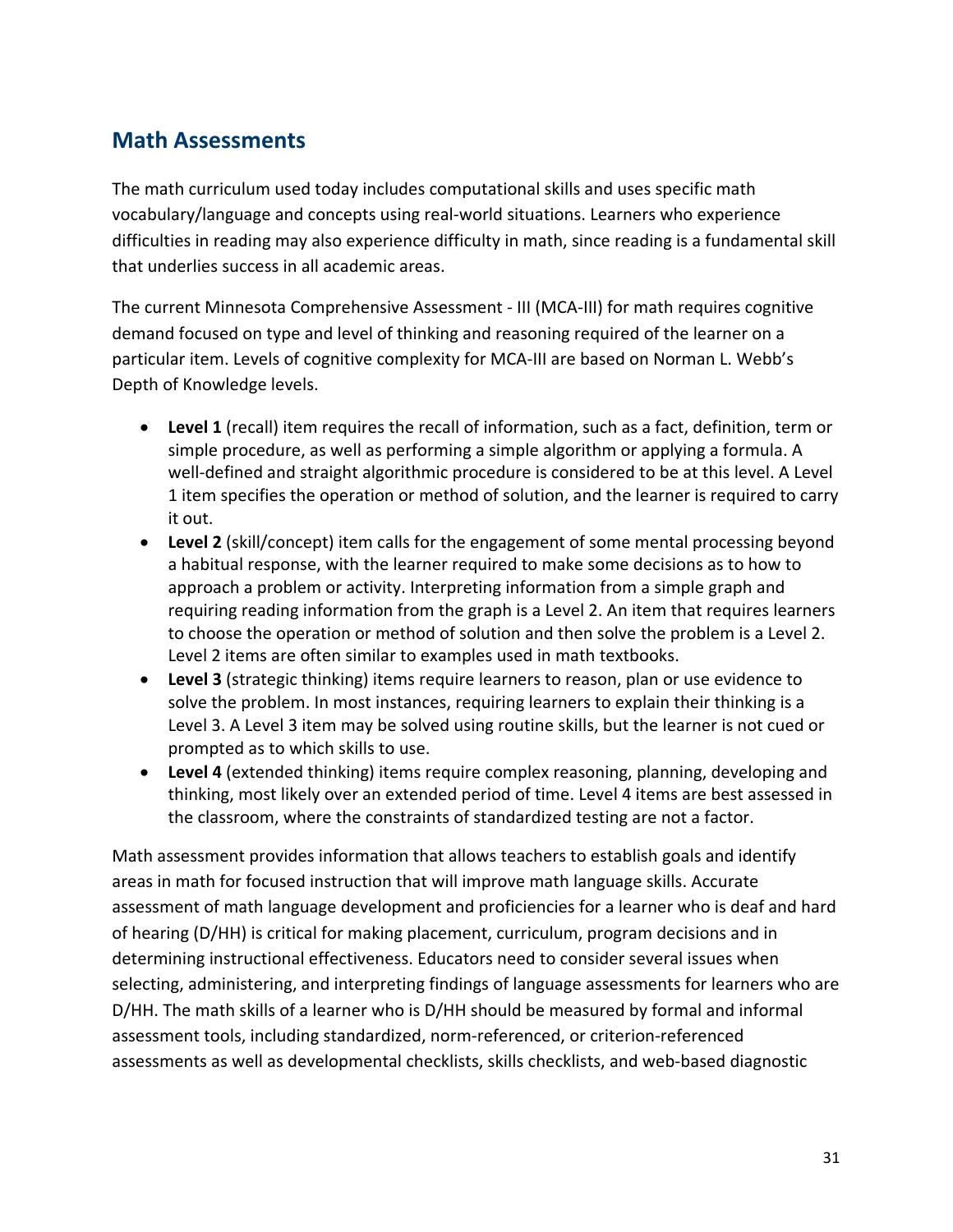assessments for progress monitoring. [Minnesota State K-12 Mathematics Standards](https://education.mn.gov/mdeprod/idcplg?IdcService=GET_FILE&dDocName=005247&RevisionSelectionMethod=latestReleased&Rendition=primary) (https://education.mn.gov/mdeprod/idcplg?IdcService=GET\_FILE&dDocName=005247&Revisio nSelectionMethod=latestReleased&Rendition=primary).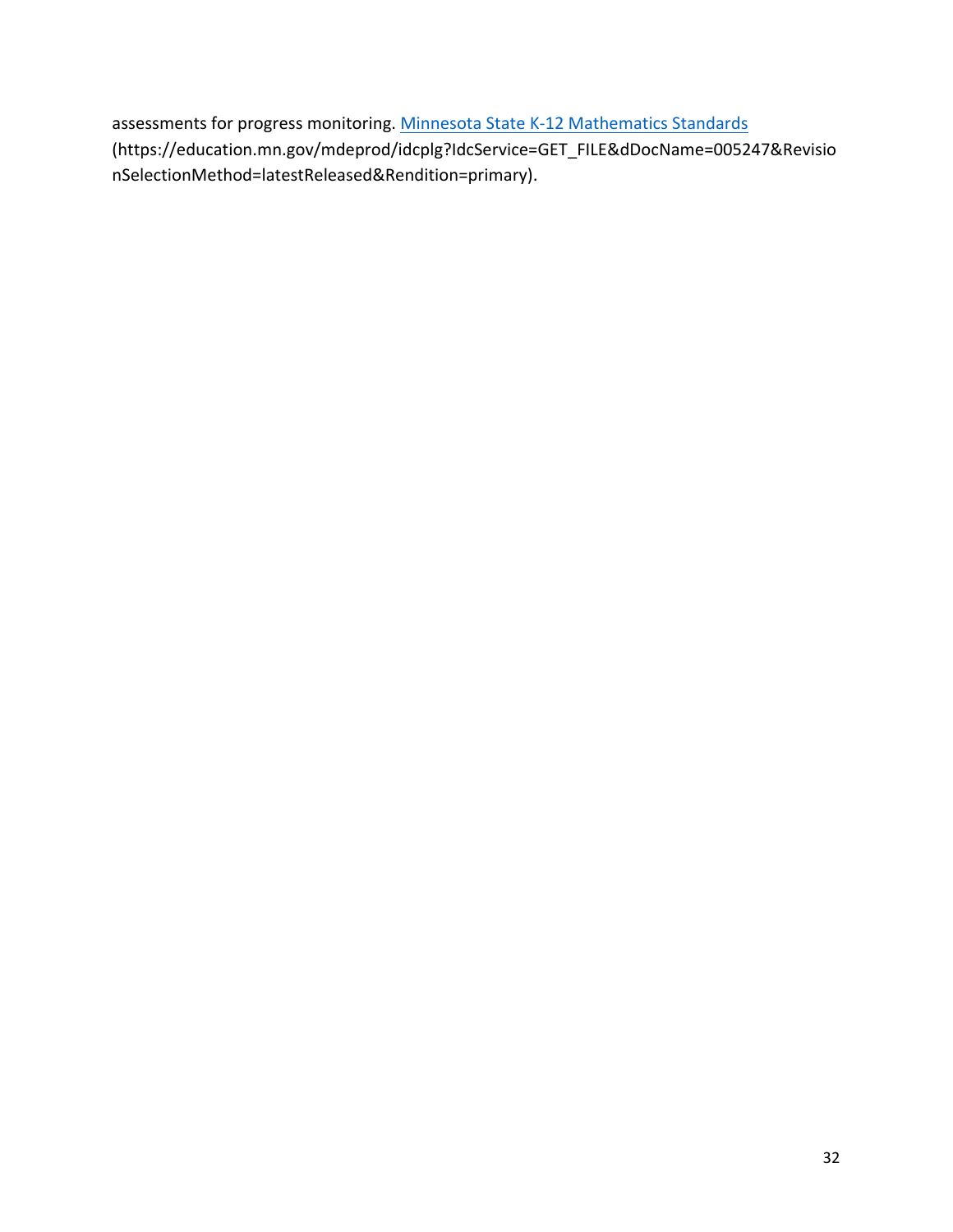## **Table C: Math Assessments**

<span id="page-32-0"></span>

| <b>Formal Assessments</b>                         |                                                                                                                            |                     |                                                                                                                 |                                 |                                                                                                                                                                                 |                                                                                                                                                           |  |
|---------------------------------------------------|----------------------------------------------------------------------------------------------------------------------------|---------------------|-----------------------------------------------------------------------------------------------------------------|---------------------------------|---------------------------------------------------------------------------------------------------------------------------------------------------------------------------------|-----------------------------------------------------------------------------------------------------------------------------------------------------------|--|
| <b>Test Name</b>                                  | Author/<br>Publisher/<br>Year                                                                                              | Age Range           | Focus of Test                                                                                                   | Time                            | <b>Notes</b>                                                                                                                                                                    | <b>Website Link</b>                                                                                                                                       |  |
| Woodcock -<br>Johnson IV Tests<br>of Achievement. | (Schrank,<br>McGrew,<br>Mather,<br>&<br>Woodcock;<br>Houghten<br>Mifflin<br>Hardcourt;<br>Riverside<br>publishing<br>2014) | Grades 1 -<br>$12+$ | Assesses<br>computation, applied<br>problems,<br>calculations, math<br>fluency - timed, and<br>number matrices. | Varied:<br>timed and<br>untimed | The WJ IV consists of<br>three independent<br>and co-normed<br>batteries that can be<br>used independently<br>or in any<br>combination,<br>depending on an<br>examiner's needs. | https://www.hmhco.com/~/media<br>/sites/home/hmh-<br>assessments/clinical/woodcock-<br>johnson/pdf/wjiv/wj_iv_author_ne<br>wsletter winter 2014.pdf?la=en |  |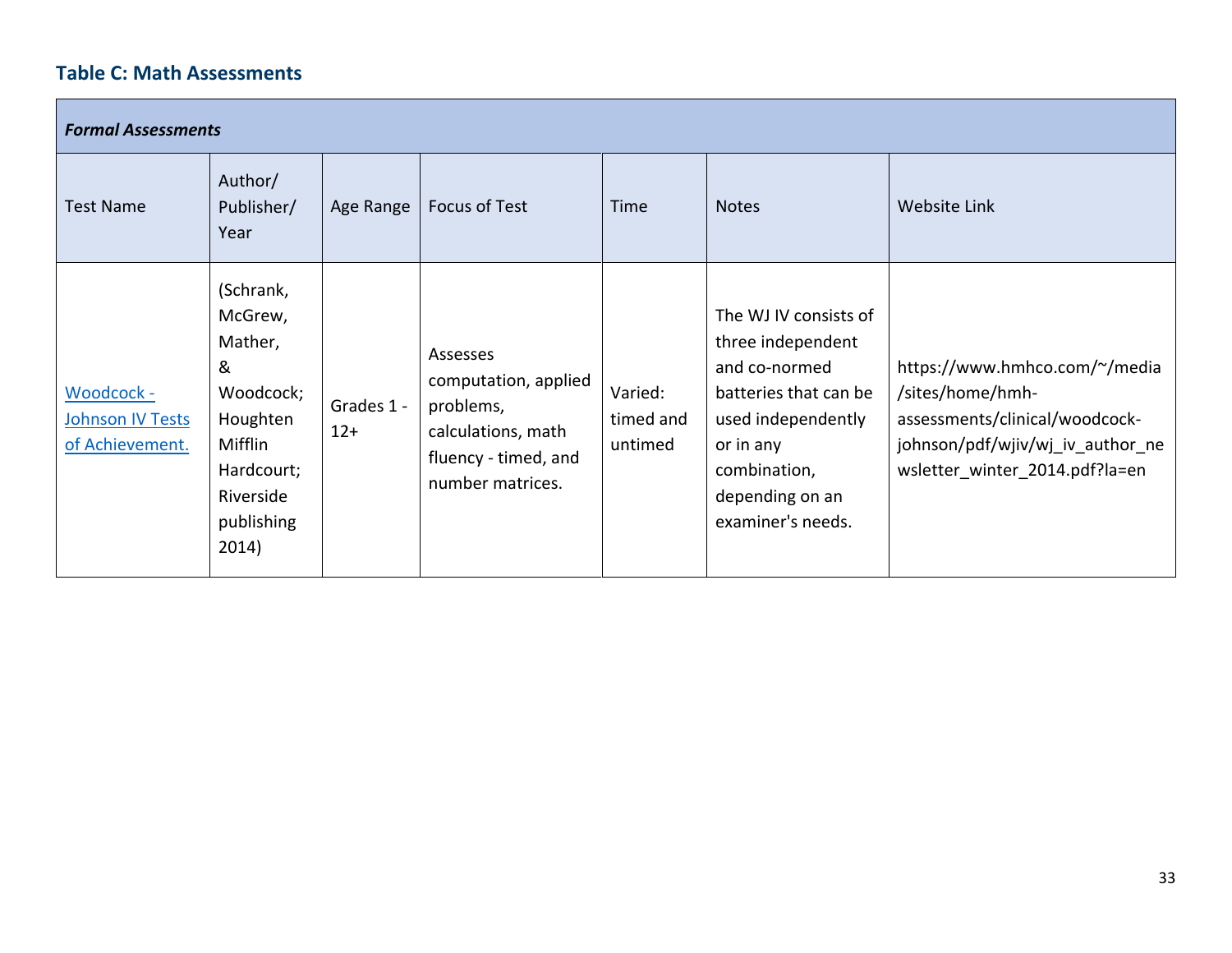| <b>Test Name</b>                                               | Author/<br>Publisher/<br>Year                                | Age Range                                                     | Focus of Test                                                                                                                                                                                                                                                                                                                                                 | Time                                                                                  | <b>Notes</b>                                                                                                                                                                                                                                                        | <b>Website Link</b>                                                                                                                                       |
|----------------------------------------------------------------|--------------------------------------------------------------|---------------------------------------------------------------|---------------------------------------------------------------------------------------------------------------------------------------------------------------------------------------------------------------------------------------------------------------------------------------------------------------------------------------------------------------|---------------------------------------------------------------------------------------|---------------------------------------------------------------------------------------------------------------------------------------------------------------------------------------------------------------------------------------------------------------------|-----------------------------------------------------------------------------------------------------------------------------------------------------------|
| <b>Standford</b><br><b>Achievement Test</b><br>Series (SAT 10) | Pearson<br>Education;<br>New norms<br>available<br>2018-2019 | Online-<br>Grades:<br>$3-12;$<br>Paper-<br>Grades: K<br>$-12$ | Concepts assessed<br>include number<br>sense and<br>operations; patterns,<br>relationships, and<br>algebra; geometry<br>and measurement;<br>and data, statistics,<br>and probability.<br>Questions also<br>evaluate processes in<br>computation and<br>representation;<br>estimation;<br>mathematical<br>connections; and<br>reasoning and<br>problem solving | 40 minutes<br>for core;<br>additional<br>40 minutes<br>for middle/<br>high<br>school. | The Mathematics<br>subtests align with<br>the NAEP and<br>measure concepts<br>and processes based<br>on the National<br><b>Council of Teachers</b><br>of Mathematics<br>Principles and<br><b>Standards for School</b><br>Mathematics (PSSM)<br>and state standards. | https://www.pearsonassessments.<br>com/learningassessments/product<br>s/100000415/stanford-<br>achievement-test-series-tenth-<br>edition.html#tab-details |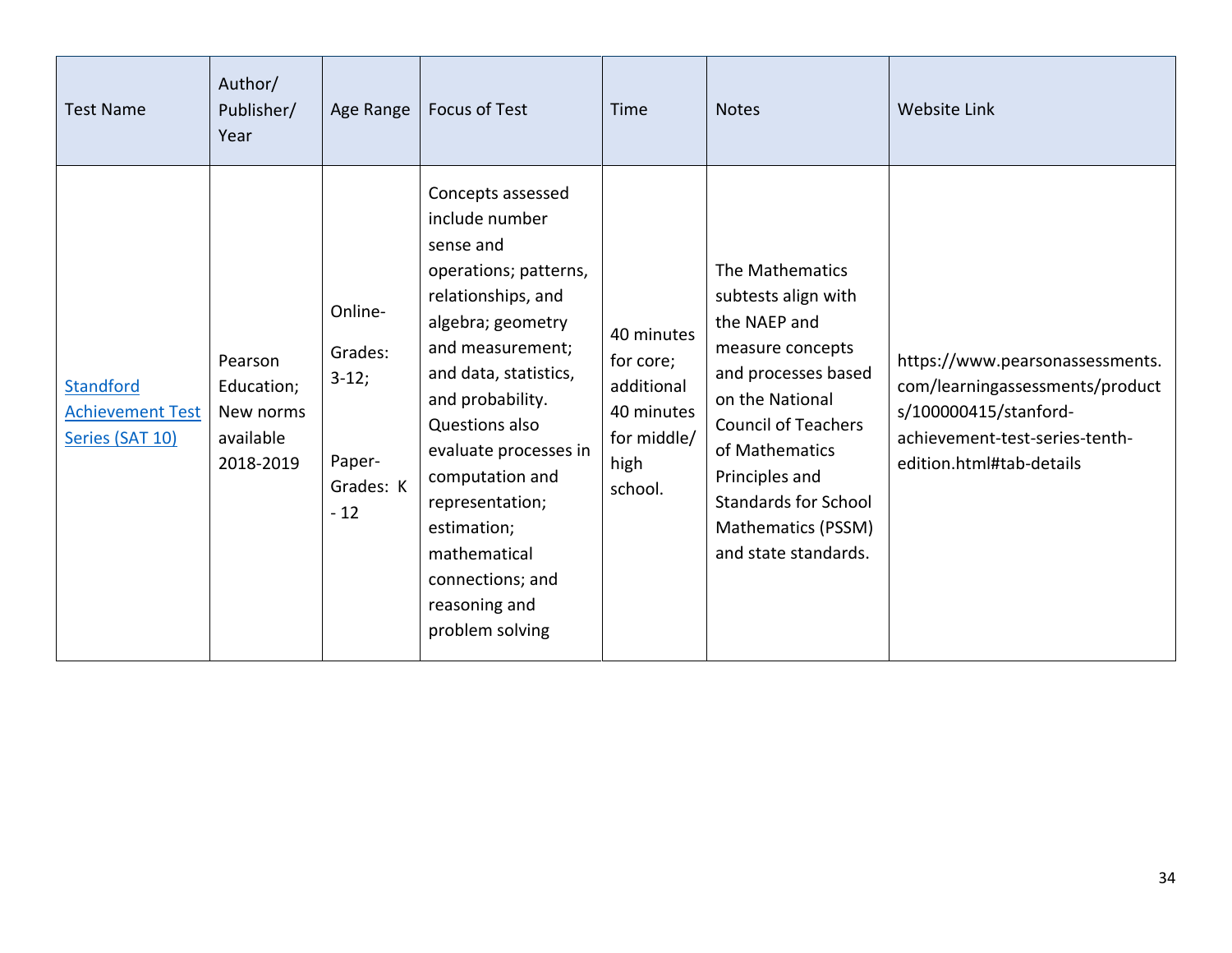| <b>Test Name</b>                                       | Author/<br>Publisher/<br>Year                                                                                        | Age Range           | Focus of Test                                     | Time                              | <b>Notes</b>                                                                                                                                                         | <b>Website Link</b>                                                                                                                            |
|--------------------------------------------------------|----------------------------------------------------------------------------------------------------------------------|---------------------|---------------------------------------------------|-----------------------------------|----------------------------------------------------------------------------------------------------------------------------------------------------------------------|------------------------------------------------------------------------------------------------------------------------------------------------|
| <b>Kaufman Test of</b><br>Educational<br>Achievement-3 | Alan S.<br>Kaufman,<br>Ph.D.,<br>Nadeen L.<br>Kaufman,<br>$Ph.D.$ .<br>(Pearson<br>Clinical<br>published in<br>2014) | Ages: 4.0-<br>25.11 | Math Concepts and<br>Applications (age 4 -<br>25) | 15-85 min<br>for ASB<br>Composite | Computation,<br>numerical reasoning,<br>concepts, and<br>applications are<br>assessed. New norms<br>for ages 4:0 through<br>25:11 and for grades<br>pre-K through 12 | https://www.pearsonclinical.com/<br>education/products/100000777/ka<br>ufman-test-of-educational-<br>achievement-third-edition-ktea-<br>3.html |
| <b>Key Math-3</b><br>(2007)                            | Austin J.<br>Connolly,<br>EdD                                                                                        | Grades: K<br>$-12$  | All big idea topic<br>areas are assessed          | 30-90<br>minutes                  | No reading is<br>involved. Has<br>software for scoring,<br>reporting, and gives<br>strategies.                                                                       | https://www.pearsonclinical.com/<br>education/products/100000649/ke<br>ymath3-diagnostic-<br>assessment.html#tab-details                       |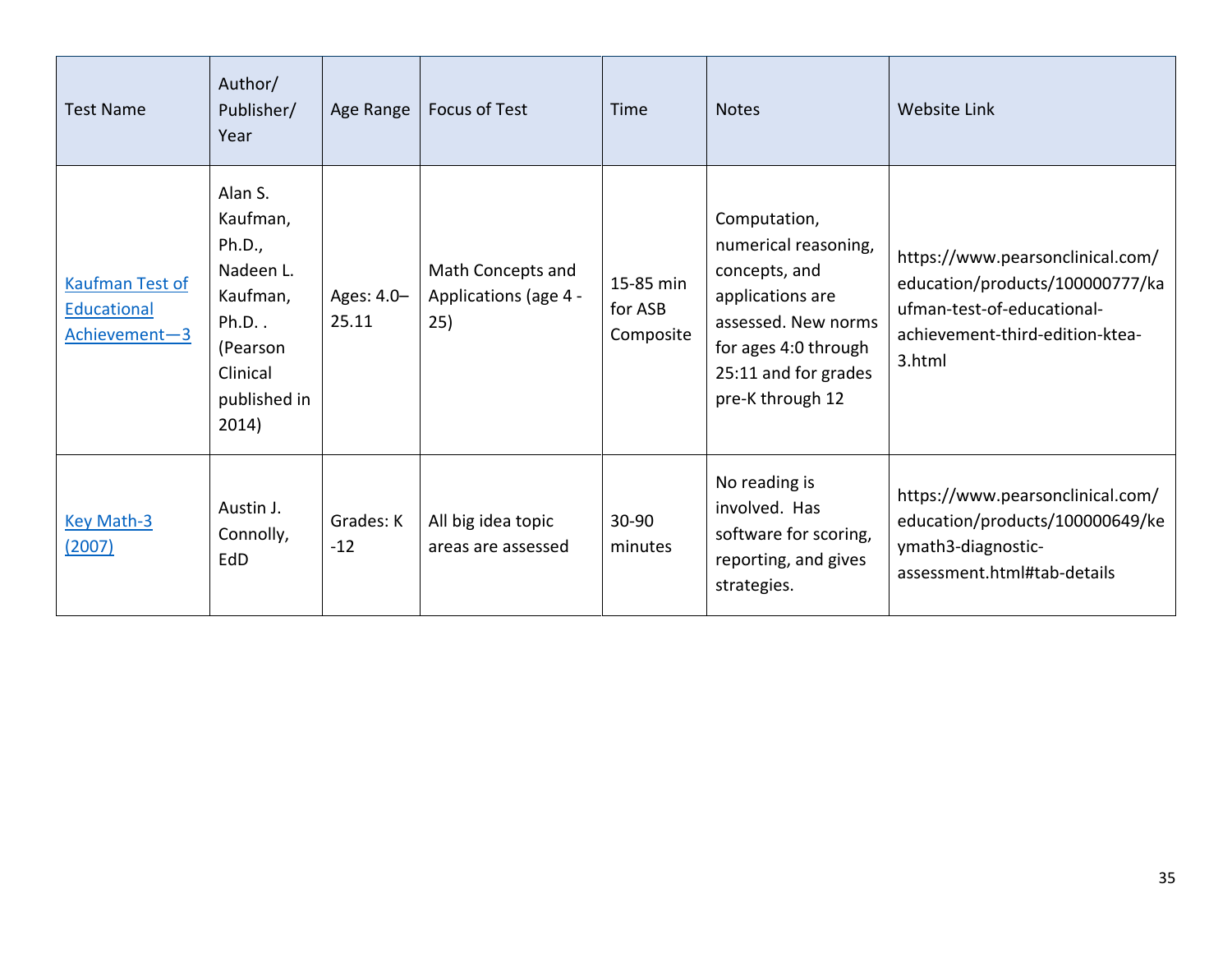| <b>Criterion Based Assessments</b>                                                                                    |                               |                               |                                                                                                                                                                               |                                                               |                                                                                                                                                                  |                                                                                          |  |
|-----------------------------------------------------------------------------------------------------------------------|-------------------------------|-------------------------------|-------------------------------------------------------------------------------------------------------------------------------------------------------------------------------|---------------------------------------------------------------|------------------------------------------------------------------------------------------------------------------------------------------------------------------|------------------------------------------------------------------------------------------|--|
| <b>Test Name</b>                                                                                                      | Author/<br>Publisher/<br>Year | Age Range                     | Focus of Test                                                                                                                                                                 | <b>Time</b>                                                   | <b>Notes</b>                                                                                                                                                     | Website Link                                                                             |  |
| <b>Brigance</b><br><b>Diagnostic</b><br>Comprehensive<br><b>Inventory of Basic</b><br><b>Skills</b><br>- Revised 2010 | Curriculum<br>Associates      | Grades:<br>Pre-K<br>through 9 | Math skills assessed:<br><b>Basic computations</b><br>at grade level;<br>Number and<br>operations; Algebra,<br>Geometry;<br>Measurement, Data<br>analysis; and<br>probability | Varied. Both<br>timed and<br>untimed<br>computation<br>skills | Easy to use, no<br>specialized<br>training; has<br>electronic links<br>to state<br>standards;<br>includes test<br>prep/study skills;<br>on-line data<br>manager. | https://www.wsfcs.k12.nc.us/cms/<br>lib/NC01001395/Centricity/Domain<br>/8856/11552s.pdf |  |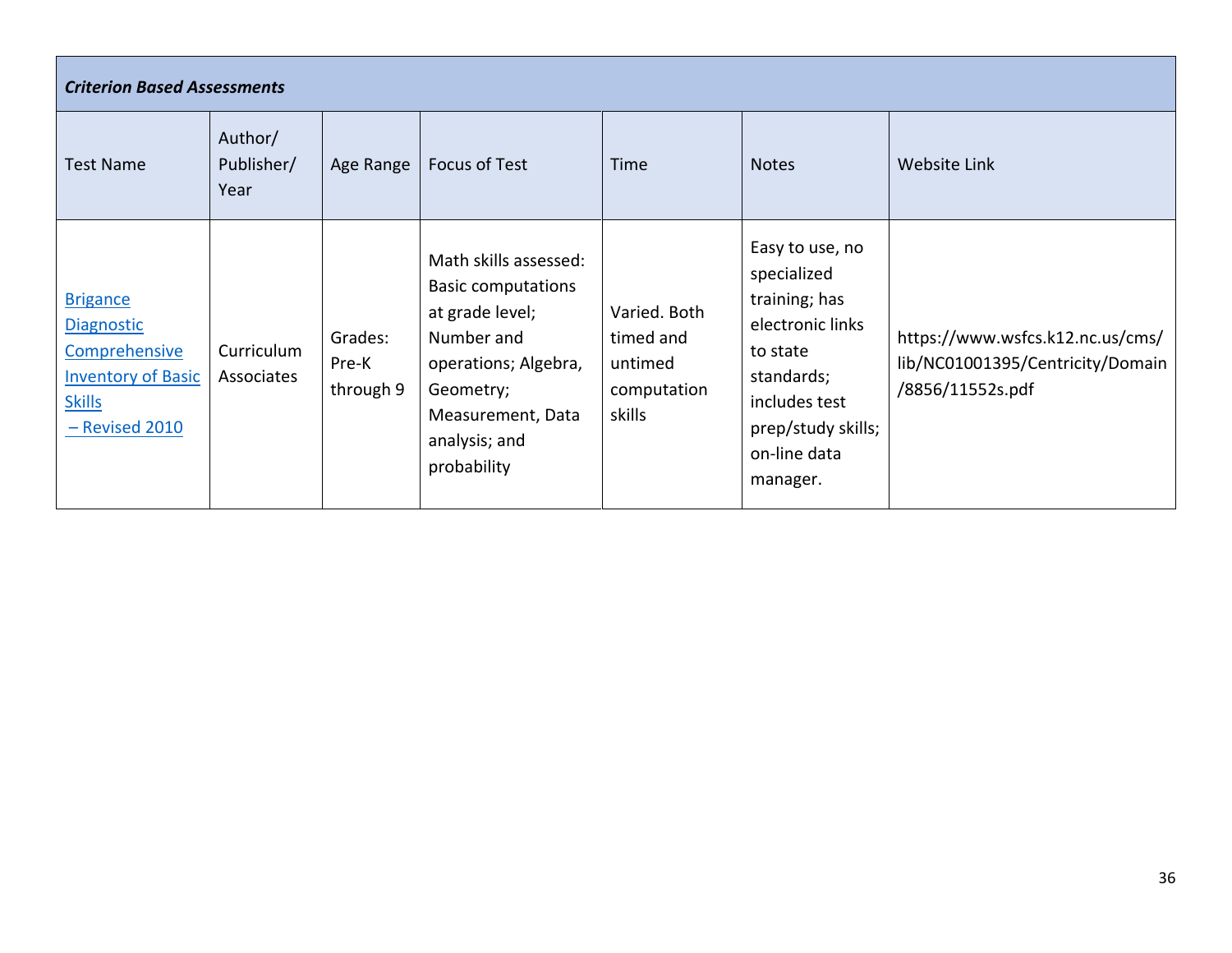| <b>Test Name</b>                                              | Author/<br>Publisher/<br>Year                                                 | Age Range        | Focus of Test                                                                       | Time                                                                                                       | <b>Notes</b>                                                                                                                                                                                                                                                                           | <b>Website Link</b>                                                                                 |
|---------------------------------------------------------------|-------------------------------------------------------------------------------|------------------|-------------------------------------------------------------------------------------|------------------------------------------------------------------------------------------------------------|----------------------------------------------------------------------------------------------------------------------------------------------------------------------------------------------------------------------------------------------------------------------------------------|-----------------------------------------------------------------------------------------------------|
| Comprehensive<br><b>Mathematical</b><br><b>Abilities Test</b> | (Hresko,<br>Schieve,<br>Herron,<br>Swain, &<br>Sherbenou;<br>pro-ed;<br>2002) | Grades: 2-<br>12 | Assesses calculations,<br>mathematical<br>reasoning, and<br>practical applications. | 40 minutes for<br>core; additional<br>40 for<br>supplemental<br>for middle and<br>high school<br>students. | The CMAT has<br>six Core Subtests<br>(Addition;<br>Subtraction;<br>Multiplication;<br>Division;<br>Problem Solving;<br>and Charts;<br>Tables and<br>Graphs; and six<br>Supplemental<br>Subtests<br>(algebra;<br>geometry;<br>rational<br>numbers; time;<br>money; and<br>measurement). | https://www.proedinc.com/Produc<br>ts/10405/cmat-comprehensive-<br>mathematical-abilities-test.aspx |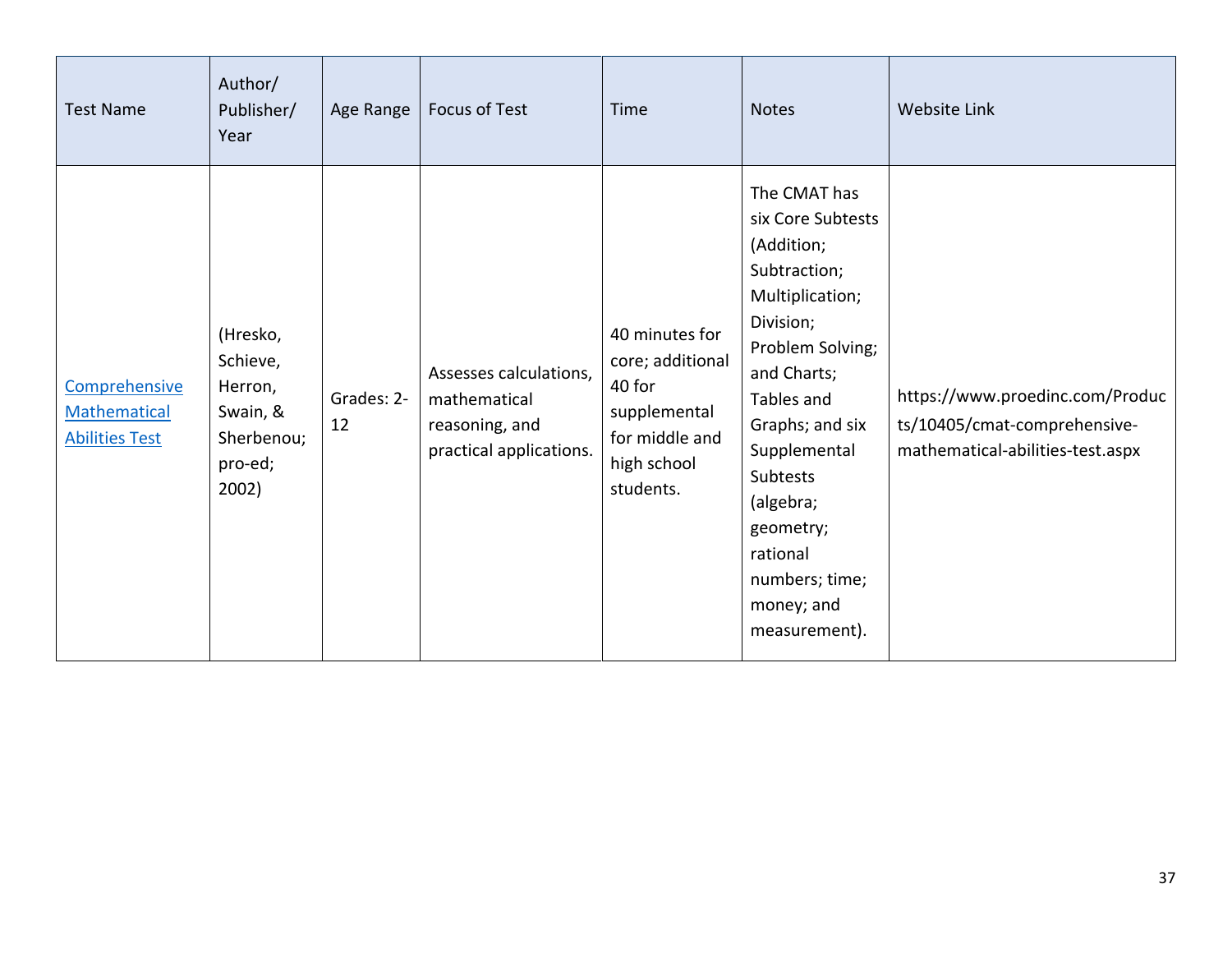| <b>Test Name</b>                                                           | Author/<br>Publisher/<br>Year               | Age Range                     | Focus of Test                                                                                            | Time                      | <b>Notes</b>                                                                                                                                                                                                                              | Website Link                                                                                                  |
|----------------------------------------------------------------------------|---------------------------------------------|-------------------------------|----------------------------------------------------------------------------------------------------------|---------------------------|-------------------------------------------------------------------------------------------------------------------------------------------------------------------------------------------------------------------------------------------|---------------------------------------------------------------------------------------------------------------|
| <b>Test of Early</b><br><b>Mathematics</b><br>Ability-3<br><u>(TEMA-3)</u> | (Ginsburg &<br>Baroody;<br>Pro Ed,<br>2003) | Grades:<br>Pre-K<br>through 3 | Assesses counting<br>skills, number facts,<br>communication/<br>literacy, calculation,<br>math concepts. | Individual: 40<br>minutes | Useful with<br>older children<br>who have<br>learning<br>problems in<br>mathematics. It<br>can be used as a<br>norm-referenced<br>measure or as a<br>diagnostic<br>instrument to<br>determine<br>specific<br>strengths and<br>weaknesses. | https://www.proedinc.com/Produc<br>ts/10880/test-of-early-<br>mathematics-abilitythird-edition-<br>tema3.aspx |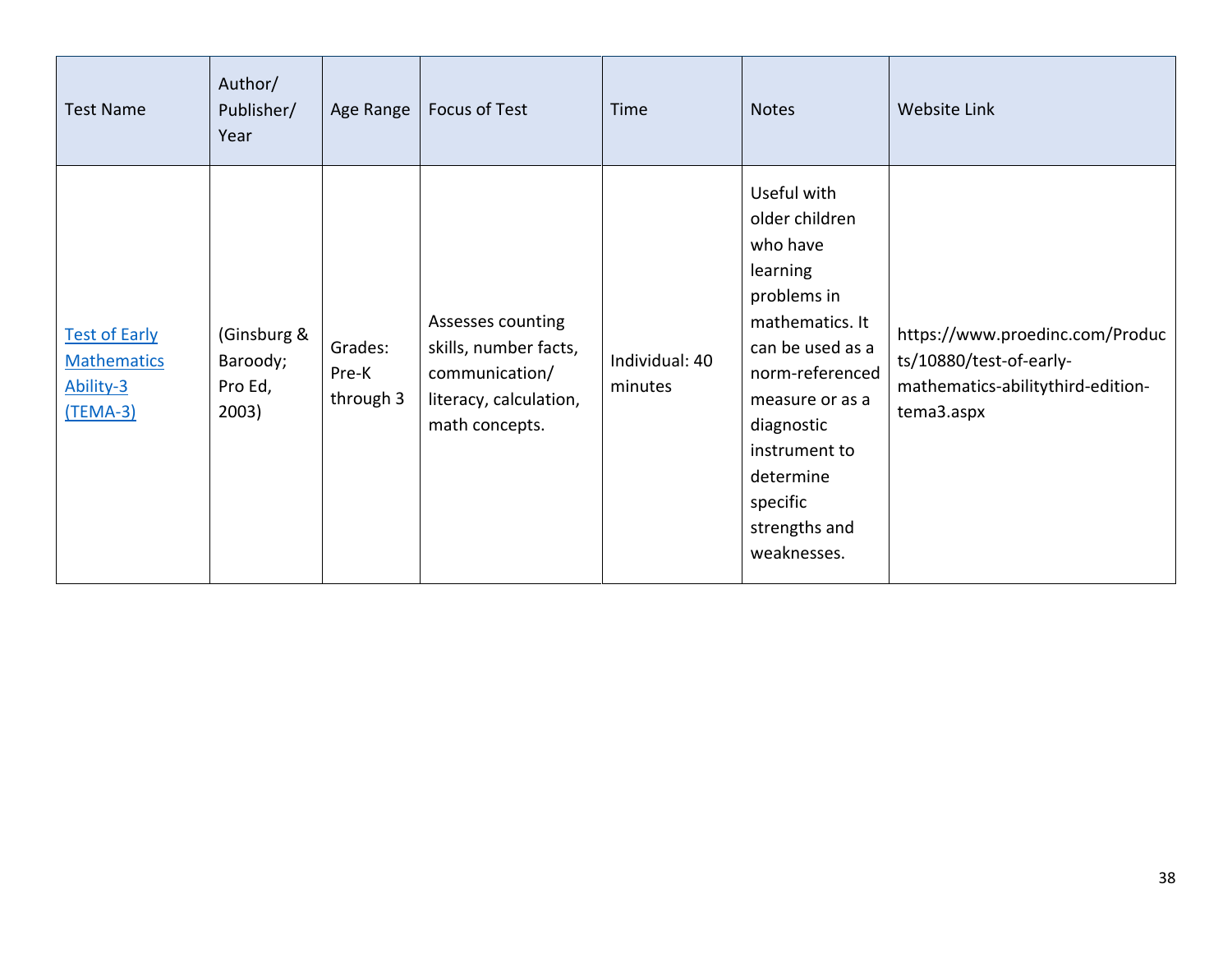| <b>Test Name</b>                                     | Author/<br>Publisher/<br>Year                                                      | Age Range                                 | <b>Focus of Test</b>                                                                                                                                    | Time                                                                              | <b>Notes</b>                                                                                                                                                                                              | <b>Website Link</b>                                                                                                                                                                                                                    |
|------------------------------------------------------|------------------------------------------------------------------------------------|-------------------------------------------|---------------------------------------------------------------------------------------------------------------------------------------------------------|-----------------------------------------------------------------------------------|-----------------------------------------------------------------------------------------------------------------------------------------------------------------------------------------------------------|----------------------------------------------------------------------------------------------------------------------------------------------------------------------------------------------------------------------------------------|
| Test of<br>Mathematical<br>Abilities-3<br>$(TOMA-3)$ | Virginia<br>Brown/<br>Mary E.<br>Cronin/<br>Diane<br>Bryant /<br>Pro*ed/<br>(2003) | Grades: 3-<br>12;<br>Ages: 8.0 -<br>18.11 | Assesses math<br>vocabulary,<br>computation, real life<br>problem-solving, and<br>mathematical sense.<br>It can also help<br>measure math<br>attitudes. | Testing Time:<br>60 to 90<br>minutes<br>Administration:<br>Group or<br>Individual | All new<br>normative data<br>were collected<br>from a<br>demographically<br>representative<br>sample of the<br>2011 U.S.<br>school-age<br>population.<br>One<br>supplemental<br>and four core<br>subtest. | http://college.cengage.com/educat<br>ion/salvia/assessment/10e/resourc<br>es/salvia test mathematical abiliti<br>es.pdf;<br>https://www.proedinc.com/Produc<br>ts/14210/toma3-test-of-<br>mathematical-abilitiesthird-<br>edition.aspx |
| Web Based -<br>diagnostic Math<br>assessment:        |                                                                                    | Grades: K-<br>8                           | Used to align math<br>assessment to state<br>standards; can be<br>used for progress<br>monitoring                                                       | adaptive<br>placement test                                                        | N/A                                                                                                                                                                                                       | N/A                                                                                                                                                                                                                                    |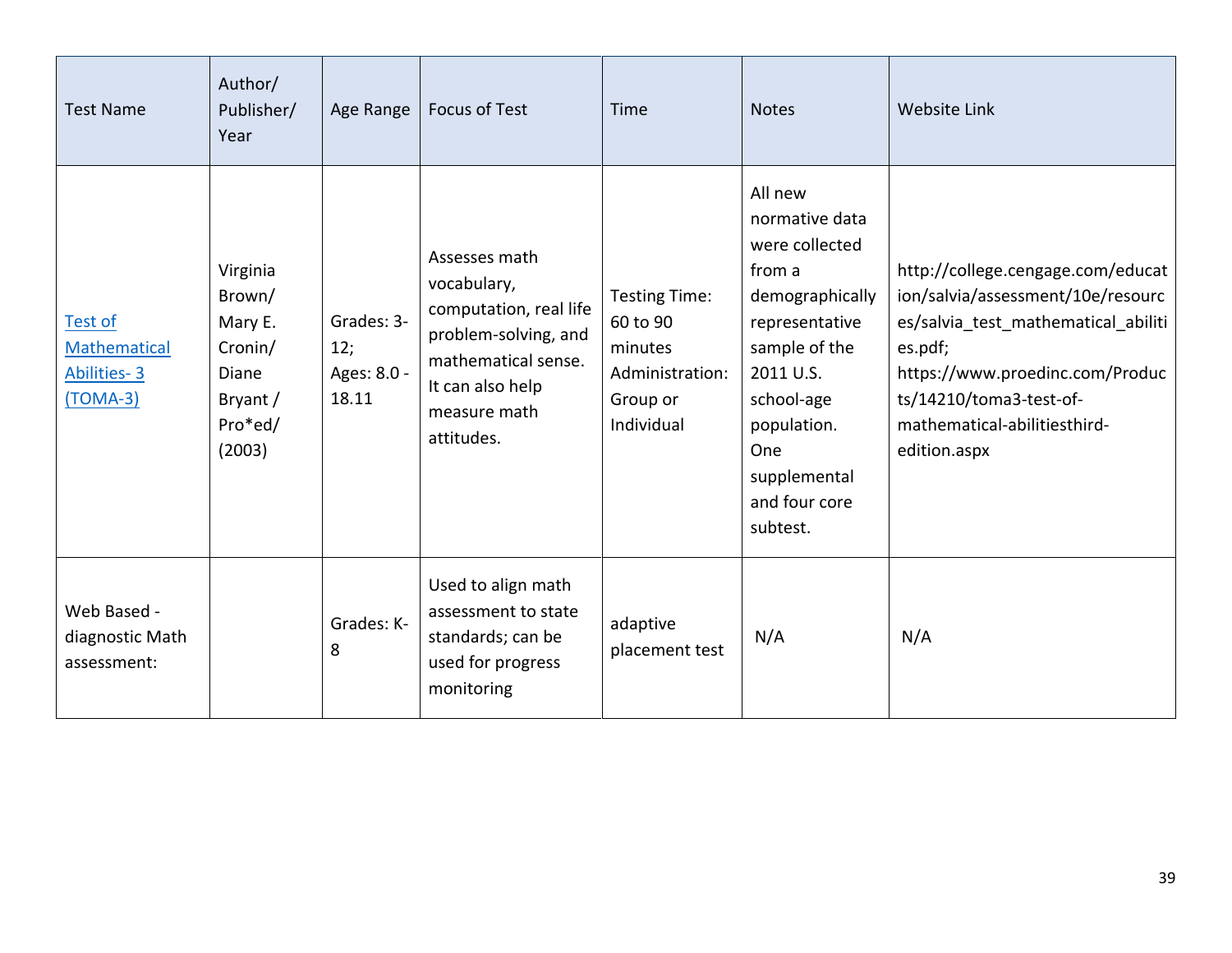| <b>Test Name</b>        | Author/<br>Publisher/<br>Year      | Age Range         | <b>Focus of Test</b>                                                                                                                                                     | Time                                                            | <b>Notes</b>                      | <b>Website Link</b>                                                                   |
|-------------------------|------------------------------------|-------------------|--------------------------------------------------------------------------------------------------------------------------------------------------------------------------|-----------------------------------------------------------------|-----------------------------------|---------------------------------------------------------------------------------------|
| <b>Accelerated Math</b> | Renaissance<br>Learning<br>product | Grades: K<br>$-8$ | Aligns with most<br>state standards and<br>includes all big ideas,<br>presented in the goal<br>section; provides<br>detailed report with<br>instructional<br>suggestions | Adaptive                                                        | Most beneficial<br>for grades 2-5 | https://ies.ed.gov/ncee/wwc/Docs<br>/InterventionReports/wwc_accelm<br>ath_091410.pdf |
| <b>MobyMax</b>          | MobyMax                            | Grades: K-<br>8   | Web-based, gives<br>individual diagnostic<br>assessment and<br>practice                                                                                                  | On average<br>comprehensive<br>placement test<br>takes an hour. | Intervention/<br>practice         | https://www.mobymax.com/curric<br>ulum/math                                           |
| <b>Star Math</b>        | Renaissance<br>Learning<br>product | Grades: K-<br>12  | Gives performance<br>overview in 15<br>minutes,<br>computerized,<br>analyzes student<br>data; has reliability<br>and validity<br>information.                            | Less than 20<br>minutes                                         | Intervention/<br>practice         | https://study.com/academy/popul<br>ar/what-is-the-star-math-<br>assessment.html       |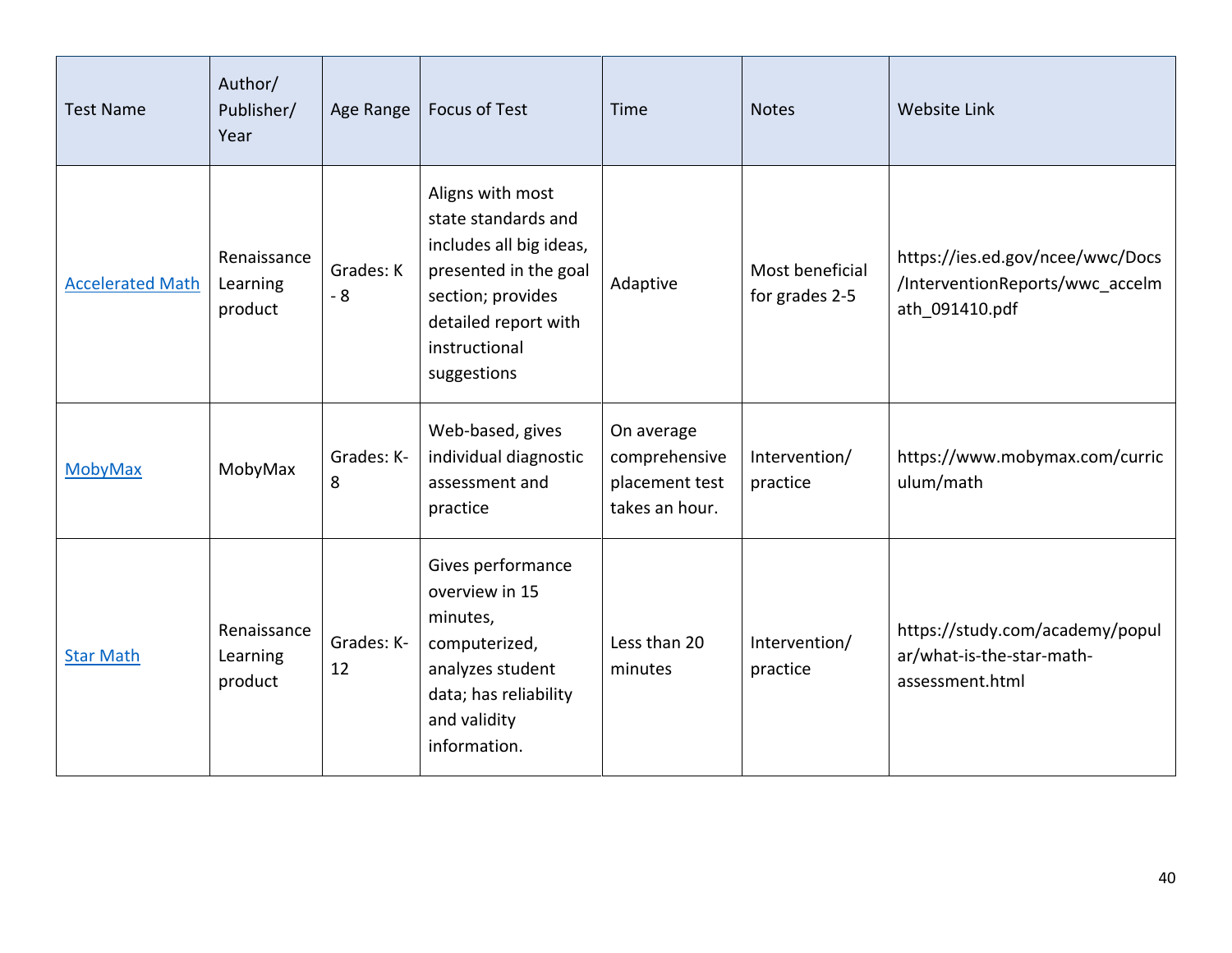| <b>Test Name</b>    | Author/<br>Publisher/<br>Year | Age Range                  | Focus of Test                                                                                                                                                                    | Time     | <b>Notes</b>                                                            | Website Link                                             |
|---------------------|-------------------------------|----------------------------|----------------------------------------------------------------------------------------------------------------------------------------------------------------------------------|----------|-------------------------------------------------------------------------|----------------------------------------------------------|
| <b>Study Island</b> | Edmentum                      | Grades: K-<br>8;<br>6th-12 | Web-based,<br>research-based;<br>correlates with state<br>standards; gives<br>individual diagnostic<br>assessment and<br>interactive<br>instruction with<br>corrective feedback. | Adaptive | Less than 30<br>minutes of<br>intervention and<br>practice per<br>week. | https://www.edsurge.com/product<br>-reviews/study-island |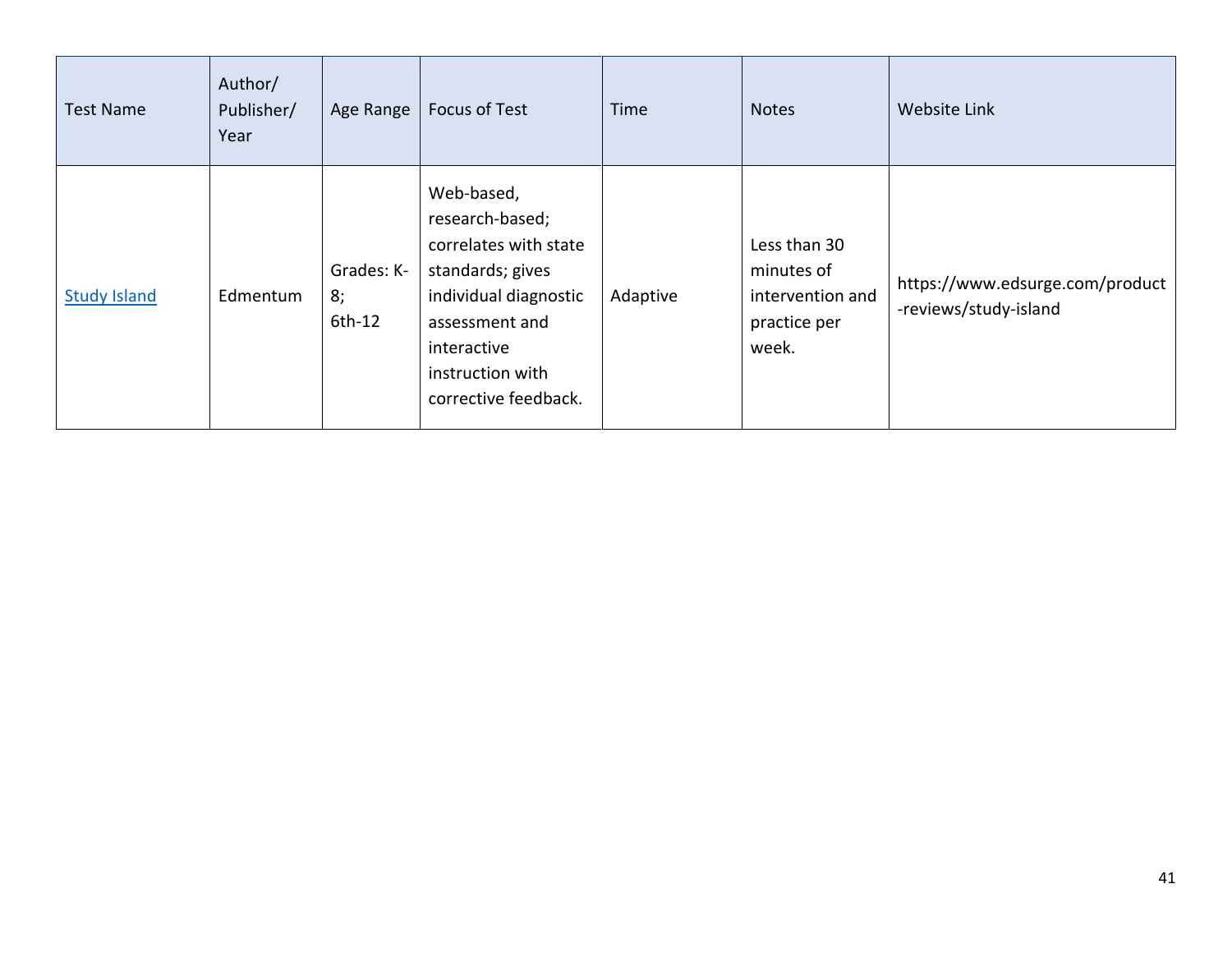# **Communication and Language Assessments**

Language assessment provides information that allows teachers to establish goals and identify areas in language for focused instruction that will improve the communication process and literacy skills. Accurate assessment of language development and proficiencies for and learner who is D/HH is critical for making placement, curriculum, program decisions and in determining instructional effectiveness. Educators need to consider several issues when selecting, administering, and interpreting findings of language assessments for learners who are D/HH.

### **Approaches to Language Assessment**

The language skills of a learner who is D/HH should be measured by formal and informal assessment tools, including standardized, norm-referenced, or criterion-referenced assessments, observation-based developmental checklists, skills checklists, and criterionreferenced scales. A learner who is D/HH's use of language for interaction with teachers and peers should also be included.

- Receptive language.
- Expressive language.
- Forms of language (e.g., English, ASL).

Cued Language, signed exact English, and visual phonics are not considered forms of language; rather, they are modes of communicating the phonemes or grammar of a standard language for (e.g., English, Hmong, ASL).

## **Language Sampling**

Informal assessment of spontaneous expressive spoken, signed, or written language can be used to determine a student's use of semantic relationships, and pragmatic use of language (Mercer & Mercer, 2001). Spontaneous spoken or written language samples may be used to identify the student's proficiency in the use of standard English grammar, semantics and pragmatic use of language. As with all language assessments, information gathered through language samples should be used in combination with other assessment data to develop the goals and objectives for language practice and to determine student progress (Rose et al., 2004, p. 201).

Language samples may be obtained from written products incorporated in a portfolio or through direct observations of students in communicative environments. The absence of a language skill may not necessarily mean that the child has not mastered that skill; it may be that the child did not have the opportunity during the time of the observation or within the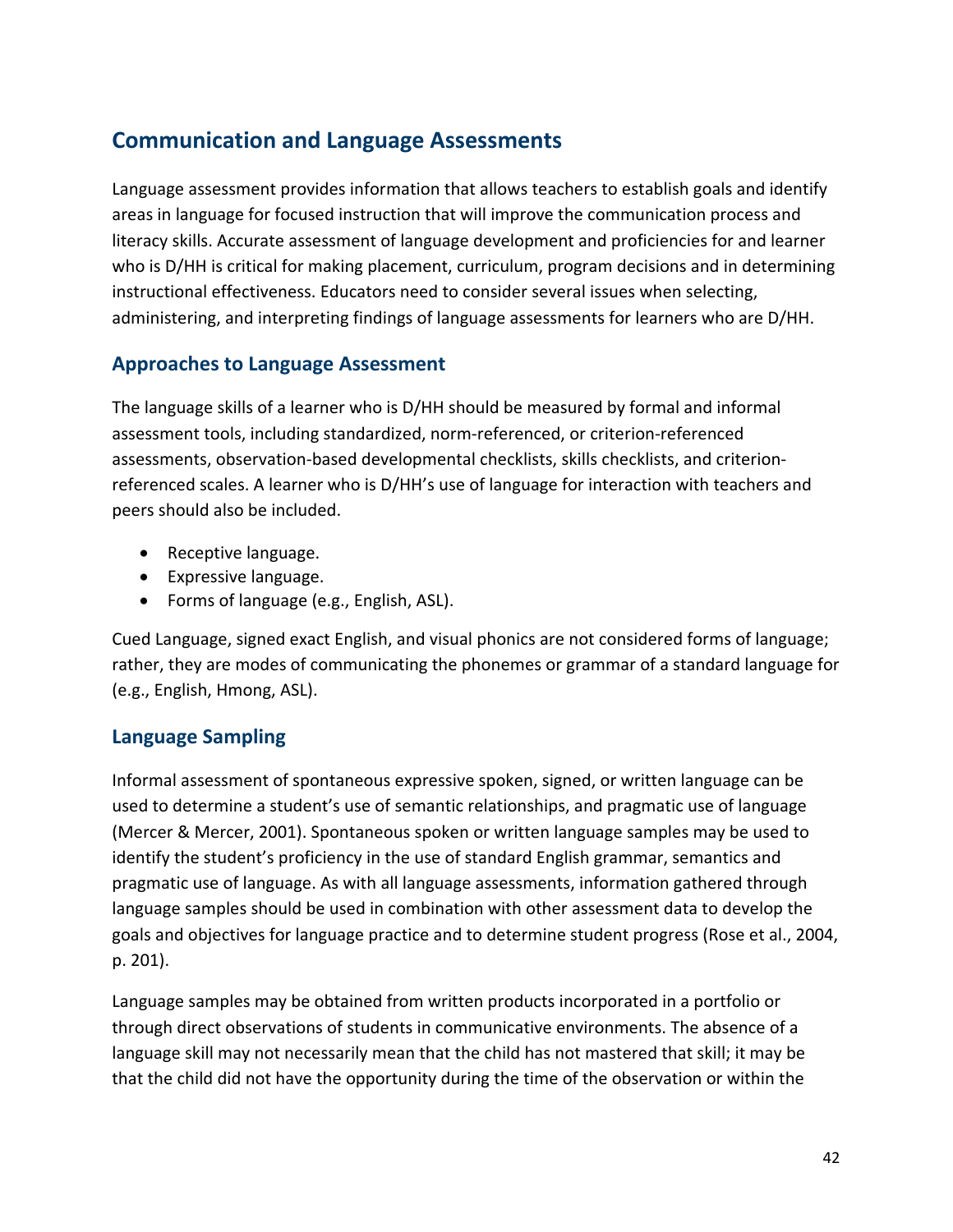writing context to demonstrate it. McLean and Snyder-McLean (1978) listed the following procedures for obtaining a language sample:

- Use toys, objects, situational pictures or activities with which the student is familiar in an informal setting in which the student interacts with a familiar adult or peer.
- Videotape the student's interactions, obtaining a sample of 50 to 100 utterances.
- Maintain informal conversational interactions.

Written language samples may be analyzed using criterion-referenced checklists, Curriculum Based Measures (CBM), trait analysis scales or rubrics.

The information obtained from a language sample:

- May be used to identify the learner's specific syntactic, semantic and pragmatic strengths.
- Should not be used to assess English lexical or syntactic skills if:
	- o The language sample is transcribed from one modality to another, such as signs to written forms of English.
	- o The language sample is transcribed from one language to a second language, such as from American Sign Language to English because the transitions between modalities or language forms are not uniformly equivalent (Rose et al., 2004, p. 201).

Language samples may be analyzed both qualitatively and quantitatively. Evaluation checklists such as rubrics and grammatical features can provide a general guideline for instructional planning (Rose, et. al., (2004) list other qualitative indicators of language competencies, which include:

- *Type-Token Ratio (TTR)* is a measure or ratio of the number of different words compared to the total number of words used.
- *Mean Sentence Length (MSL*) is the mean number of words used per sentence.
- T*-Unit Length (T Units)* is a measure or mean of the number of words per thought unit, that is, a complete phrase or simple statement.
- *Correct Word Sequence (CWS)* is a measure of two adjacent, correctly spelled words syntactically and semantically acceptable to a native speaker of English.

## **Language-Based Portfolio Assessment**

A portfolio is a collection of representative, ongoing and changing samples of student work and may include products from more than one academic area that demonstrates a student's highest level of performance (Paulson, Paulson, & Meyer, 1991). The student is actively involved with the teacher in determining the contents of the portfolio, assessing performance, and determining needs and goals. Developing and maintaining a portfolio is an exercise in developing an organized collection of work but, more importantly, it is a process in learning.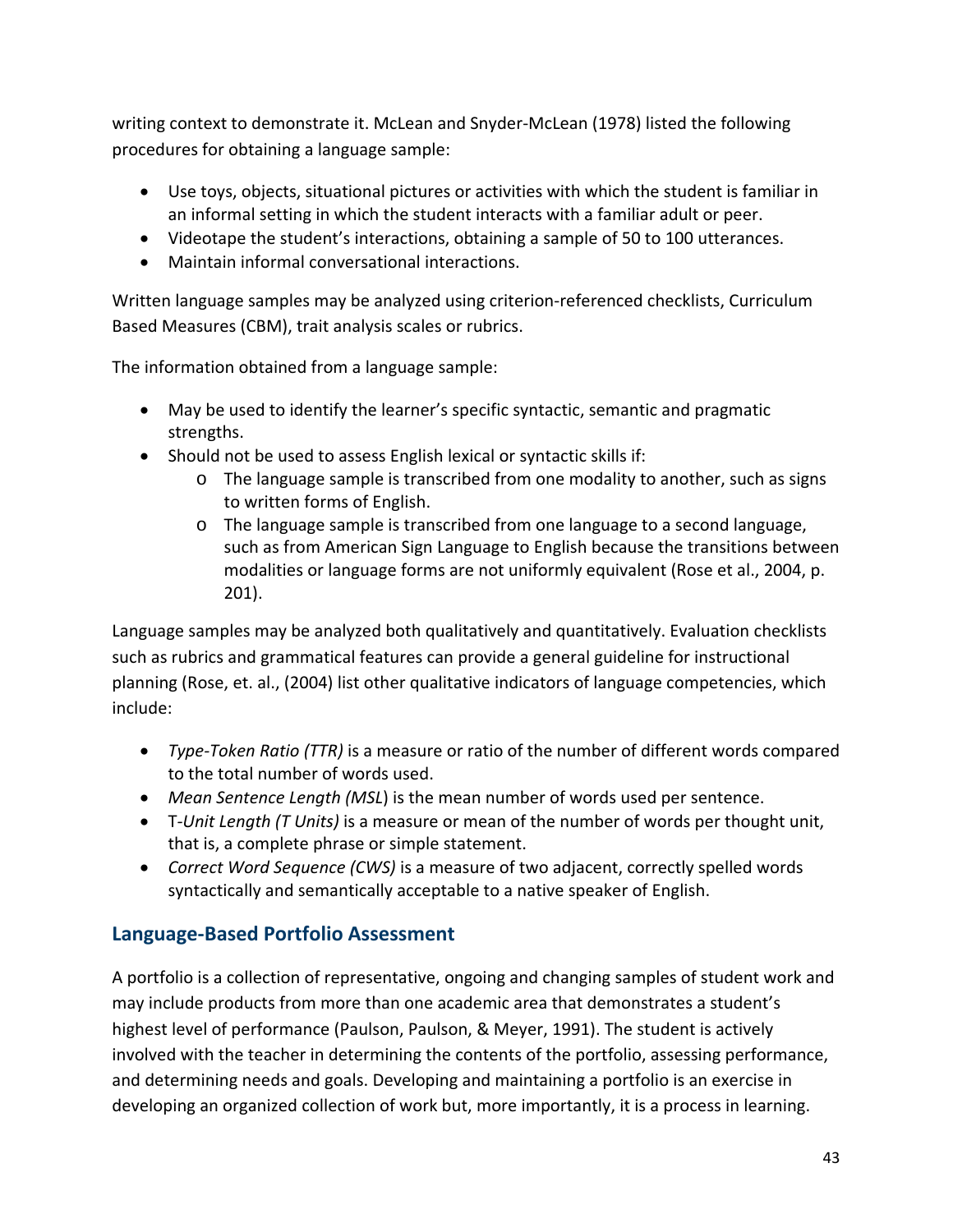Each product included in the portfolio represents learning experiences and goals determined by the student, sometimes in collaboration with the teacher and/or peers.

Language portfolios may include a variety of products, including:

- Written compositions.
- Videos/CDs of storytelling and retelling.
- Letters.
- Student-produced newsletters.
- Classroom tests and checklists.
- Teacher-student conference notes.
- Interactive computer-peer conferencing notes.
- Progress monitoring data.

The learner's role in the portfolio assessment process includes working with the teacher and/or peers to:

- Review over time to determine the products which best demonstrate achievements.
- Determine criteria to use in identifying progress.
- Identify and discuss the progress made.
- Determine future performance goals.

The teacher's role in the portfolio assessment process is to:

- Observe and guide the student in the self-evaluation process.
- Develop the student's ability to determine his or her own goals for language use.
- Use the information learned about the student in the portfolio assessment process to select and develop instructional strategies in keeping with the student's strengths, interests, and needs. (Mercer & Mercer, 2001)

Documenting progress will depend largely on the types of information included in the portfolio. The teacher and student may choose to use a progress monitoring procedure (e.g., CBM, rubrics, criterion referenced checklists) to document the student's progress toward achieving IEP language goals and benchmarks of progress. Most importantly, documented progress should be evidence-based, that is, objective, reliable and valid. Outside reviewers may also be included in the evaluation process and may include the student's parents, selected IEP team members or a mentor selected by the student (Rose et al., 2004).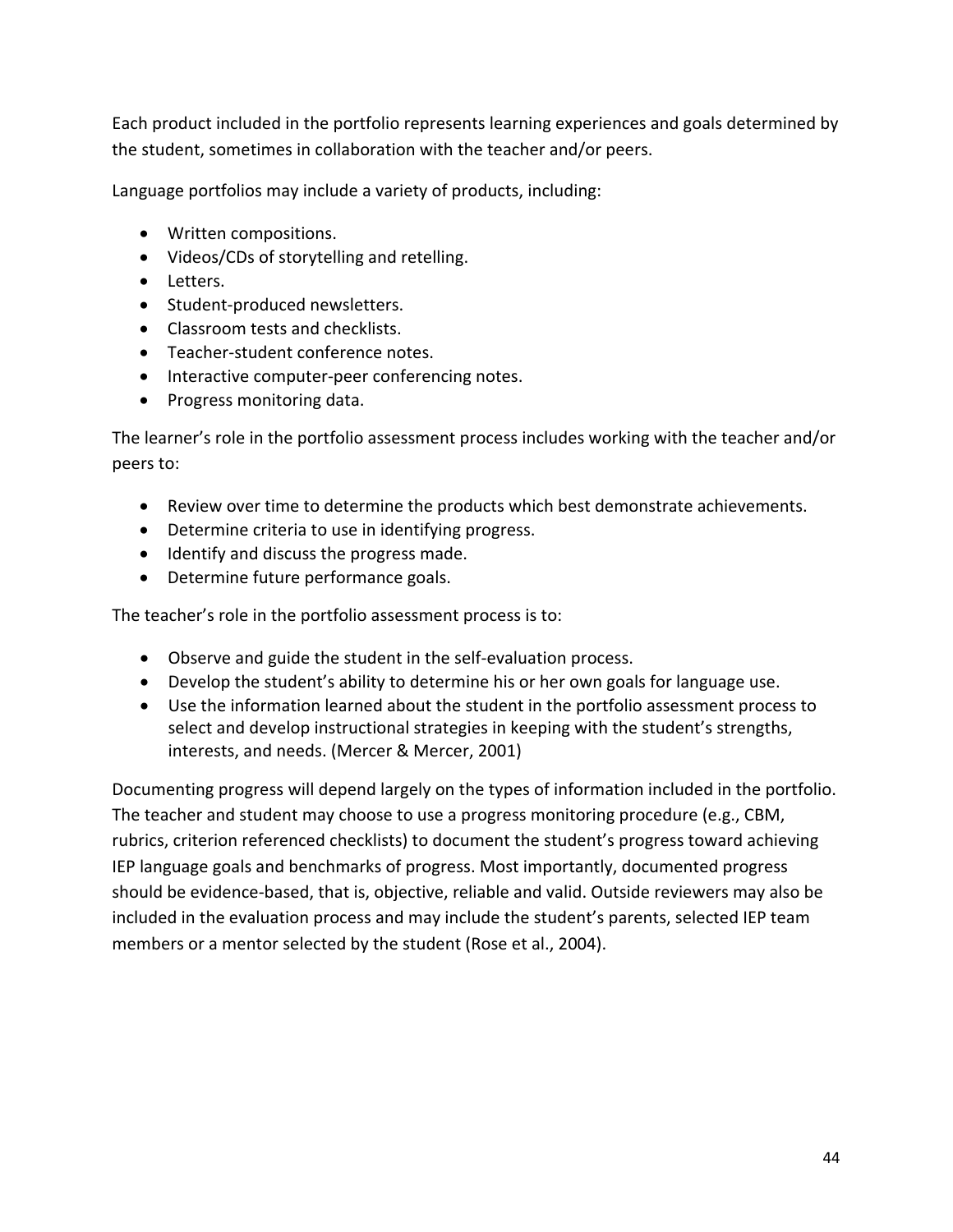## **Systematic Observations**

The primary focus of these observations is on the "interactions between the individual and the physical, social, and psychological environments" (Thurman & Widerstrom, 1990, p. 191). Two formal protocols that accommodate oral-auditory, sign communication, and provide a rubric for behavioral observations and parent reports are The SKI-HI Language Development Scale (2004) and the adaptation of The MacArthur Communicative Development Inventory (Fenson et al., 1994; see Anderson & Reilly (2002) for ASL normative data).

### **Summary**

Language is complex and encompasses many different aspects which all must be described to determine a student's language skills and proficiency. No one test can provide all the information needed to accomplish this task. A multi-method approach should be used to obtain as much information as possible regarding the different aspects of a student's language for educators to determine appropriate programming and instructional strategies.

#### **Resources**

When developing IEPs teams who should consider the student's language and communication needs. Reference the [Language and Communication Based IEP Discussion Guide](https://mn.gov/deaf-commission/advocacy-issues/education/iep-discussion-guide/) (https://mn.gov/deaf-commission/advocacy-issues/education/iep-discussion-guide/) to create IEPs and Evaluation Reports that focus on the communication needs of all students who are D/HH.

#### Use the Placement and [Readiness Checklist \(PARC\)](https://www.handsandvoices.org/pdf/PARC_2011_ReadinessChecklists.pdf)

(https://www.handsandvoices.org/pdf/PARC\_2011\_ReadinessChecklists.pdf) to assist in determining if an interpreter may be needed for a student.

Teams may choose to use the [Student Need for an Interpreter – a Guided IEP Team Discussion](https://dpi.wi.gov/sites/default/files/imce/sped/doc/hi-ei-need.doc)  [Document](https://dpi.wi.gov/sites/default/files/imce/sped/doc/hi-ei-need.doc) (https://dpi.wi.gov/sites/default/files/imce/sped/doc/hi-ei-need.doc) to assist with decision making about an interpreter.

To ensure that learners who are D/HH and use ASL acquire [language, Gallaudet has created K-](https://www.gallaudet.edu/Documents/ASL-Standards/K-12-ASL-Content-Standard.pdf)[12 ASL Content Standards](https://www.gallaudet.edu/Documents/ASL-Standards/K-12-ASL-Content-Standard.pdf) (https://www.gallaudet.edu/Documents/ASL-Standards/K-12-ASL-Content-Standard.pdf).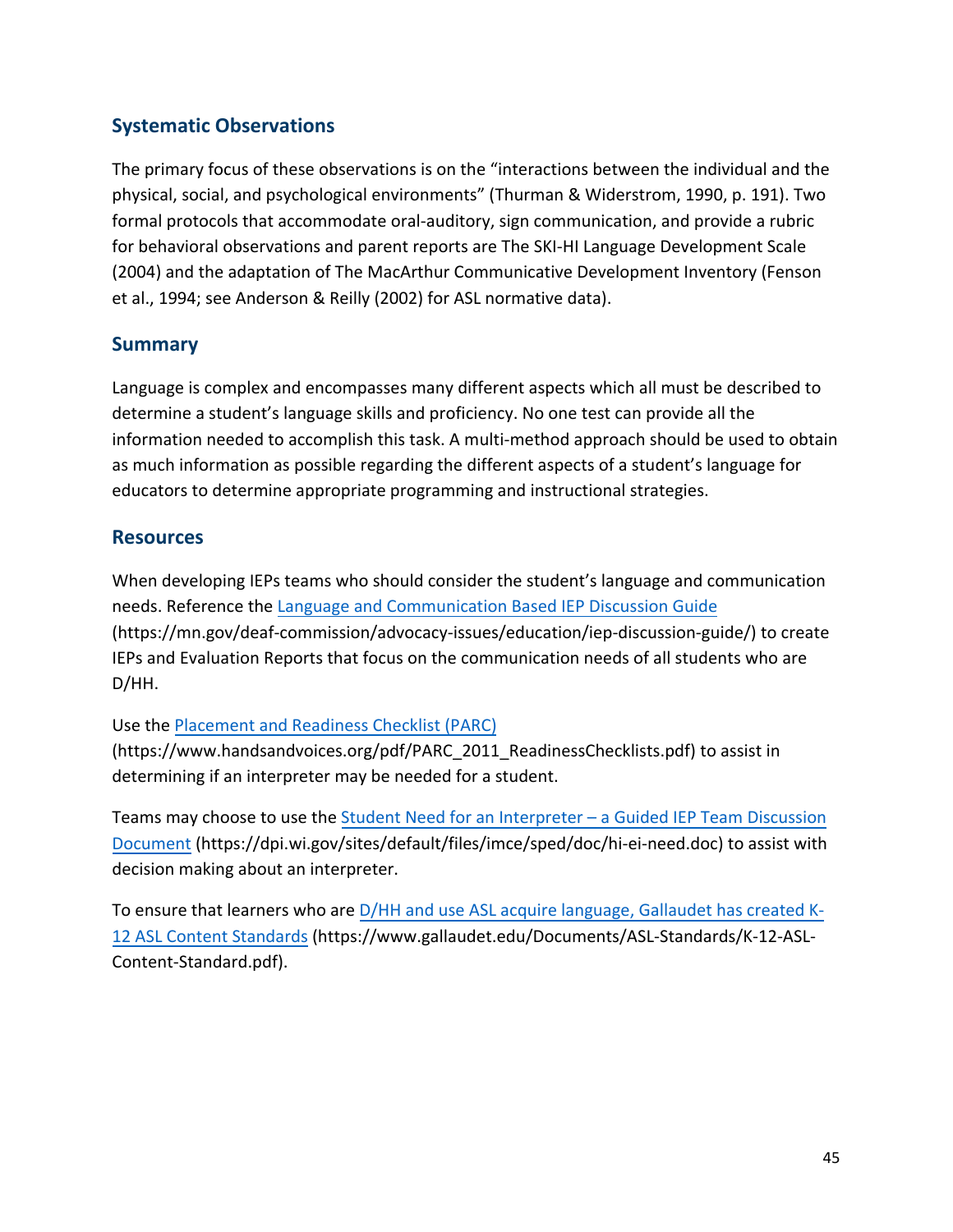# **Table D: Communication and Language Assessments**

| <b>Test Name</b>                                                            | Author/<br>Publisher/<br>Year    | Age Range             | <b>Focus of Test</b>                                                                                                                                                                                                                                                                      | Time                      | <b>Website Link</b>                                                                                                |
|-----------------------------------------------------------------------------|----------------------------------|-----------------------|-------------------------------------------------------------------------------------------------------------------------------------------------------------------------------------------------------------------------------------------------------------------------------------------|---------------------------|--------------------------------------------------------------------------------------------------------------------|
| <b>American Sign Language</b><br><b>Proficiency Interview</b><br>$(ASL-PI)$ | Gallaudet<br>University,<br>2008 | Ages:<br>$16$ - adult | The American Sign Language Proficiency<br>Interview (ASLPI) is a holistic language<br>evaluation used to determine global<br>ASL proficiency.                                                                                                                                             | 20-25 minute<br>interview | https://www.gallaud<br>et.edu/the-american-<br>sign-language-<br>proficiency-<br>interview/aslpi                   |
| <b>American Sign Language</b><br><b>Receptive Skills Test</b><br>(ASL RST)  | Northern Signs<br>Research, 2013 | Ages:<br>$3 - 13$     | It measures children's receptive<br>knowledge of ASL in eight grammatical<br>categories, including<br>number/distribution, negation,<br>noun/verb distinction, spatial verbs<br>(location and movement), size/shape<br>specifiers, handling classifiers, role shift,<br>and conditionals. | 15 minutes                | http://www.northern<br>signsresearch.com/sh<br>op.php                                                              |
| <b>Boehm Test of Basic</b><br><b>Concepts-Preschool</b><br>(Boehm P-3)      | Pearson<br>Clinical, 2001        | Ages:<br>$3 - 5.11$   | This test helps you identify children<br>who lack understanding of basic<br>relational concepts so that you can<br>provide intervention sooner, increasing<br>their chance of success in school.                                                                                          | 20-30 minutes             | https://www.pearson<br>clinical.com/childhoo<br>d/products/1000001<br>61/boehm3-<br>preschool.html#tab-<br>details |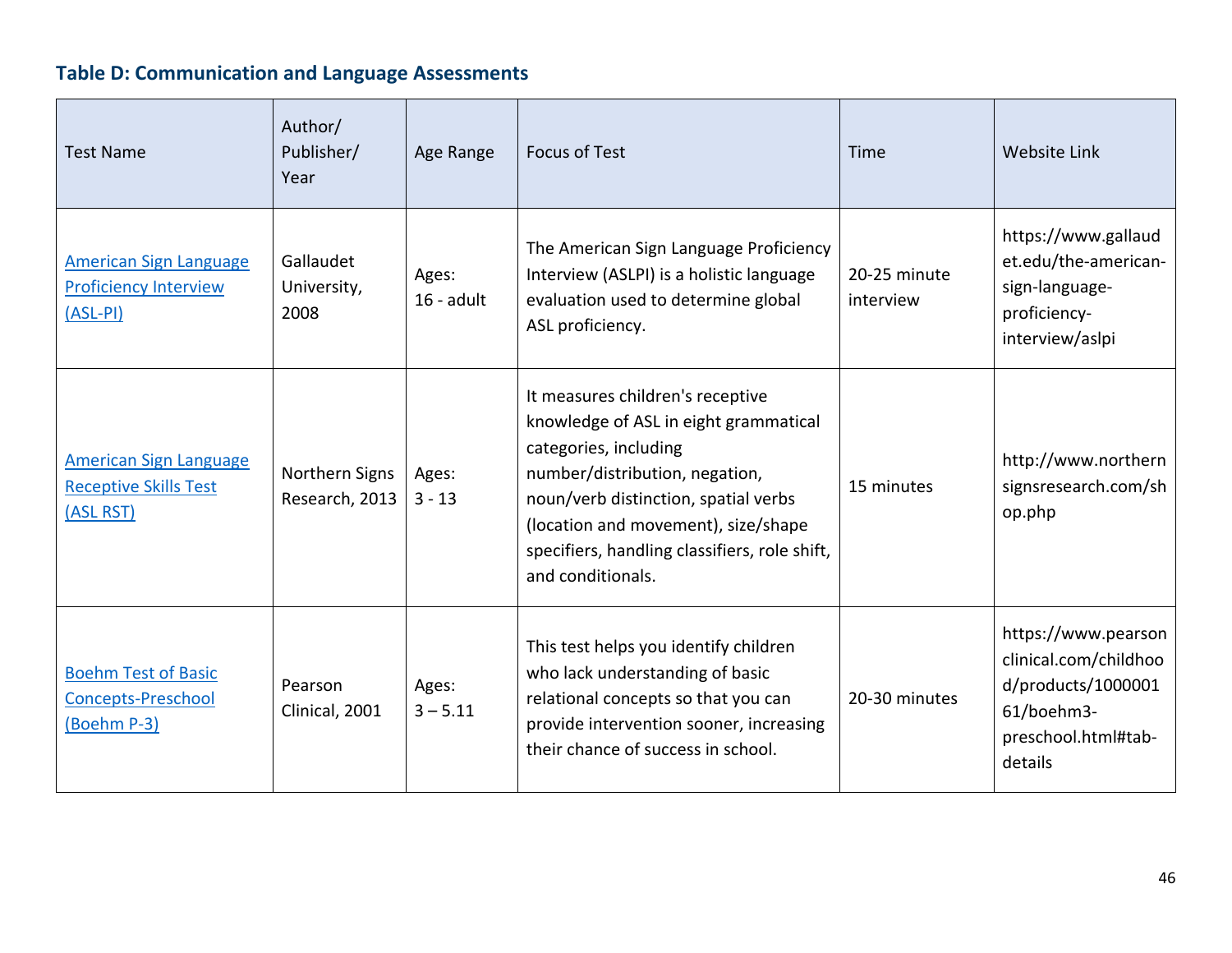| <b>Test Name</b>                                                       | Author/<br>Publisher/<br>Year | Age Range           | <b>Focus of Test</b>                                                                                                                                                                | Time                                                                                                                | Website Link                                                                                                                                           |
|------------------------------------------------------------------------|-------------------------------|---------------------|-------------------------------------------------------------------------------------------------------------------------------------------------------------------------------------|---------------------------------------------------------------------------------------------------------------------|--------------------------------------------------------------------------------------------------------------------------------------------------------|
| <b>Boehm-3 Test of Basic</b><br><b>Concepts</b>                        | Pearson<br>Clinical, 2001     | Grades: K-2         | Evaluate basic concepts essential for<br>school success                                                                                                                             | 30-35 minutes                                                                                                       | https://www.pearson<br>clinical.com/language<br>/products/10000018<br>8/boehm-test-of-<br>basic-concepts-third-<br>edition-boehm-<br>3.html            |
| <b>Bracken Basic Concept</b><br><b>Scale Expressive (BBSC:E)</b>       | Pearson<br>Clinical, 2006     | Ages:<br>$3 - 6.11$ | Evaluate the acquisition of basic<br>concepts of a child expressively, to<br>determine the cognitive and language<br>development for childhood academic<br>achievement.             | <b>School Readiness</b><br>Composite (SRC):<br>10-15 minutes.<br><b>Expressive test</b><br>total: 20-25<br>minutes. | https://www.pearson<br>clinical.com/childhoo<br>d/products/1000004<br>88/bracken-basic-<br>concept-scale-<br>expressive-bbcs-<br>e.html                |
| <b>Bracken Basic Concept</b><br><b>Scale Receptive</b><br>$(BBCS-3:R)$ | Pearson<br>Clinical, 2006     | Ages:<br>$3 - 6.11$ | Evaluate the acquisition of basic<br>concepts of a child, which is strongly<br>related to cognitive and language<br>development as well as early childhood<br>academic achievement. | <b>School Readiness</b><br>Composite (SRC):<br>10-15 minutes.<br>Receptive test<br>total: 30-40<br>minutes.         | https://www.pearson<br>clinical.com/childhoo<br>d/products/1000002<br>25/bracken-basic-<br>concept-scale--third-<br>edition-receptive-<br>bbcs-3r.html |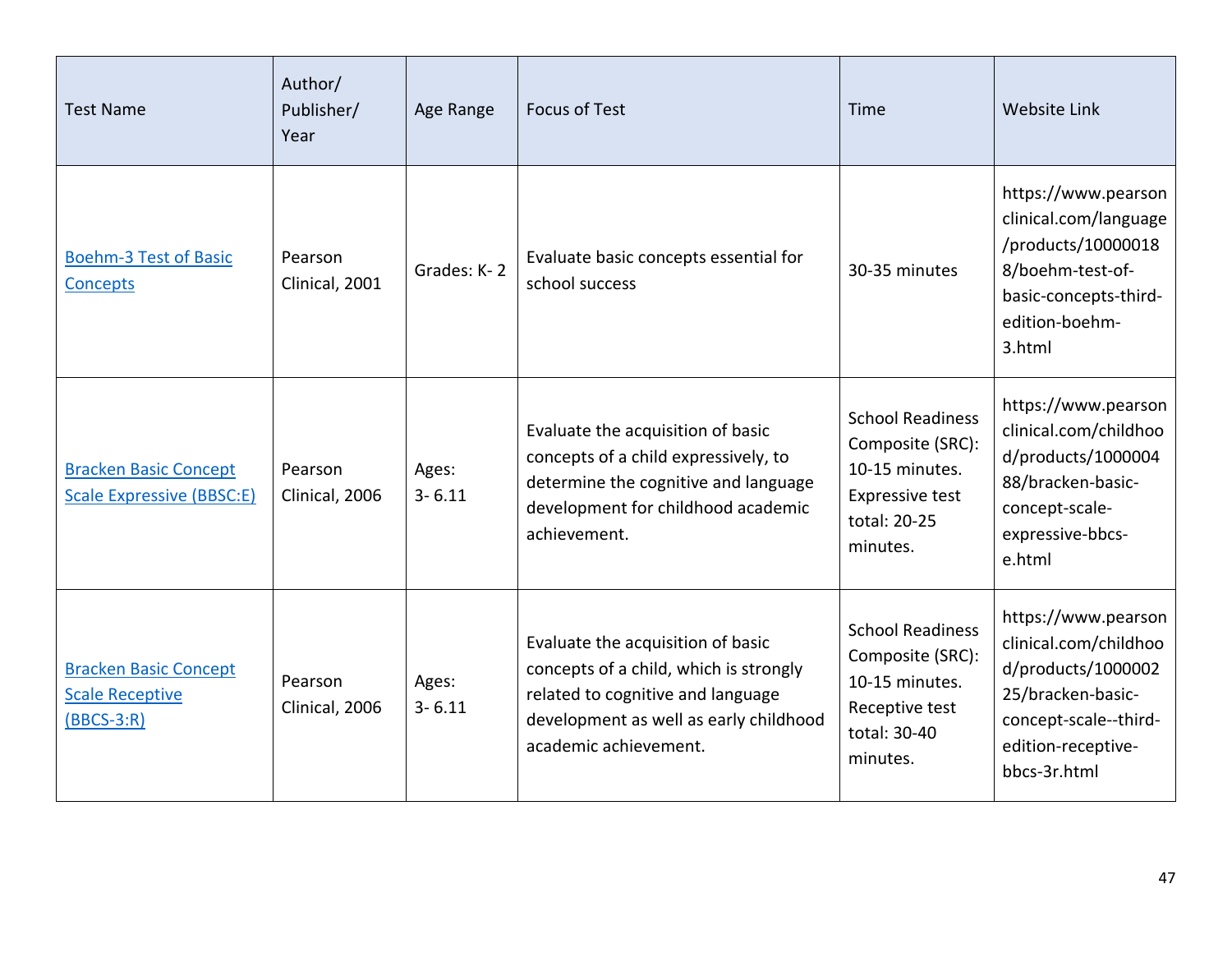| <b>Test Name</b>                                                     | Author/<br>Publisher/<br>Year | Age Range            | <b>Focus of Test</b>                                                                                                                                                                                         | Time                                                                              | Website Link                                                                                                                                                               |
|----------------------------------------------------------------------|-------------------------------|----------------------|--------------------------------------------------------------------------------------------------------------------------------------------------------------------------------------------------------------|-----------------------------------------------------------------------------------|----------------------------------------------------------------------------------------------------------------------------------------------------------------------------|
| Carolina Picture<br>Vocabulary Test (CPVT)                           | Pro-Ed, 1985.                 | Ages:<br>$4 - 6.11$  | Intended to measure the receptive sign<br>vocabulary in individuals where manual<br>signing is the primary mode of<br>communication.                                                                         | N/A                                                                               | N/A                                                                                                                                                                        |
| <b>Clinical Evaluation of</b><br>Language Fundamentals<br>$(CELF-5)$ | Pearson<br>Clinical, 2013     | Ages:<br>$5 - 21.11$ | A comprehensive battery of tests that<br>provides you with a streamlined,<br>flexible approach to language<br>assessment (expressive and receptive)                                                          | 30-45 minutes<br>for the Core<br>Language Score.<br>Total assessment:<br>variable | https://www.pearson<br>clinical.com/language<br>/products/10000070<br>5/clinical-evaluation-<br>of-language-<br>fundamentals-fifth-<br>edition-celf-<br>5.html#tab-details |
| Comprehensive<br><b>Assessment of Spoken</b><br>Language (CASL)      | Pearson<br>Clinical, 2016     | Ages:<br>$3 - 21$    | Fifteen tests measure language<br>processing skills-comprehension,<br>expression, and retrieval-in four<br>language structure categories:<br>Lexical/Semantic, Syntactic,<br>Supralinguistic, and Pragmatic. | 30 to 45 minutes<br>for the core<br>battery                                       | https://www.pearson<br>clinical.com/language<br>/products/10000060<br>5/comprehensive-<br>assessment-of-<br>spoken-language-<br>casl.html                                  |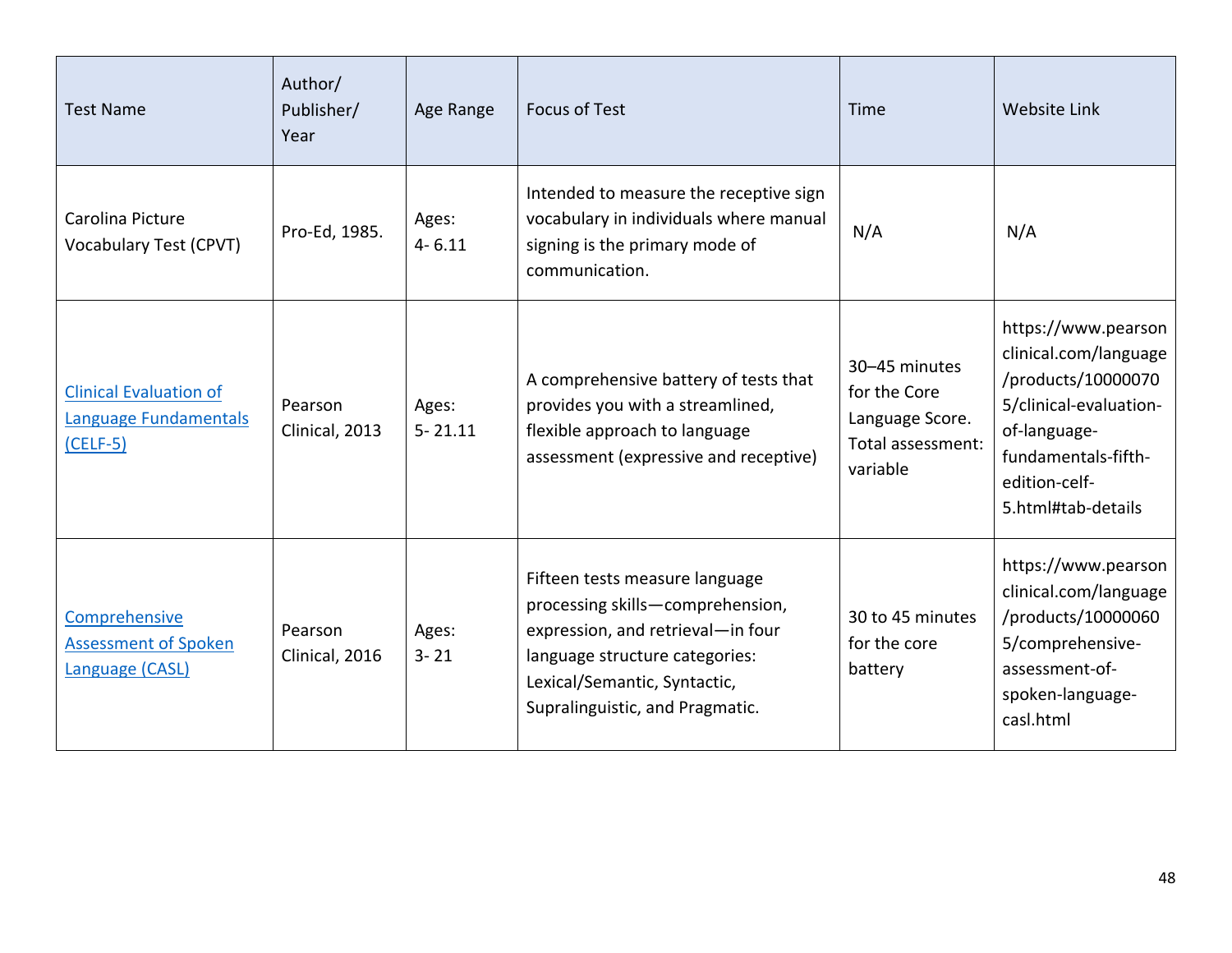| <b>Test Name</b>                                                                     | Author/<br>Publisher/<br>Year | Age Range                   | <b>Focus of Test</b>                                                                                                                                                                                                      | Time          | <b>Website Link</b>                                                                                                                                 |
|--------------------------------------------------------------------------------------|-------------------------------|-----------------------------|---------------------------------------------------------------------------------------------------------------------------------------------------------------------------------------------------------------------------|---------------|-----------------------------------------------------------------------------------------------------------------------------------------------------|
| <b>Comprehensive Receptive</b><br>and Expressive<br><b>Vocabulary (CREVT-3)</b>      | Pro-Ed, 2013                  | Ages:<br>$5 - 89$           | It is a norm-referenced assessment tool<br>used to identify, describe, and quantify<br>oral vocabulary proficiency in children<br>and adults.                                                                             | 20-30 minutes | https://www.proedin<br>c.com/Products/1376<br>0/crevt3-<br>comprehensive-<br>receptive-and-<br>expressive-<br>vocabulary-testthird-<br>edition.aspx |
| <b>Cottage Acquisition Scales</b><br>for Listening, Language,<br>and Speech (CASLLS) | Sunshine<br>Cottage           | Ages:<br>Infants-8<br>years | Five separate criterion-referenced<br>scales based on normal child<br>development and developed for use<br>with children with hearing loss.                                                                               | N/A           | https://<br>www.sscedproducts.c<br>om/?product/<br>page/3233/CASLLS<br>+Complete+-+%24220                                                           |
| <b>Elementary Language</b><br>Processing Test (LPT-3)                                | Linguisystems,<br>2005        | Ages:<br>$5 - 11$           | To diagnose language processing<br>disorders in underachieving children.<br>The test evaluates the ability to attach<br>increasingly more meaning to<br>information received to then formulate<br>an expressive response. | 35 minutes    | https://<br>www.proedinc.com/<br>Products/34050/<br>lpt3e-language-<br>processing-test-3-<br>elementary.asp                                         |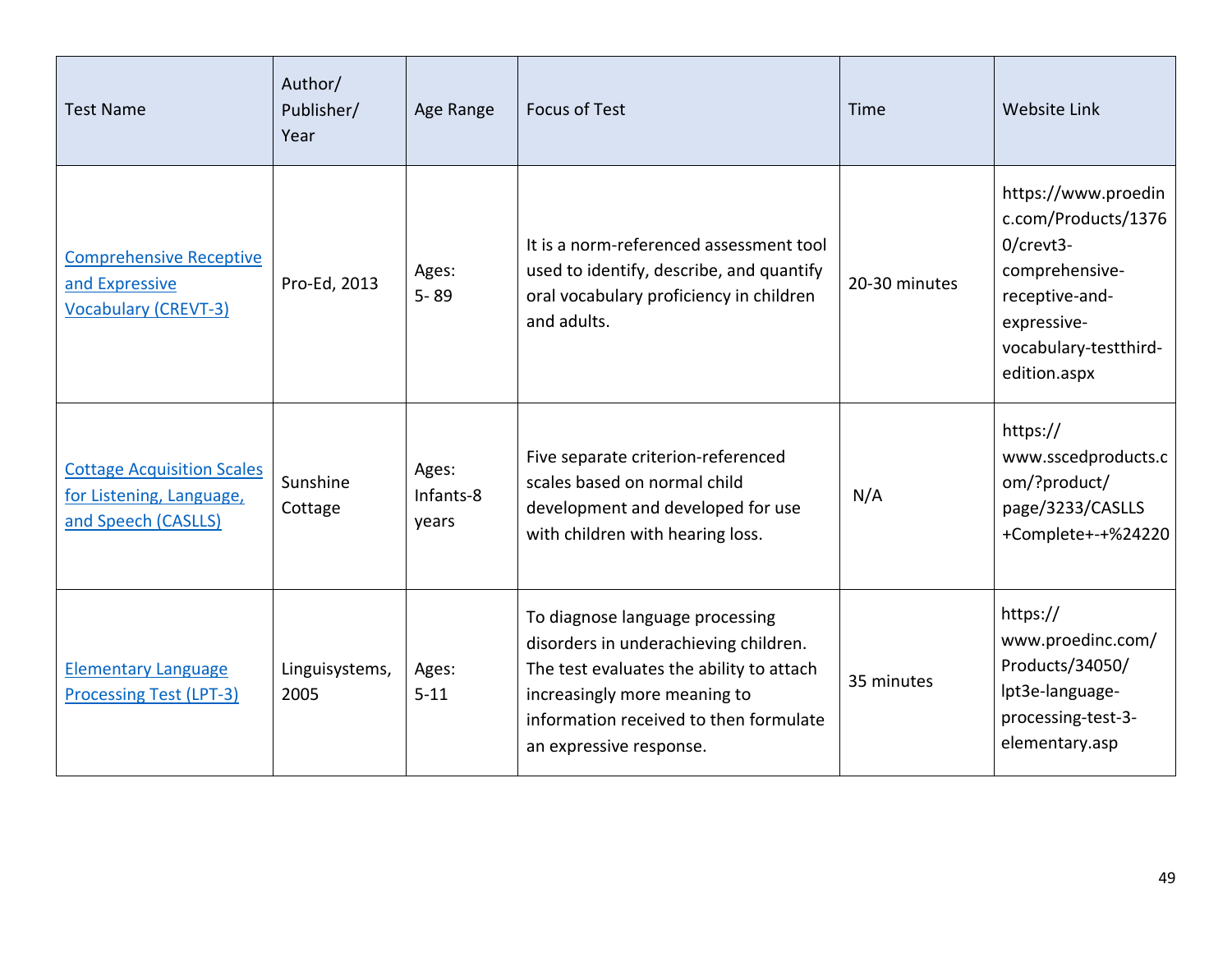| <b>Test Name</b>                                                           | Author/<br>Publisher/<br>Year    | Age Range                                  | <b>Focus of Test</b>                                                                                                                                                                                         | Time       | <b>Website Link</b>                                                                                                                             |
|----------------------------------------------------------------------------|----------------------------------|--------------------------------------------|--------------------------------------------------------------------------------------------------------------------------------------------------------------------------------------------------------------|------------|-------------------------------------------------------------------------------------------------------------------------------------------------|
| <b>Expressive One Word</b><br><b>Picture Vocabulary Test</b><br>(EOWPVT-4) | Pro-Ed, 2005                     | Ages:<br>$2 - 80$                          | To assess expressive language skills.                                                                                                                                                                        | 20 minutes | https://www.proedin<br>c.com/Products/1369<br>2/eowpvt4-<br>expressive-oneword-<br>picture-vocabulary-<br>testfourth-<br>edition.aspx           |
| <b>Kendall Conversational</b><br><b>Proficiency Levels</b><br>(P-Levels)   | Gallaudet<br>University,<br>2010 | Ages:<br>Infants<br>through<br>adolescents | To assess communicative competence<br>of students. P-Level ratings can be used<br>to plan for intervention and instruction,<br>as well as to monitor student progress.                                       | Varies     | https://texasdeafed.<br>org/uploads/files/ge<br>neral-<br>files/Clerc_Center_St<br>udent_Language_and<br>_Communication_Pro<br>file_Summary.pdf |
| MacArthur-Bates<br>Communicative<br>Development Inventory                  | MacArthur-<br><b>Bates</b>       | Ages:<br>8 months -<br>37 months           | Parent report instruments which<br>capture important information about<br>children's developing abilities in early<br>language, including vocabulary<br>comprehension, production, gestures,<br>and grammar. | Varies     | N/A                                                                                                                                             |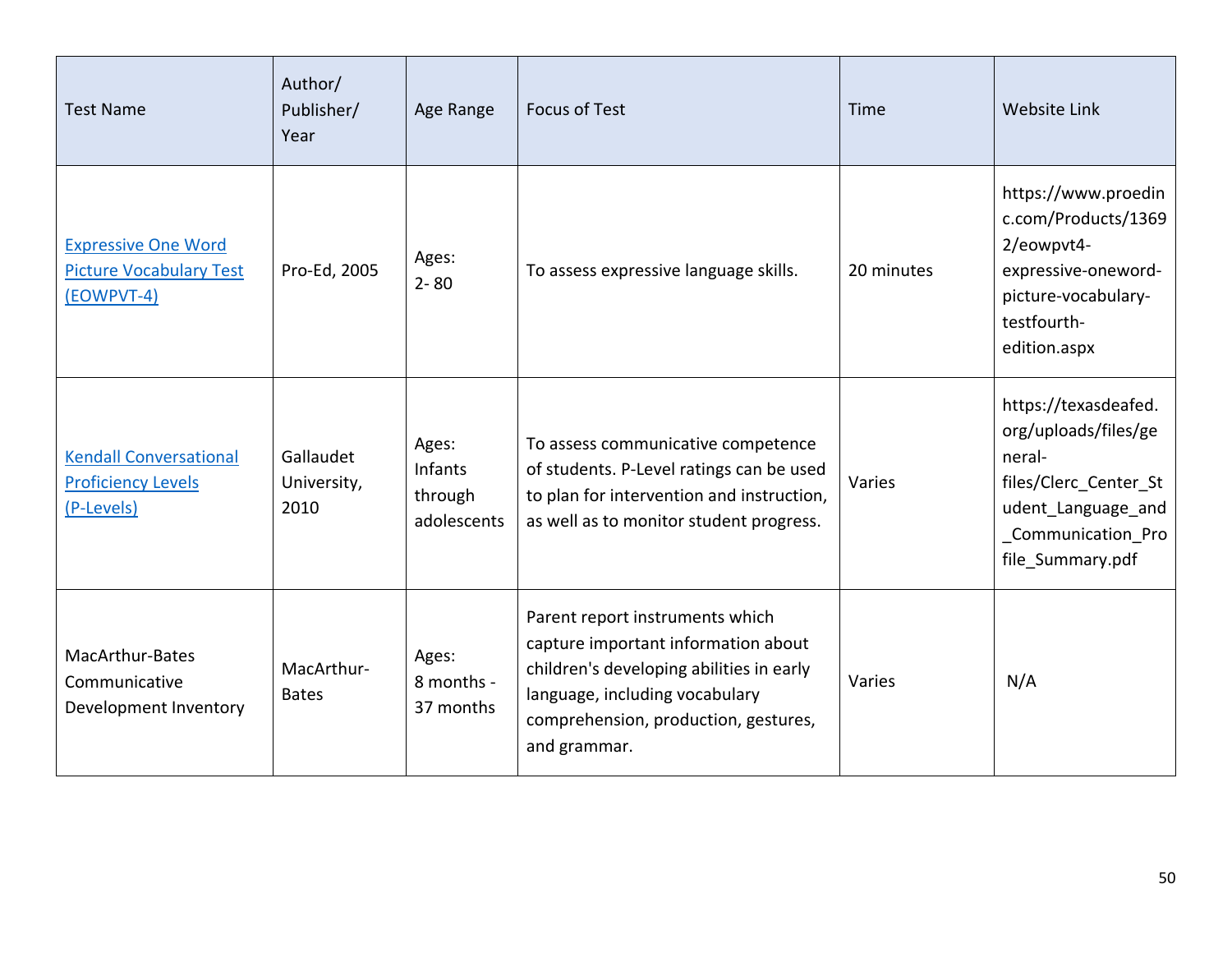| <b>Test Name</b>                                          | Author/<br>Publisher/<br>Year | Age Range                    | <b>Focus of Test</b>                                                | Time                                                                                         | Website Link                                                                                                                                                     |
|-----------------------------------------------------------|-------------------------------|------------------------------|---------------------------------------------------------------------|----------------------------------------------------------------------------------------------|------------------------------------------------------------------------------------------------------------------------------------------------------------------|
| <b>Oral and Written</b><br>Language Scales (OWLS II)      | Pearson<br>Clinical, 2011     | Ages:<br>$3 - 21.11$         | Identify and remediate oral and written<br>language problems.       | $LC: 10-20$<br>minutes; OE: 10-<br>30 minutes; RC:<br>10-30 minutes;<br>WE: 15-30<br>minutes | https://www.pearson<br>clinical.com/products<br>/100000293/owls-ii-<br>Icoe-and-rcweoral-<br>and-written-<br>language-scales-<br>second-edition-owls-<br>ii.html |
| <b>Peabody Picture</b><br><b>Vocabulary Test (PPVT-4)</b> | Pearson<br>Clinical, 2007     | Ages:<br>$2.6 - 90$          | A measure of receptive vocabulary for<br>Standard American English. | 10-15 minutes                                                                                | https://www.pearson<br>clinical.com/language<br>/products/10000050<br>1/peabody-picture-<br>vocabulary-test-<br>fourth-edition-ppvt-<br>4.html                   |
| <b>Preschool Language Scale</b><br>$(PLS-4)$              | Pearson<br>Clinical, 2002     | Ages:<br>Infants $-$<br>6.11 | An interactive assessment of<br>developmental language skills.      | 20-45 minutes                                                                                | https://www.pearson<br>clinical.com/language<br>/products/10000045<br>5/preschool-<br>language-scale-<br>fourth-edition-pls-<br>4.html                           |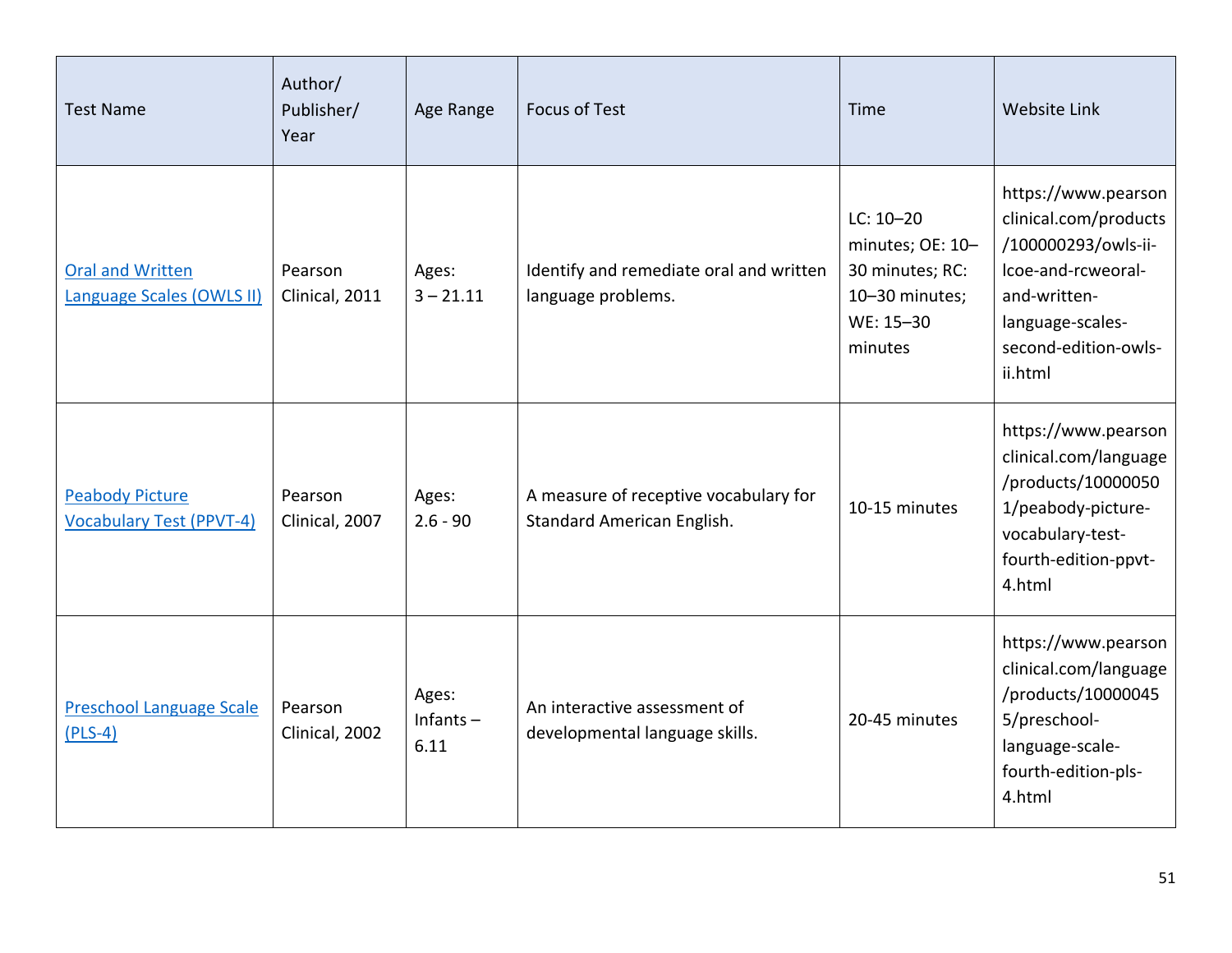| <b>Test Name</b>                                                          | Author/<br>Publisher/<br>Year                                            | Age Range              | <b>Focus of Test</b>                                                                                                                                                                                                        | Time          | <b>Website Link</b>                                                                                                                                                                          |
|---------------------------------------------------------------------------|--------------------------------------------------------------------------|------------------------|-----------------------------------------------------------------------------------------------------------------------------------------------------------------------------------------------------------------------------|---------------|----------------------------------------------------------------------------------------------------------------------------------------------------------------------------------------------|
| <b>Receptive One Word</b><br><b>Picture Vocabulary Test</b><br>(ROWPVT-4) | Pearson,<br>Clinical, English<br>2010; Spanish-<br><b>Bilingual 2012</b> | Ages: 2 - 80           | Co-normed tests help you make<br>accurate comparisons of a child's<br>receptive and expressive vocabulary<br>skills.                                                                                                        | 15-25 minutes | https://www.pearson<br>clinical.com/language<br>/products/10000033<br>8/expressive-and-<br>receptive-one-word-<br>picture-vocabulary-<br>tests-fourth-edition-<br>rowpvt-4-eowpvt-<br>4.html |
| Rossetti Infant-Toddler<br><b>Language Scale</b>                          | Linguisystems,<br>2006                                                   | Ages:<br>Infants - $5$ | An assessment designed to provide the<br>clinician with a comprehensive, easy-to-<br>administer, and relevant tool to assess<br>the preverbal and verbal aspects of<br>communication and interaction in the<br>young child. | Varies        | https://<br>www.proedinc.com/<br>Products/34110/the-<br>rossetti-<br>infanttoddler-<br>language-scale.aspx                                                                                   |
| <b>SKI-HI Language</b><br><b>Development Scale</b>                        | Hope Inc.,<br>2005                                                       | Ages:<br>Infants - 5   | A parent observation scale listing the<br>receptive and expressive language skills<br>of children who are deaf or hard of<br>hearing.                                                                                       | Varies        | https://hopepubl.co<br>m/proddetail.php?pr<br>$od = 401$                                                                                                                                     |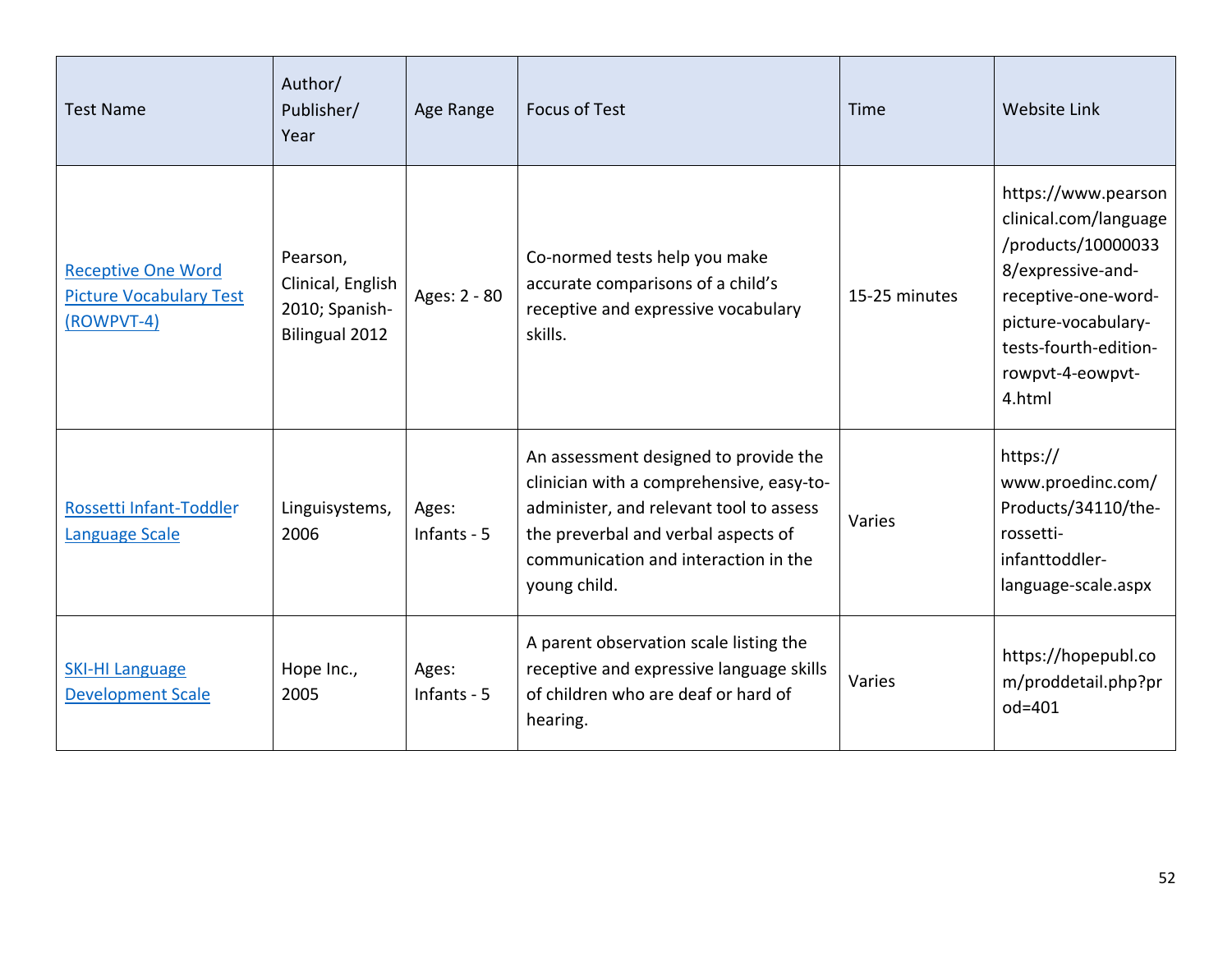| <b>Test Name</b>                                                                | Author/<br>Publisher/<br>Year | Age Range             | <b>Focus of Test</b>                                                                                             | Time          | Website Link                                                                                                                              |
|---------------------------------------------------------------------------------|-------------------------------|-----------------------|------------------------------------------------------------------------------------------------------------------|---------------|-------------------------------------------------------------------------------------------------------------------------------------------|
| <b>Structured Photographic</b><br><b>Expressive Language III</b><br>$(SPELT-3)$ | Pro-Ed, 2005                  | Ages 4-9              | An assessment of morphology and<br>syntax (morphosyntax) skills in children.                                     | 15-25 minutes | https://www.proedin<br>c.com/Products/1224<br>3/structured-<br>photographic-<br>expressive-language-<br>testthird-edition-<br>spelt3.aspx |
| <b>Test for Auditory</b><br>Comprehension of<br>Language (TACL-4)               | Pro-Ed, 2014                  | Ages: 3-12            | Measures a child's receptive spoken<br>vocabulary, grammar, and syntax.                                          | 20-30 minutes | https://www.proedin<br>c.com/Products/1270<br>0/tacl4-test-for-<br>auditory-<br>comprehension-of-<br>languagefourth-<br>edition.aspx      |
| <b>Test of Early Language</b><br><b>Development (TELD-4)</b>                    | Pro-Ed, 2018                  | Ages:<br>$3.0 - 7.11$ | Receptive Language and Expressive<br>Language subtest index scores, as well<br>as a Spoken Language index score. | 15-45 minutes | https://www.proedin<br>c.com/Products/1464<br>5/teld4-test-of-early-<br>language-<br>developmentfourth-<br>edition.aspx                   |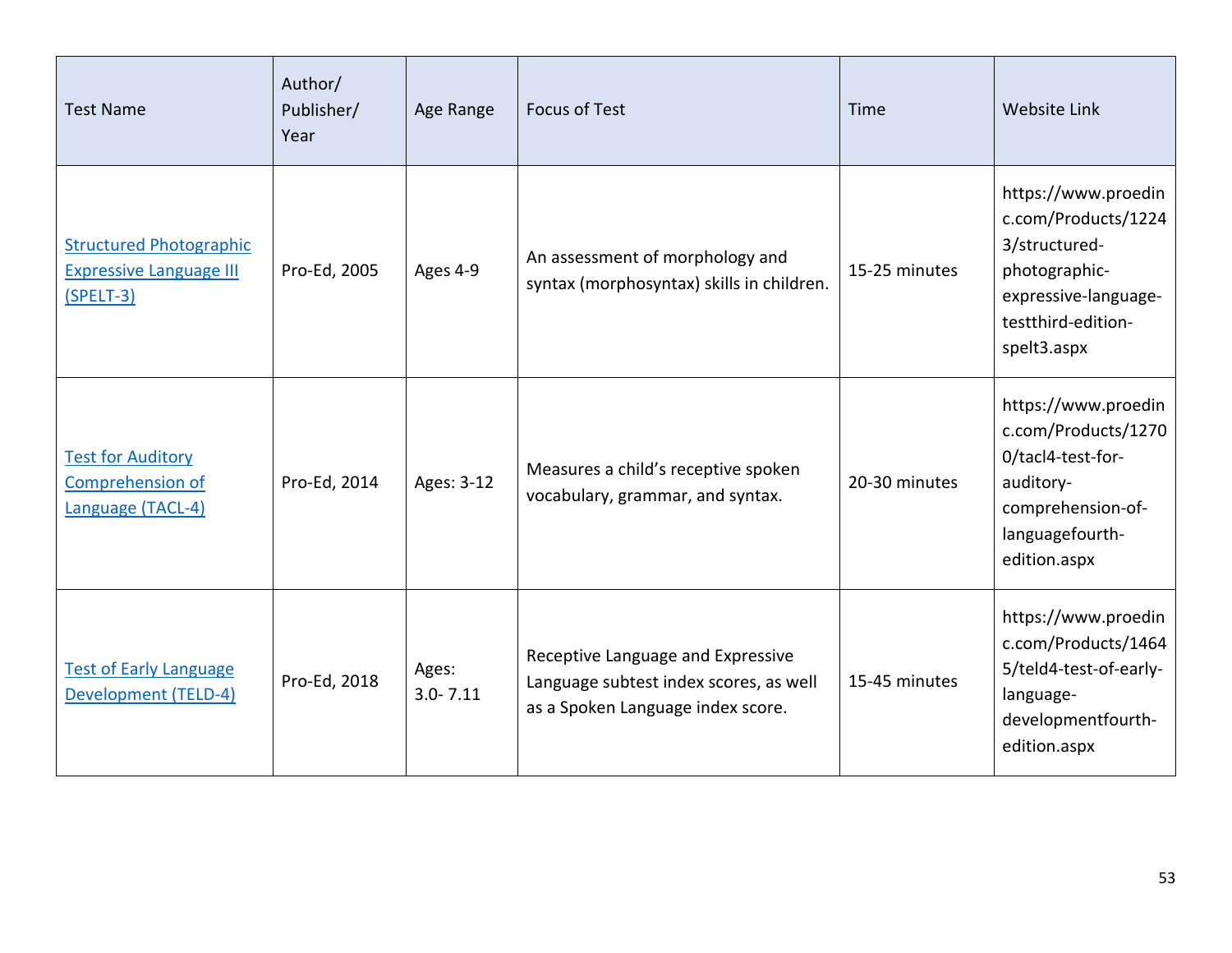| <b>Test Name</b>                                                      | Author/<br>Publisher/<br>Year | Age Range            | <b>Focus of Test</b>                                                                                                   | Time          | Website Link                                                                                                                         |
|-----------------------------------------------------------------------|-------------------------------|----------------------|------------------------------------------------------------------------------------------------------------------------|---------------|--------------------------------------------------------------------------------------------------------------------------------------|
| <b>Test of Language</b><br>Development-<br>Intermediate (TOLD-I:4)    | Pro-Ed, 2008                  | Ages:<br>$8 - 17.11$ | Six subtests that measure semantics<br>(i.e., meaning and thought) or grammar<br>(i.e., syntax and morphology) skills. | 30-60 minutes | https://www.proedin<br>c.com/Products/1277<br>5/toldi4-test-of-<br>language-<br>development-<br>intermediatefourth-<br>edition.aspx  |
| <b>Test of Language</b><br><b>Development-Primary</b><br>$(TOLD-P:4)$ | Pro-Ed, 2006                  | Ages:<br>$4 - 8.11$  | Nine subtests which measure various<br>aspects of oral language.                                                       | 30-60 minutes | https://www.proedin<br>c.com/Products/1278<br>0/toldp4-test-of-<br>language-<br>developmentprimary<br>-fourth-edition.aspx           |
| <b>Test of Semantic Skills</b><br>Intermediate (TOSS-I)               | Linguisystems,<br>2004        | Ages:<br>$9 - 13.11$ | Used to diagnose deficits in receptive<br>and expressive semantic skills.                                              | 25-30 minutes | https://<br>www.superduperinc.co<br>m/products/view.aspx?<br>pid=LST4150#.XB1Bs89<br>Kj-Y                                            |
| <b>Test of Semantic Skills</b><br>Primary (TOSS-P)                    | Linguisystems,<br>2002        | Ages:<br>$4 - 8.11$  | A receptive and expressive diagnostic<br>test designed to assess a student's<br>semantic skills.                       | 25-30 minutes | https://<br>www.superduperinc.com/<br>products/view.aspx?<br>pid=LST4160&s=toss-p-<br>complete-<br>kit&lid=41E46A95#.XB1B689<br>Kj-Y |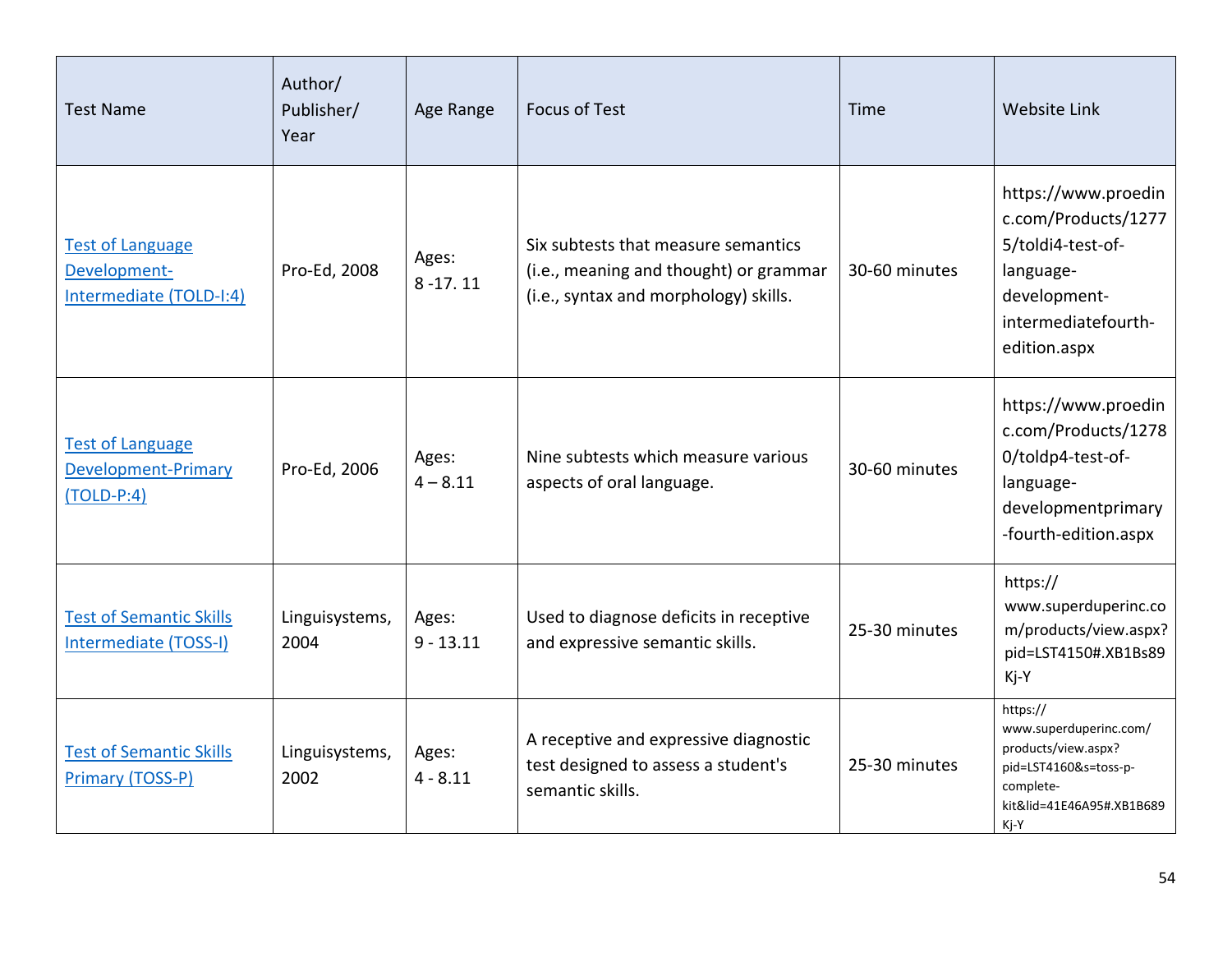| <b>Test Name</b>                                                               | Author/<br>Publisher/<br>Year    | Age Range             | <b>Focus of Test</b>                                                                                               | Time                      | <b>Website Link</b>                                                                                                                 |
|--------------------------------------------------------------------------------|----------------------------------|-----------------------|--------------------------------------------------------------------------------------------------------------------|---------------------------|-------------------------------------------------------------------------------------------------------------------------------------|
| <b>Test of Written Language</b><br>$(TOWL-4)$                                  | Pearson<br>Clinical, 2009        | Ages:<br>$9 - 17.11$  | A norm-referenced, comprehensive<br>diagnostic test of written expression.                                         | 60-90 minutes             | https://www.pearson<br>clinical.com/language<br>/products/10000008<br>3/test-of-written-<br>language-fourth-<br>edition-towl-4.html |
| <b>Visual Communication</b><br><b>Sign Language (VCSL)</b><br><b>Checklist</b> | Gallaudet<br>University,<br>2012 | Ages:<br>Infants - 5  | A standardized comprehensive checklist<br>used to assist in tracking young<br>children's sign language development | Varies                    | http://vl2.gallaudet.e<br>du/resources/vcsl/                                                                                        |
| <b>Wiig Assessment of Basic</b><br><b>Concepts (WABC)</b>                      | Pro-Ed, 2004                     | Ages:<br>$2.6 - 7.11$ | A unique, norm-referenced assessment<br>that evaluates a child's understanding<br>and use of basic concepts.       | 15-20 minutes<br>per test | https://www.superd<br>uperinc.com/product<br>s/view.aspx?stid=349<br>&s=wabc-complete-<br>kit#.W0QUsVMvz-Y                          |
| <b>Word Test 2- Adolescent</b>                                                 | Linguisystems,<br>2005           | Ages:<br>$12 - 17$    | Identifies the semantic weaknesses that<br>hinder academic, social, and vocational<br>success.                     | 30 minutes                | https://<br>www.proedinc.com/<br>Products/34170/the-<br>word-<br>test-2adolescent.aspx                                              |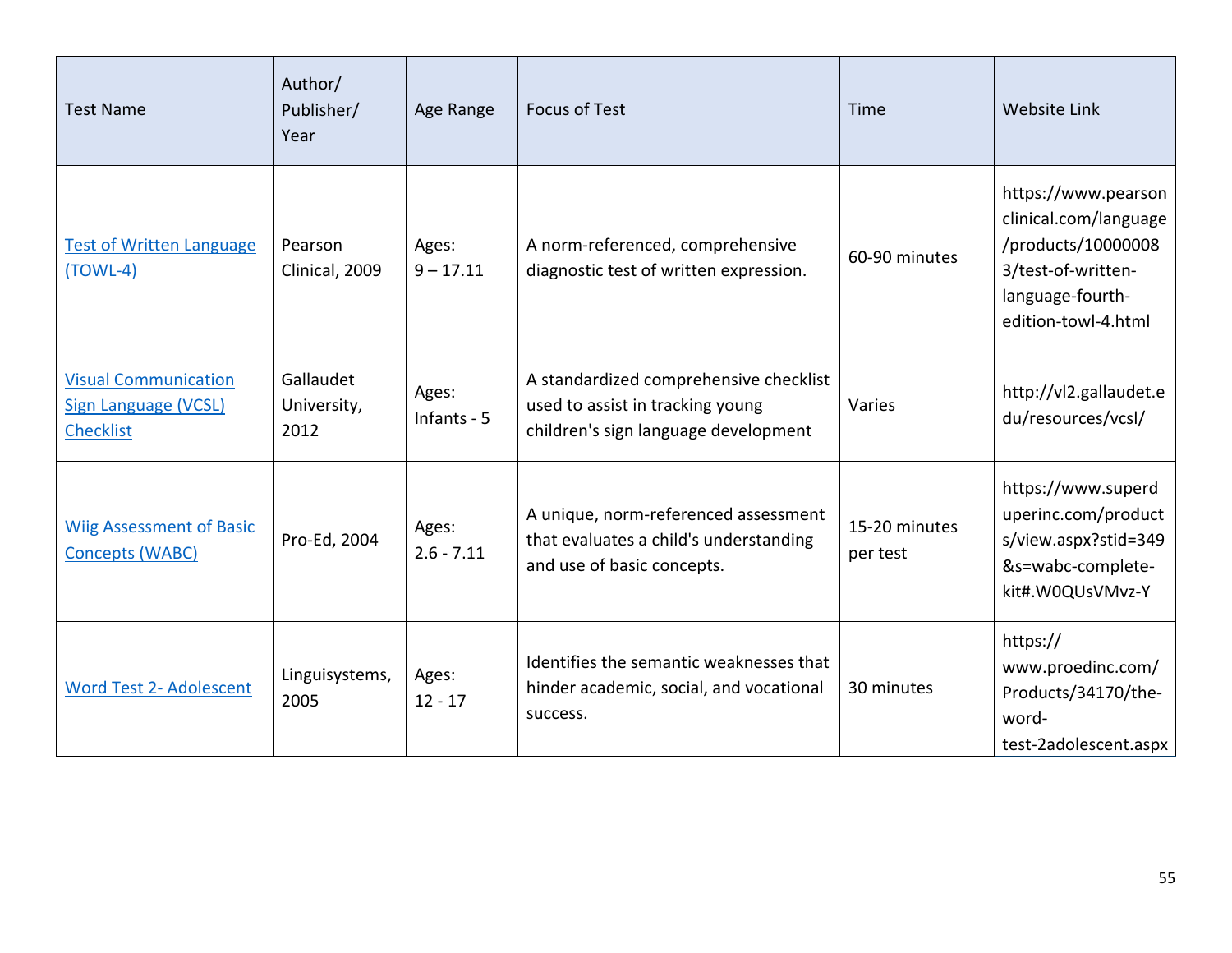| <b>Test Name</b>               | Author/<br>Publisher/<br>Year | Age Range   | <b>Focus of Test</b>                                                                                                                      | Time       | Website Link                                                                           |
|--------------------------------|-------------------------------|-------------|-------------------------------------------------------------------------------------------------------------------------------------------|------------|----------------------------------------------------------------------------------------|
| <b>Word Test 3- Elementary</b> | Linguisystems,<br>2014        | Ages 6 - 11 | Assesses a student's ability to recognize<br>and express semantic attributes critical<br>to vocabulary growth and language<br>competency. | 30 minutes | https://<br>www.proedinc.com/<br>Products/34250/the-<br>word-<br>test-3elementary.aspx |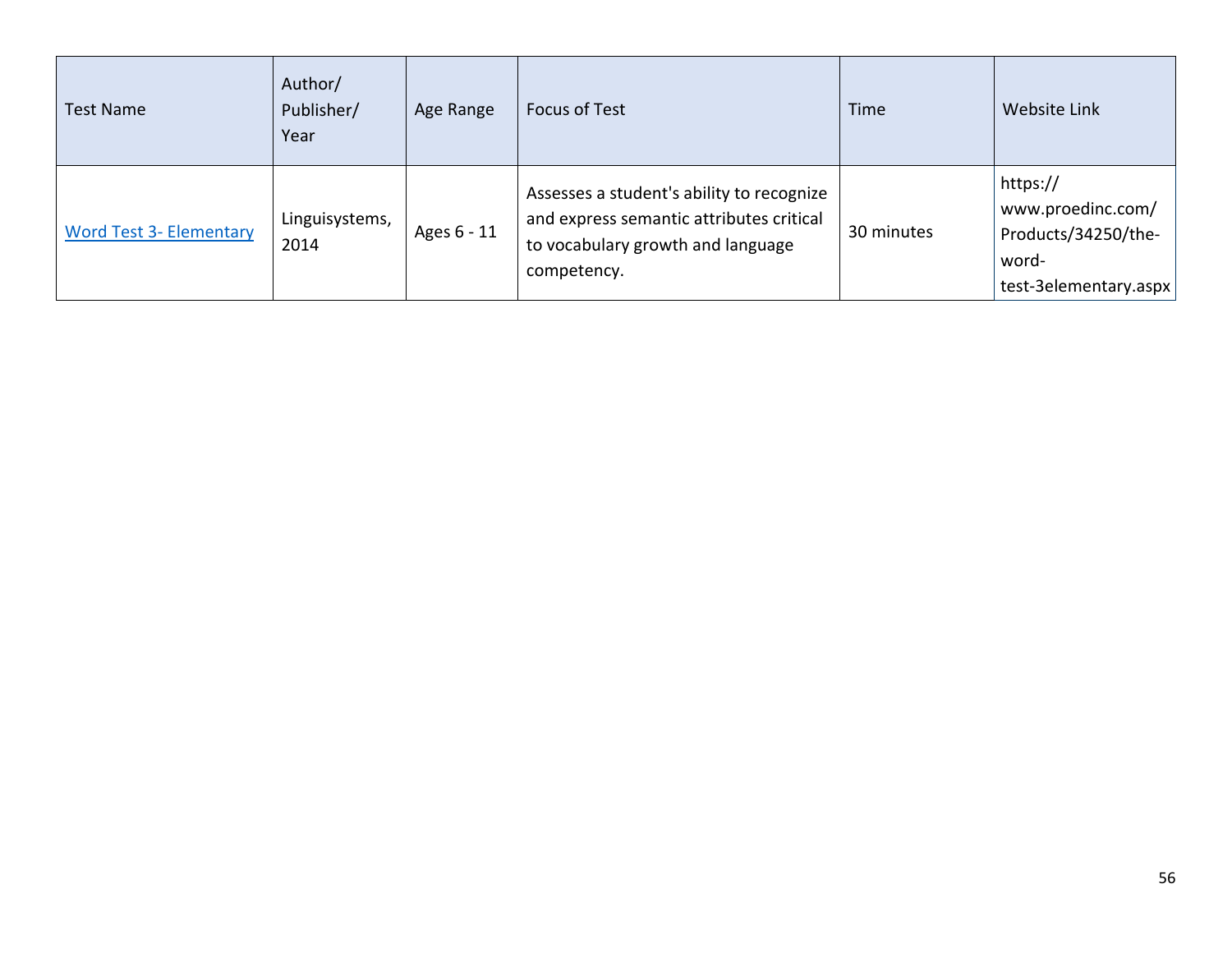# **Informal Assessments**

Informal assessments are important due to the difficulties encountered in traditional formal testing, and the limited set of technically adequate formal assessment tools appropriate for use with learners who are D/HH.

## **The Role of Informal Assessments**

The role of informal assessments is to:

- Analyze how the learner is accessing instruction within the classroom environment.
- Confirm or dispute information obtained from formal assessment procedures.
- Collect data not addressed or available through formal assessments.
- Determine student's functional skills relative in familiar and unfamiliar environments.

Informal assessment process may include:

- Data collection from Curriculum-Based Assessments:
	- o Student performance on curriculum-based tasks (tests, assignments, work samples from the classroom).
- Systematic observations.
- Parent interviews.
- Teacher interviews.
- Student interviews.

### **Curriculum-Based Assessment (CBA)**

#### *What are Curriculum-Based Assessments?*

Curriculum-based assessments (CBA) are any procedures that directly assess student performance within the course content (Tucker, 1985, p. 200). The purpose is to evaluate a student's skills on task-specific items or criterion-referenced performance measures within a particular curriculum.

#### *Why analyze Curriculum-Based Assessments (CBA)?*

Curriculum-based assessments measure the student's learning as it relates to the requirements of a curriculum and are the most commonly used methods for assessment of content knowledge in the classroom. CBA is also used as a way to analyze how the learner's hearing loss is affecting access to instruction within the learner's classroom environment. If a learner is not doing well on curriculum-based assessments within the classroom, a systematic observation should be done to determine if the effects of the classroom environment, learner behavior,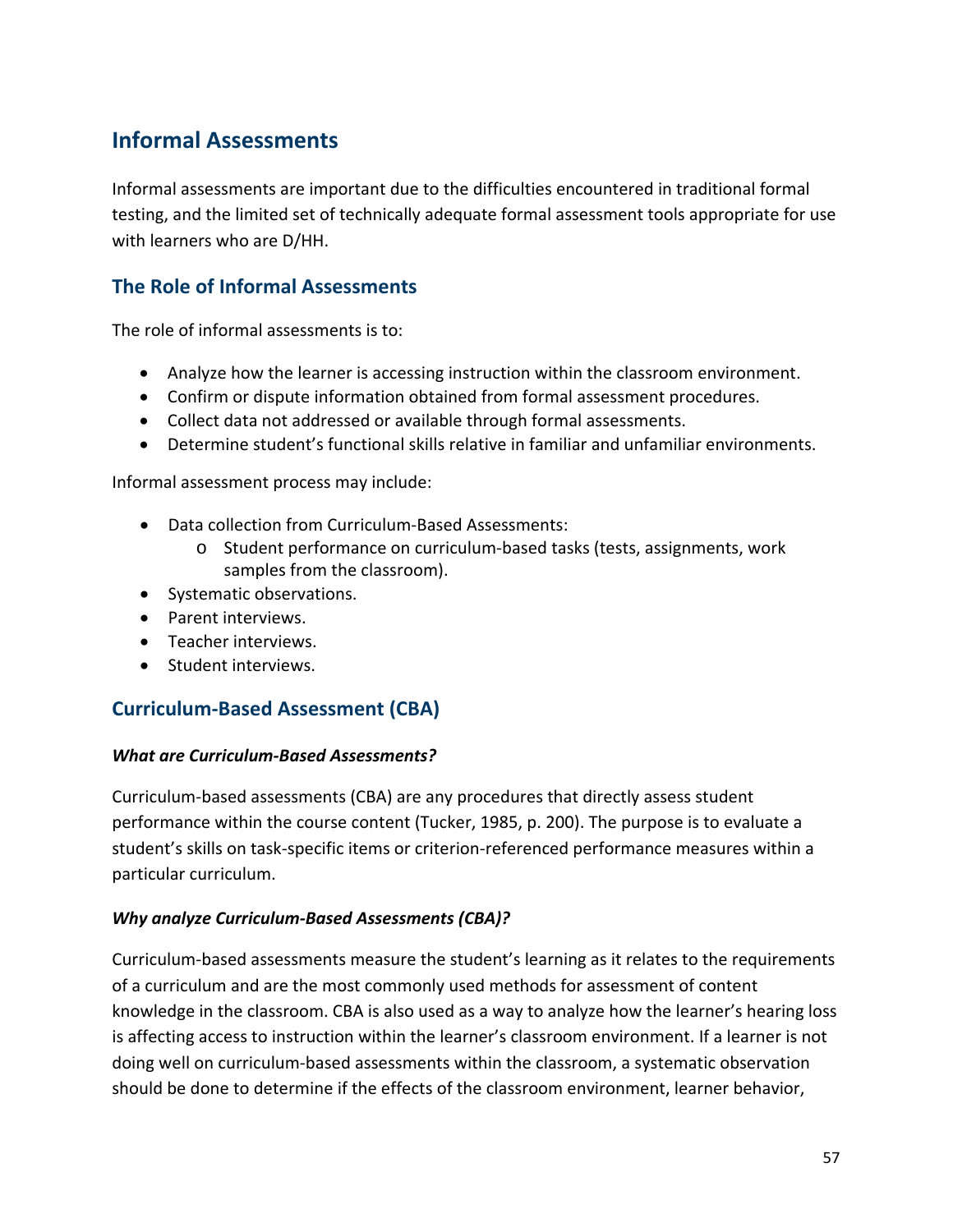level of instructional language, and/or learner's hearing loss is influencing the learner's access to instruction.

## **Systematic Observations**

#### *What is systematic observation?*

Systematic observation may occur in a variety of settings. Typically, the student is observed in the classroom or in school-based social settings. Systematic observations require the teacher of learners who are D/HH to observe behaviors relative to the learner's functioning. The data collected quantifies functional behaviors through frequency counts, rate of occurrence, duration, etc., in an objective, data-specific format.

Data obtained through systematic classroom observations conducted by a teacher of learners who are D/HH is one of the eligibility components in the Minnesota Criterion for Deaf and Hard of Hearing (Minnesota Rule, Section 3.3.6). Section C (1) states: "The pupil's hearing loss affects the use or understanding of spoken English as documented by one [or both] of the following: (1) Under the pupil's typical classroom conditions, the pupil's classroom interaction is limited as measured by systematic observation of communication behaviors" (see Appendix C for example observation forms).

#### *Why are systematic observations conducted?*

- Objective data resulting from a systematic observation may be gathered to assist the student's team with educational planning when no other tools are appropriate, available or judged to be valid or reliable.
- Objective observational data may be used in selected Present Level of Educational Performance (PLEP) statements of the IEP. The PLEP requires the student's educational team to address the student's progress in the general education curriculum.

#### *When are systematic observations conducted?*

- For initial evaluations and three-year reevaluations.
- To determine how much/to what degree a student is participating in a general education setting.
- To determine IEP accommodations (e.g., electronic note-taking, a paraprofessional).
- To observe specific academic or social behaviors in response to parent or team member concerns.
- To describe student's functional use of school-based amplification system (in concert with the educational audiologist).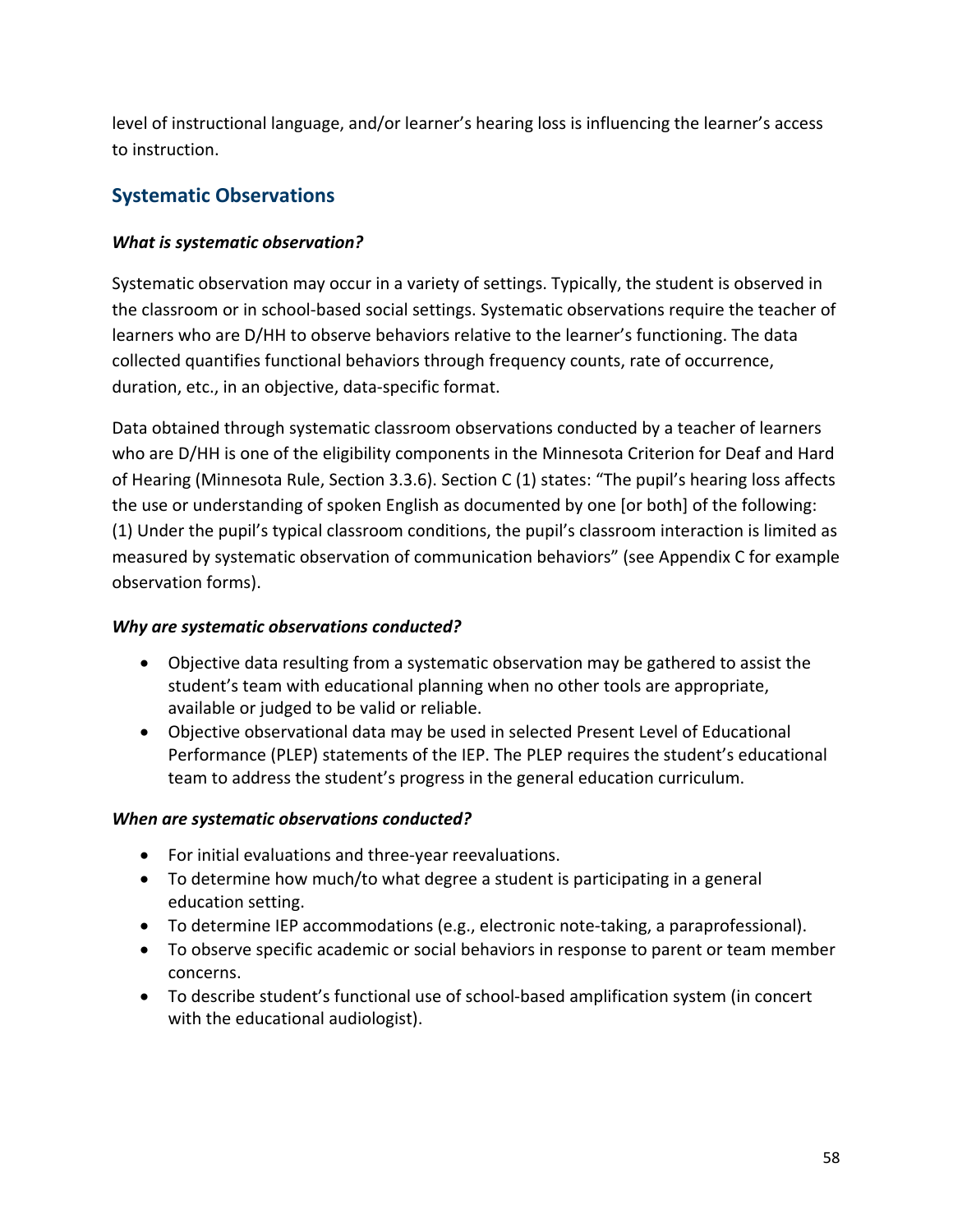## **Planning a Systematic Observation**

#### *Who should observe the D/HH student and record the data?*

Best practices recommend that the teacher of learners who are D/HH observe, record and interpret the data gathered from a classroom observation. The teacher of learners who are D/HH is prepared to observe the student who is D/HH through the "lens" of how the student's language-related issues might be contributing to the student's progress and can report and interpret the data relative to the educational needs of the student.

#### *When should the student be observed?*

The student should be observed during a lesson when both the teacher/s and the students will be contributing to the lesson. Choose a subject that is "language rich" and provides opportunities for the teacher of learners who are D/HH to observe how the student's hearing loss is impacting his/her learning. Typically, subjects such as reading, social studies, science, health, language arts or a morning meeting time provide good systematic observations. Observe for the entire lesson.

#### *How is the observation conducted?*

The teacher of learners who are D/HH determines, based on the purpose of the observation and the type of data required, the specific behaviors that need to be observed. The behavior of the student is recorded using charting or tally procedures or narrative forms (See Appendix B).

What method of data collection is most appropriate for use with learners who are D/HH?

No one method is best; the purpose of the observation will determine the method. Determining the approach or method will depend on the areas of concern and the context in which they occur.

#### *How many systematic observations should be completed?*

The frequency is determined based on the purpose and the behavior being observed. The number and frequency of observations is dependent on several factors, such as the degree and level of concern, and how the observational data will be used to adjust or modify instructional strategies.

#### *How will the data resulting from the systematic observations be used?*

The observational data must be evaluated by the student's IEP team regarding the validity, reliability and relevance of the data as it relates to the student's learning. Data resulting from the systematic observations, in conjunction with formal and informal data, can assist the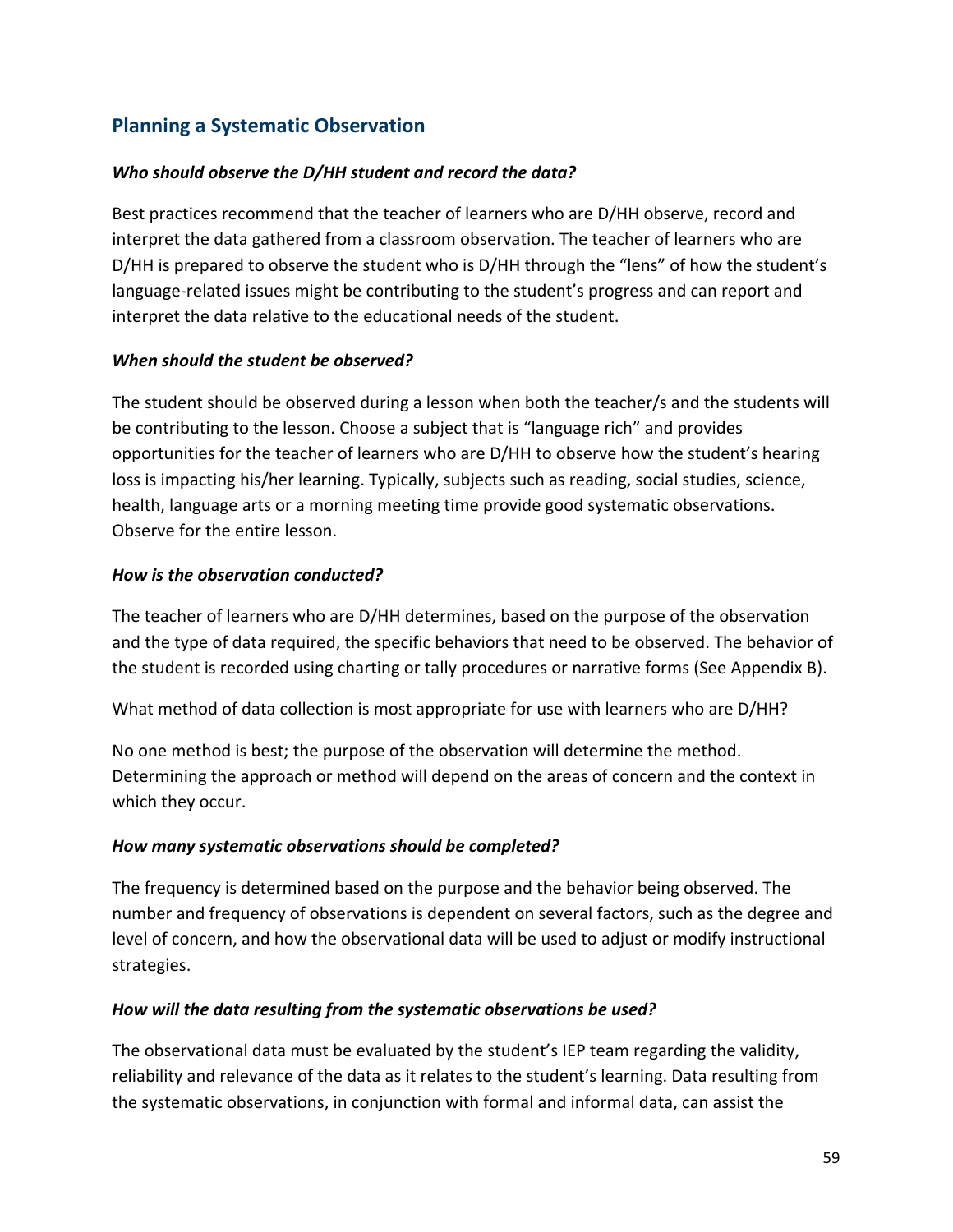student's IEP team in developing the educational needs and accommodations that are correlated with classroom functioning (See Appendix C).

## **Questions to consider when completing a systematic observation:**

#### *Participation in Classroom:*

- 1. Does the learner participate in class activities at a rate similar to peers?
- 2. Does the learner use strategies to facilitate access and participation?
- 3. Does the learner respond to directions given by the teacher?
- 4. Does the learner contribute relevant comments during a discussion?
- 5. Does the learner respond to information or comments offered by peers?

#### *Self-Advocacy:*

- 1. How is the learner advocating for their needs?
- 2. What strategies or accommodations does the learner use to seek assistance?
- 3. What strategies does the learner use to request clarification?
- 4. How does the learner advocate for their amplification needs?

#### *Access/Setting:*

- 1. Does the teacher ensure that the learner can see and hear optimally?
- 2. Does the teacher repeat or rephrase information?
- 3. Does the teacher check for the learner's understanding?
- 4. Is the learner using the recommended amplification system?
- 5. Is the amplification used appropriately during independent work, group work, and/or class discussions?
- 6. Is the noise level of the classroom within functional listening levels for the learner (tip: use informal sound-level meter)?
- 7. Are visuals and accessible educational technology used in the classroom?

#### *Communication:*

- 1. What is the learner's communication mode?
- 2. Is the learner's communication mode their language of instruction?
- 3. Does the learner communicate directly with the teacher?
- 4. Does the teacher communicate directly with the student?
- 5. Does the learner have direct communication opportunities with peers?
- 6. Does the learner engage in appropriate social conversations?
- 7. Does the learner use alternative strategies when peers don't understand communication?
- 8. Do the learner's peers use alternative strategies to communicate with the learner?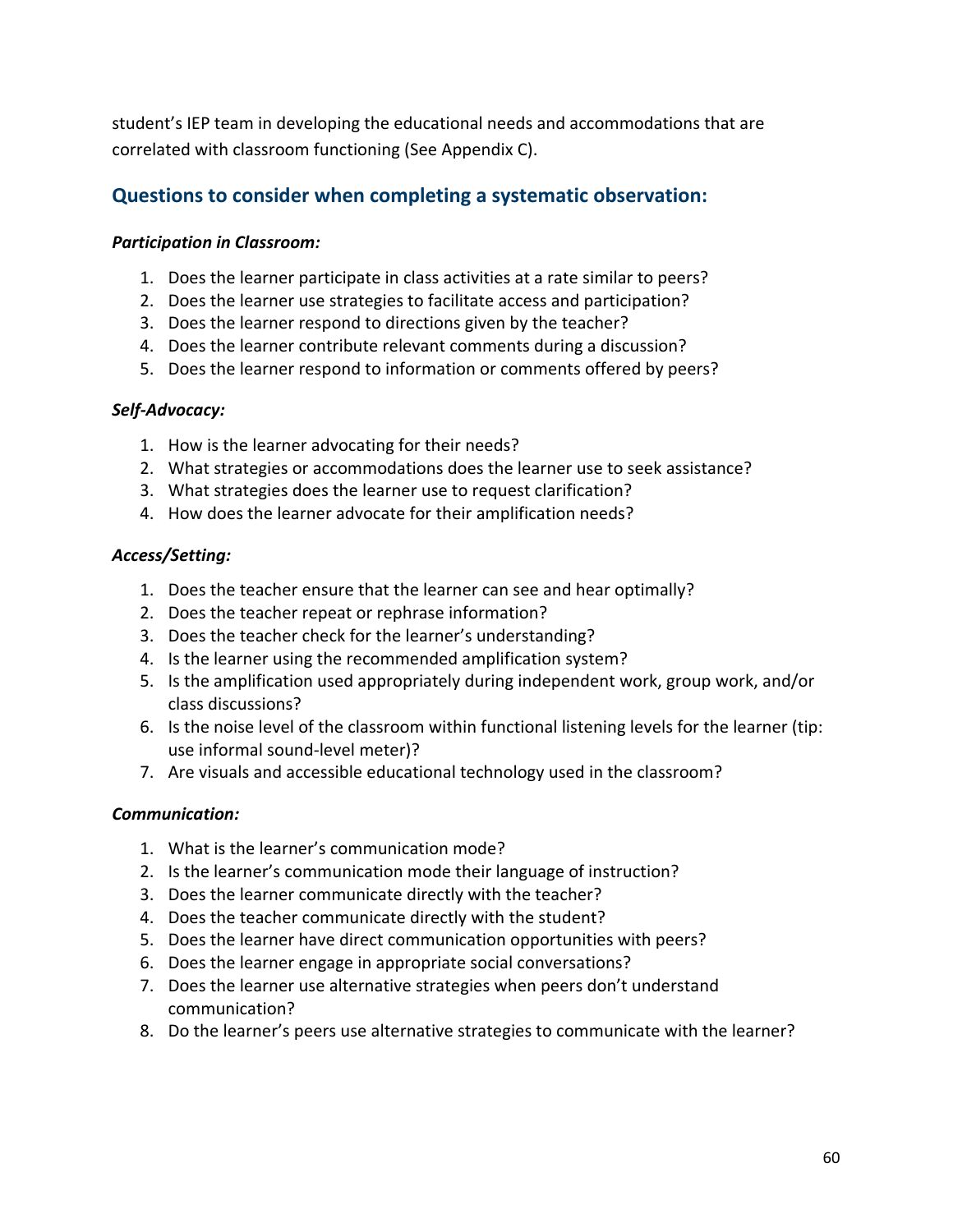### **Parent Interviews**

IDEA requires that parent input be obtained as part of the initial evaluation and three-year reevaluation process. The assessment team determines which member of the team will interview the parent(s). Structured interviews, behavioral checklists and rating scales may be used. During the interview, the assessment team member must solicit information about issues or behaviors relevant to the reason for the referral, or situations in which the behaviors occur and the impact on the student's academic and social profile.

The teacher of learners who are D/HH is frequently asked to interview the parents. In this case, the teacher may collaborate with other members of the team, (e.g., school nurse, speech therapist, general education teacher) to develop interview questions.

### **Teacher Interviews**

Perspectives from the student's teachers and support staff (e.g., educational interpreter, speech pathologist) are considered an important component of the assessment process. The teacher of learners who are D/HH may design interview questions that are specific to the student. Commercial teacher interviews, developed for learners who are D/HH can be used, such as those which can be found in the table below.

#### **Student Interviews**

Perspectives from the student regarding impressions through a structured interview or checklist are considered an important component of the assessment process. Interview techniques may include information about how the student views hearing loss, successes and challenges in the school environment, friendships, and opportunities for socialization. Student use of assistive technology at school and home, as well as the student's impression of individual strengths and challenges are also informative, as well.

When using an interview format with a student who is D/HH, the interviewer must attend to the student's expressive and receptive language skills, the interview's ability to meet the student's communication needs, and how these language and communication factors may influence the self-reporting procedure.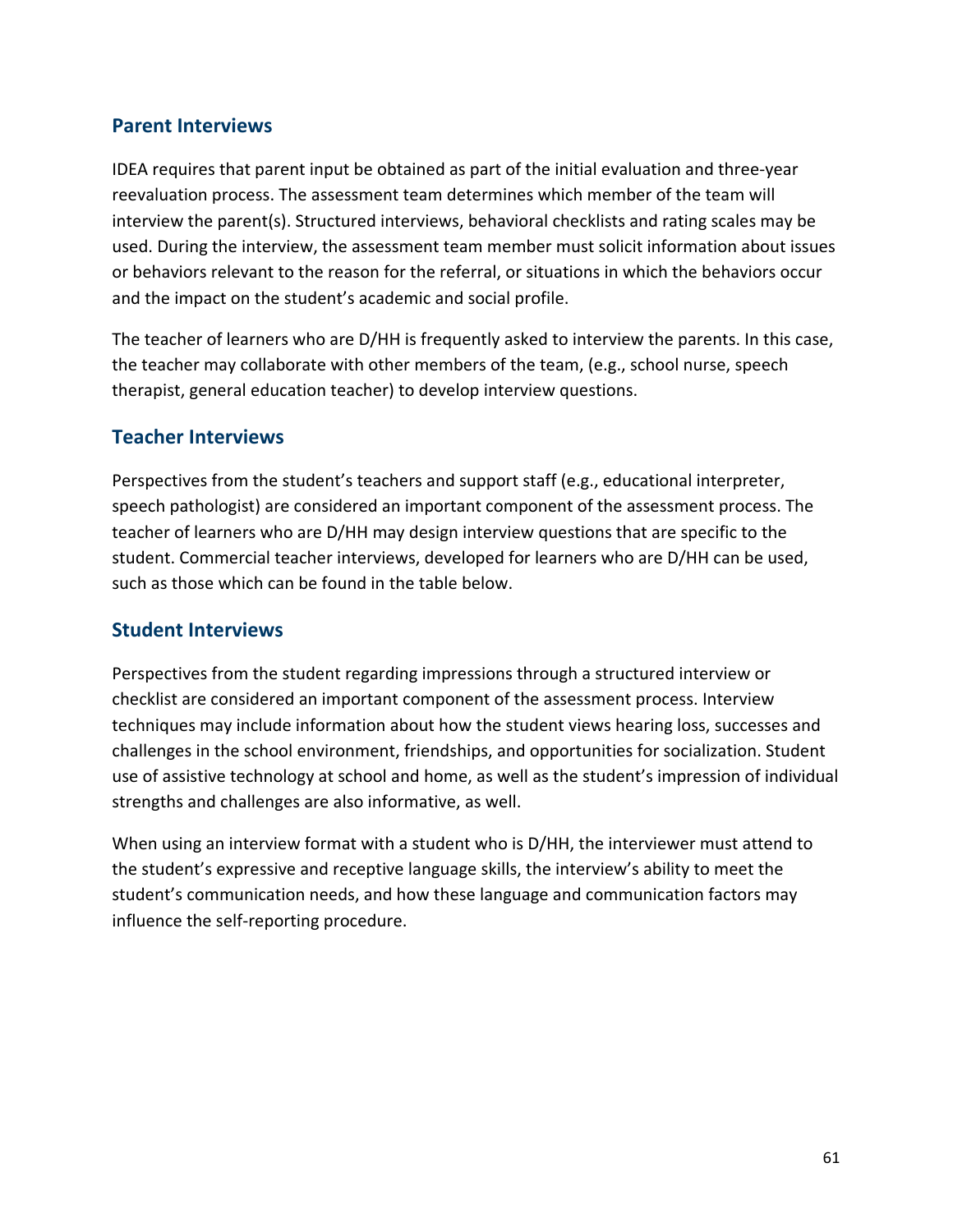# **Table E: Informal Assessments**

| <b>Informal Assessments</b>                                                     |                                           |                                                                                                                                                                                 |                                              |                                                                 |                                                                                                                                                                |  |  |  |  |
|---------------------------------------------------------------------------------|-------------------------------------------|---------------------------------------------------------------------------------------------------------------------------------------------------------------------------------|----------------------------------------------|-----------------------------------------------------------------|----------------------------------------------------------------------------------------------------------------------------------------------------------------|--|--|--|--|
| <b>Test Name</b>                                                                | Author/<br>Publisher                      | Focus of Test/Interview                                                                                                                                                         | Time                                         | <b>Notes</b>                                                    | <b>Website Link</b>                                                                                                                                            |  |  |  |  |
| Systematic<br>Observation<br>Techniques                                         | Sherry Landrud                            | <b>Classroom Observations</b>                                                                                                                                                   | 30-45 minutes                                | See Appendix C                                                  | N/A                                                                                                                                                            |  |  |  |  |
| Comprehensive<br>Assessment of<br>Spoken Language,<br>2nd Edition<br>$(CASL-2)$ | Elizabeth<br>Carrow-<br>Woolfolk: 2017    | Measures oral language<br>processing skills of<br>comprehension and<br>expression across four<br>categories: Lexical/Semantic,<br>Syntactic, Supralinguistic, and<br>Pragmatic. | 45-60 minutes,<br>ages 3 years -<br>21 years | nationally normed,<br>students with<br>hearing loss<br>included | https://www.pearsonclinical.co<br>m/language/products/10000192<br>2/comprehensive-assessment-<br>of-spoken-language-second-<br>edition-casl-2.html#tab-details |  |  |  |  |
| Functional<br>Listening<br>Evaluation                                           | C.D. Johnson<br>and P. Von<br>Almen: 1993 | To determine how listening<br>abilities are affected by noise,<br>distance, and visual input in<br>an individual's natural<br>listening environment.                            | 20-30 minutes                                | N/A                                                             | https://successforkidswithheari<br>ngloss.com/product/fle-<br>recorded-functional-listening-<br>evaluation-using-sentences/                                    |  |  |  |  |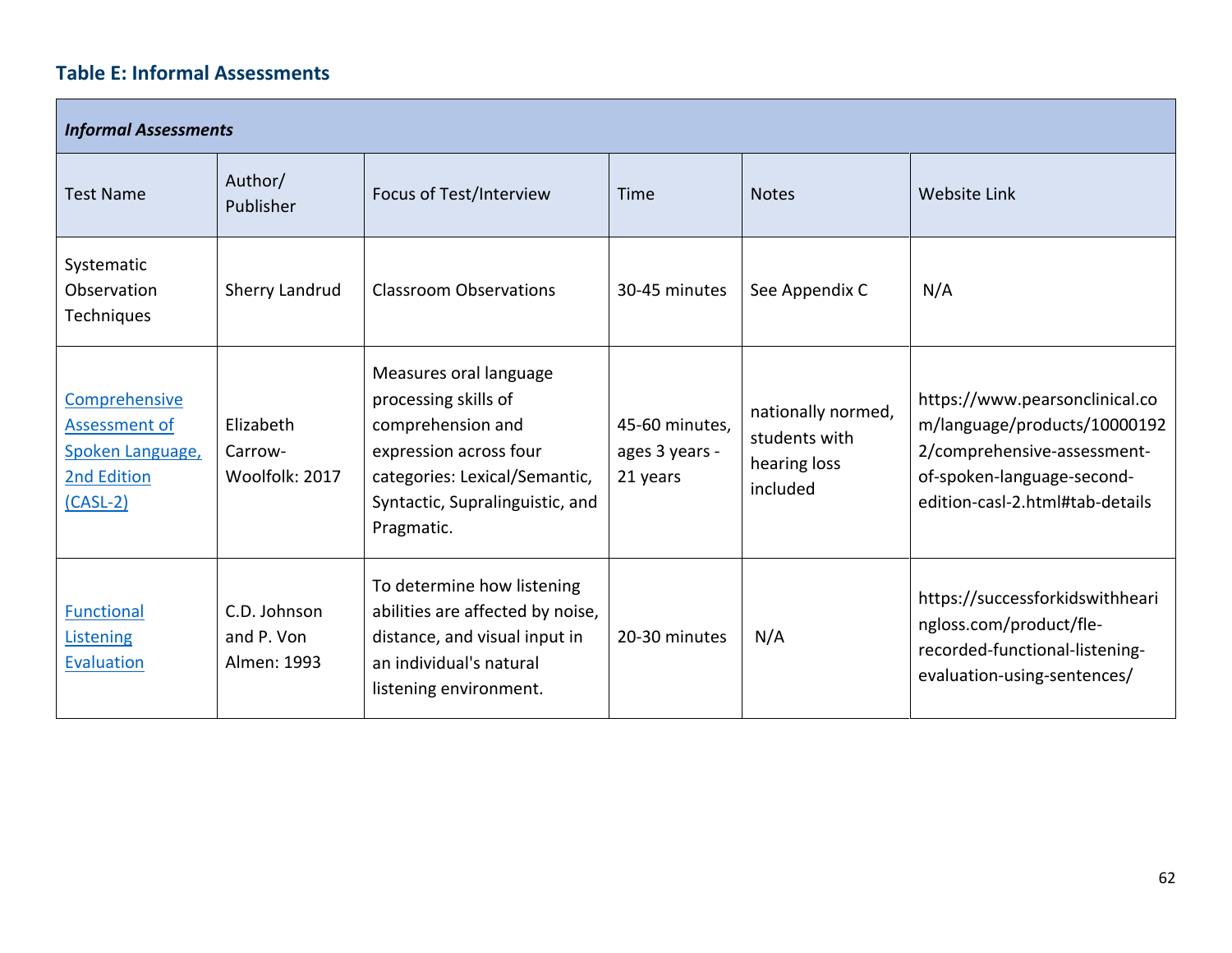| <b>Test Name</b>                                                                                                                               | Author/<br>Publisher                                      | Focus of Test/Interview                                                                                                                                                                                                                                                                               | Time       | <b>Notes</b>                          | <b>Website Link</b>                                                                                                                                  |
|------------------------------------------------------------------------------------------------------------------------------------------------|-----------------------------------------------------------|-------------------------------------------------------------------------------------------------------------------------------------------------------------------------------------------------------------------------------------------------------------------------------------------------------|------------|---------------------------------------|------------------------------------------------------------------------------------------------------------------------------------------------------|
| <b>Placement and</b><br><b>Readiness</b><br>Checklist (PARC):<br><b>General Education</b><br><b>Inclusion</b><br>Readiness<br><b>Checklist</b> | Adapted from<br>M.E. Nevins and<br>P. Chute (1996).       | An observation of the<br>student's skills using this scale<br>which represents some of the<br>basic critical skills and<br>behaviors that contribute to<br>successful participation and<br>inclusion.                                                                                                 | 15 minutes | Teacher completes                     | https://successforkidswithheari<br>ngloss.com/wp-<br>content/uploads/2011/08/PARC<br>-General-Inclusion-Checklist.pdf                                |
| Minnesota<br>Compensatory<br><b>Skills Checklist</b>                                                                                           | Created by the<br>Minnesota<br>Department of<br>Education | A checklist that contains skills<br>that students should develop<br>in Understanding Hearing<br>Loss, Amplification<br>Management,<br>Intrapersonal/Interpersonal<br>Skills, Self-Advocacy/Self-<br>Determination, Resources<br>and Technology, and<br>Interpreter/Transliterator/<br>Captioning Use. | 20 minutes | Teacher/student<br>interview together | https://education.mn.gov/mde<br>prod/idcplg?IdcService=GET_FIL<br>E&dDocName=004329&Revision<br>SelectionMethod=latestRelease<br>d&Rendition=primary |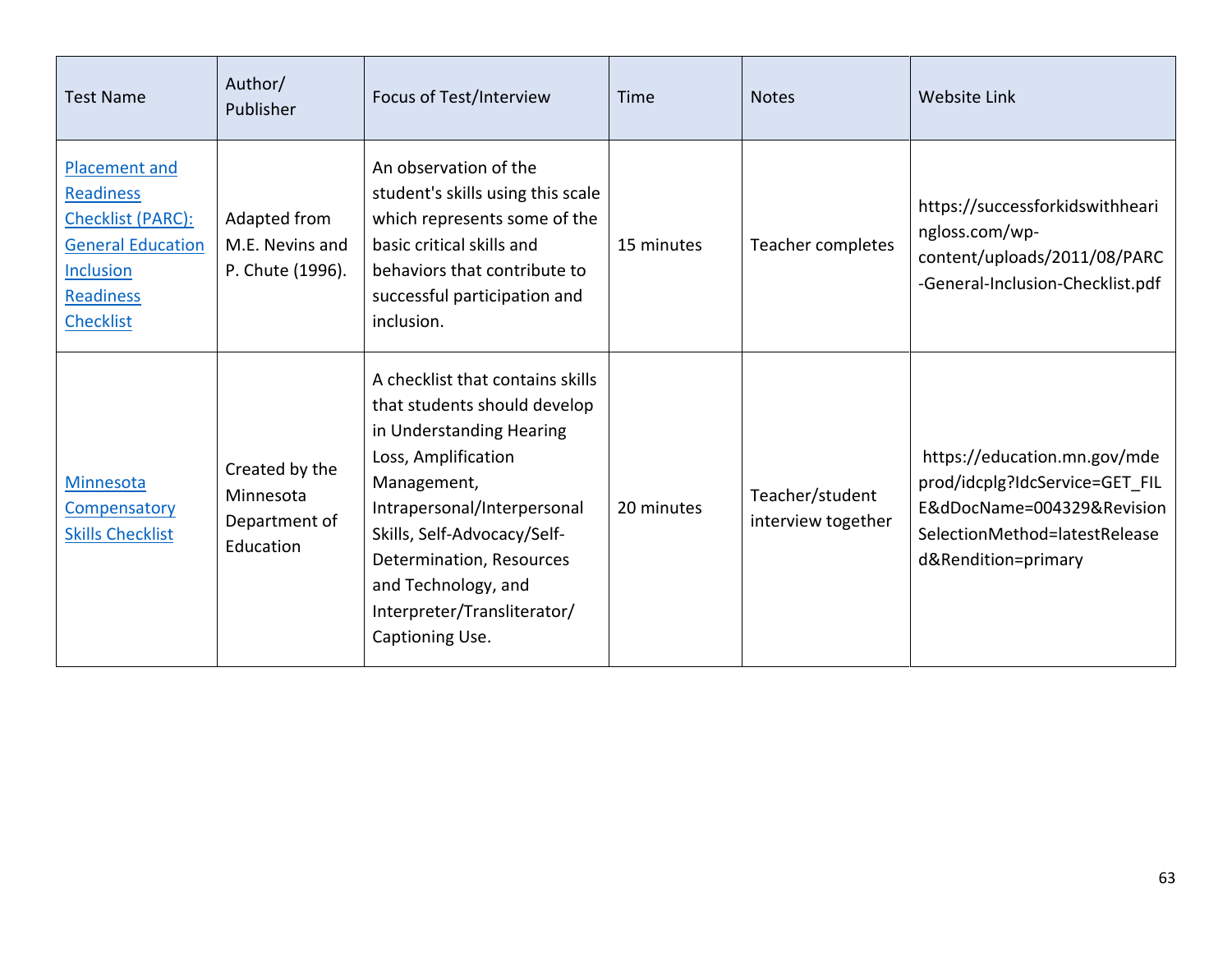| <b>Test Name</b>                                                                                | Author/<br>Publisher                                                                                                                                                    | Focus of Test/Interview                                                                                  | Time       | <b>Notes</b>                          | <b>Website Link</b>                                                                                                                           |
|-------------------------------------------------------------------------------------------------|-------------------------------------------------------------------------------------------------------------------------------------------------------------------------|----------------------------------------------------------------------------------------------------------|------------|---------------------------------------|-----------------------------------------------------------------------------------------------------------------------------------------------|
| <b>Audiology Self-</b><br>Advocacy<br><b>Checklist</b><br><b>Elementary School</b><br>(ASAC-ES) | Adapted by<br>Cheryl DeConde<br>Johnson & Carrie<br>Spangler,<br>9.2013, from<br>Self-Advocacy<br>Competency<br>Guide in Guide<br>to Access<br>Planning by<br>Phonak US | Checklist that contains skills<br>that students should develop<br>regarding their own hearing<br>status. | 10 minutes | Teacher/student<br>interview together | https://successforkidswithheari<br>ngloss.com/wp-<br>content/uploads/2011/08/Audi<br>ology-Self-Advocacy-Checklist-<br>Elem-ASAC-E-2-4-15.pdf |
| <b>Audiology Self-</b><br>Advocacy<br><b>Checklist Middle</b><br>School (ASAC-MS)               | Adapted by<br>Cheryl DeConde<br>Johnson & Carrie<br>Spangler,<br>9.2013, from<br>Self-Advocacy<br>Competency<br>Guide in Guide<br>to Access<br>Planning by<br>Phonak US | Checklist that contains skills<br>that students should develop<br>regarding their own hearing<br>status. | 10 minutes | Teacher/student<br>interview together | https://successforkidswithheari<br>ngloss.com/wp-<br>content/uploads/2011/08/Audi<br>ology-Self-Advocacy-Checklist-<br>MS-ASAC-MS-2-4-15.pdf  |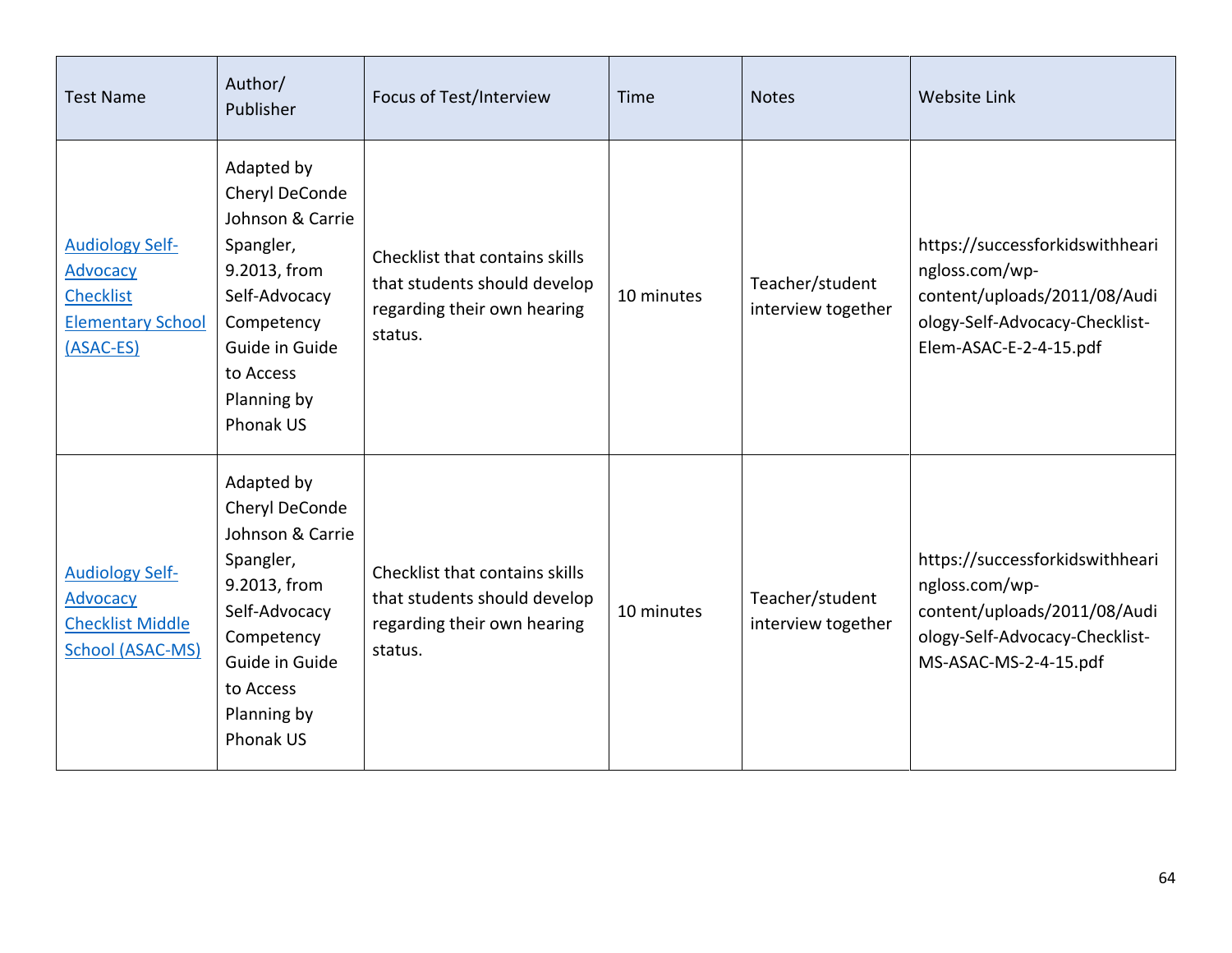| <b>Test Name</b>                                                                                | Author/<br>Publisher                                                                                                                                                    | Focus of Test/Interview                                                                                                                       | Time       | <b>Notes</b>                          | <b>Website Link</b>                                                                                                                          |
|-------------------------------------------------------------------------------------------------|-------------------------------------------------------------------------------------------------------------------------------------------------------------------------|-----------------------------------------------------------------------------------------------------------------------------------------------|------------|---------------------------------------|----------------------------------------------------------------------------------------------------------------------------------------------|
| <b>Audiology Self-</b><br><b>Advocacy</b><br><b>Checklist High</b><br><b>School (ASAC-HS)</b>   | Adapted by<br>Cheryl DeConde<br>Johnson & Carrie<br>Spangler,<br>9.2013, from<br>Self-Advocacy<br>Competency<br>Guide in Guide<br>to Access<br>Planning by<br>Phonak US | Checklist that contains skills<br>that students should develop<br>regarding their own hearing<br>status.                                      | 10 minutes | Teacher/student<br>interview together | https://successforkidswithheari<br>ngloss.com/wp-<br>content/uploads/2011/08/Audi<br>ology-Self-Advocacy-Checklist-<br>HS-ASAC-HS-2-4-15.pdf |
| <b>Parent Interviews</b>                                                                        |                                                                                                                                                                         |                                                                                                                                               |            |                                       |                                                                                                                                              |
| <b>Test Name</b>                                                                                | Author/<br>Publisher                                                                                                                                                    | Focus of Test/Interview                                                                                                                       | Time       | <b>Notes</b>                          | <b>Website Link</b>                                                                                                                          |
| <b>Significant Other</b><br>Assessment of<br>Communication -<br><b>Adolescent</b><br>$(SOAC-A)$ | Judy Elkayam,<br>Au.D. and Kris<br>English, Ph.D.:<br>2011 Modified<br>from Schow and<br>Nerbonne: 1982                                                                 | A questionnaire for parents<br>of students with hearing loss<br>to assist in identifying<br>problems that the hearing<br>loss may be causing. | 15 minutes | N/A                                   | https://successforkidswithheari<br>ngloss.com/wp-<br>content/uploads/2017/09/FINAL<br>SOAC-A 2011.pdf                                        |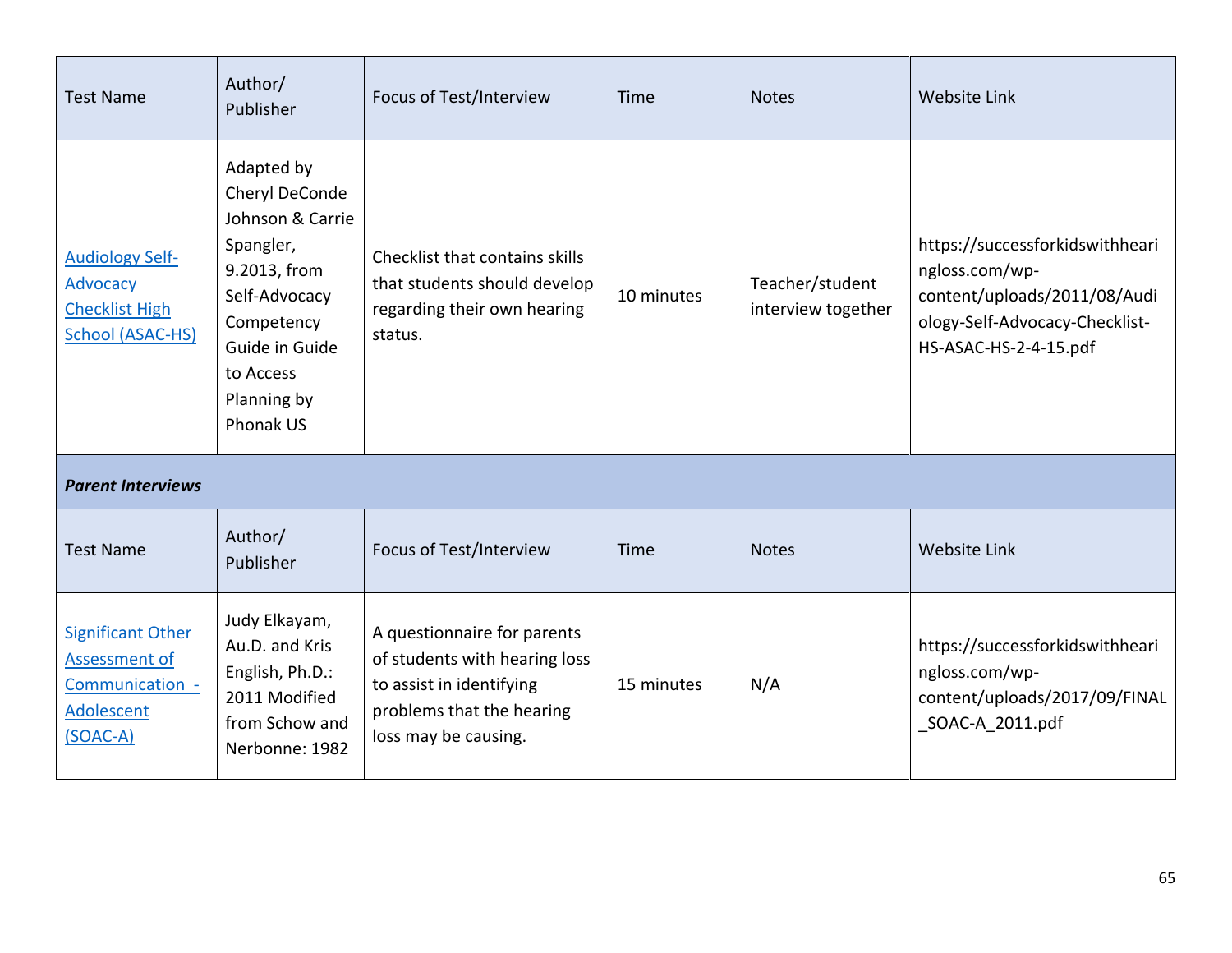| <b>Teacher Interview</b>                                                                                                                              |                                                      |                                                                                                                                                                                                       |            |              |                                                                                                                        |  |  |  |
|-------------------------------------------------------------------------------------------------------------------------------------------------------|------------------------------------------------------|-------------------------------------------------------------------------------------------------------------------------------------------------------------------------------------------------------|------------|--------------|------------------------------------------------------------------------------------------------------------------------|--|--|--|
| <b>Test Name</b>                                                                                                                                      | Author/<br>Publisher                                 | Focus of Test/Interview                                                                                                                                                                               | Time       | <b>Notes</b> | <b>Website Link</b>                                                                                                    |  |  |  |
| <b>Access to</b><br>Curriculum<br><b>Inventory (ATCI)</b>                                                                                             | Jane Dorn,<br>Sherry Landrud,<br>and Diane<br>Joseph | Teacher interview about how<br>the student accesses and<br>functions in the classroom<br>environment.                                                                                                 | 15 minutes | N/A          | https://successforkidswithheari<br>ngloss.com/product/documenti<br>ng-skills-for-success-data-<br>gathering-resources/ |  |  |  |
| <b>Placement and</b><br>Readiness<br><b>Checklist (PARC):</b><br><b>General Education</b><br><b>Inclusion</b><br><b>Readiness</b><br><b>Checklist</b> | Adapted from<br>M.E. Nevins and<br>P. Chute (1996).  | An observation of the<br>student's skills using this scale<br>which represents some of the<br>basic critical skills and<br>behaviors that contribute to<br>successful participation and<br>inclusion. | 15 minutes | N/A          | https://successforkidswithheari<br>ngloss.com/wp-<br>content/uploads/2011/08/PARC<br>-General-Inclusion-Checklist.pdf  |  |  |  |
| Preschool<br><b>Screening</b><br>Instrument for<br><b>Targeting</b><br><b>Educational Risk</b><br>(SIFTER)                                            | Karen Anderson,<br>Ph.D.: 2004                       | An observation of the<br>student's skills using this scale<br>which represents some of the<br>basic skills present to access<br>instruction within the<br>classroom.                                  | 10 minutes | N/A          | https://successforkidswithheari<br>ngloss.com/product/documenti<br>ng-skills-for-success-data-<br>gathering-resources/ |  |  |  |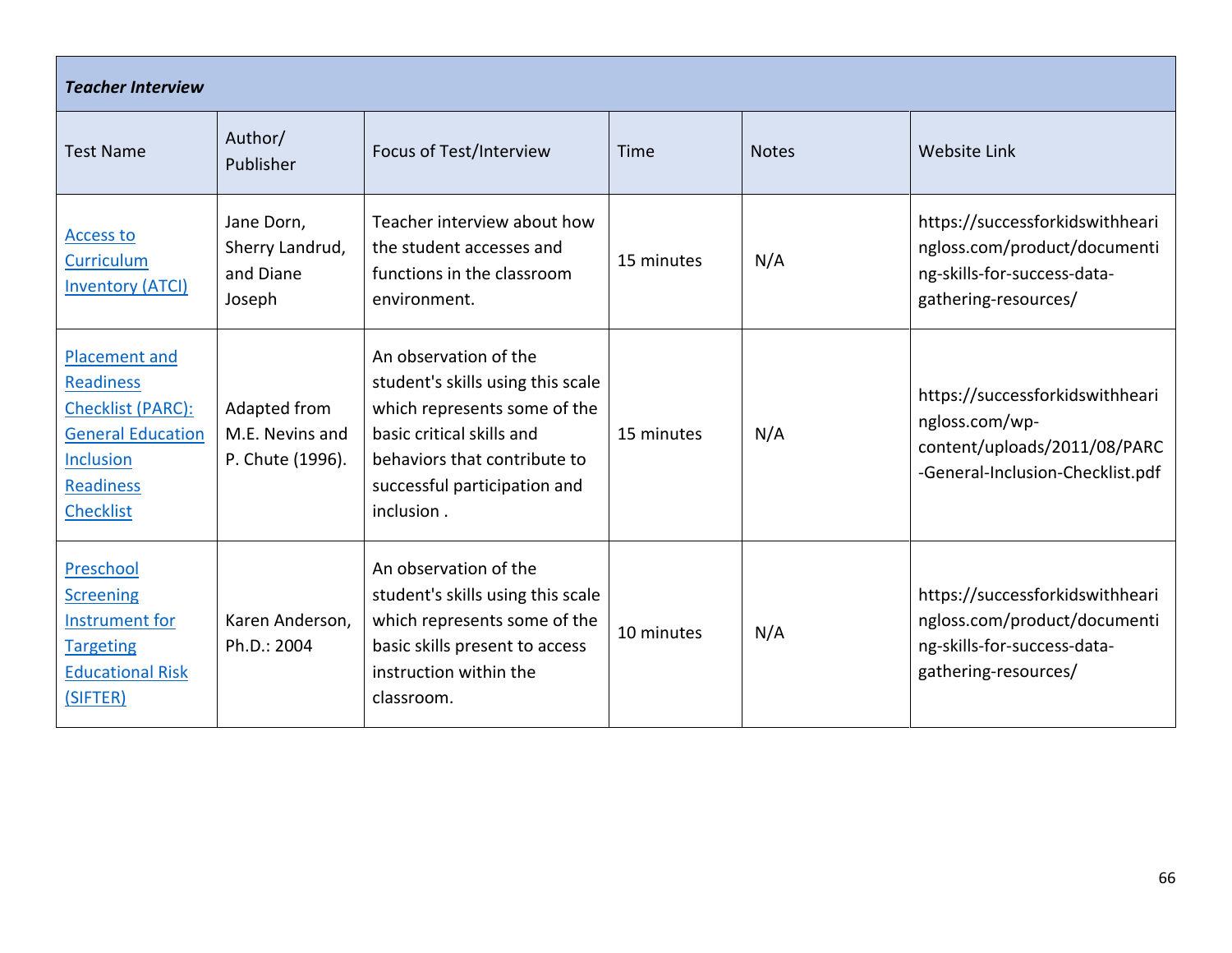| <b>Test Name</b>                                                                                                  | Author/<br>Publisher                                 | Focus of Test/Interview                                                                                                                                              | Time       | <b>Notes</b>                          | <b>Website Link</b>                                                                                                    |
|-------------------------------------------------------------------------------------------------------------------|------------------------------------------------------|----------------------------------------------------------------------------------------------------------------------------------------------------------------------|------------|---------------------------------------|------------------------------------------------------------------------------------------------------------------------|
| Elementary<br><b>Screening</b><br>Instrument for<br><b>Targeting</b><br><b>Educational Risk</b><br>(SIFTER)       | Karen Anderson,<br>Ph.D.                             | An observation of the<br>student's skills using this scale<br>which represents some of the<br>basic skills present to access<br>instruction within the<br>classroom. | 10 minutes | N/A                                   | https://successforkidswithheari<br>ngloss.com/product/documenti<br>ng-skills-for-success-data-<br>gathering-resources/ |
| Secondary<br><b>Screening</b><br><b>Instrument for</b><br><b>Targeting</b><br><b>Educational Risk</b><br>(SIFTER) | Karen Anderson,<br>Ph.D.                             | An observation of the<br>student's skills using this scale<br>which represents some of the<br>basic skills present to access<br>instruction within the<br>classroom. | 10 minutes | N/A                                   | https://successforkidswithheari<br>ngloss.com/product/documenti<br>ng-skills-for-success-data-<br>gathering-resources/ |
| <b>Student Interview</b>                                                                                          |                                                      |                                                                                                                                                                      |            |                                       |                                                                                                                        |
| <b>Test Name</b>                                                                                                  | Author/<br>Publisher                                 | Focus of Test/Interview                                                                                                                                              | Time       | <b>Notes</b>                          | <b>Website Link</b>                                                                                                    |
| <b>Access to</b><br>Curriculum<br><b>Inventory (ATCI)</b>                                                         | Jane Dorn,<br>Sherry Landrud,<br>and Diane<br>Joseph | Student interview about how<br>the student accesses and<br>functions in the classroom<br>environment.                                                                | 15 minutes | Teacher/student<br>interview together | https://successforkidswithheari<br>ngloss.com/product/documenti<br>ng-skills-for-success-data-<br>gathering-resources/ |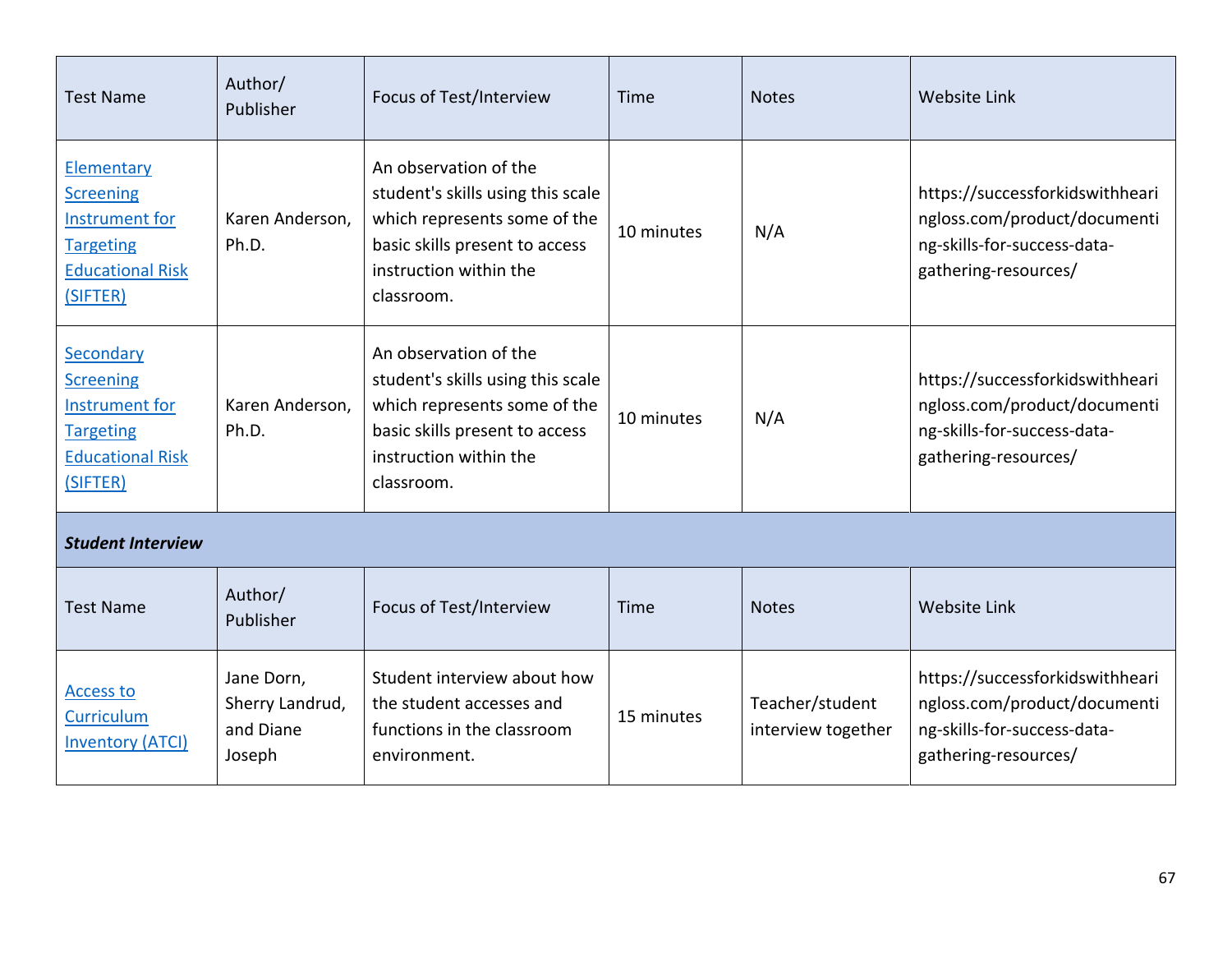| <b>Test Name</b>                                                                                                                  | Author/<br>Publisher                                                            | Focus of Test/Interview                                                                                                                    | Time       | <b>Notes</b> | <b>Website Link</b>                                                                                                                                                                            |
|-----------------------------------------------------------------------------------------------------------------------------------|---------------------------------------------------------------------------------|--------------------------------------------------------------------------------------------------------------------------------------------|------------|--------------|------------------------------------------------------------------------------------------------------------------------------------------------------------------------------------------------|
| <b>Informal</b><br>Assessment of<br><b>Fatigue and</b><br>Learning                                                                | Adapted by<br>Karen Anderson,<br>Ph.D.: 2014 from<br>Fukuda, S., et al,<br>2010 | Student self-report about<br>fatigue and learning.                                                                                         | 10 minutes | N/A          | https://successforkidswithheari<br>ngloss.com/wp-<br>content/uploads/2011/08/Fatig<br>ue-and-Learning-Scale1.pdf                                                                               |
| Self-Assessment of<br>Communication -<br>Adolescent<br>$(SAC-A)$                                                                  | Judy Elkayam,<br>Au.D. and Kris<br>English, Ph.D.                               | Student self-report about<br>problems relating to hearing<br>loss.                                                                         | 10 minutes | N/A          | https://successforkidswithheari<br>ngloss.com/wp-<br>content/uploads/2017/09/FINAL<br>_SAC-A_2011.pdf                                                                                          |
| <b>Informal Inventory</b><br>of Independence<br>and Self-Advocacy<br><b>Skills for</b><br>Deaf/Hard of<br><b>Hearing Students</b> | George Clark<br>and Laura<br>Scheele                                            | A collaboration among<br>student, parent and<br>education team members to<br>plan educational services and<br>determine appropriate goals. | 10 minutes | N/A          | https://successforkidswithheari<br>ngloss.com/wp-<br>content/uploads/2011/12/Infor<br>mal-Inventory-of-Independence-<br>and-Self-Advocacy-Skills-for-<br>Deaf-Hard-of-Hearing-<br>Students.pdf |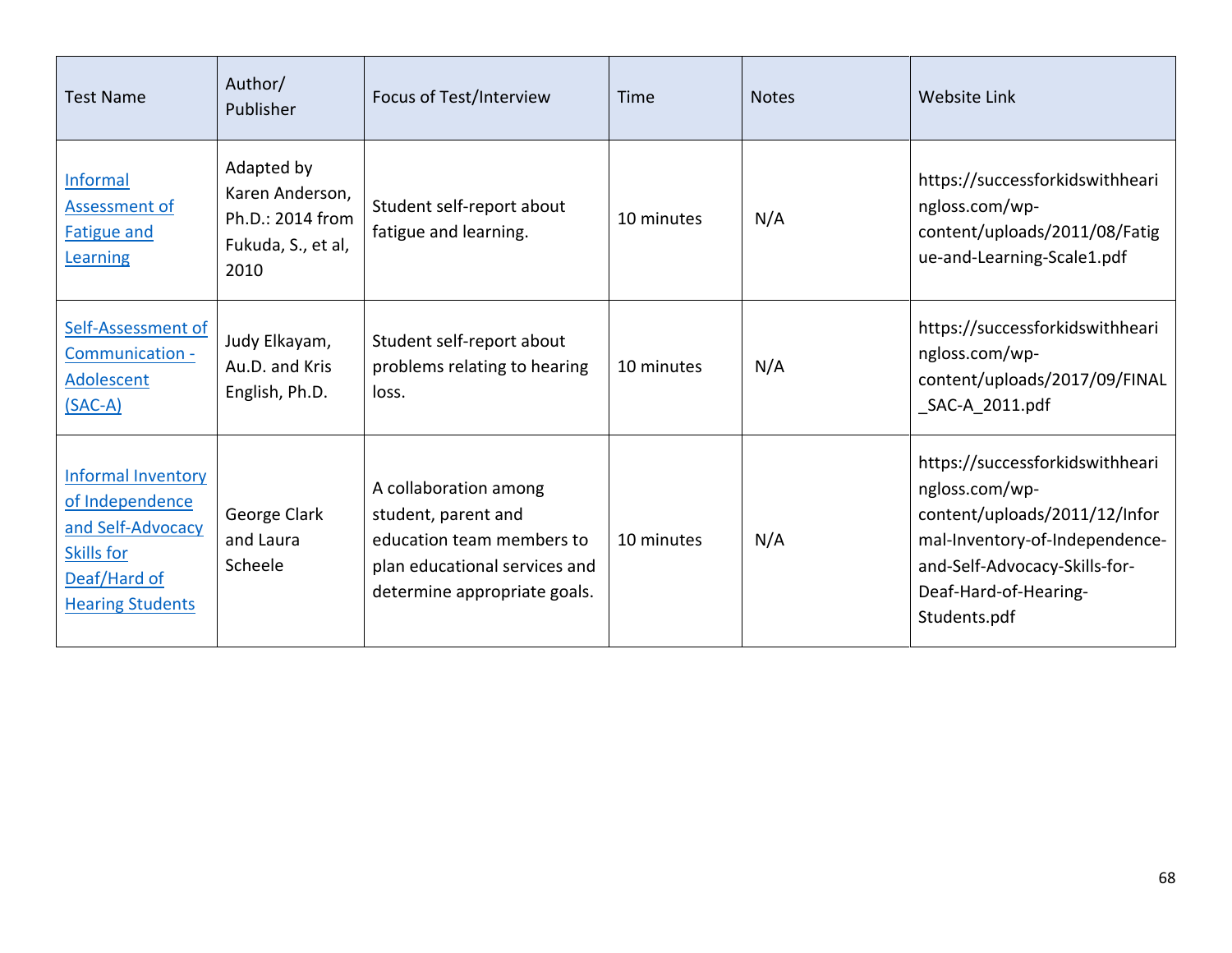# **Social/Emotional Assessments**

### **Reasons to Assess**

Social/emotional/behavioral assessment should be considered as part of the evaluation process due to potential limitations to language and social experiences imposed by hearing loss (Greenberg & Kusche, 1989). An evaluation should be considered when the learner exhibits social or emotional behaviors of concern that interfere with learning and prior interventions have not resulted in improved behavior (Goffman, 2007).

## **Types of Social Emotional Assessments**

There are a variety of methods to assess the social/emotional competencies of learners who are D/HH. Each method yields information about different aspects of learner behavior. For example, a functional behavior assessment is designed to understand the function of the learner's undesirable behavior and yields a positive behavior support plan, whereas a behavior rating scale is designed to identify the learner's strengths and weakness and delays in social skill development. More than one method is typically used during a student evaluation.

- Structured interviews.
- Rating scales.
- Behavioral observations.
- Functional Behavioral Assessment (FBA).

## **Things to Consider**

- A multi-method assessment approach that includes systematic observation of the targeted behavior(s), interviews with relevant informants using a structured interview procedure, behavioral checklists or rating scales, and norm-referenced tests, when appropriate.
- Personality tests tend to be poor indicators when used with learners who are D/HH and are not recommended.
- Assess student behavior across settings to provide valuable comparative data important for program planning.
- Identify environmental variables or conditions that may impact behavior (e.g., background noise, visual distractions, light source).
- Interpersonal communication between the learner and significant others at home and school.
- Barriers to accessing social information that are often conveyed through the auditory channel or through a combination of speech and body language.
- Cultural differences and expectations for learners.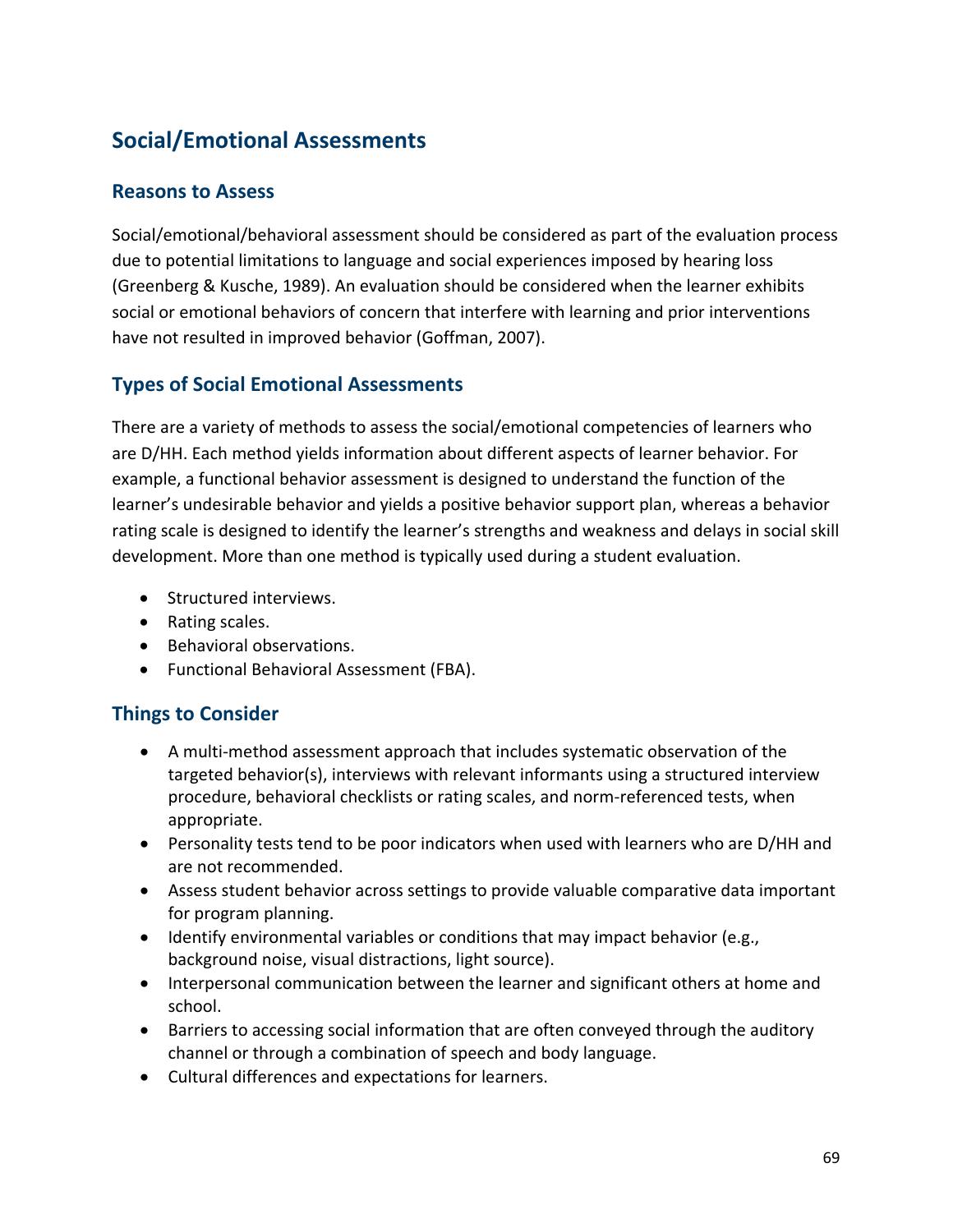## **Challenges Assessing Learners who are D/HH**

Professionals evaluating the learner who is D/HH must be sufficiently knowledgeable in the field of hearing loss. Interpersonal communication skills are a necessary part of the datacollection process as the examiner must be able to communicate well with all relevant information providers.

Modification of test items may be needed to accommodate the learner's sensory needs and reading level. Inappropriate items (e.g., items that reference phone calls) should be deleted or modified to include use of adaptive technology (e.g. videophones, FaceTime, or text messaging) and these modifications must be addressed within the body of the report, including their impact on test result interpretation.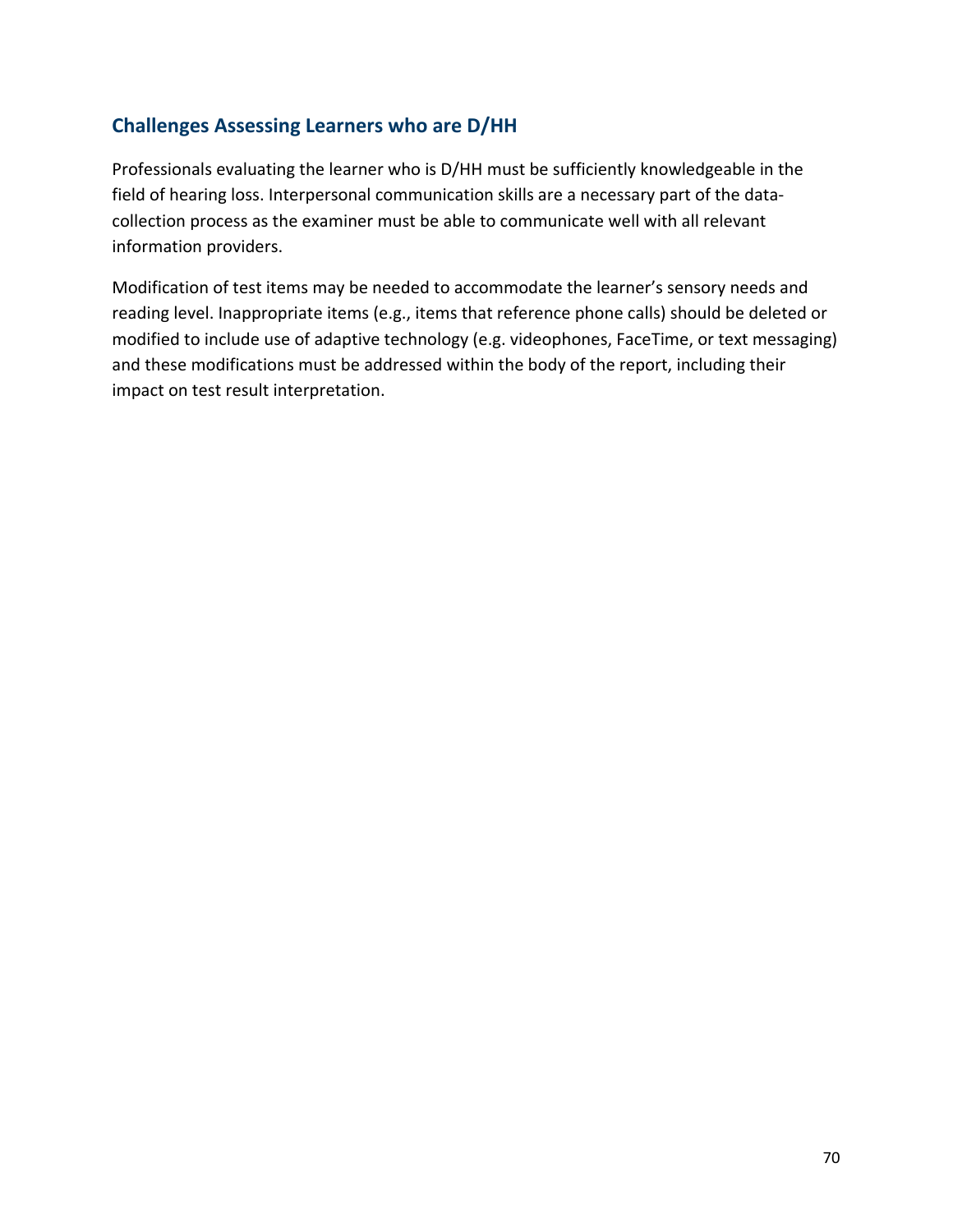# **Table F: Social/Emotional Assessments**

| <b>Test Name</b>                                                                                | Author/<br>Publisher/Year                                                                                       | Age<br>Range            | <b>Focus of Test</b>                                                                                                                     | Time                 | <b>Notes</b>                                                                                                                                                                                                                | <b>Website Link</b>                                                                                                               |
|-------------------------------------------------------------------------------------------------|-----------------------------------------------------------------------------------------------------------------|-------------------------|------------------------------------------------------------------------------------------------------------------------------------------|----------------------|-----------------------------------------------------------------------------------------------------------------------------------------------------------------------------------------------------------------------------|-----------------------------------------------------------------------------------------------------------------------------------|
| <b>Behavioral</b><br><b>Assessment</b><br><b>Scales for</b><br>Children (BASC)-3                | Reynolds &<br>Kamphaus, 2015                                                                                    | Ages:<br>$2 -$<br>21.11 | Access the behaviors<br>and emotions of<br>children and<br>adolescents.                                                                  | $10 - 30$<br>minutes | N/A                                                                                                                                                                                                                         | https://www.pearson<br>clinical.com/educatio<br>n/landing/basc-<br>3.html                                                         |
| <b>Behavior Rating</b><br>Inventory of<br><b>Executive</b><br><b>Functioning</b><br>$(BRIEF)-2$ | Giola, Isquith,<br>Guy, &<br>Kenworthy, 2015<br>/ Psychological<br>Assessment<br>Resources, Inc.<br>(PAR, Inc.) | Ages:<br>$5 - 18$       | Assesses executive<br>functioning and self-<br>regulation in children<br>and teens.                                                      | 5 -10 minutes        | N/A                                                                                                                                                                                                                         | http://www4.parinc.<br>com/WebUploads/sa<br>mplerpts/BRIEF2%20<br>Fact%20Sheet.pdf                                                |
| Children's<br><b>Depression</b><br><b>Inventory 2</b><br>$(CDI-2)$                              | Kovacs, 2010 /<br>Pearson<br>Education                                                                          | Ages:<br>$7 - 17$       | A self-report test that<br>helps assess cognitive,<br>affective and<br>behavioral signs of<br>depression in children<br>and adolescents. | $15 - 20$<br>minutes | Normative data includes<br>children with Major<br>Depressive Disorder,<br>Attention-<br>Deficit/Hyperactive<br>Disorder, Conduct Disorder,<br><b>Generalized Anxiety</b><br>Disorder, and Oppositional<br>Defiant Disorder. | https://www.pearson<br>clinical.com/psycholo<br>gy/products/1000006<br>36/childrens-<br>depression-<br>inventory-2-cdi-<br>2.html |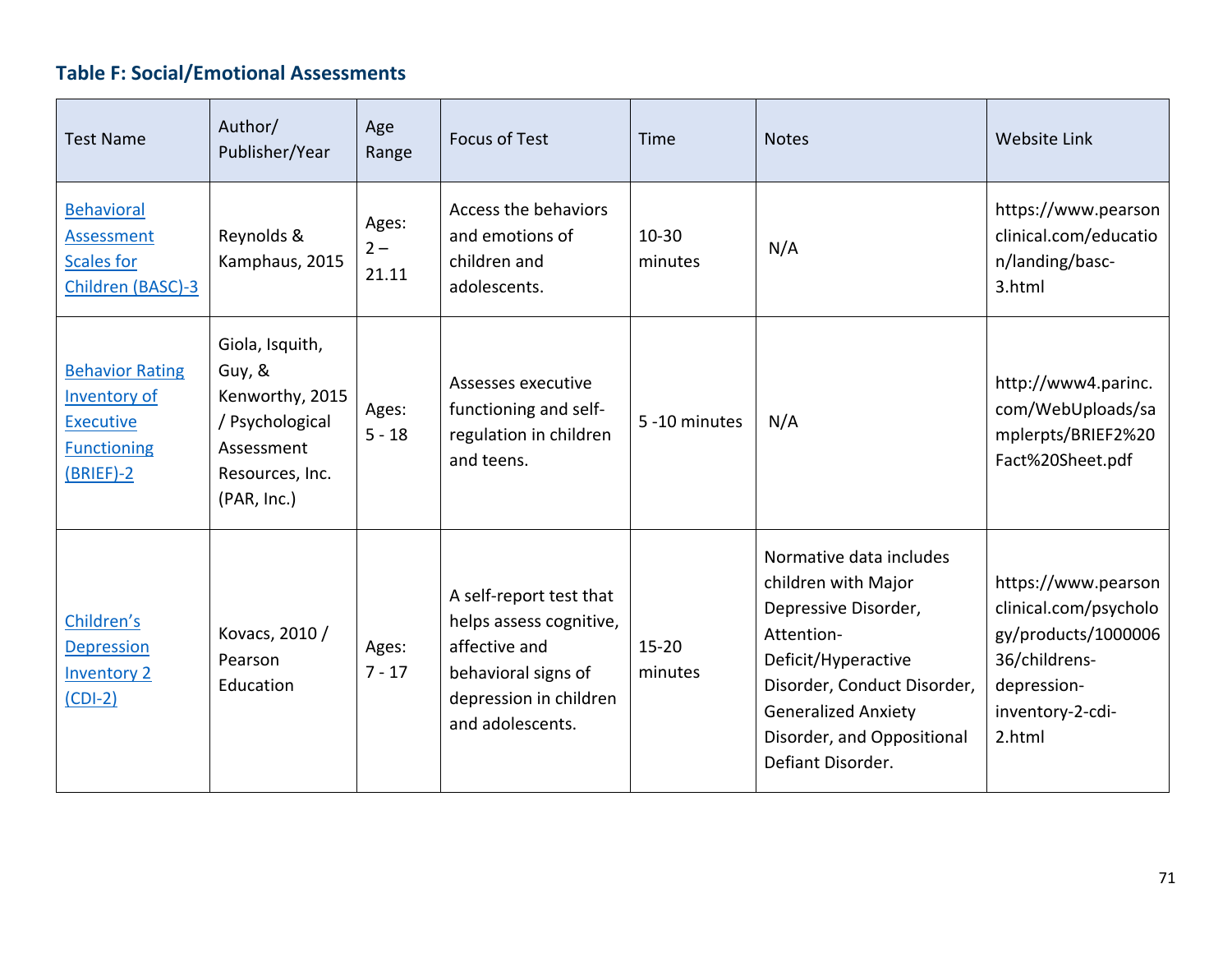| <b>Test Name</b>                                                                   | Author/<br>Publisher/Year                                                           | Age<br>Range      | <b>Focus of Test</b>                                                                                  | Time                 | <b>Notes</b>                                                                                                                                                                                                                                                                                                                   | <b>Website Link</b>                                                                                                                                           |
|------------------------------------------------------------------------------------|-------------------------------------------------------------------------------------|-------------------|-------------------------------------------------------------------------------------------------------|----------------------|--------------------------------------------------------------------------------------------------------------------------------------------------------------------------------------------------------------------------------------------------------------------------------------------------------------------------------|---------------------------------------------------------------------------------------------------------------------------------------------------------------|
| <b>Social Skills</b><br>Improvement<br><b>System (SSIS)</b><br><b>Rating Scale</b> | Gresham &<br>Elliot, 2008 /<br>Pearson<br>Education                                 | Ages:<br>$3 - 18$ | Multi-rater system to<br>assess social skills,<br>problem behaviors,<br>and academic<br>competencies. | $10 - 25$<br>minutes | Student rating requires 2nd<br>grade reading level or<br>materials read to student,<br>parent rating requires 5th<br>grade reading level or<br>materials read to parent/<br>Spanish version available/<br>reliable and valid with<br>special populations                                                                       | https://www.pearson<br>clinical.com/educatio<br>n/products/1000003<br>22/social-skills-<br>improvement-<br>system-ssis-rating-<br>scales.html#tab-<br>details |
| Piers-Harris<br>Children's Self-<br><b>Concept Scale,</b><br><b>Second Edition</b> | Piers, Harris, &<br>Herzberg, 2002 /<br>Western<br>Psychological<br><b>Services</b> | Ages:<br>$7 - 18$ | Assesses self-concept<br>using a simple yes-or-<br>no response format.                                | $10 - 15$<br>minutes | 60 yes/no questions<br>addressing Physical<br>Appearance and Attributes,<br>Freedom From Anxiety,<br>Intellectual and School<br>Status, Behavioral<br>Adjustment, Happiness and<br>Satisfaction, and<br>Popularity/ Requires 2nd<br>grade reading level or test<br>items read to student/<br>Spanish version also<br>available | https://www.wpspub<br>lish.com/store/p/291<br>2/piers-harris-2-<br>piers-harris-<br>childrens-self-<br>concept-scale-<br>second-edition                       |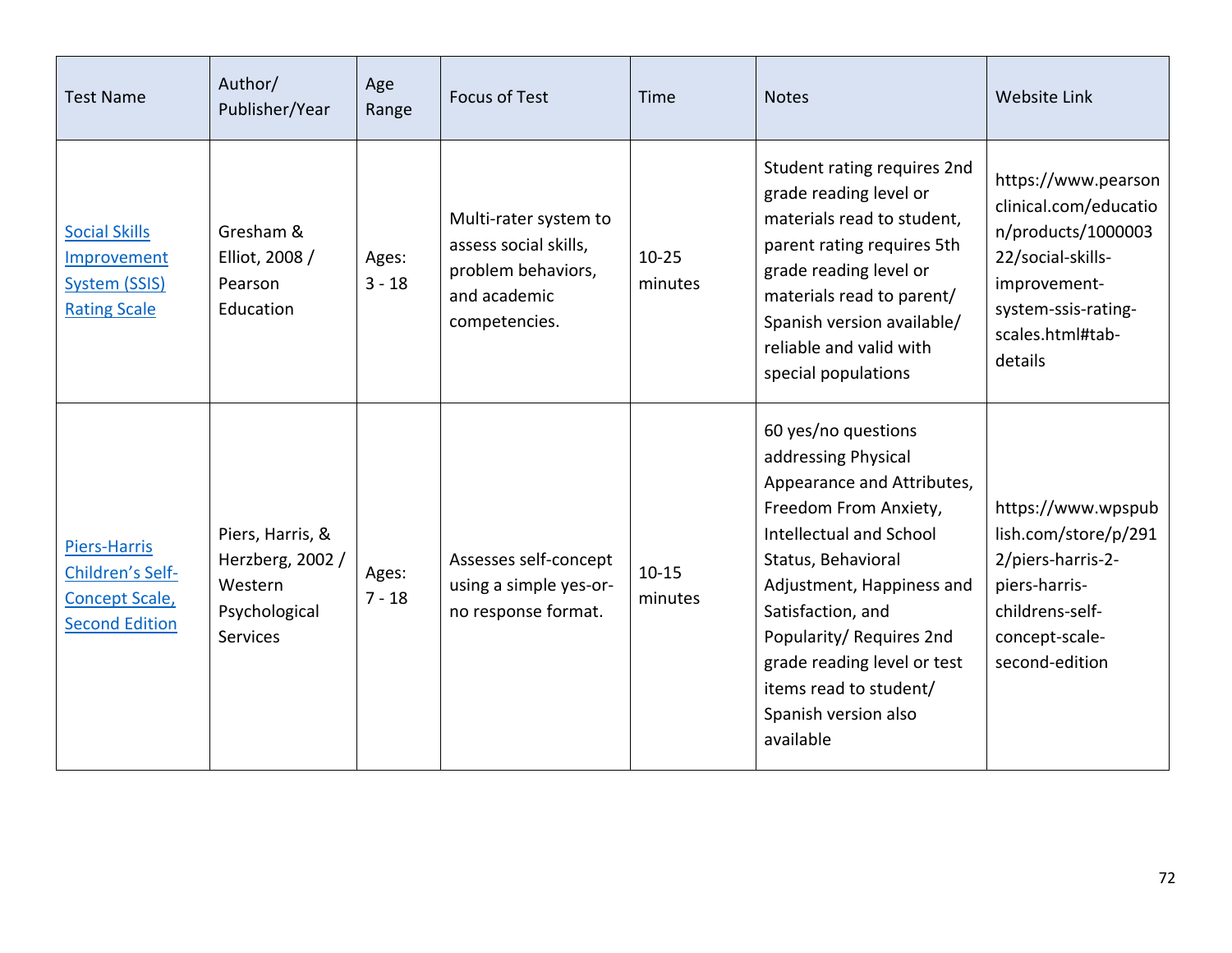# **Transition**

IDEA and Minnesota law require that transition assessment and planning begin as late as 14 years of age; however, every teacher is encouraged to include transition planning as needed before the age of 14 years. The purpose of Transition Assessment is to develop the foundation for the learner's progress toward his/her future beyond the secondary school experiences.

Guidelines for selection and use of age-appropriate transition assessments are available through the [Minnesota Secondary Transition Toolkit](https://mndepted-source.mediasite.com/Mediasite/Play/df128455de134f209c48f1843afe4db31d?autoStart=false) (2008), Minnesota Department of Education (http://mndepted-

source.mediasite.com/Mediasite/Play/df128455de134f209c48f1843afe4db31d?autoStart=false).

[Minnesota Statutes and Rules related to IEP requirements](https://www.revisor.mn.gov/rules/?id=3525.2900)

(https://www.revisor.mn.gov/rules/?id=3525.2900) for transition and behavioral intervention planning.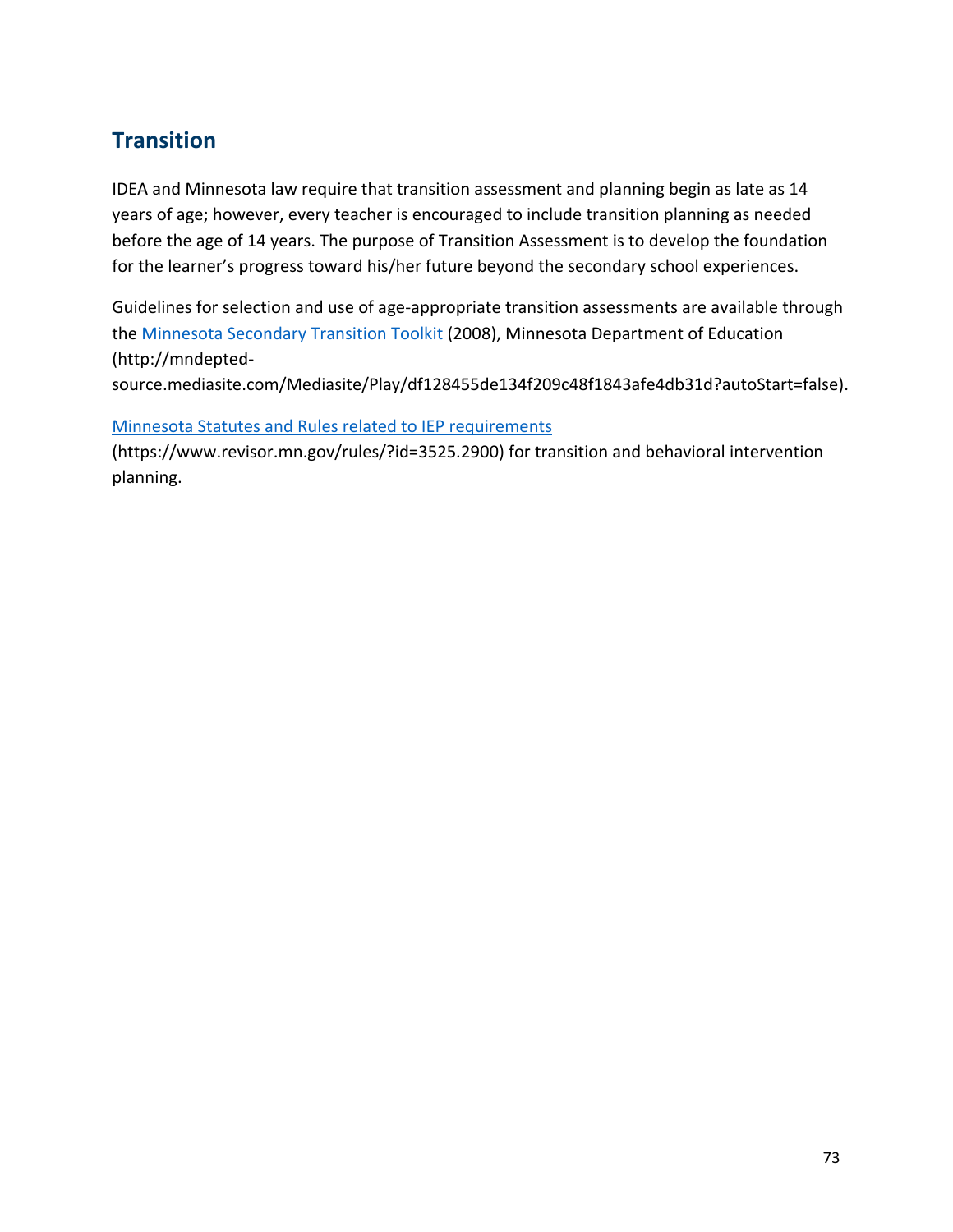#### **Table G: Transition Assessments**

| <b>Formal Assessments</b>                                              |                                                                                        |              |                                                                                                                                                                                                             |                                                            |                                                                                          |                                                                                 |  |
|------------------------------------------------------------------------|----------------------------------------------------------------------------------------|--------------|-------------------------------------------------------------------------------------------------------------------------------------------------------------------------------------------------------------|------------------------------------------------------------|------------------------------------------------------------------------------------------|---------------------------------------------------------------------------------|--|
| <b>Test Name</b>                                                       | Author/<br>Publisher/<br>Year                                                          | Age<br>Range | <b>Focus of Test</b>                                                                                                                                                                                        | Time                                                       | <b>Notes</b>                                                                             | <b>Website Link</b>                                                             |  |
| <b>BRIGANCE®</b><br><b>Transition Skills</b><br><b>Inventory (TSI)</b> | <b>North</b><br>Billerica, MA:<br>Curriculum<br>Associates,<br>Inc.                    | Ages: 14+    | <b>Covers Post-Secondary</b><br>Opportunities, Academic<br>Skills, Independent Living,<br>and Community Participation.                                                                                      | 1-3 hours<br>depending<br>upon<br>student's<br>skill level | N/A                                                                                      | https://www.curriculum<br>associates.com/products<br>/detail.aspx?title=brigtsi |  |
| <b>Checklist of Adaptive</b><br><b>Living Skills (CALS)</b>            | Lanny E.<br>Morreau and<br>Robert H.<br>Bruininks,<br>Riverside<br>Publishing,<br>1989 | Ages: 14+    | A criterion-referenced,<br>individually administered<br>measure of adaptive living<br>skills Personal Living Skills,<br>Home Living Skills,<br><b>Community Living Skills,</b><br><b>Employment Skills.</b> | 60 minutes                                                 | N/A                                                                                      | https://shop.acer.edu.au<br>/checklist-of-adaptive-<br>living-skills-cals       |  |
| <b>Transition Behavior</b><br><b>Scale</b>                             | Stephen B.<br>McCarney,<br>Ed.D. &<br>Tamara J.<br>Arthaud,<br>Ph.D.                   | Ages: 14+    | Standardized tool that<br>measures work-related,<br>interpersonal relationships,<br>and social/ community<br>expectations.                                                                                  | $15 - 20$<br>minutes                                       | Standardized on<br>students across<br>22 states, not on<br>students with<br>hearing loss | https://www.hawthorne-<br>ed.com/pages/transition<br>/t2.html                   |  |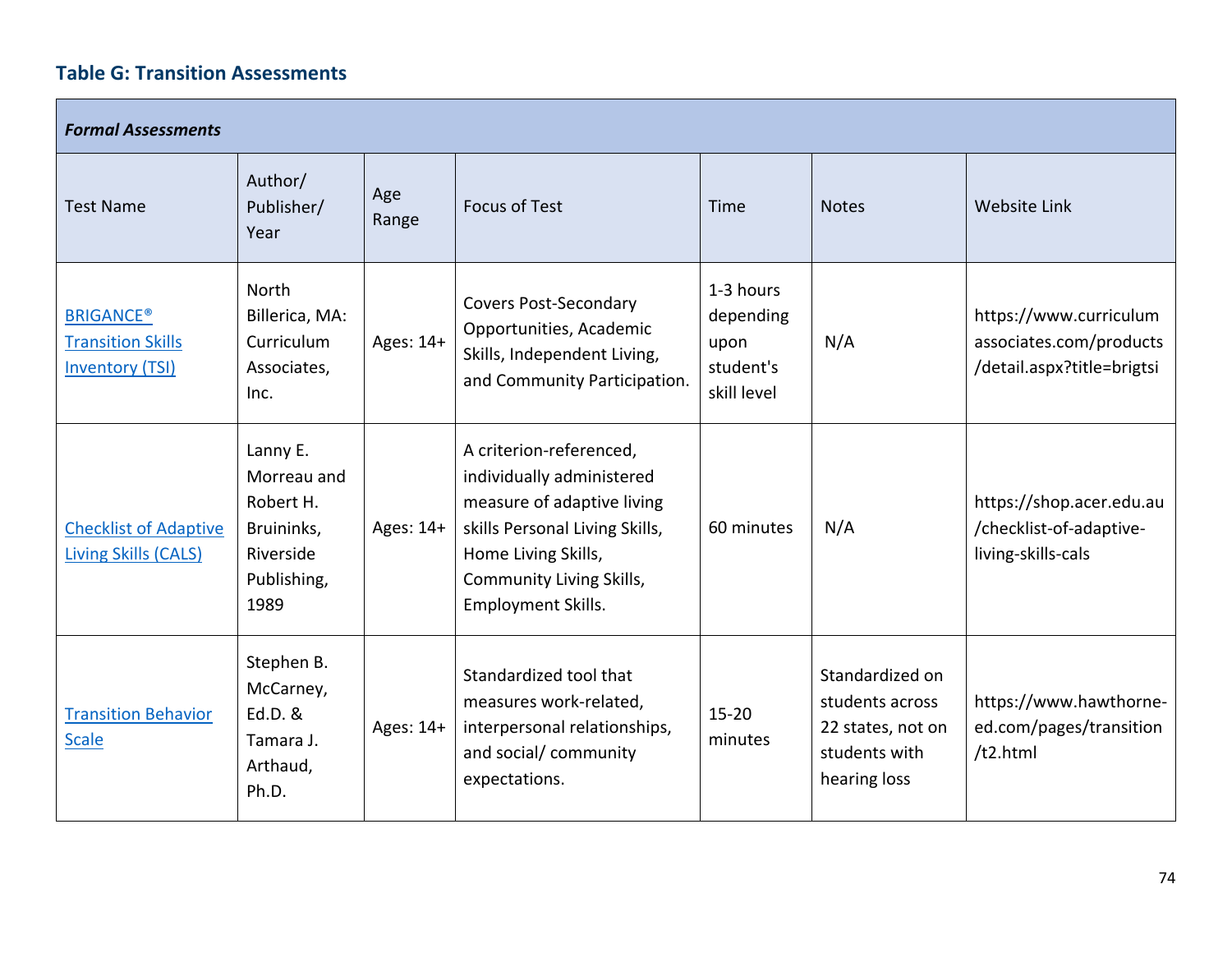| <b>Test Name</b>                                                                                                                         | Author/<br>Publisher/<br>Year                         | Age<br>Range        | <b>Focus of Test</b>                                                                                                                                                                                | Time                 | <b>Notes</b> | <b>Website Link</b>                                                                                              |
|------------------------------------------------------------------------------------------------------------------------------------------|-------------------------------------------------------|---------------------|-----------------------------------------------------------------------------------------------------------------------------------------------------------------------------------------------------|----------------------|--------------|------------------------------------------------------------------------------------------------------------------|
| <b>Adaptive Behavior</b><br><b>Assessment System,</b><br><b>3rd Edition (ABAS-3)</b>                                                     | Patti Harrison,<br>Ph.D., Thomas<br>Oakland,<br>Ph.D. | Ages:<br>Birth - 89 | Provides a complete<br>assessment of adaptive skills<br>across the life span.                                                                                                                       | $15 - 20$<br>minutes | N/A          | https://www.wpspublish<br>.com/store/p/3234/abas<br>-3-adaptive-behavior-<br>assessment-system-<br>third-edition |
| <b>Enderle Severson</b><br><b>Transition Rating</b><br>Scale J (ESTR-J) - for<br>students with a mild<br>disability                      | Jon Enderle<br>and Dr. Susan<br>Severson              | Ages: 14+           | Addresses the "needs,<br>preferences, and interests" of<br>learners with disabilities who<br>prepare to exit the<br>educational system to<br>become successful adults in<br>community environments. | 15-30<br>minutes     | N/A          | https://estr.net/                                                                                                |
| <b>Enderle Severson</b><br><b>Transition Rating</b><br>Scale III (ESTR III) - for<br>students with a<br>moderate to severe<br>disability | Jon Enderle<br>and Dr. Susan<br>Severson              | Ages: 14+           | Addresses the "needs,<br>preferences, and interests" of<br>learners with disabilities who<br>prepare to exit the<br>educational system to<br>become successful adults in<br>community environments  | $15 - 30$<br>minutes | N/A          | https://estr.net/                                                                                                |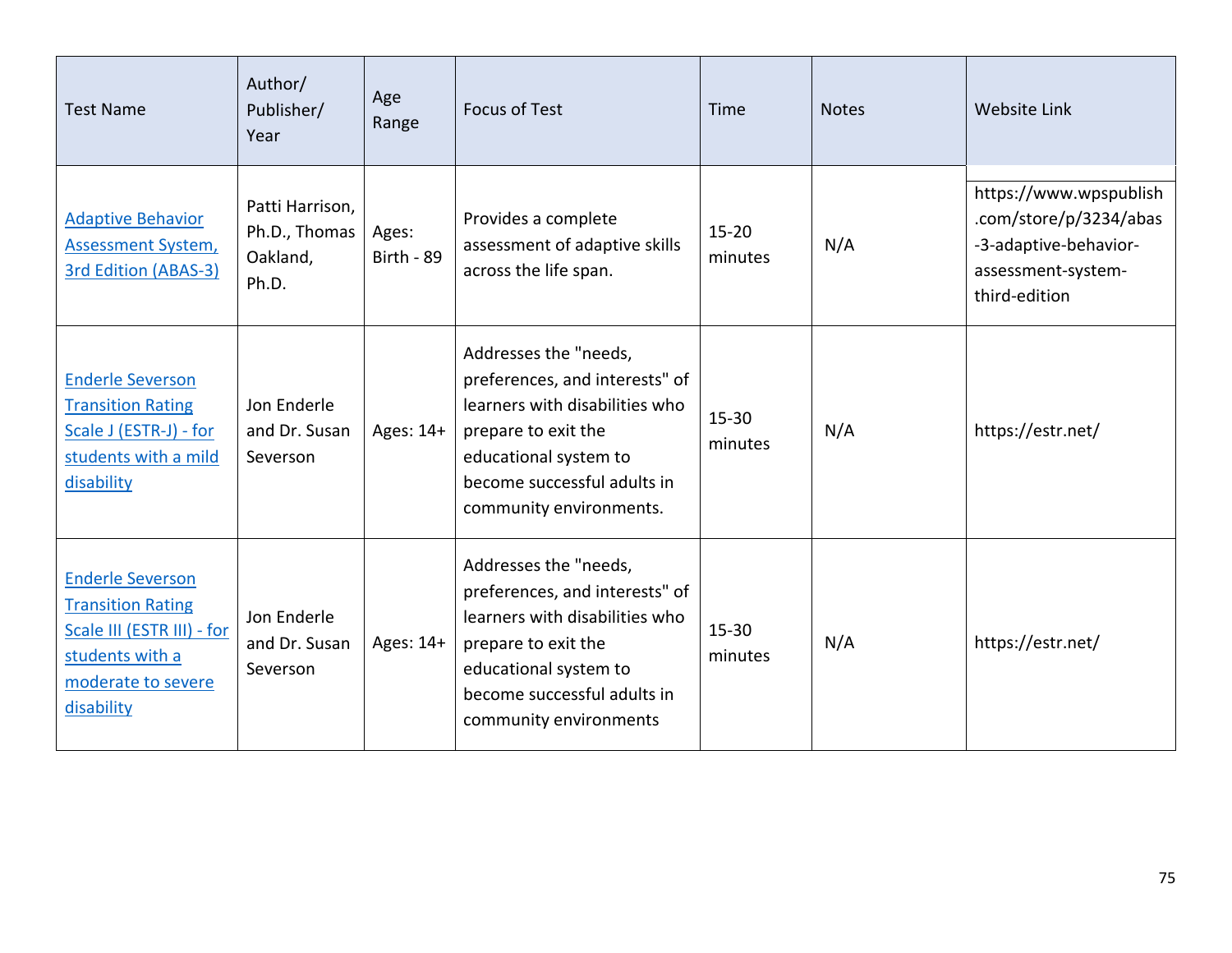| <b>Test Name</b>                                                                           | Author/<br>Publisher/<br>Year           | Age<br>Range | <b>Focus of Test</b>                                                                                                                                      | Time                 | <b>Notes</b> | <b>Website Link</b>                                                                                                                              |  |  |
|--------------------------------------------------------------------------------------------|-----------------------------------------|--------------|-----------------------------------------------------------------------------------------------------------------------------------------------------------|----------------------|--------------|--------------------------------------------------------------------------------------------------------------------------------------------------|--|--|
| <b>Transition Planning</b><br><b>Inventory (TPI)</b>                                       | James R.<br>Patton and<br>Gary M. Clark | Ages: 14+    | <b>Covers Post-Secondary</b><br>Opportunities, Academic<br>Skills, Independent Living,<br>and Community Participation                                     | 15-30<br>minutes     | N/A          | https://www.proedinc.c<br>om/Products/14321/tran<br>sition-planning-<br>inventorysecond-edition-<br>computer-version-tpi2cv-<br>single-user.aspx |  |  |
| <b>Informal Assessments</b>                                                                |                                         |              |                                                                                                                                                           |                      |              |                                                                                                                                                  |  |  |
| <b>Test Name</b>                                                                           | Author/<br>Publisher/<br>Year           | Age<br>Range | <b>Focus of Test</b>                                                                                                                                      | Time                 | <b>Notes</b> | <b>Website Link</b>                                                                                                                              |  |  |
| <b>Minnesota Transition</b><br><b>Guide for Teachers of</b><br><b>Deaf/Hard of Hearing</b> | Minnesota<br>Collaborative<br>Plan      | Ages: 14+    | to assist parents and service<br>providers in the early<br>planning for transition from<br>school programs to<br>employment or<br>postsecondary education | $20 - 30$<br>minutes | N/A          | https://dhh-<br>resources.umn.edu/trans<br>ition-guide/                                                                                          |  |  |
| <b>Casey Life Skills (CLS)</b>                                                             | Casey Family<br>Programs                | Ages: 14+    | a free tool that assesses the<br>behaviors and competencies<br>youth need to achieve their<br>long term goals                                             | $20 - 30$<br>minutes | N/A          | https://caseylifeskills.sec<br>ure.force.com/                                                                                                    |  |  |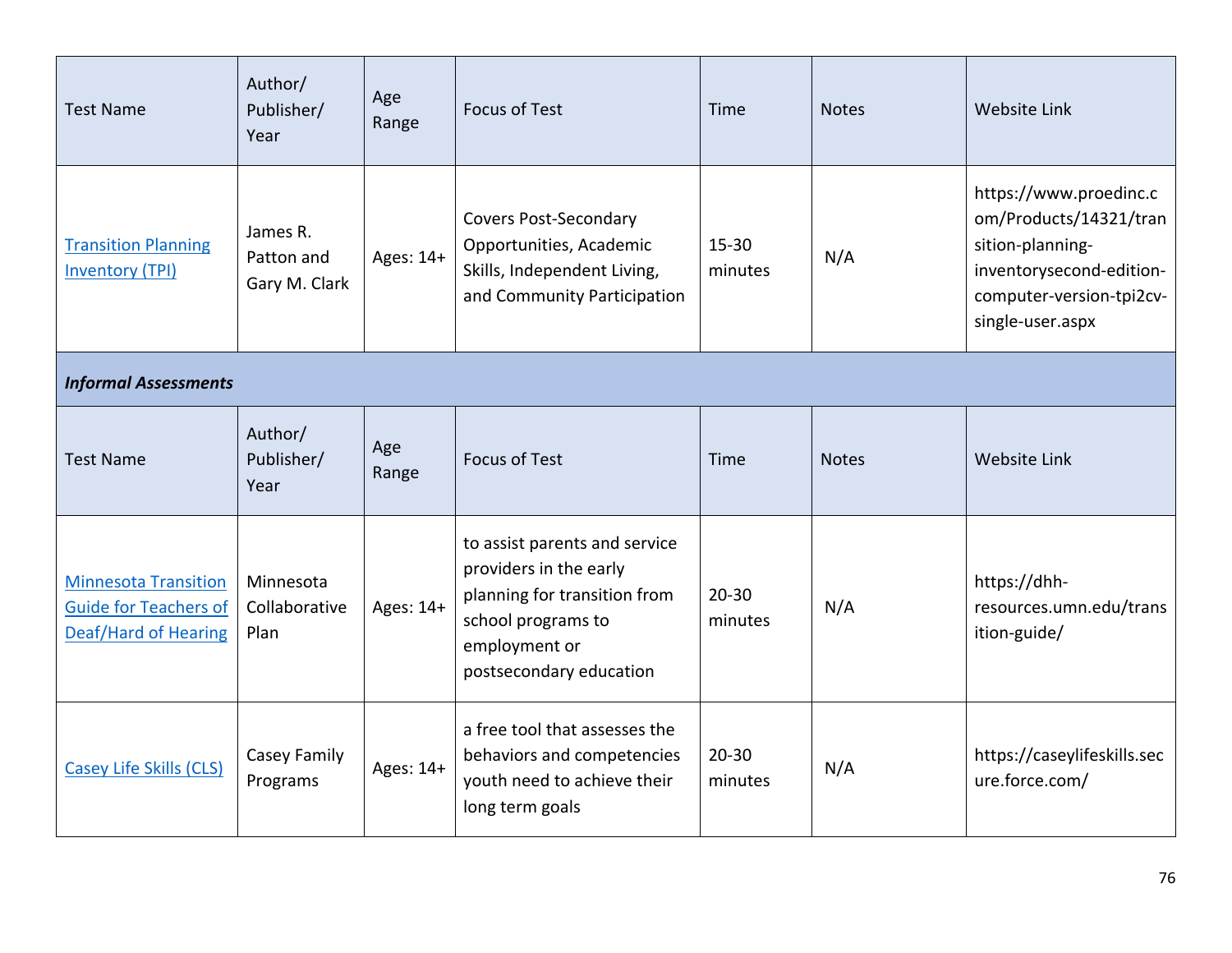| <b>Test Name</b>                                                                 | Author/<br>Publisher/<br>Year                                    | Age<br>Range | <b>Focus of Test</b>                                                                                           | Time                 | <b>Notes</b> | Website Link                                                      |
|----------------------------------------------------------------------------------|------------------------------------------------------------------|--------------|----------------------------------------------------------------------------------------------------------------|----------------------|--------------|-------------------------------------------------------------------|
| <b>Comprehensive Adult</b><br><b>Student Assessment</b><br><b>System (CASAS)</b> | CASAS                                                            | Ages: 14+    | Relevant test items focus on<br>real-life skills and<br>competencies, such as<br>paychecks, bills, and resumes | varies               | N/A          | https://www.casas.org/p<br>roduct-<br>overviews/assessments       |
| <b>Employability Skills</b><br>Inventory                                         | John J. Liptak,<br>Ed.D.                                         | Ages: 14+    | Helps individuals quickly<br>assess their own strengths<br>and weaknesses                                      | $15 - 20$<br>minutes | N/A          | https://jist.emcp.com/<br>employability-skills-<br>inventory.html |
| iseek.org                                                                        | Minnesota<br><b>State Colleges</b><br>and<br><b>Universities</b> | Ages: 12+    | A website to complete career<br>interest inventories and<br>search careers                                     | varies               | N/A          | https://careerwise.minns<br>tate.edu/                             |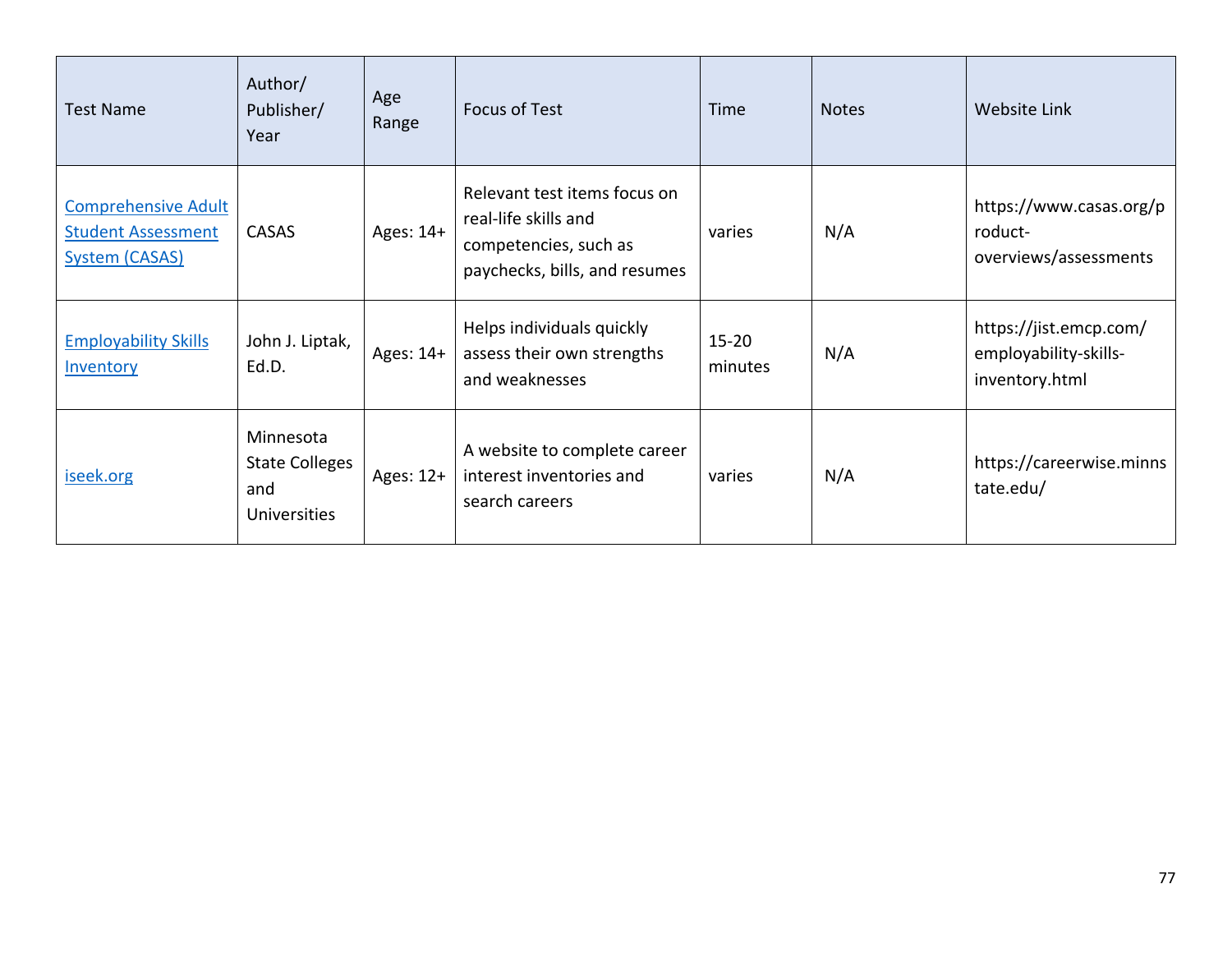| <b>Test Name</b>                                                          | Author/<br>Publisher/<br>Year                  | Age<br>Range | <b>Focus of Test</b>                                                                                                                                                                                                                                                           | Time                 | <b>Notes</b>                                                                                                                                                                                   | Website Link                                                            |
|---------------------------------------------------------------------------|------------------------------------------------|--------------|--------------------------------------------------------------------------------------------------------------------------------------------------------------------------------------------------------------------------------------------------------------------------------|----------------------|------------------------------------------------------------------------------------------------------------------------------------------------------------------------------------------------|-------------------------------------------------------------------------|
| <b>Life Centered</b><br><b>Education (LCE)</b>                            | Council for<br>Exceptional<br>Children         | Ages: 14+    | It was developed by special<br>education and transition<br>specialists. LCE combines<br>instruction with related<br>assessment items and<br>contains a progressing<br>tracking and reporting<br>function that covers daily<br>living, interpersonal, and<br>employment skills. | varies               | The LCE<br>Knowledge<br>Battery is a<br>criterion-<br>referenced test<br>designed as a<br>pre- and post-<br>assessment<br>instrument to<br>identify the<br>students<br>instructional<br>needs. | https://www.cec.sped.or<br>g/Publications/LCE-<br>Transition-Curriculum |
| O'Net Interest<br>Profiler                                                | National<br>Center for<br>O'Net<br>Development | Ages: 14+    | Helps find individual interests<br>are and how they relate to<br>the world of work.                                                                                                                                                                                            | $15 - 20$<br>minutes | online                                                                                                                                                                                         | https://www.mynextmo<br>ve.org/explore/ip                               |
| <b>Picture Interest</b><br><b>Career Survey,</b><br><b>Second Edition</b> | Robert P.<br>Brady, Ed.D.                      | Ages: 14+    | A quick way for people to<br>identify occupational<br>interests by using pictures of<br>people at work rather than<br>text-based items.                                                                                                                                        | varies               | N/A                                                                                                                                                                                            | https://jist.emcp.com/<br>picture-interest-career-<br>survey.html       |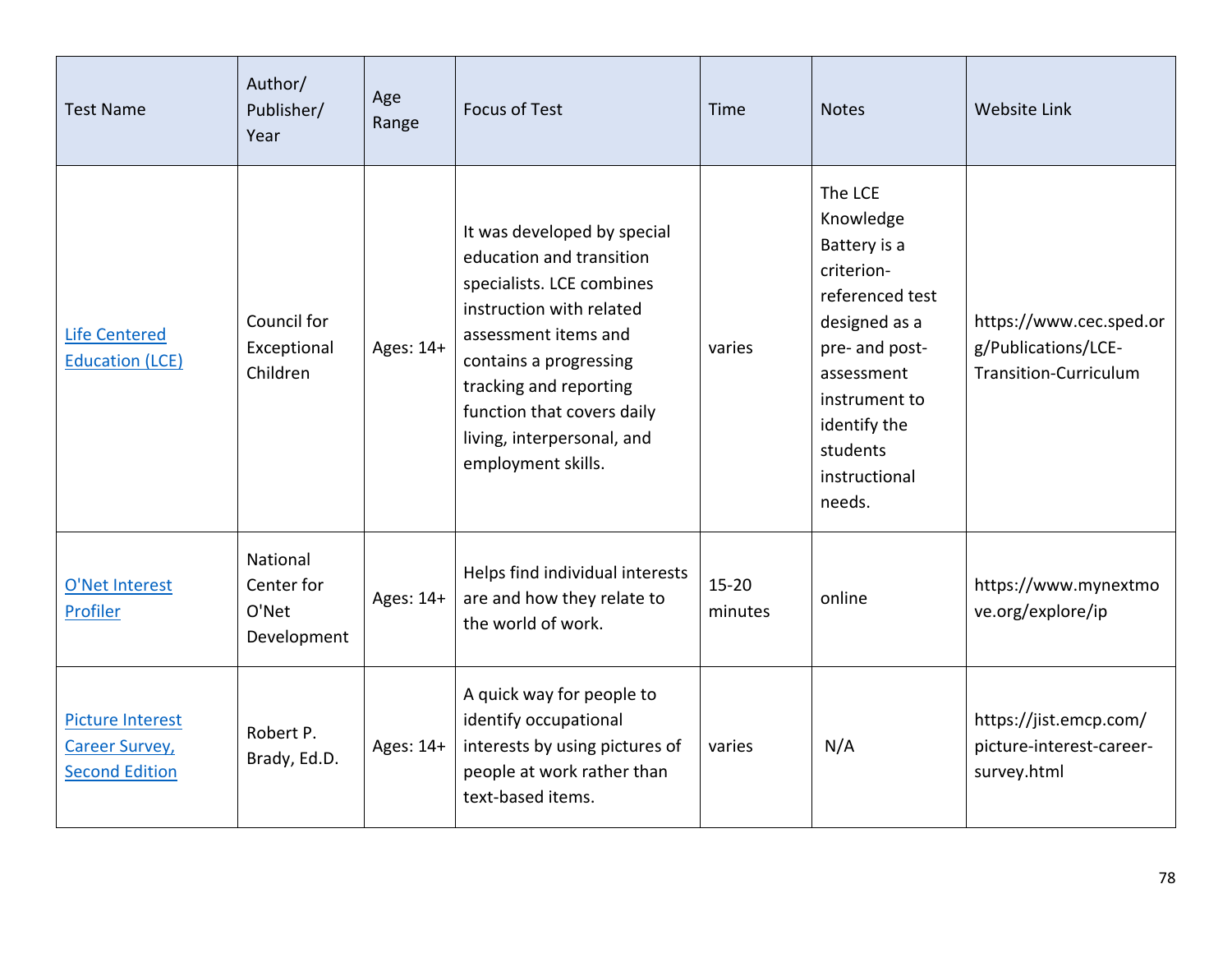| <b>Test Name</b>                                                                 | Author/<br>Publisher/<br>Year | Age<br>Range          | <b>Focus of Test</b>                                                                                                                                                                                                                          | Time       | <b>Notes</b> | <b>Website Link</b>                                                                                                             |
|----------------------------------------------------------------------------------|-------------------------------|-----------------------|-----------------------------------------------------------------------------------------------------------------------------------------------------------------------------------------------------------------------------------------------|------------|--------------|---------------------------------------------------------------------------------------------------------------------------------|
| <b>Reading-Free</b><br><b>Vocational Interest</b><br>Inventory-Second<br>Edition | Ralph L.<br><b>Becker</b>     | Ages:<br>$13$ - adult | It measures the vocational<br>interests of special<br>populations. It uses pictures<br>of individuals engaged in<br>different occupations to<br>measure the vocational likes<br>and dislikes of students and<br>adults who have disabilities. | 20 minutes | N/A          | https://www.proedinc.c<br>om/Products/15055/rea<br>dingfree-vocational-<br>interest-<br>inventorysecond-edition-<br>rfvii2.aspx |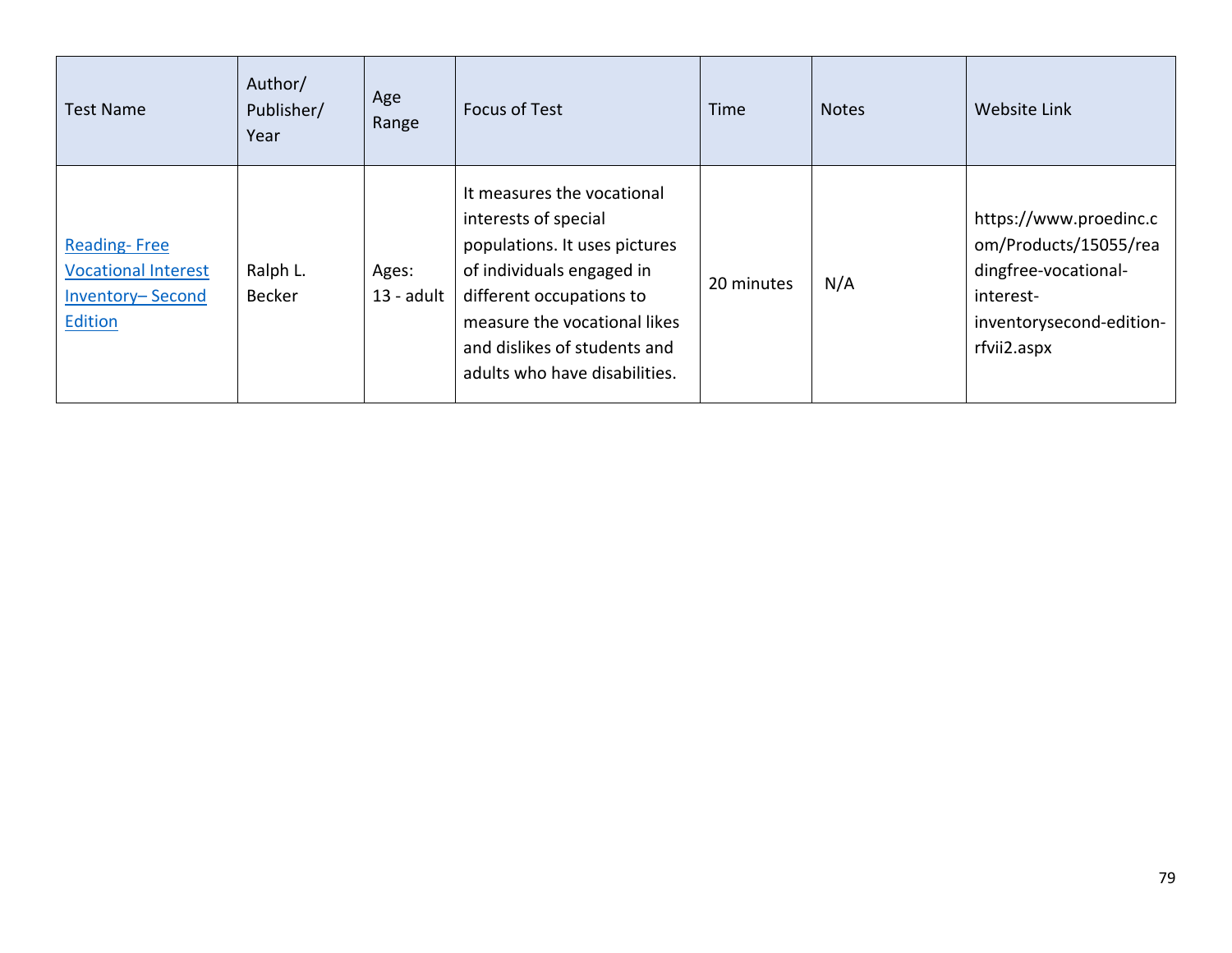## **Student Progress Monitoring**

#### **Reasons to Monitor Progress**

- Monitoring student progress assists teachers, parents, and administrators in making informed instructional decisions.
- Monitoring student progress demonstrates the student's rate of growth toward meeting the annual instructional goals.
- Monitoring student progress provides documentation for informed decision-making regarding placement, effective use of communication modalities, and language development.
- Monitoring student progress provides students with feedback and motivation to learn.
- Monitoring student progress provides teachers of students who are D/HH with objective evidence that the student is progressing academically.

IDEA-2004 mandates accountability at several levels including the demonstration of student progress. While achievement tests have been used for decades in the field of education with learners who are D/HH, there is a need and mandate to monitor student's academic growth at frequent and regular intervals. Documentation of student progress may include formal and informal assessments including those described previously (e.g. systematic observations, formal and informal assessments). The only evidenced-based measures currently available include Curriculum Based Measurement (CBM) and Mastery Monitoring (MM).

More than 30 years of research has been conducted focusing on the CBM process, format, and effect on student growth. The principles of CBM have been applied for use with learners who are D/HH. For more information regarding the CBM and its application with learners who are D/HH visit the [University of Minnesota's D/HH Resources- Webinars](https://www.cehd.umn.edu/DHH-Resources/Webinars/default.html) (https://www.cehd.umn.edu/DHH-Resources/Webinars/default.html), [Student Progress](https://www.progressmonitoring.org) (https://www.progressmonitoring.org/), o[r Intensive Intervention](https://intensiveintervention.org/) (https://intensiveintervention.org/).

#### **When to Monitor Progress**

Progress monitoring using the CBM or MM process and indicators should occur ideally on a weekly basis and minimally, monthly.

#### **How to Monitor Progress**

A variety of methods are available for monitoring student progress including:

• Momentary Time Sampling, Check-In/Check-Out, Frequency Recording – to monitor student behavior.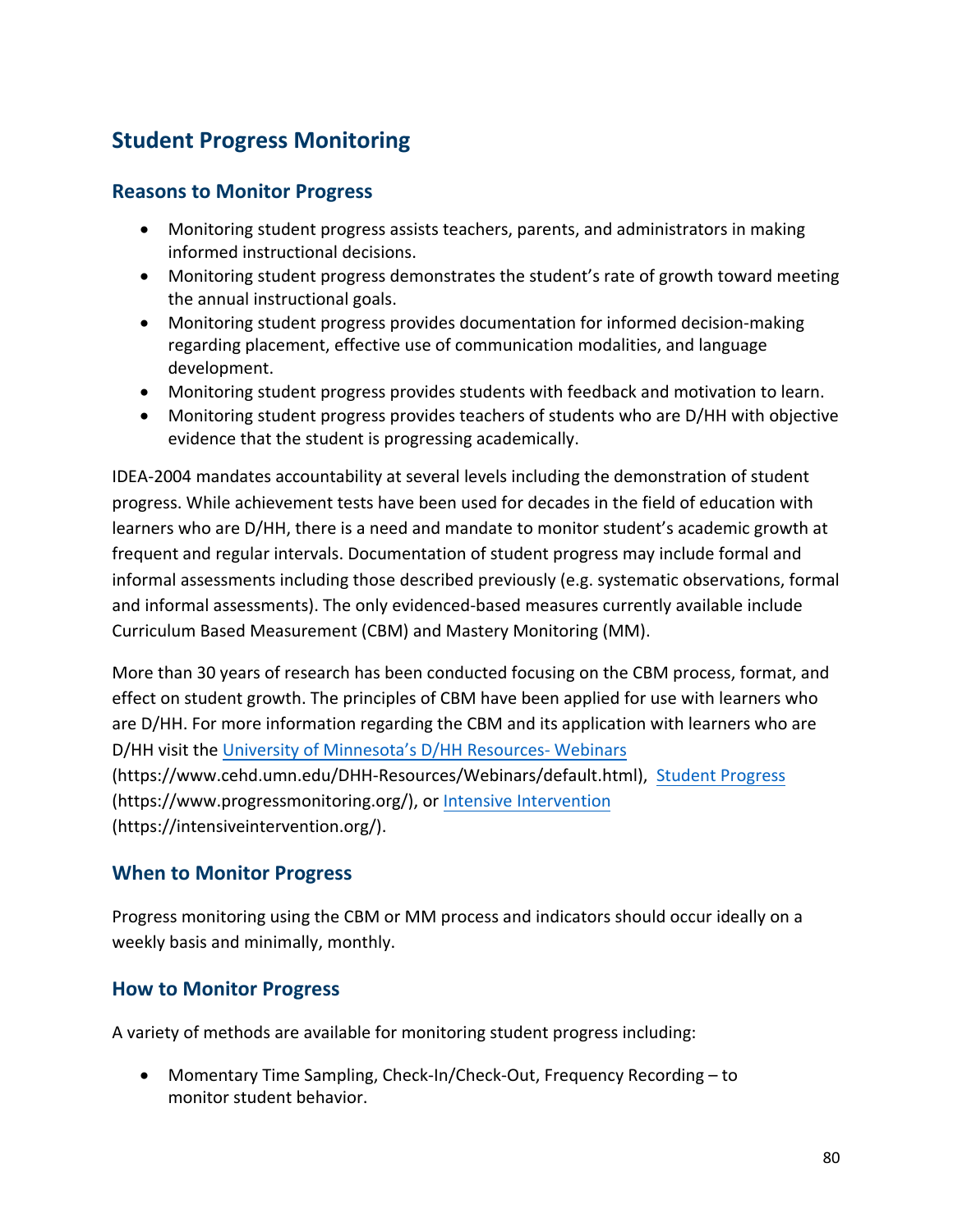- CBM-MAZE and Oral Reading Fluency (ORF) may be used to monitor students' progress in reading (Note: Oral reading measures may not always be appropriate with learners who are D/HH. [Avenue Progress Monitoring](http://avenuepm.org/) (http://avenuepm.org or http://avepm.com, or [Aimsweb](http://www.aimsweb.com/) (www.aimsweb.com)).
- Test of Silent Contextual Reading Fluency- 2nd Edition (TOSCRF-2) may be used with students who are D/HH.
- CBM-Written Expression. Words Written (WW), Words Spelled Correctly (WSC), and Correct Word Sequence (CWS) may be used to monitor students' progress in written English.
- CBM- Math a[t Intervention Central](http://www.interventioncentral.org/) or [Aimsweb](http://www.aimsweb.com/) (www.interventioncentral.org or www.aimsweb.com).
- Picture Naming, Letter Naming, Rhyming, and Alliteration- to monitor pre-reading skills
- Criterion-based assessment (e.g., BRIGANCE, Cottage Acquisition Scales for Listening, Language, and Speech (CASLLS)) may be used as Mastery Monitoring progress monitoring tools.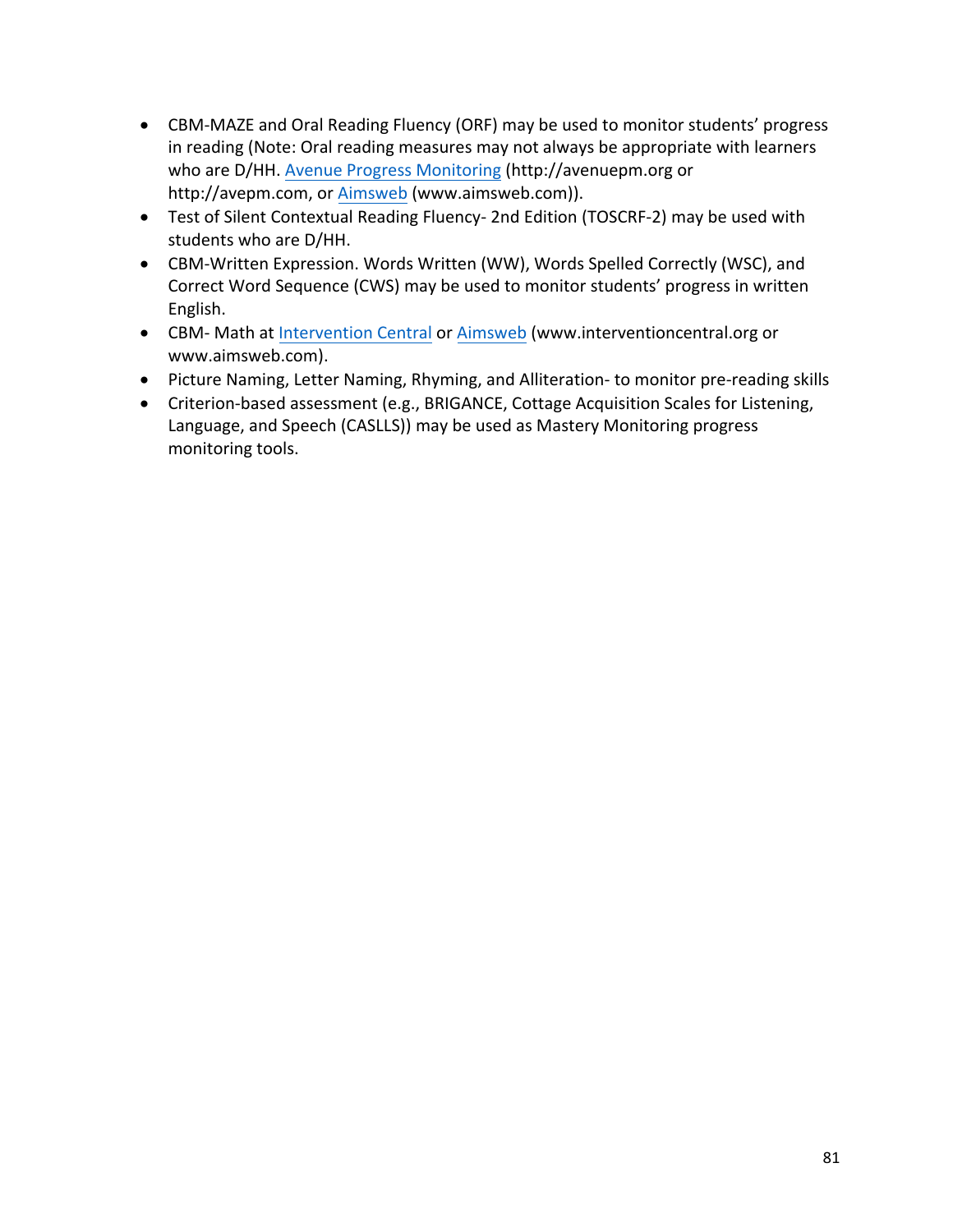### **Appendix A**

Adapted from: A Compilation of Assessment Resources for Young Children Who Are Deaf or Hard of Hearing (English)—Revised July 2018 by Kathy Anderson, Statewide EHDI Specialist, Minnesota Low Incidence Projects

[AEPS-2](https://www.brookespublishing.com/product/aeps/) Assessment, Evaluation and Programming System for Infants and Children (AEPS), 2nd Ed: Birth – 6 years (https://www.brookespublishing.com/product/aeps/)

[Arizona-4](https://www.wpspublish.com/store/p/3395/arizona-4-arizona-articulation-proficiency-scale-fourth-edition) Arizona Articulation and Phonology Scale, Fourth Revision, 2017, ages 18 months to 21 years (https://www.wpspublish.com/store/p/3395/arizona-4-arizona-articulation-proficiency-scale-fourth-edition)

[ASQ-3](http://www.brookespublishing.com/resource-center/screening-and-assessment/asq/) Ages and Stages Questionnaire, 3rd Edition (ASQ-3) (Developmental screening tool): 1-66 months (https://www.brookespublishing.com/product/asq-3/)

[ASQ: SE-2](https://agesandstages.com/products-services/asqse-2/) Ages and Stages Questionnaire Social-Emotional-2nd Edition (ASQ:SE-2): (Screening tool): 1-72 months ( https://www.brookespublishing.com/product/asqse-2/)

[Aud Skills Checklist-MedEl](https://s3.medel.com/pdf/US/bridge/BRIDGE_catalog_23054r5.pdf) Auditory Skills Checklist, by Nancy Caleffe-Schenk, MedEl BRIDGE Catalogue (https://s3.medel.com/pdf/US/bridge/BRIDGE\_catalog\_23054r5.pdf) Also available as an App

[Aud Skills Checklist](https://successforkidswithhearingloss.com/for-professionals/listening-auditory-skills-development/) Auditory Skills Checklist, Dr. Karen Anderson, Success for Kids with Hearing Loss (https://successforkidswithhearingloss.com/for-professionals/listening-auditory-skills-development/)

[Bayley-3](https://www.pearsonclinical.com/products/100000123/bayley-scales-of-infant-and-toddler-development-third-edition-bayley-iii.html) Bayley Scales of Infant and Toddler Development®, Third Edition (Bayley-III®), 2005, ages 1-42 months (https://www.pearsonclinical.com/products/100000123/bayley-scales-of-infant-and-toddler-development-third-edition-bayley-iii.html)

[BDI-2](https://www.hmhco.com/programs/battelle-developmental-inventory) Battelle Developmental Inventory, Second Edition, Normative Updates (BDI-2, NU), norms based on census projections for 2015, ages Birth – 7.11

Houghton Mifflin Harcourt (https://www.hmhco.com/programs/battelle-developmental-inventory)

[Boehm-3](https://www.pearsonclinical.com/childhood/products/100000161/boehm3-preschool.html) Boehm-3 Preschool, 2001 ages 3-5.11

(https://www.pearsonclinical.com/childhood/products/100000161/boehm3-preschool.html)

[BBCS-3:R](https://www.pearsonclinical.com/childhood/products/100000225/bracken-basic-concept-scale--third-edition-receptive-bbcs-3r.html) Bracken Basic Concept Scale-3rd Ed; Receptive and Expressive (BBCS-3:R) and (BBCS:E), 2006: 3 years-6:11 years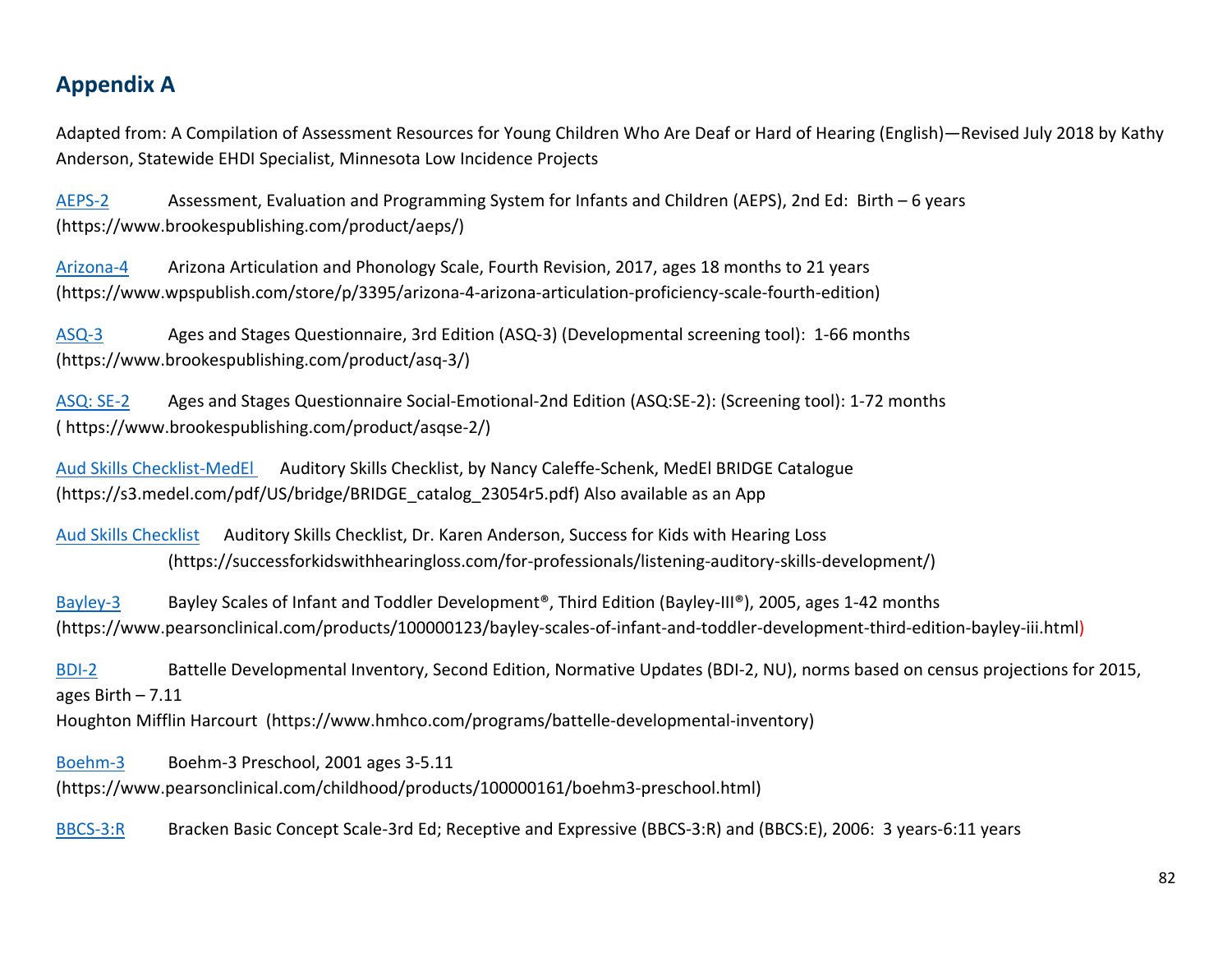[BBCS:E](https://www.pearsonclinical.com/childhood/products/100000488/bracken-basic-concept-scale-expressive-bbcs-e.html) (https://www.pearsonclinical.com/childhood/products/100000225/bracken-basic-concept-scale--third-edition-receptive-bbcs-3r.html- Receptive)

(https://www.pearsonclinical.com/childhood/products/100000488/bracken-basic-concept-scale-expressive-bbcs-e.html- Expressive)

[Brigance IED III](http://www.curriculumassociates.com/products/detail.aspx?title=BRIGSE-IED3-sum) Brigance Inventory of Early Development III (IED III): Birth – developmental age 7 years (http://www.curriculumassociates.com/products/detail.aspx?title=BRIGSE-IED3-sum)

[Brigance IED III-S](https://www.curriculumassociates.com/products/detail.aspx?Title=BrigSE-IED3-std) Brigance Inventory of Early Development III Standardized (IED III Standardized), 2013: Birth-developmental age 7 years (https://www.curriculumassociates.com/products/detail.aspx?Title=BrigSE-IED3-std)

[Carolina](https://www.brookespublishing.com/product/the-carolina-curriculum/) Carolina Curriculum: Birth to 5 years (https://www.brookespublishing.com/product/the-carolina-curriculum/)

The Carolina Curriculum for Infants & Toddlers with Special Needs (CCITSN), Third Edition: birth-36 months

The Carolina Curriculum for Preschoolers with Special Needs (CCPSN), Second Edition: 24-60 months

[CASL-2](https://www.wpspublish.com/store/p/3371/casl-2-comprehensive-assessment-of-spoken-language-second-edition) Comprehensive Assessment of Spoken Language – 2nd Edition (CASL-2), 2017: 3—21 years (https://www.wpspublish.com/store/p/3371/casl-2-comprehensive-assessment-of-spoken-language-second-edition)

[CASLLS](https://www.sscedproducts.com/index.php?catalog/all/-/date/1) Cottage Acquisition Scales for Listening, Language and Speech (CASLLS), 5th / 6th Editions; Sunshine Cottage School for Deaf Children

Pre-Verbal (PV) 0-12 months; Pre-Sentence (PS) 12-24 months; Simple Sentence (SS) 24-48 months; Complex Sentence (CS) 4-8 years; Sounds and Speech

(https://www.sscedproducts.com/index.php?catalog/all/-/date/1)

[CELF-P-2](https://www.pearsonclinical.com/language/products/100000316/celf-preschool-2-celf-preschool-2.html) Clinical Evaluation of Language Fundamentals-Preschool-2 (CELF Preschool-2), 2004: 3-6:11 years (https://www.pearsonclinical.com/language/products/100000316/celf-preschool-2-celf-preschool-2.html)

CELF-Preschool 3 Field Research 2018-2019 (https://www.pearsonclinical.com/field-research/current-opportunities/celf-preschool-3.html)

[CELF-5](https://www.pearsonclinical.com/language/products/100000705/clinical-evaluation-of-language-fundamentals-fifth-edition-celf-5.html) Clinical Evaluation of Language Fundamentals, 5th Ed, (CELF-5), 2013: 5-21 years (https://www.pearsonclinical.com/language/products/100000705/clinical-evaluation-of-language-fundamentals-fifth-edition-celf-5.html)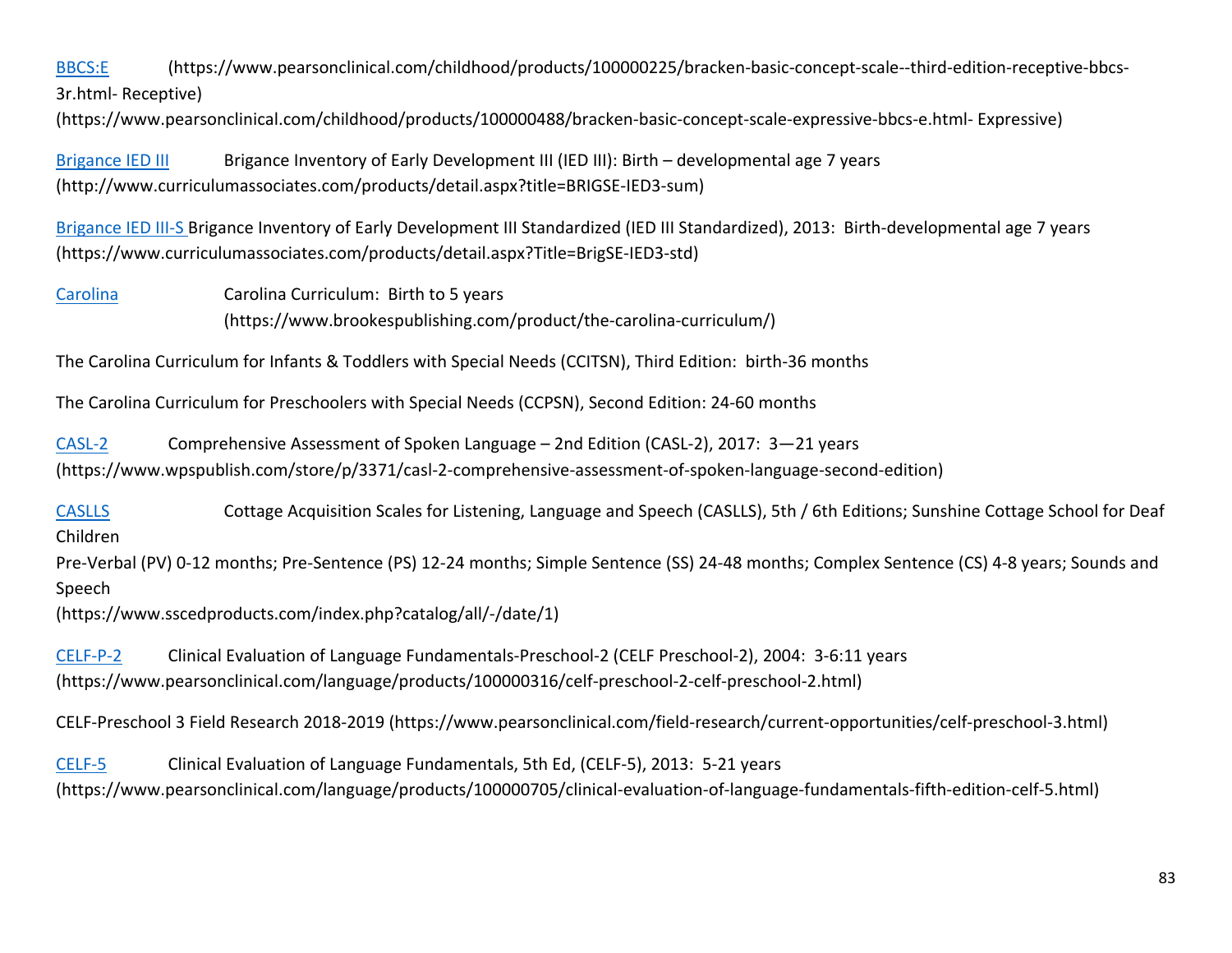- [CHILD](https://successforkidswithhearingloss.com/for-professionals/tests-informal-assessments-for-parents-students-teachers/) Children's Home Inventory of Listening Difficulties (CHILD): 3-5 years +, 2001, Anderson and Smaldino (https://successforkidswithhearingloss.com/for-professionals/tests-informal-assessments-for-parents-students-teachers/)
- [CID](https://cid.edu/professionals/curricula-and-tools/) CID Educational Curricula and Tools (https://cid.edu/professionals/curricula-and-tools) [CID Early Childhood Vocabulary Rating Forms](https://cid.edu/professionals/shop/cid-early-childhood-vocabulary-rating-forms) (https://cid.edu/professionals/shop/cid-early-childhood-vocabulary-rating-forms) [CID Early Speech Perception Test, 3 years +](https://cid.edu/professionals/shop/cid-esp-early-speech-perception-test) (https://cid.edu/professionals/shop/cid-esp-early-speech-perception-test) [CID Pragmatic Language Rating Forms](https://cid.edu/professionals/shop/cid-preschool-pragmatic-language-rating-forms) (https://cid.edu/professionals/shop/cid-preschool-pragmatic-language-rating-forms) [CID Preschool Developmental Rating Forms \(3, 4, 5 years\)](https://cid.edu/professionals/shop/cid-preschool-developmental-rating-forms-ages-3-4-and-5) (https://cid.edu/professionals/shop/cid-preschool-developmental-rating-forms-ages-3-4-and-5) [CID Preschool Symbolic Play Rating Forms](https://cid.edu/professionals/shop/cid-preschool-symbolic-play-rating-forms) (https://cid.edu/professionals/shop/cid-preschool-symbolic-play-rating-forms) [CID Speech Skills Rating Forms](https://cid.edu/professionals/shop/cid-speech-skills-rating-forms) (https://cid.edu/professionals/shop/cid-speech-skills-rating-forms) [CID SPICE-2nd Ed \(Speech Perception Instructional Curriculum and Evaluation\) ages 2-12](https://cid.edu/professionals/shop/cid-spice-2nd-edition) (https://cid.edu/professionals/shop/cid-spice-2nd-edition) [CID SPICE for LIFE Auditory Learning Curriculum \(children ages 5 and older\)](https://cid.edu/professionals/shop/cid-spice-for-life-auditory-learning-curriculum) (https://cid.edu/professionals/shop/cid-spice-for-life-auditory-learning-curriculum) CID Teacher Assessment of Grammatical Structures (TAGS[\) CID TAGS Starter Kit;](https://cid.edu/professionals/shop/cid-tags-teacher-assessment-of-grammatical-structures-starter-kit) [CID TAGS 1;](https://cid.edu/professionals/shop/tags-1-rating-forms) [CID TAGS 2;](https://cid.edu/professionals/shop/tags-2-rating-forms) [CID TAGS 3](https://cid.edu/professionals/shop/tags-3-rating-forms) [CID Toddler Developmental Rating Forms](https://cid.edu/professionals/shop/cid-toddler-developmental-rating-forms-ages-1-and-2) (https://cid.edu/professionals/shop/cid-toddler-developmental-rating-forms-ages-1-and-2)

[Di-EL](https://www.cochlear.com/uk/home/support/rehabilitation-resources/early-intervention/di-el) Diary of Early Language, Cochlear Corporation

(https://www.cochlear.com/uk/home/support/rehabilitation-resources/early-intervention/di-el )

[DRDP-K](https://drdpk.org/) Desired Results Developmental Profile-Kindergarten (DRDP-K), California Dept of Education, 2015; (https://drdpk.org/)

Infant-Toddler, Preschool [Desired Results Dev Profile](https://desiredresults.us/) (https://desiredresults.us/)

[DRDP \(2015\) Portfolio Application](https://desiredresults.us/drdp-portfolio-app) (https://desiredresults.us/drdp-portfolio-app)

(Note: DRDP-K is a[n MDE Kindergarten Entry Profile \(KEP\)-Approved Assessment Tool,](https://education.mn.gov/MDE/dse/kind/KEP/) https://education.mn.gov/MDE/dse/kind/KEP/)

[ELF](https://successforkidswithhearingloss.com/for-professionals/tests-informal-assessments-for-parents-students-teachers/) Early Listening Function (ELF), Success for Kids with Hearing Loss

(https://successforkidswithhearingloss.com/for-professionals/tests-informal-assessments-for-parents-students-teachers/)

[ERA](https://www.proedinc.com/Products/13730/era-early-reading-assessment-complete-kit.aspx) Early Reading (Screening) Assessment (ERA): 2012 4:0-7:11

(https://www.proedinc.com/Products/13730/era-early-reading-assessment-complete-kit.aspx)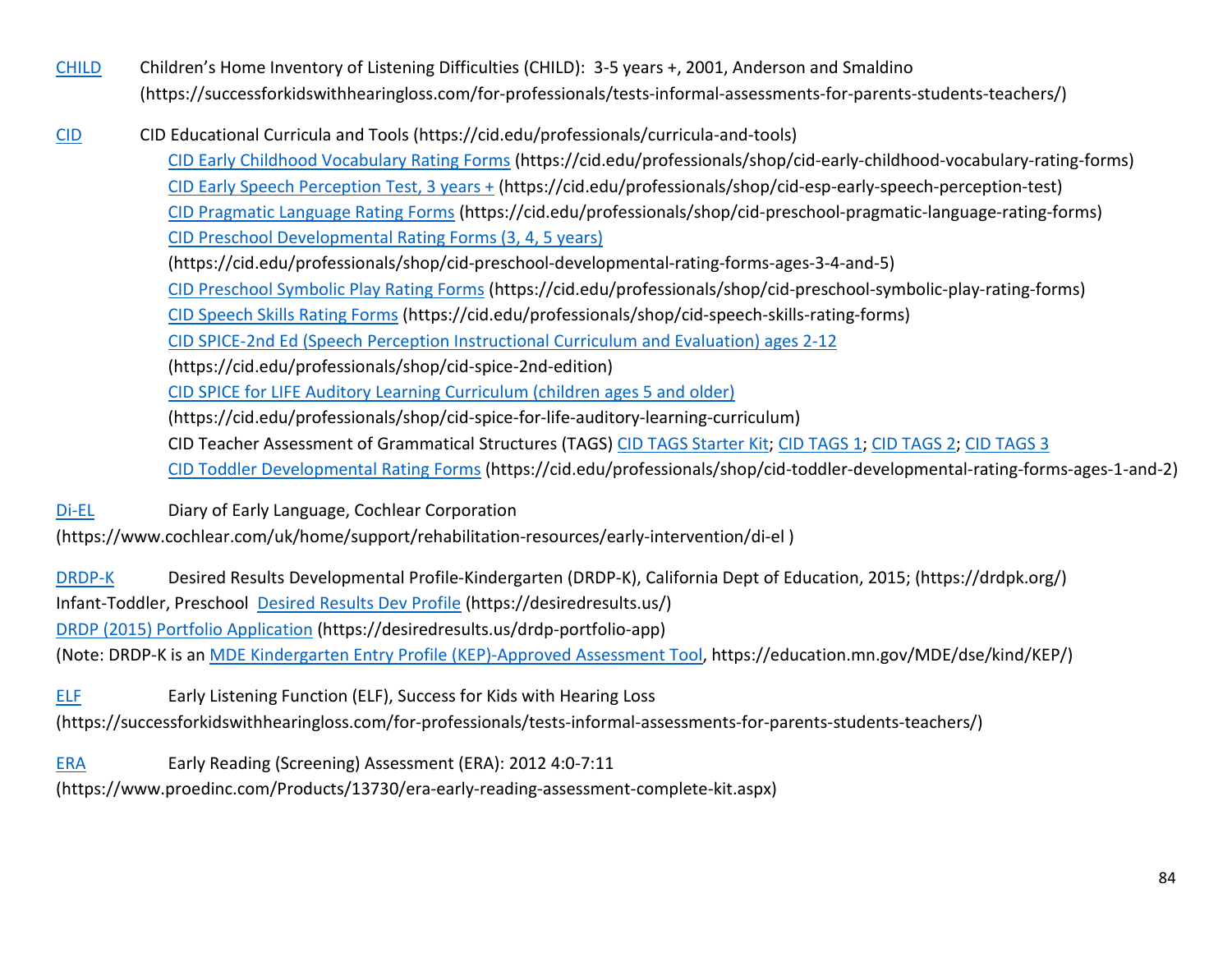#### [EOWPVT-4](http://www.pearsonclinical.com/language/products/100000338/expressive-and-receptive-one-word-picture-vocabulary-tests-fourth-edition-rowpvt4eowpvt4.html) Expressive One-Word Picture Vocabulary Test-4 (EOWPVT-4), 2011: 2 years-80 years

(http://www.pearsonclinical.com/language/products/100000338/expressive-and-receptive-one-word-picture-vocabulary-tests-fourth-editionrowpvt4eowpvt4.html)

[EVT-2](https://www.pearsonclinical.com/language/products/100000416/expressive-vocabulary-test-second-edition-evt-2.html) Expressive Vocabulary Test -2nd Ed (EVT-2), 2007: 2:6 years-90 years (https://www.pearsonclinical.com/language/products/100000416/expressive-vocabulary-test-second-edition-evt-2.html)

[EVT-3](https://www.pearsonclinical.com/language/products/100001982/expressive-vocabulary-test-third-edition.html) Expressive Vocabulary Test 3rd Edition, *(expected in 2018) (*https://www.pearsonclinical.com/language/products/100001982/expressivevocabulary-test-third-edition.html)

[FAPI](https://www.phonakpro.com/content/dam/phonakpro/gc_hq/en/resources/counseling_tools/documents/child_hearing_assessment_functional_auditory_performance_indicators_fapi_2017.pdf) Functional Auditory Performance Indicators (FAPI): 2001, 2003, 2004 (https://www.phonakpro.com/content/dam/phonakpro/gc\_hq/en/resources/counseling\_tools/documents/child hearing assessment functional auditory performance indicators fapi 2017.pdf )

[Foundations](https://clad.education.gsu.edu/foundations-literacy-home/) Foundations for Literacy Curriculum (https://clad.education.gsu.edu/foundations-literacy-home/)

[GFTA-3](https://www.pearsonclinical.com/language/products/100001202/goldman-fristoe-test-of-articulation-3-gfta-3.html) Goldman Fristoe Test of Articulation – 3 (GFTA-3), 2015: 2:0-21:11 years (https://www.pearsonclinical.com/language/products/100001202/goldman-fristoe-test-of-articulation-3-gfta-3.html)

[HELP](http://www.vort.com/) Hawaii Early Learning Profile (HELP) (http://www.vort.com/)

[Hrg First Dev Milestones](https://hearingfirst.org/-/media/files/downloadables/hf-milestones-09062017.pdf) Hearing First Developmental Milestones (Hearing, Speech Language Cognition), Birth to 8 Years (https://hearingfirst.org/-/media/files/downloadables/hf-milestones-09062017.pdf) (Originally published through First Years professional development program)

**[IEPN-HL](https://s3.medel.com/pdf/US/bridge/23054-r4.0-BRIDGE-Catalog.pdf) Identifying Early Phonological Needs of Children with Hearing Loss: MedEl BRIDGE Catalogue** (https://s3.medel.com/pdf/US/bridge/23054-r4.0-BRIDGE-Catalog.pdf)

[IGDIs](https://www.myigdis.com/) Individual Growth and Development Indicators (IGDIs) (https://www.myigdis.com/)

[IGDIs IT](http://igdi.ku.edu/) **IGDIS IGDIS** for Infants and Toddlers

(http://igdi.ku.edu/)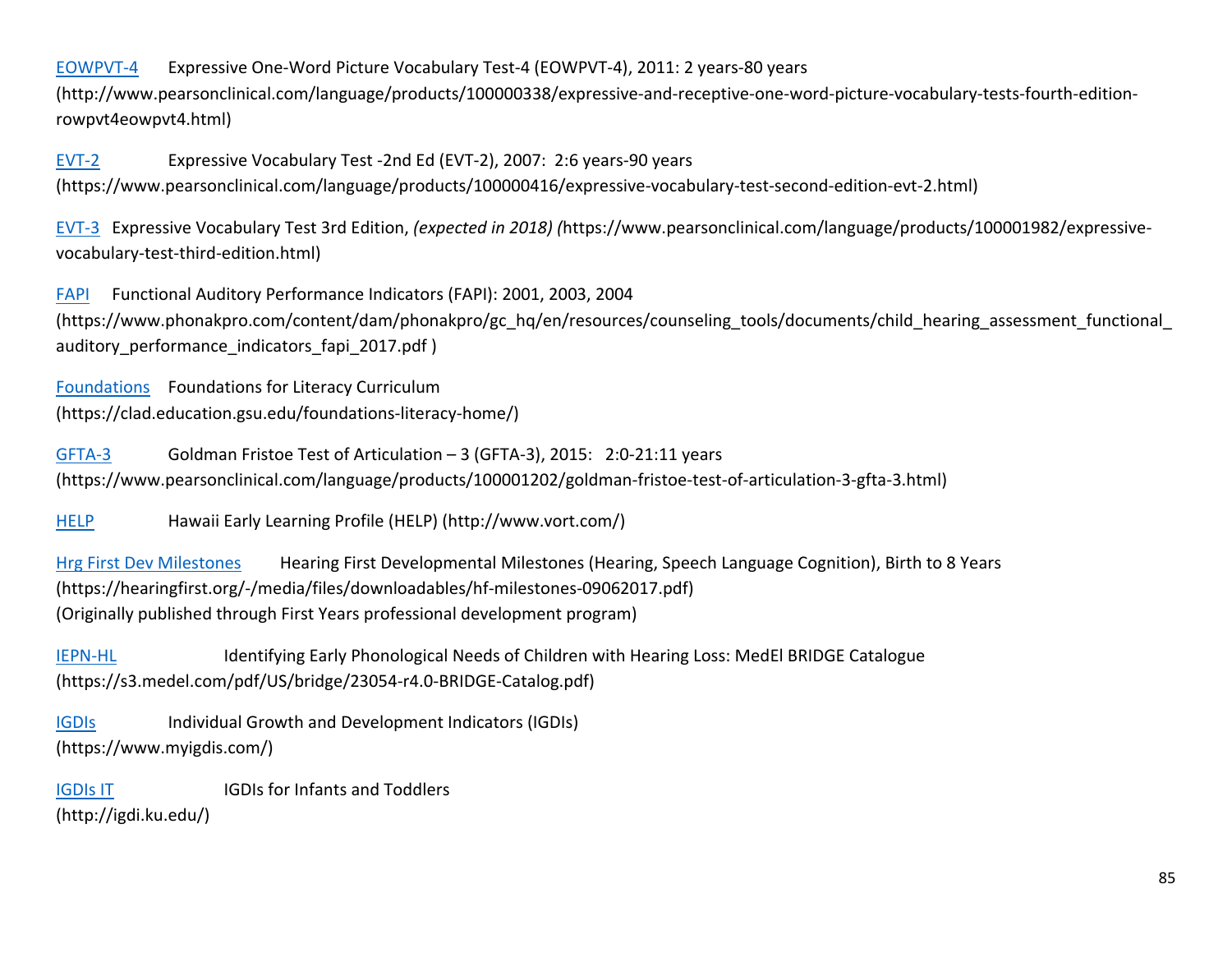[KEP](http://education.state.mn.us/MDE/dse/kind/KEP/) Kindergarten Entry Profile (https://education.mn.gov/MDE/dse/kind/KEP/)

[LUI](https://languageuseinventory.com/) Language Use Inventory (LUI): 18-47 months (https://languageuseinventory.com/)

[LL&T Integrated Scales](https://www.cochlear.com/uk/home/support/rehabilitation-resources/early-intervention/scales-of-development-isd) Listen, Learn and Talk –Cochlear (LL&T) 2005: Birth to school age (https://www.cochlear.com/uk/home/support/rehabilitation-resources/early-intervention/listen-learn-and-talk)

Integrated Scales of Development

(https://www.cochlear.com/uk/home/support/rehabilitation-resources/early-intervention/scales-of-development-isd)

[LittlEars](http://s3.medel.com/pdf/US/bridge/BRIDGE_catalog_23054r5.pdf) LittlEars Auditory Questionnaire: 0-2 years; in MedEl Bridge Catalogue (https://s3.medel.com/pdf/US/bridge/23054-r4.0-BRIDGE-Catalog.pdf)

[My LittlEars Diary](http://s3.medel.com/pdf/US/bridge/BRIDGE_catalog_23054r5.pdf) My LittlEars Diary (Educational Resource): 0-2 (https://s3.medel.com/pdf/US/bridge/23054-r4.0-BRIDGE-Catalog.pdf)

[M-B CDI](https://www.brookespublishing.com/product/cdi/) MacArthur Bates Communicative Development Inventories (CDI): Words and Gestures (WG) 8-18 months; Words and Sentences (WS) 16-30 months; CDI III 30-36 months (https://www.brookespublishing.com/product/cdi/)

> MacArthur Bates adaptation in ASL [MacArthur-Bates ASL](http://mb-cdi.stanford.edu/adaptations.html) http://mb-cdi.stanford.edu/adaptations.html

Anderson, D., and Reilly, J.; *The MacArthur Communicative Development Inventory: Normative Data for American Sign Language*, Journal of Deaf Studies and Deaf Education 7:2, Spring 2002.

[MN-ECIPs](https://education.mn.gov/MDE/dse/early/ind/) Minnesota Early Childhood Indicators of Progress (ECIPs), 2017 (https://education.mn.gov/MDE/dse/early/ind/)

[Mullen](https://www.pearsonclinical.com/childhood/products/100000306/mullen-scales-of-early-learning.html) Mullen Scales of Early Development (Birth-68 months), 1995: (https://www.pearsonclinical.com/childhood/products/100000306/mullen-scales-of-early-learning.html) (https://www.wpspublish.com/store/p/2871/mullen-scales-of-early-learning)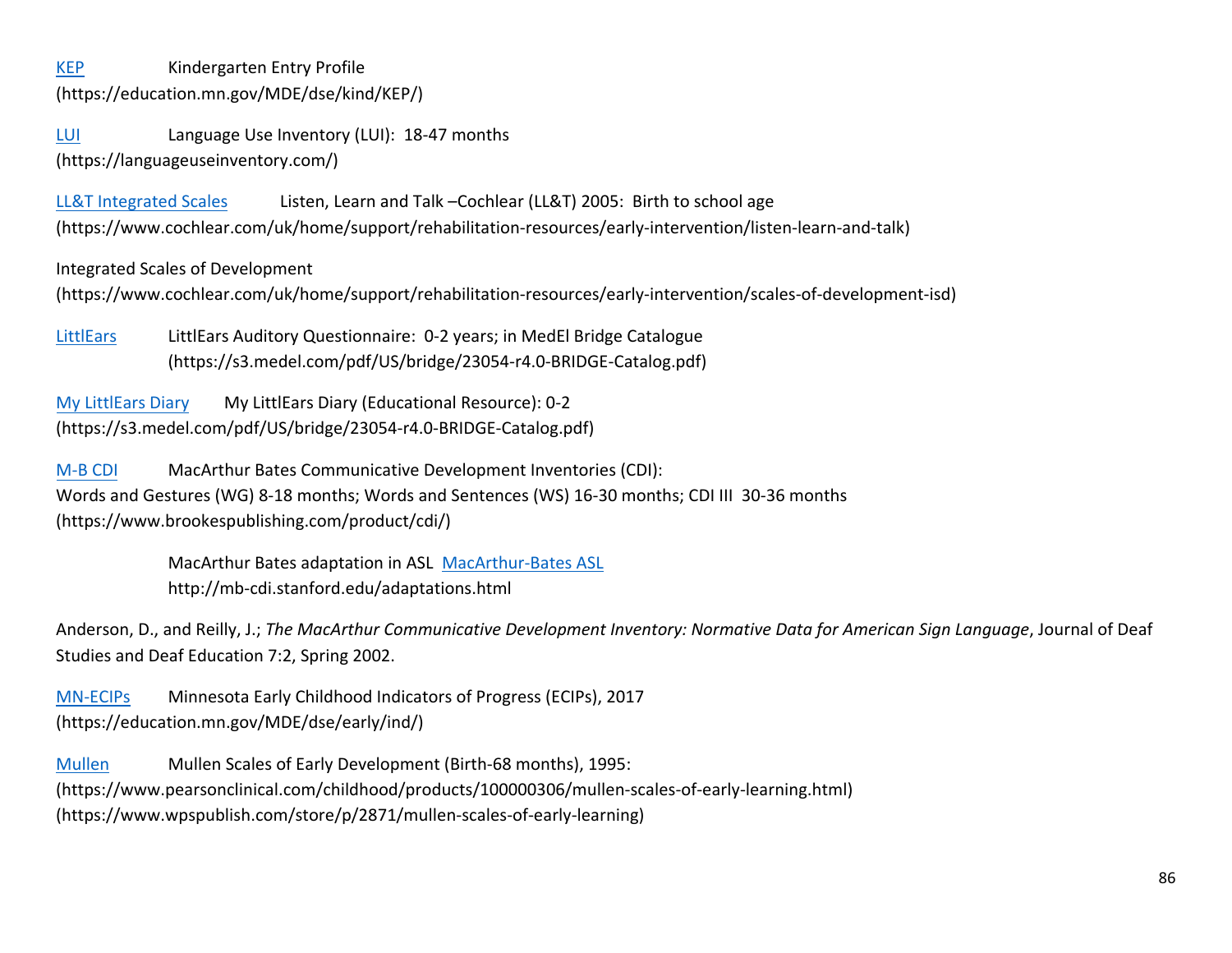[OWLS-II](https://www.pearsonclinical.com/products/100000293/owls-ii-lcoe-and-rcweoral-and-written-language-scales-second-edition-owls-ii.html) Oral and Written Language Scales, 2nd Ed (OWLS-II): 3-21:11 years (Includes Listening Comprehension, Oral Expression, Reading Comprehension, Written Expression (https://www.pearsonclinical.com/products/100000293/owls-ii-lcoe-and-rcweoral-and-written-language-scales-second-edition-owls-ii.html) (https://www.proedinc.com/Products/14194/owlsii-oral-and-written-language-scalessecond-edition-comprehensive-handscored-kit.aspx)

[PAT-3](https://www.proedinc.com/Products/8370/pat3-photo-articulation-testthird-edition.aspx) Photo Articulation Test-3 (PAT-3), 1997, 3:0-8:11 years

(https://www.proedinc.com/Products/8370/pat3-photo-articulation-testthird-edition.aspx)

[PEACH](https://outcomes.nal.gov.au/peach.html) Parents Evaluation of Aural/Oral Performance of Children (PEACH, PEACH+), 2005: infants – elementary (English and 13 additional languages)

(https://outcomes.nal.gov.au/peach.html)

Parents' Evaluation of Aural/Oral Performance of Children and Ease of Listening Form: [PEACH+](https://outcomes.nal.gov.au/Assesments_Resources/PEACH%20Plus%20v3.4.pdf) (https://outcomes.nal.gov.au/Assesments\_Resources/PEACH%20Plus%20v3.4.pdf)

[PELI](https://acadiencelearning.org/peli.html) Preschool Early Literacy Indicator (PELI): ages 3-5 years (Currently in early release research trials, 2018-2019) (https://acadidencelearning.org/peli.html)

[PES-2](https://www.hawthorne-ed.com/pages/early%20childhood/ec1.html) Preschool Evaluation Scale-2 (PES-2) (https://www.hawthorne-ed.com/pages/early%20childhood/ec1.html)

[PLAI-2](https://www.pearsonclinical.ca/en/products/product-master/item-340.html) Preschool Language Assessment Instrument, Second Edition (PLAI-2): 2003 Ages 3 – 5:11 years (https://www.pearsonclinical.ca/en/products/product-master/item-340.html)

[PLS-5](https://www.pearsonclinical.com/language/products/100000233/preschool-language-scales-fifth-edition-pls-5.html)\* Preschool Language Scale, 5th Ed. 2011, (PLS-5): Birth – 7 years, 11 months, *(Spanish version revised in 2012)*  (https://www.pearsonclinical.com/language/products/100000233/preschool-language-scales-fifth-edition-pls-5.html)

Auditory Comprehension Scale

Expressive Communication Scale Language Sample Checklist Home Communication Questionnaire Articulation Screener

\* Note: Use along with other measures. Some concerns have been raised about the validity/reliability of PLS-5 scores for infants and young toddlers.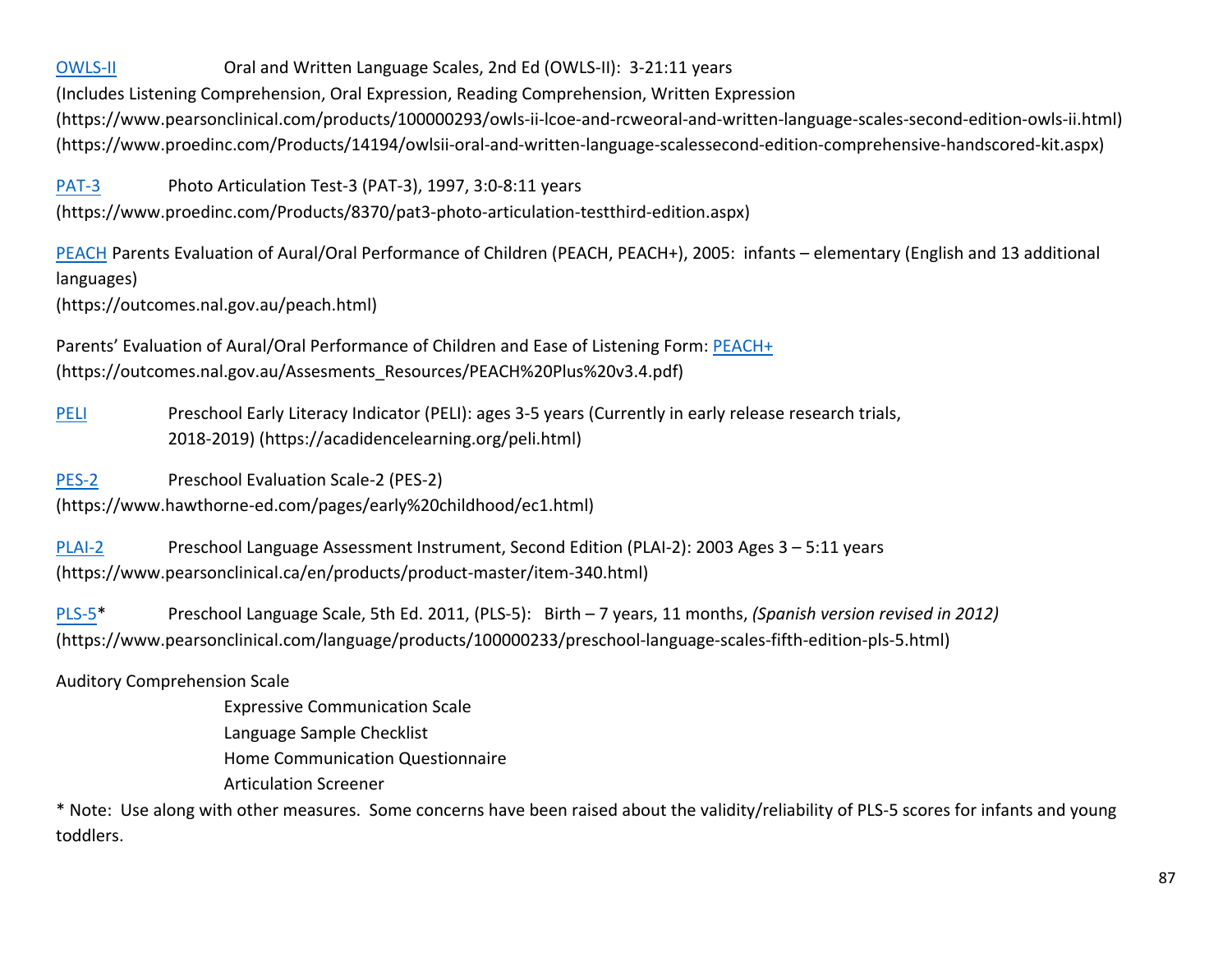[PPVT-4](https://www.pearsonclinical.com/language/products/100000501/peabody-picture-vocabulary-test-fourth-edition-ppvt-4.html) Peabody Picture Vocabulary Test-4th Edition (PPVT-4): 2007, 2:6-90+ (https://www.pearsonclinical.com/language/products/100000501/peabody-picture-vocabulary-test-fourth-edition-ppvt-4.html)

[PPVT-5](https://www.pearsonclinical.com/language/products/100001984/peabody-picture-vocabulary-test-fifth-edition.html) Peabody Picture Vocabulary Test-5th Edition (PPVT-5): 2:6 – 90, *(expected late 2018)* (https://www.pearsonclinical.com/language/products/100001984/peabody-picture-vocabulary-test-fifth-edition.html)

[Pragmatics Checklist](http://successforkidswithhearingloss.com/wp-content/uploads/2013/08/PRAGMATICS-CHECKLIST.pdf) Pragmatics Checklist (Goberis, C. Yoshinaga-Itano, adapted from Simon, C.S.) (http://successforkidswithhearingloss.com/wp-content/uploads/2013/08/PRAGMATICS-CHECKLIST.pdf)

[Preschool SIFTER](https://successforkidswithhearingloss.com/wp-content/uploads/2017/09/Preschool_SIFTER.pdf) Preschool SIFTER—Screening Identification for Targeting Educational Risk: 1996 https://successforkidswithhearingloss.com/for-professionals/tests-informal-assessments-for-parents-students-teachers/

[REEL-3](https://www.pearsonclinical.ca/en/products/product-master/item-427.html) Receptive-Expressive Emergent Language Test-Third Edition (REEL-3), 2003, Birth - 3 years (https://www.pearsonclinical.ca/en/products/product-master/item-427.html)

[Rossetti](https://www.proedinc.com/Products/34110/the-rossetti-infanttoddler-language-scale.aspx) Rossetti Infant Toddler Language Scale: 2006, Birth to 3 years (English and Spanish forms) (https://www.proedinc.com/Products/34110/the-rossetti-infanttoddler-language-scale.aspx)

[ROWPVT-4](https://www.pearsonclinical.com/language/products/100000338/expressive-and-receptive-one-word-picture-vocabulary-tests-fourth-edition-rowpvt-4-eowpvt-4.html) Receptive One-Word Picture Vocabulary Test -4 (ROWPVT-4): 2010, 2.0 – 70 years (https://www.pearsonclinical.com/language/products/100000338/expressive-and-receptive-one-word-picture-vocabulary-tests-fourth-editionrowpvt-4-eowpvt-4.html)

[SEAM](https://products.brookespublishing.com/Social-Emotional-AssessmentEvaluation-https:/www.brookespublishing.com/product/seam/Measure-SEAM-Research-Edition-P717.aspx) Social-Emotional Assessment/Evaluation Measure (SEAM); 2014, Ages 2 months – 66 months (https://www.brookespublishing.com/product/seam/)

[SF-Babies](https://www.cochlear.com/uk/home/support/rehabilitation-resources/early-intervention/sound-foundation-for-babies) Sound Foundation for Babies, Cochlear Corporation (https://www.cochlear.com/uk/home/support/rehabilitation-resources/early-intervention/sound-foundation-for-babies)

[SF-Toddlers](https://www.cochlear.com/uk/home/support/rehabilitation-resources/early-intervention/sound-foundation-for-toddlers) Sound Foundation for Toddlers, Cochlear Corporation (https://www.cochlear.com/uk/home/support/rehabilitation-resources/early-intervention/sound-foundation-for-toddlers)

[SKI](http://hopepubl.com/proddetail.php?prod=401&cat=9)-HI\*\* SKI-HI Language Development Scale, 2004: 0-5 years \*\*(Do not use as the only assessment of language.) (http://hopepubl.com/proddetail.php?prod=401&cat=9)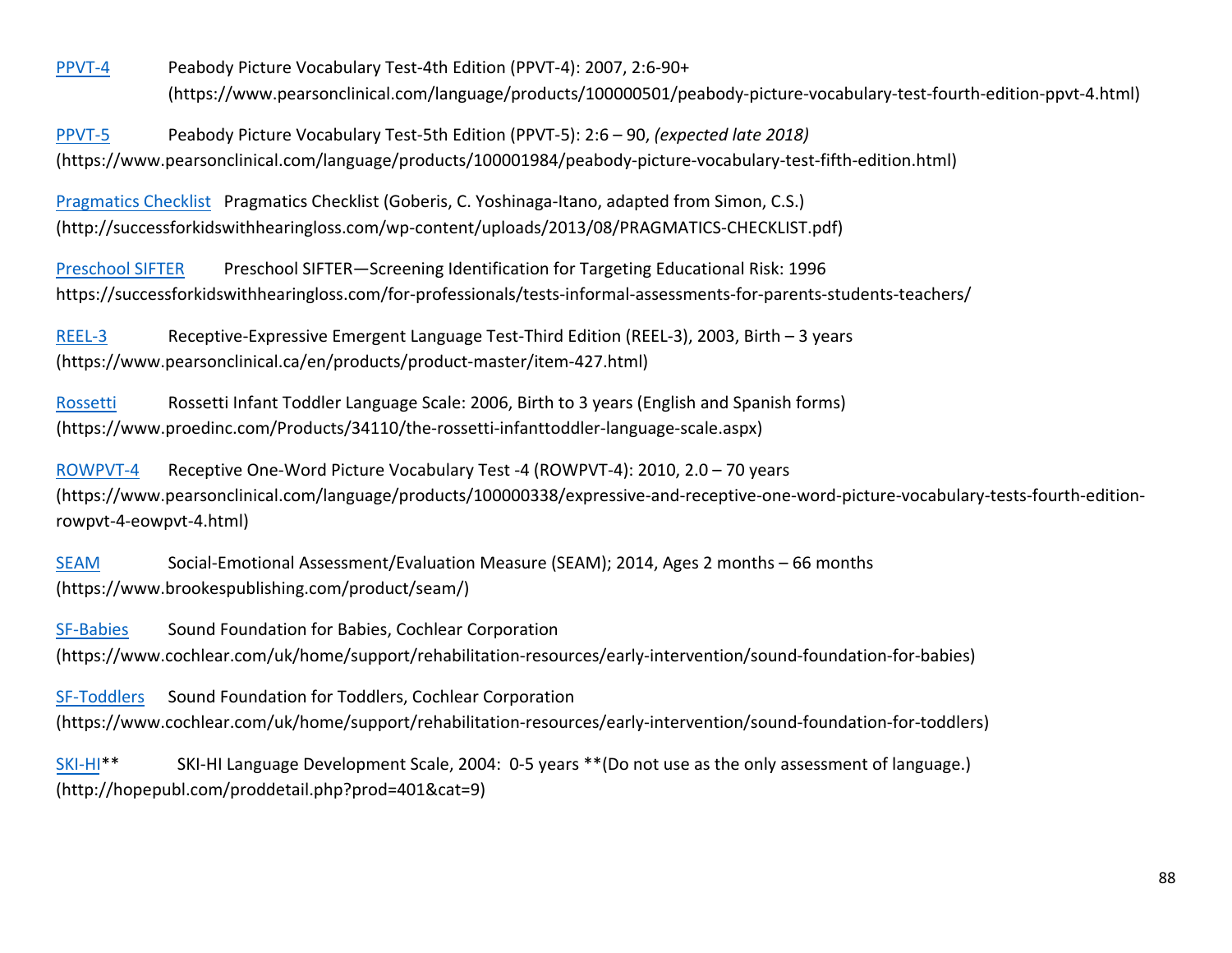[SPELT-2](https://www.janellepublications.com/0707.shtml) SPELT-Preschool-2: Structured Photographic Expressive Language Test—Preschool 2; 2005, Ages 3-5.11 years (https://www.janellepublications.com/0707.shtml)

[TACL-4](https://www.proedinc.com/Products/12700/tacl4-test-for-auditory-comprehension-of-languagefourth-edition.aspx) Test for Auditory Comprehension of Language – 4th Edition: 2014, 3-12 years (https://www.proedinc.com/Products/12700/tacl4-test-for-auditory-comprehension-of-languagefourth-edition.aspx)

[TASL](http://thebookstore.moogcenter.org/) Teacher Assessment of Spoken Language (Moog) (http://thebookstore.moogcenter.org/)

TEACH Teacher Evaluation of Aural/Oral Performance of Children (TEACH): 2005; pre-K to early elementary (English and four additional languages) [TEACH Rating Scale:](https://outcomes.nal.gov.au/Assesments_Resources/TEACH%20ratings%20with%20coverpage%20260509.pdf) (https://outcomes.nal.gov.au/Assesments\_Resources/TEACH%20ratings%20with%20coverpage%20260509.pdf)

Teacher's Evaluation of Aural/Oral Performance of Children and Ease of Listening Form: [\(TEACH+\)](https://outcomes.nal.gov.au/Assesments_Resources/TEACH%20Plus%20v1.1.pdf)  (https://outcomes.nal.gov.au/Assesments\_Resources/TEACH%20Plus%20v1.1.pdf)

[TNL-2](https://www.proedinc.com/Products/14560/tnl2-test-of-narrative-languagesecond-edition.aspx) Test of Narrative Language-2 (TNL), 2017: 5-15:11 years

(Measures the ability to answer literal and inferential comprehension questions and how well children use language in narrative discourse) (https://www.proedinc.com/Products/14560/tnl2-test-of-narrative-languagesecond-edition.aspx)

[TOLD:P-4](https://www.pearsonclinical.com/language/products/100000503/test-of-language-development-primary-fourth-edition-told-p-4.html) Test of Language Development-Primary, 4th Ed (TOLD:P-4): 2008, ages 4—8:11 (https://www.pearsonclinical.com/language/products/100000503/test-of-language-development-primary-fourth-edition-told-p-4.html)

[TOPEL](https://www.proedinc.com/Products/12440/topel-test-of-preschool-early-literacy.aspx) Test of Preschool Early Literacy (TOPEL), Pro Ed, 2007, ages 3:0 to 5:11 (https://www.proedinc.com/Products/12440/topel-test-of-preschool-early-literacy.aspx)

Track [a Listening Child](https://www.cochlear.com/uk/home/support/rehabilitation-resources/early-intervention/track-a-listening-child-tlc) Track a Listening Child, Cochlear Corporation (https://www.cochlear.com/uk/home/support/rehabilitation-resources/early-intervention/track-a-listening-child-tlc)

[TS GOLD](https://teachingstrategies.com/solutions/assess/gold/) Teaching Strategies GOLD (TS Gold) Online (https://teachingstrategies.com/solutions/assess/gold/)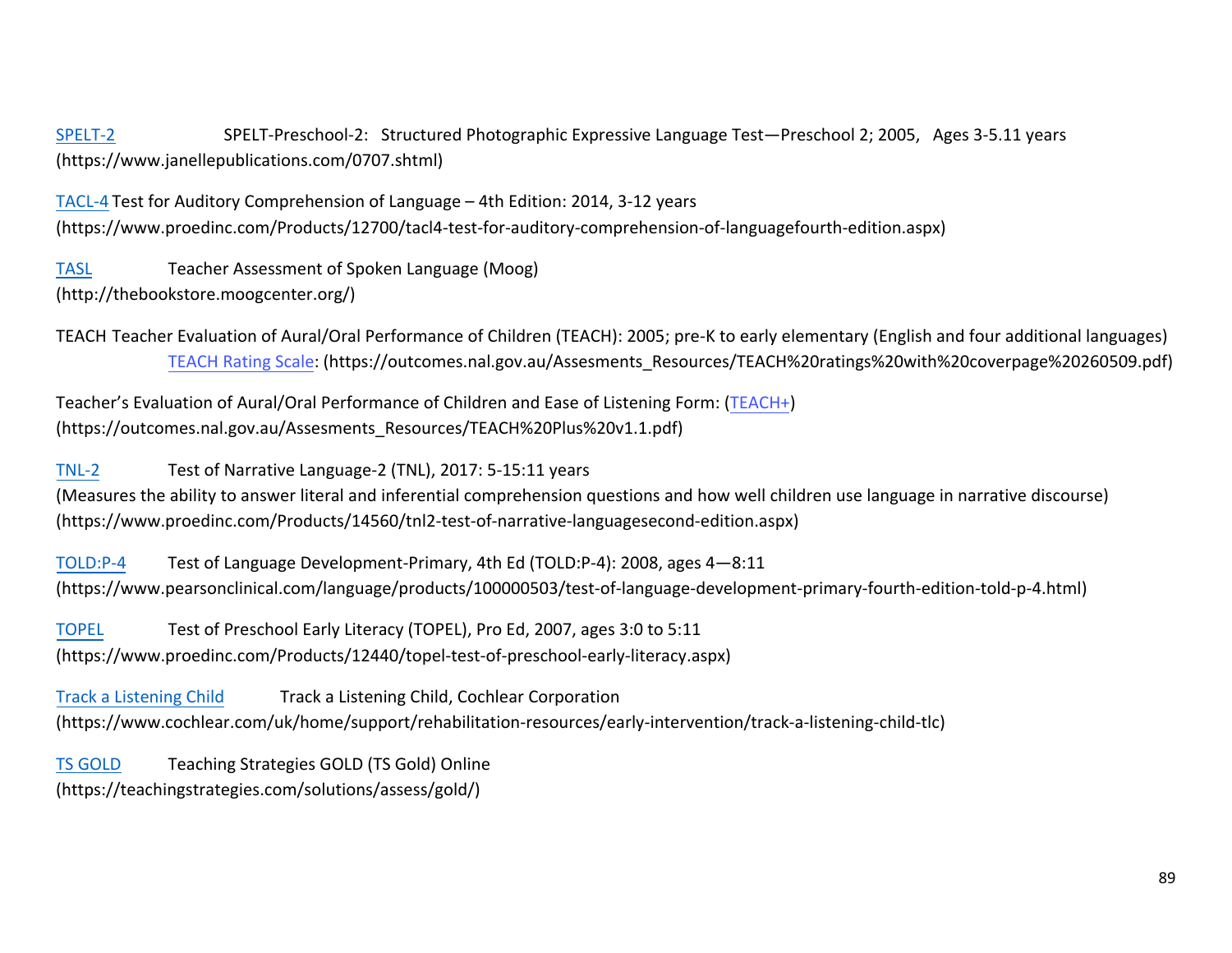[VCSL](http://vl2.gallaudet.edu/resources/vcsl/) The VCSL: Visual Communication and Sign Language Checklist for Deaf and Hard of Hearing Children Article: (http://vl2.gallaudet.edu/files/9914/2324/5941/14.1.simms.pdf or http://vl2.gallaudet.edu/resources/vcsl/

[WSS](http://www.pearsonclinical.com/childhood/products/100000755/the-work-sampling-system-5th-edition.html) Work Sampling System (WWS), Pearson, Pre-K to Grade 3 (http://www.pearsonclinical.com/childhood/products/100000755/the-work-sampling-system-5th-edition.html)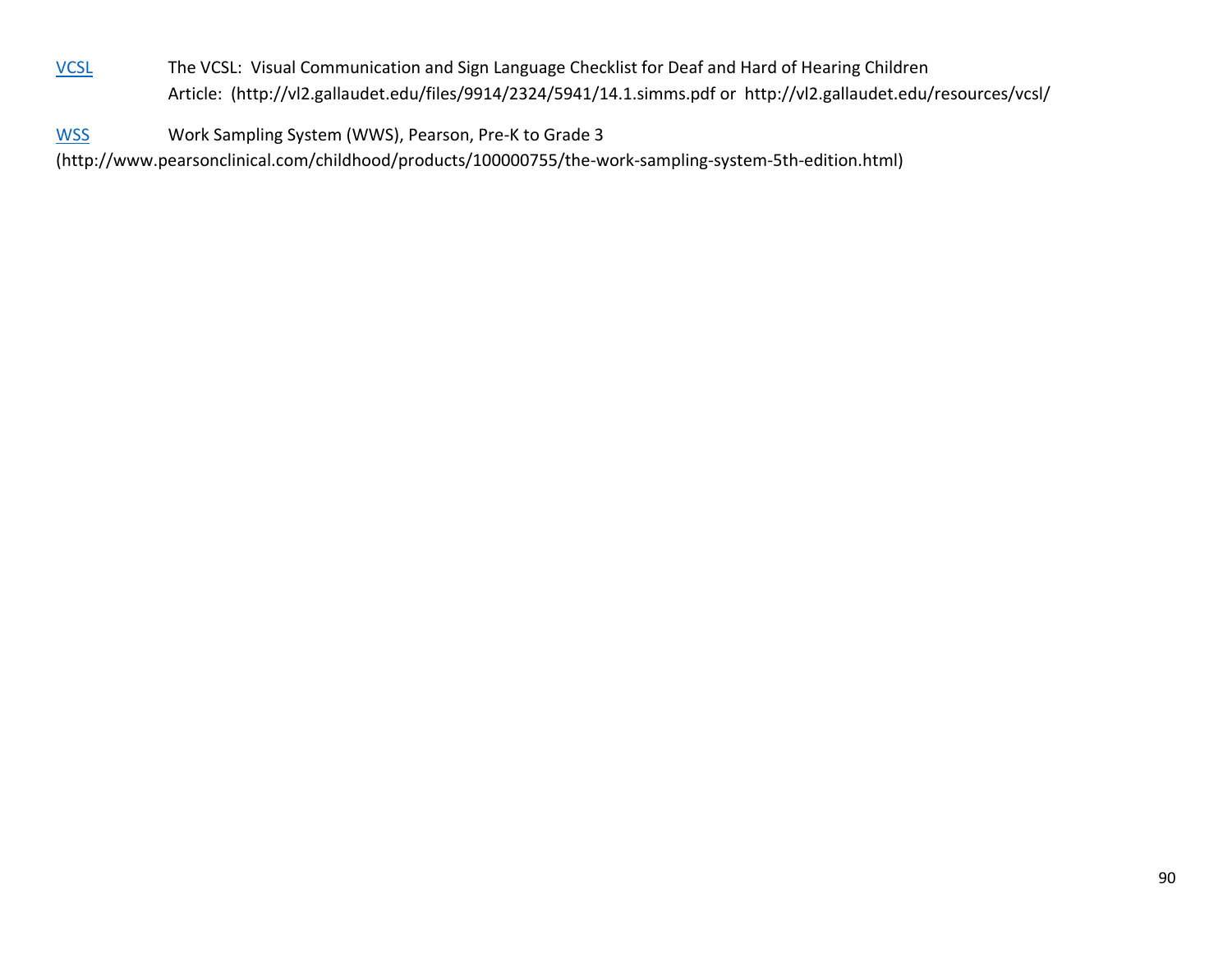# **Early Intervention: Birth through Two Years of Age**

| Language / Learning<br>Area<br>Informing MDE Child<br><b>Outcome Summary</b><br>Form (COSF) And<br>Outcomes Reporting-<br><b>DHH</b> | Norm-Referenced Assessment Tools                     |                                                                        | Observation / Authentic / "Informal" Assessment Tools                                  |                                                      |                                                                                                   |
|--------------------------------------------------------------------------------------------------------------------------------------|------------------------------------------------------|------------------------------------------------------------------------|----------------------------------------------------------------------------------------|------------------------------------------------------|---------------------------------------------------------------------------------------------------|
|                                                                                                                                      | Standardized /<br>Norm-Referenced,<br>"Formal" Tests | Norm-Referenced<br>Parent- and/or<br>Provider-Completed<br>Inventories | Criterion-Referenced<br><b>Scales of Development</b>                                   | <b>Skills Checklists</b>                             | Curriculum-Based<br><b>Assessment Tools</b>                                                       |
| <b>Development Across All</b><br>Domains, including<br>cognitive<br>Integrated into COSF                                             | Bayley-3<br>BDI-2<br><b>Brigance IED III-S</b>       | ASQ-3 (Screening<br>only)<br>$PES-2$                                   | AEPS-2<br><b>Brigance IED III</b><br><b>MN-ECIPS</b>                                   | <b>CID Toddler</b><br>Development<br><b>IGDIS IT</b> | <b>HELP 0-3</b><br><b>Desired Results</b><br><b>Dev Profile</b><br><b>TS GOLD</b><br>Carolina I,T |
| Social-Emotional<br>Development<br>Integrated into COSF                                                                              | N/A                                                  | ASQ: SE-2 (Screening<br>only)                                          | <b>LL&amp;T Integrated Scales</b><br><b>MN-ECIPS</b><br><b>Track a Listening Child</b> | N/A                                                  | HELP 0-3<br><b>Desired Results</b><br><b>Dev Profile</b><br><b>SEAM</b><br><b>TS GOLD</b>         |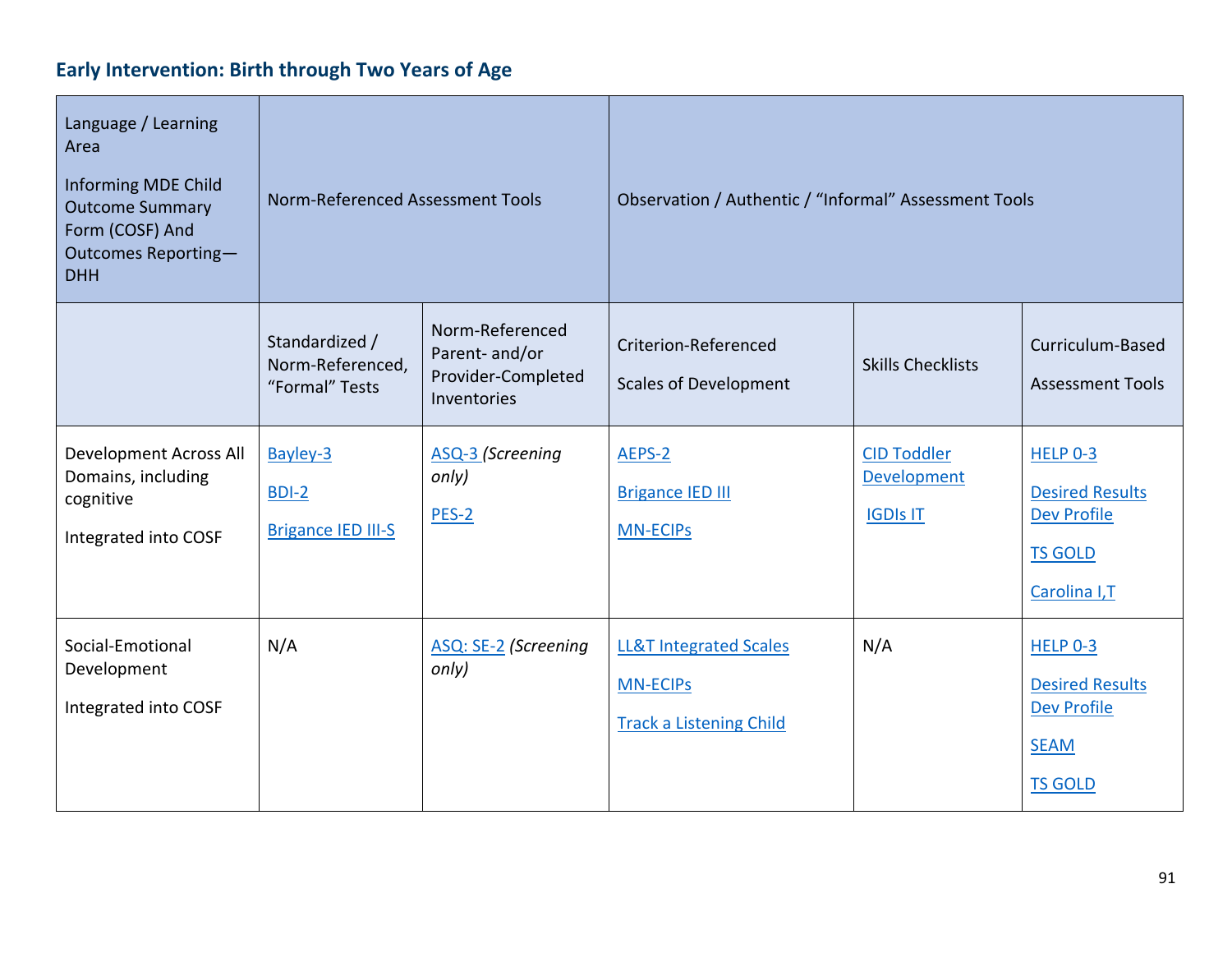| Language / Learning<br>Area<br>Informing MDE Child<br><b>Outcome Summary</b><br>Form (COSF) And<br>Outcomes Reporting-<br><b>DHH</b> | Norm-Referenced Assessment Tools                                     |                                                                                      | Observation / Authentic / "Informal" Assessment Tools                                                                                   |                                                                                                                                                         |                                                            |
|--------------------------------------------------------------------------------------------------------------------------------------|----------------------------------------------------------------------|--------------------------------------------------------------------------------------|-----------------------------------------------------------------------------------------------------------------------------------------|---------------------------------------------------------------------------------------------------------------------------------------------------------|------------------------------------------------------------|
|                                                                                                                                      | Standardized /<br>Norm-Referenced,<br>"Formal" Tests                 | Norm-Referenced<br>Parent-and/or<br>Provider-Completed<br>Inventories                | Criterion-Referenced<br><b>Scales of Development</b>                                                                                    | <b>Skills Checklists</b>                                                                                                                                | Curriculum-Based<br><b>Assessment Tools</b>                |
| Auditory Development /<br><b>Early Listening Skills</b>                                                                              | N/A                                                                  | <b>LittlEars</b><br><b>PEACH</b>                                                     | CASLLS PV, PS, SS-Listening<br><b>Hrg First Dev Milestones</b><br><b>LL&amp;T Integrated Scales</b><br><b>Track a Listening Child</b>   | <b>Aud Skills Checklist-</b><br><b>MedEl</b><br><b>Aud Skills Checklist</b><br><b>CID ESP</b><br><b>ELF</b><br><b>FAPI</b><br><b>My LittlEars Diary</b> | <b>CID SPICE</b><br><b>SF-Babies</b><br><b>SF-Toddlers</b> |
| Vocabulary<br>Development<br>Understanding/Using<br>spoken English<br>vocabulary; number and<br>variety of words                     | $EVT-2$<br>EVT-3<br>$PLS-5$<br>PPVT-4 PPVT-5<br>EOWPVT-4<br>ROWPVT-4 | M-B CDI WG, WS, III<br>M-B CDI Stanford info<br><b>MacArthur-Bates ASL</b><br>REEL-3 | <b>CASLLS</b><br><b>Hrg First Dev Milestones</b><br>Rossetti<br><b>SKI-HI **</b><br><b>Track a Listening Child</b><br><b>VCSL</b> (ASL) | <b>CID EC Vocabulary</b><br>Di-EL                                                                                                                       | <b>SF-Babies</b><br>SF-Toddlers                            |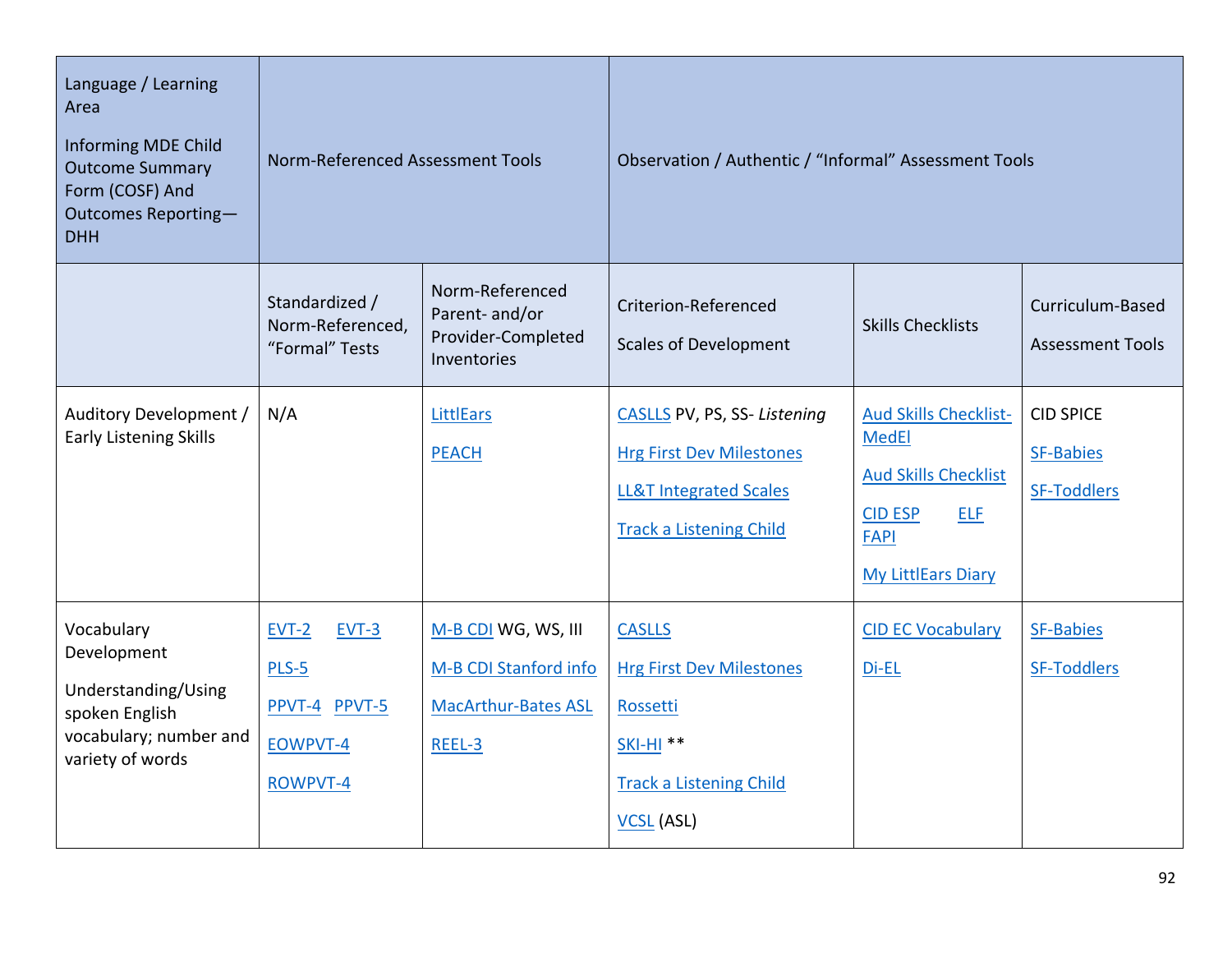| Language / Learning<br>Area<br>Informing MDE Child<br><b>Outcome Summary</b><br>Form (COSF) And<br>Outcomes Reporting-<br><b>DHH</b> | Norm-Referenced Assessment Tools                     |                                                                        | Observation / Authentic / "Informal" Assessment Tools                                                                                                  |                                        |                                             |
|--------------------------------------------------------------------------------------------------------------------------------------|------------------------------------------------------|------------------------------------------------------------------------|--------------------------------------------------------------------------------------------------------------------------------------------------------|----------------------------------------|---------------------------------------------|
|                                                                                                                                      | Standardized /<br>Norm-Referenced,<br>"Formal" Tests | Norm-Referenced<br>Parent- and/or<br>Provider-Completed<br>Inventories | Criterion-Referenced<br><b>Scales of Development</b>                                                                                                   | <b>Skills Checklists</b>               | Curriculum-Based<br><b>Assessment Tools</b> |
| Pragmatics<br>Understanding/Using<br>social language and<br>behaviors during<br>interactions with others                             | PLS-5                                                | LUI<br>REEL-3                                                          | <b>CASLLS-Social Interaction</b><br><b>Hrg First Dev Milestones</b><br><b>LL&amp;T Integrated Scales</b><br>Rossetti<br><b>Track a Listening Child</b> | <b>Pragmatics</b><br><b>Checklist</b>  | <b>SF-Babies</b><br>SF-Toddlers             |
| Morphology, Syntax<br>Understanding/Using<br>grammatical word- and<br>sentence forms                                                 | $PLS-5$                                              | REEL-3                                                                 | <b>CASLLS</b><br><b>Hrg First Dev Milestones</b><br><b>LL&amp;T Integrated Scales</b><br>Rossetti<br>$SKI-HI$ **<br><b>Track a Listening Child</b>     | <b>CID TAGS 1</b><br><b>CID TAGS 2</b> | <b>SF-Babies</b><br>SF-Toddlers             |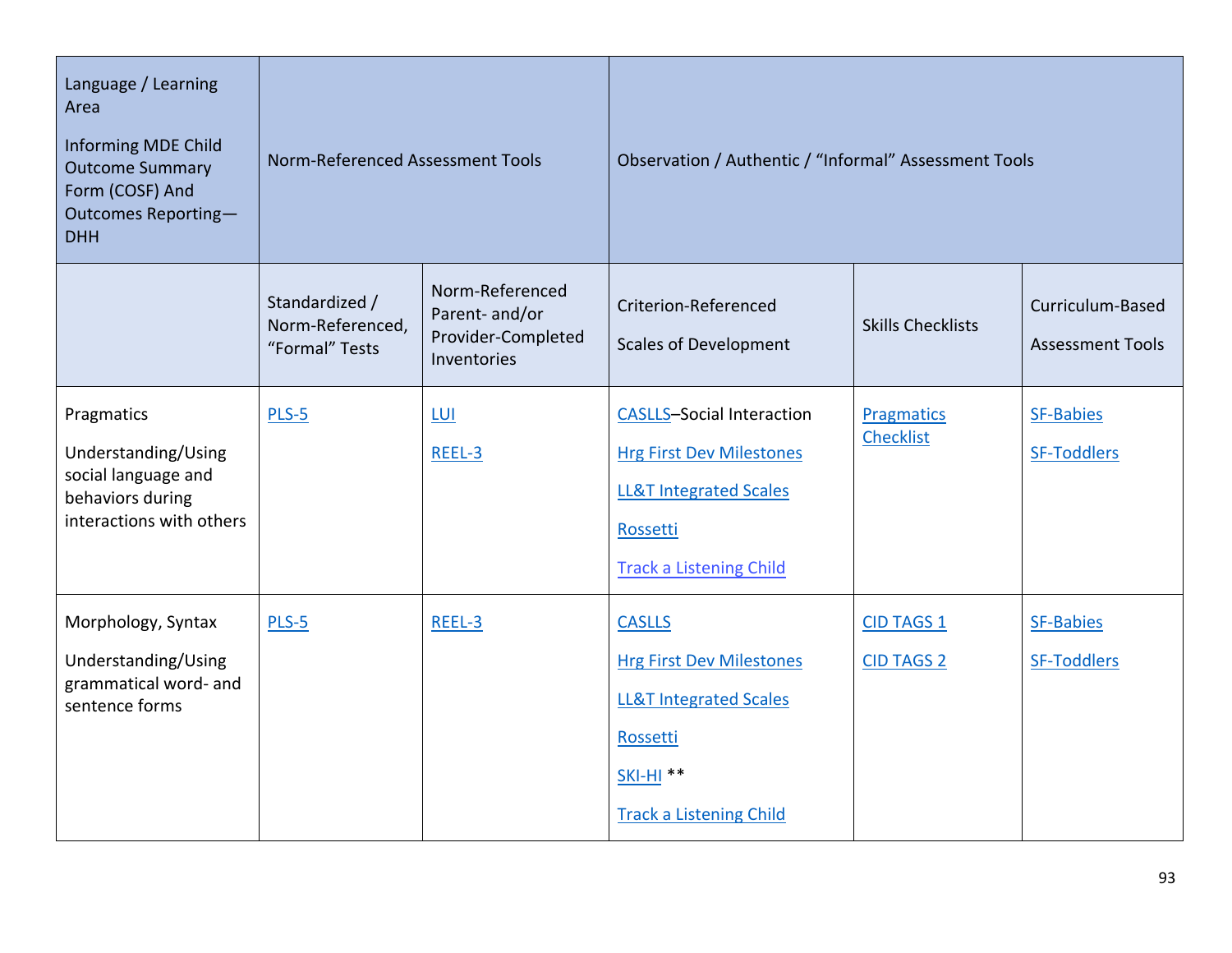| Language / Learning<br>Area<br>Informing MDE Child<br><b>Outcome Summary</b><br>Form (COSF) And<br>Outcomes Reporting-<br><b>DHH</b> | Norm-Referenced Assessment Tools                     |                                                                        | Observation / Authentic / "Informal" Assessment Tools                                                    |                          |                                                                                   |
|--------------------------------------------------------------------------------------------------------------------------------------|------------------------------------------------------|------------------------------------------------------------------------|----------------------------------------------------------------------------------------------------------|--------------------------|-----------------------------------------------------------------------------------|
|                                                                                                                                      | Standardized /<br>Norm-Referenced,<br>"Formal" Tests | Norm-Referenced<br>Parent- and/or<br>Provider-Completed<br>Inventories | Criterion-Referenced<br><b>Scales of Development</b>                                                     | <b>Skills Checklists</b> | Curriculum-Based<br><b>Assessment Tools</b>                                       |
| <b>Speech Articulation /</b><br>Sign Forms that can be<br>understood by others                                                       | Arizona-4<br>PLS-5 - Artic<br>Screener<br>GFTA-3     | N/A                                                                    | <b>CASLLS</b> - Sounds and Speech<br><b>LL&amp;T Integrated Scales</b><br><b>Track a Listening Child</b> | <b>IEPN-HL</b>           | <b>SF-Babies</b><br><b>SF-Toddlers</b>                                            |
| Early Literacy,<br><b>Numeracy Concepts</b><br>Understanding/Using<br>readiness skills, concept<br>vocabulary                        | <b>Brigance IED III-S</b>                            | N/A                                                                    | <b>Brigance IED III</b><br><b>MN-ECIPS</b><br><b>SKI-HI **</b><br><b>Track a Listening Child</b>         | N/A                      | <b>Desired Results</b><br><b>Dev Profile</b><br><b>HELP 0-3</b><br><b>TS GOLD</b> |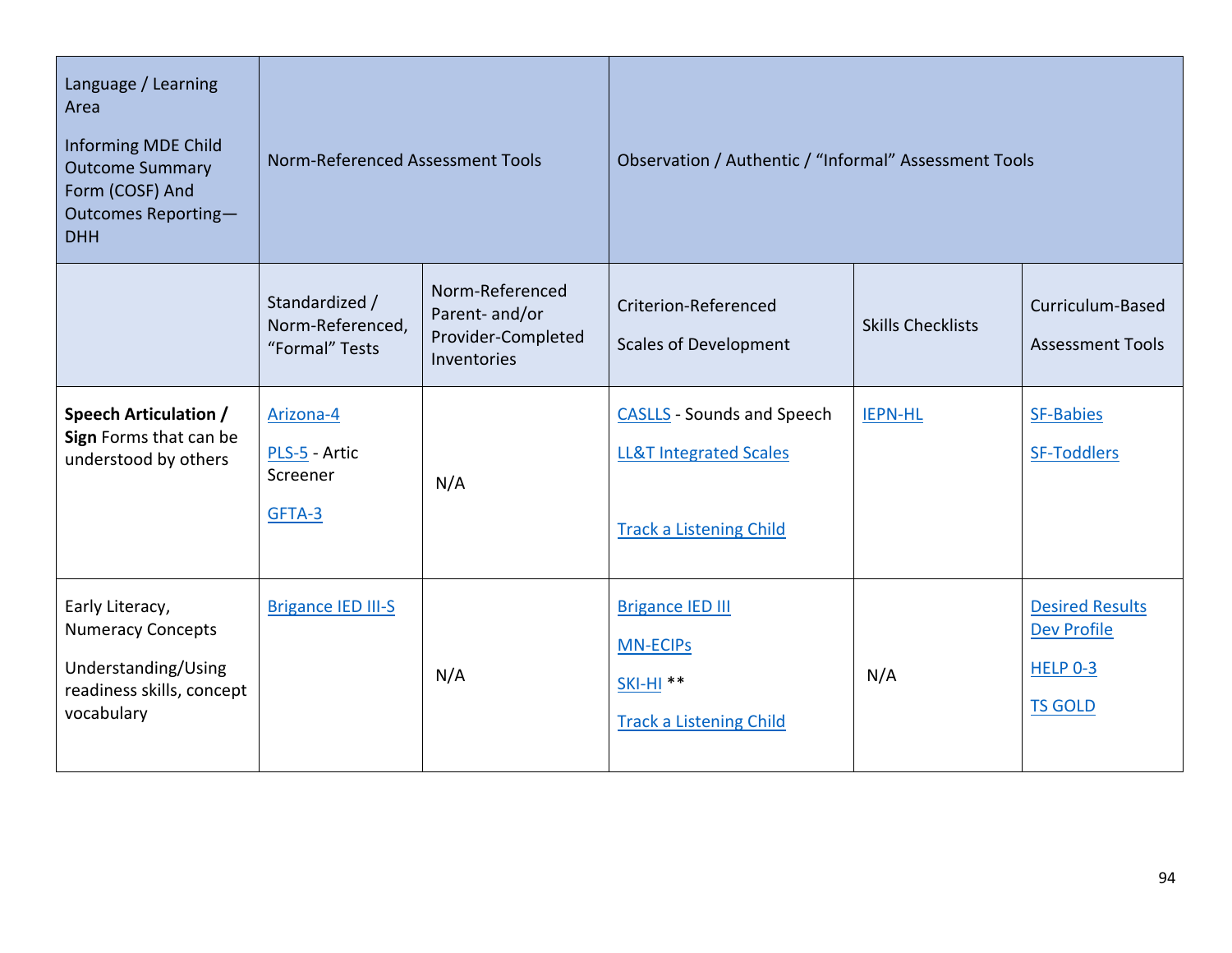# **Preschool: 3 to 5 Years of Age / Entrance to Kindergarten**

| Language / Learning<br>Area<br><b>Informing MDE Child</b><br><b>Outcome Summary</b><br>Form (COSF) And<br>Outcomes Reporting-<br><b>DHH</b> | Norm-Referenced Assessment Tools                                  |                                                                           | Observation / Authentic / "Informal" Assessment Tools |                                            |                                                                                    |
|---------------------------------------------------------------------------------------------------------------------------------------------|-------------------------------------------------------------------|---------------------------------------------------------------------------|-------------------------------------------------------|--------------------------------------------|------------------------------------------------------------------------------------|
|                                                                                                                                             | Standardized /<br>Norm-Referenced,<br>"Formal" Tests              | Norm-Referenced<br>Parent-and/or<br>Provider-<br>Completed<br>Inventories | Criterion-Referenced<br><b>Scales of Development</b>  | <b>Skills Checklists</b>                   | Curriculum-Based<br><b>Assessment Tools</b>                                        |
| Development Across All<br>Domains, Including<br>Cognitive<br>Integrated into COSF                                                           | <b>Brigance IED III-S</b><br>Bayley-3<br>$BDI-2$<br><b>Mullen</b> | ASQ-3 (Screening<br>only)<br>$PES-2$                                      | AEPS-2<br><b>Brigance IED III</b><br><b>MN-ECIPS</b>  | <b>CID Preschool</b><br><b>Development</b> | <b>Carolina Preschool</b><br><b>HELP 3-6</b><br>KEP, DRDP-K<br><b>TS GOLD, WSS</b> |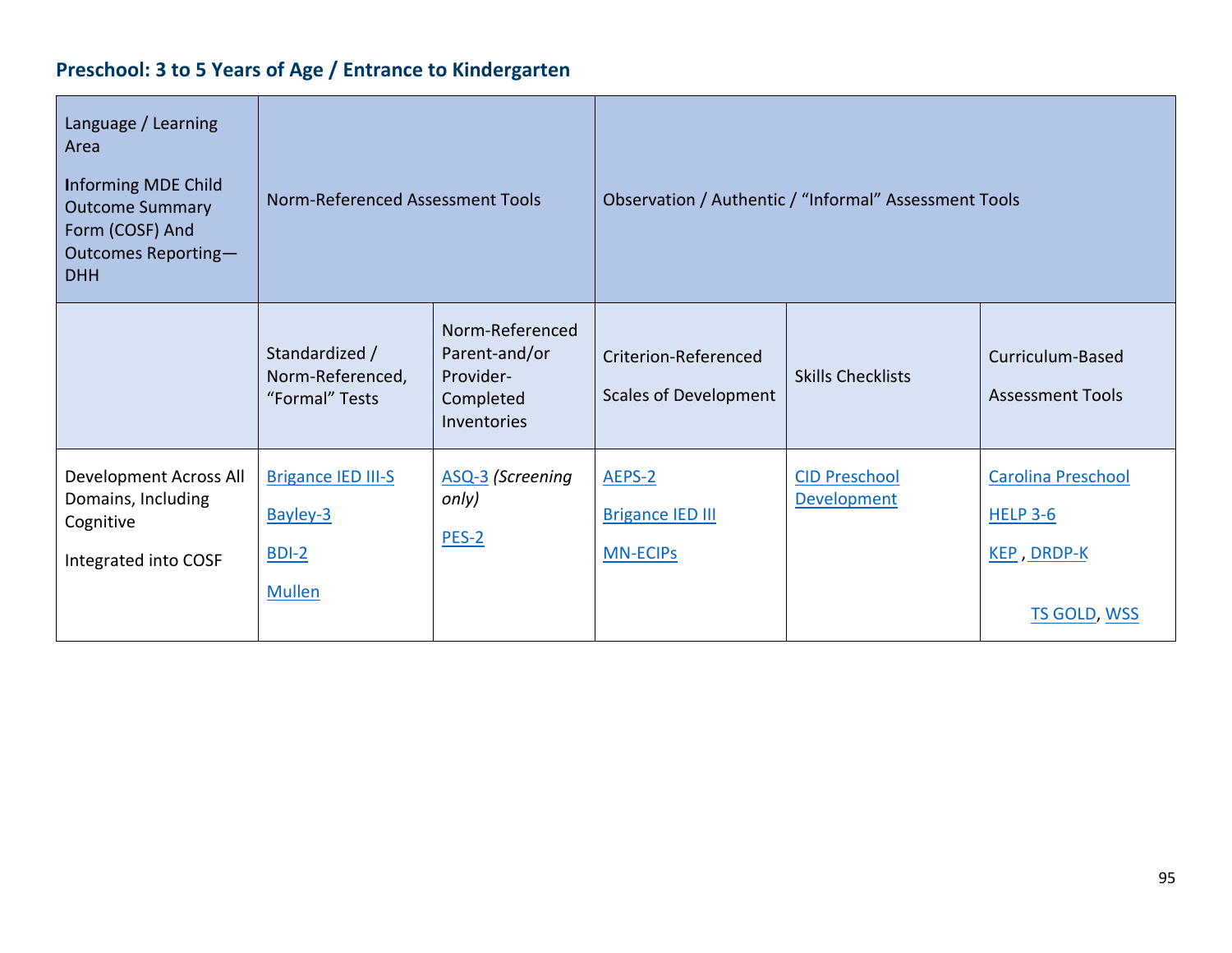| Language / Learning<br>Area<br><b>Informing MDE Child</b><br><b>Outcome Summary</b><br>Form (COSF) And<br>Outcomes Reporting-<br><b>DHH</b> | Norm-Referenced Assessment Tools                     |                                                                           | Observation / Authentic / "Informal" Assessment Tools                                  |                          |                                                                                              |
|---------------------------------------------------------------------------------------------------------------------------------------------|------------------------------------------------------|---------------------------------------------------------------------------|----------------------------------------------------------------------------------------|--------------------------|----------------------------------------------------------------------------------------------|
|                                                                                                                                             | Standardized /<br>Norm-Referenced,<br>"Formal" Tests | Norm-Referenced<br>Parent-and/or<br>Provider-<br>Completed<br>Inventories | Criterion-Referenced<br><b>Scales of Development</b>                                   | <b>Skills Checklists</b> | Curriculum-Based<br><b>Assessment Tools</b>                                                  |
| Social-Emotional<br>Development<br>Integrated into COSF                                                                                     | N/A                                                  | <b>ASQ: SE-2</b><br>(Screening only)                                      | <b>LL&amp;T Integrated Scales</b><br><b>MN-ECIPS</b><br><b>Track a Listening Child</b> | N/A                      | Carolina Preschool<br><b>HELP 3-6</b><br><b>KEP</b><br>DRDP-K<br>TS GOLD, WSS<br><b>SEAM</b> |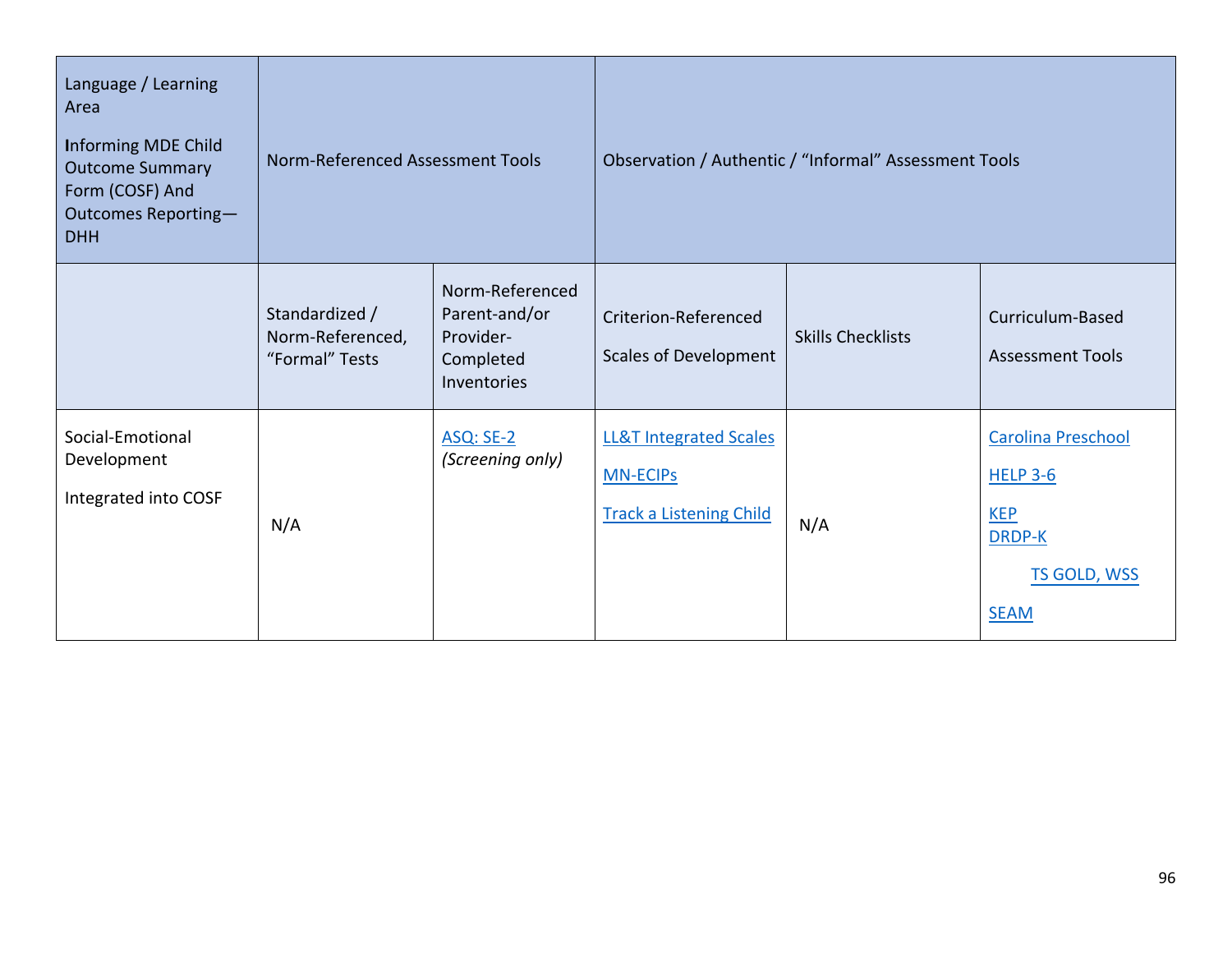| Language / Learning<br>Area<br><b>Informing MDE Child</b><br><b>Outcome Summary</b><br>Form (COSF) And<br>Outcomes Reporting-<br><b>DHH</b> | Norm-Referenced Assessment Tools                     |                                                                           | Observation / Authentic / "Informal" Assessment Tools                                                                                             |                                                                                                                              |                                             |
|---------------------------------------------------------------------------------------------------------------------------------------------|------------------------------------------------------|---------------------------------------------------------------------------|---------------------------------------------------------------------------------------------------------------------------------------------------|------------------------------------------------------------------------------------------------------------------------------|---------------------------------------------|
|                                                                                                                                             | Standardized /<br>Norm-Referenced,<br>"Formal" Tests | Norm-Referenced<br>Parent-and/or<br>Provider-<br>Completed<br>Inventories | Criterion-Referenced<br><b>Scales of Development</b>                                                                                              | <b>Skills Checklists</b>                                                                                                     | Curriculum-Based<br><b>Assessment Tools</b> |
| Auditory Development /<br><b>Listening Skills</b><br>Auditory<br>comprehension of<br>language                                               | OWLS-II<br>TACL-4                                    | <b>LittlEars</b><br><b>PEACH</b><br><b>TEACH</b>                          | CASLLS SS, $C -$<br>Listening<br><b>Hrg First Dev</b><br><b>Milestones</b><br><b>LL&amp;T Integrated Scales</b><br><b>Track a Listening Child</b> | <b>Aud Skills Checklist-</b><br><b>MedEl</b><br><b>Aud Skills Checklist</b><br><b>CHILD</b><br><b>CID ESP</b><br><b>FAPI</b> | <b>CID SPICE</b>                            |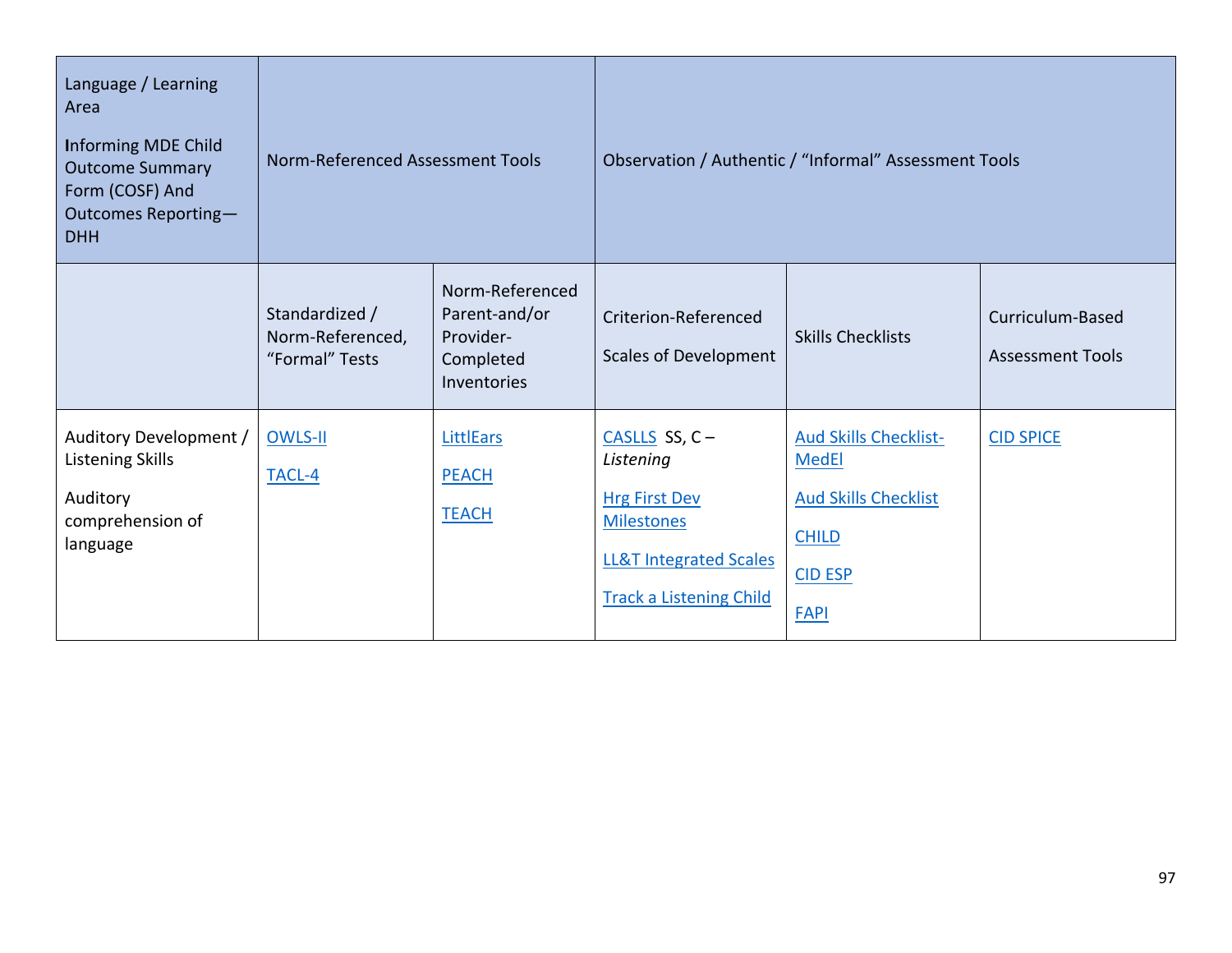| Language / Learning<br>Area<br>Informing MDE Child<br><b>Outcome Summary</b><br>Form (COSF) And<br>Outcomes Reporting-<br><b>DHH</b> | Norm-Referenced Assessment Tools                                                                                |                                                                              | Observation / Authentic / "Informal" Assessment Tools                                                                          |                          |                                             |
|--------------------------------------------------------------------------------------------------------------------------------------|-----------------------------------------------------------------------------------------------------------------|------------------------------------------------------------------------------|--------------------------------------------------------------------------------------------------------------------------------|--------------------------|---------------------------------------------|
|                                                                                                                                      | Standardized /<br>Norm-Referenced,<br>"Formal" Tests                                                            | Norm-Referenced<br>Parent-and/or<br>Provider-<br>Completed<br>Inventories    | Criterion-Referenced<br><b>Scales of Development</b>                                                                           | <b>Skills Checklists</b> | Curriculum-Based<br><b>Assessment Tools</b> |
| Vocabulary<br>Development<br>Understanding/Using<br>spoken English<br>vocabulary; number and<br>variety of words                     | CASL-2<br>$CELF-P-2$<br><b>EVT-2 EVT-3</b><br>EOWPVT-4<br><b>ROWPVT-4</b><br>$PLS-5$<br>PPVT-4 PPVT-5<br>TACL-4 | M-B CDI WS, III<br>M-B CDI Stanford<br>info<br>MacArthur-Bates<br><b>ASL</b> | <b>CASLLS</b><br><b>Hrg First Dev</b><br><b>Milestones</b><br><b>SKI-HI **</b><br><b>Track a Listening Child</b><br>VCSL (ASL) | <b>CID EC Vocabulary</b> | N/A                                         |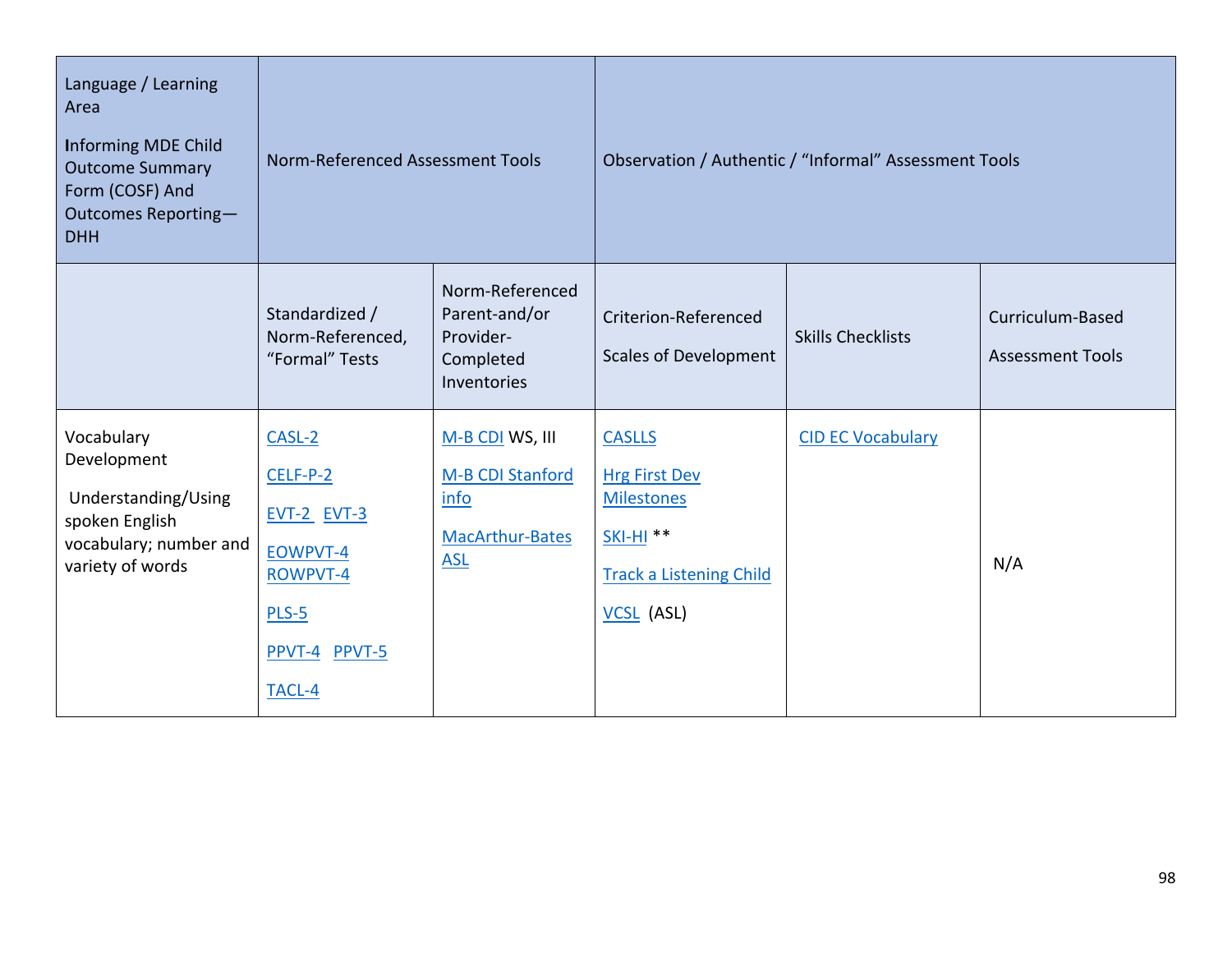| Language / Learning<br>Area<br><b>Informing MDE Child</b><br><b>Outcome Summary</b><br>Form (COSF) And<br>Outcomes Reporting-<br><b>DHH</b> | Norm-Referenced Assessment Tools                                  |                                                                           | Observation / Authentic / "Informal" Assessment Tools                                                                                                        |                                                      |                                             |
|---------------------------------------------------------------------------------------------------------------------------------------------|-------------------------------------------------------------------|---------------------------------------------------------------------------|--------------------------------------------------------------------------------------------------------------------------------------------------------------|------------------------------------------------------|---------------------------------------------|
|                                                                                                                                             | Standardized /<br>Norm-Referenced,<br>"Formal" Tests              | Norm-Referenced<br>Parent-and/or<br>Provider-<br>Completed<br>Inventories | Criterion-Referenced<br><b>Scales of Development</b>                                                                                                         | <b>Skills Checklists</b>                             | Curriculum-Based<br><b>Assessment Tools</b> |
| Pragmatics<br>Understanding/Using<br>social language and<br>behaviors during<br>interactions with others                                    | $CASL-2$<br>$CELF-P-2$<br>OWLS-II<br>$PLAI-2$<br>$PLS-5$<br>TNL-2 | <u>LUI</u>                                                                | CASLLS Conversation,<br><b>Discourse</b><br><b>Hrg First Dev</b><br><b>Milestones</b><br><b>LL&amp;T Integrated Scales</b><br><b>Track a Listening Child</b> | <b>CID Pragmatics</b><br><b>Pragmatics Checklist</b> | N/A                                         |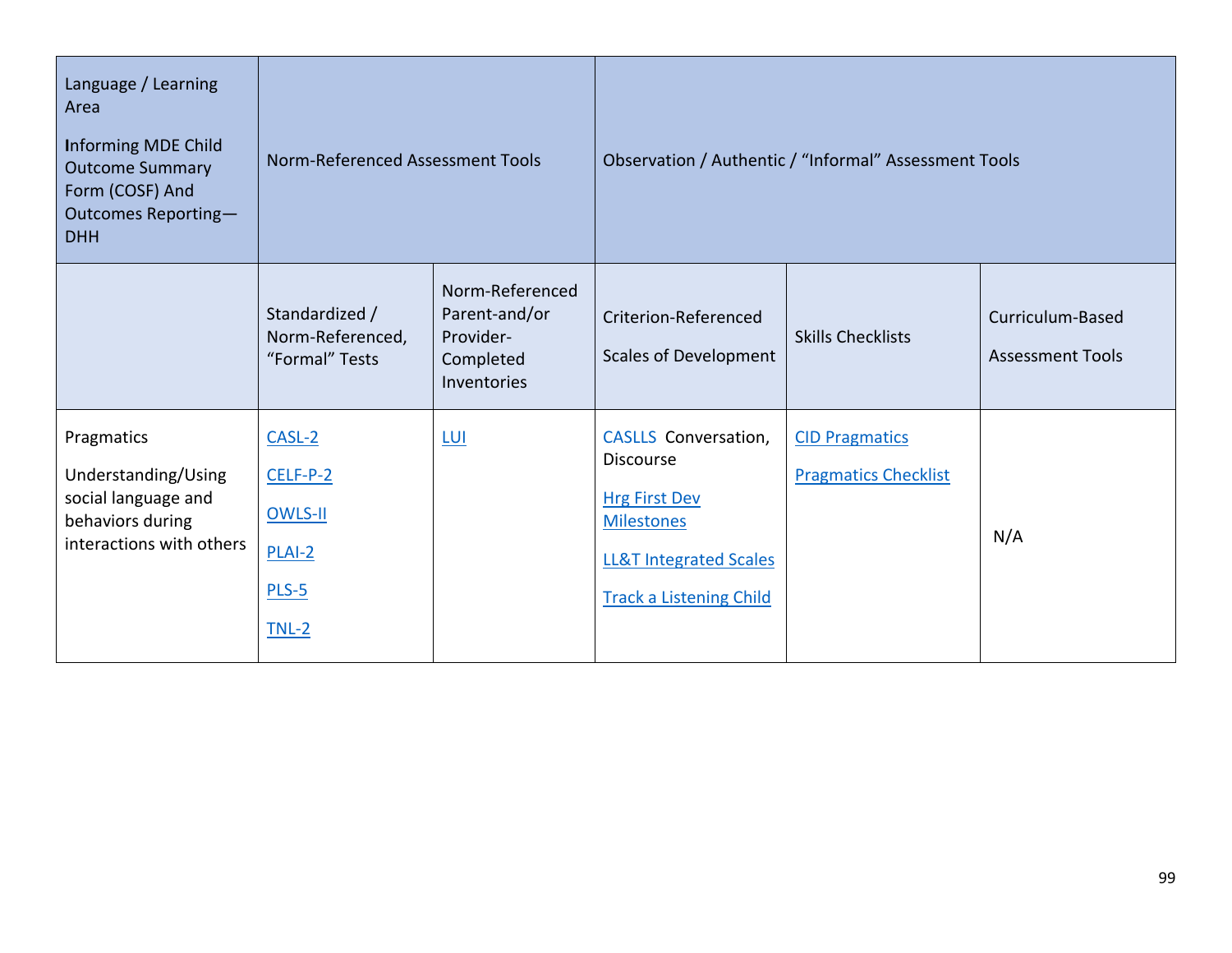| Language / Learning<br>Area<br>Informing MDE Child<br><b>Outcome Summary</b><br>Form (COSF) And<br>Outcomes Reporting-<br><b>DHH</b> | Norm-Referenced Assessment Tools                                |                                                                           | Observation / Authentic / "Informal" Assessment Tools                                                                                                           |                                                             |                                             |
|--------------------------------------------------------------------------------------------------------------------------------------|-----------------------------------------------------------------|---------------------------------------------------------------------------|-----------------------------------------------------------------------------------------------------------------------------------------------------------------|-------------------------------------------------------------|---------------------------------------------|
|                                                                                                                                      | Standardized /<br>Norm-Referenced,<br>"Formal" Tests            | Norm-Referenced<br>Parent-and/or<br>Provider-<br>Completed<br>Inventories | Criterion-Referenced<br><b>Scales of Development</b>                                                                                                            | <b>Skills Checklists</b>                                    | Curriculum-Based<br><b>Assessment Tools</b> |
| Morphology, Syntax<br>Understanding/Using<br>grammatical word- and<br>sentence forms                                                 | CASL-2<br>$CELF-P-2$<br>OWLS-II<br>$PLS-5$<br>SPELT-2<br>TACL-4 | N/A                                                                       | <b>CASLLS</b><br><b>Hrg First Dev</b><br><b>Milestones</b><br><b>LL&amp;T Integrated Scales</b><br><b>Track a Listening Child</b><br><b>SKI-HI<sup>**</sup></b> | <b>CID TAGS 1</b><br><b>CID TAGS 2</b><br><b>CID TAGS 3</b> | <b>TASL</b>                                 |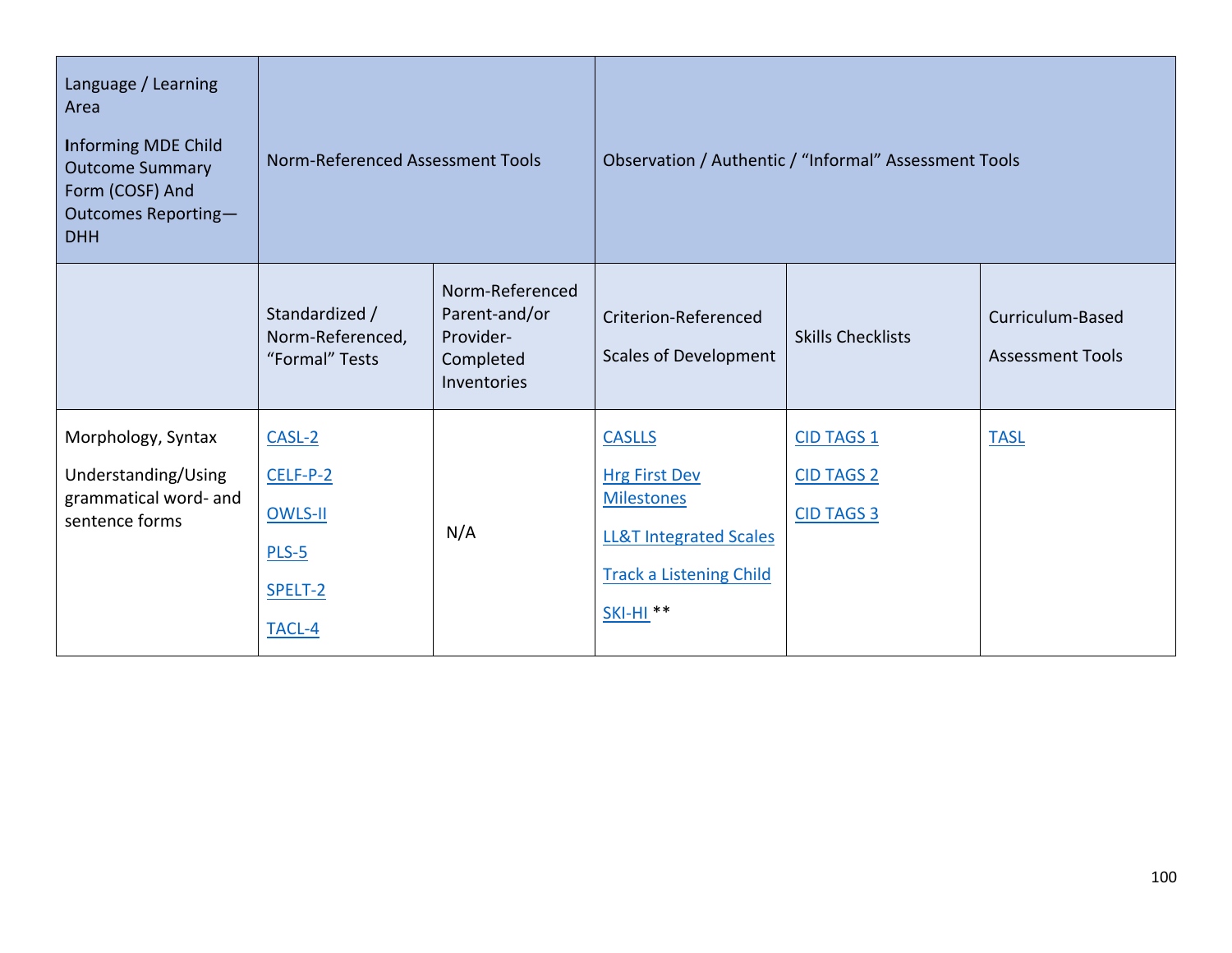| Language / Learning<br>Area<br><b>Informing MDE Child</b><br><b>Outcome Summary</b><br>Form (COSF) And<br>Outcomes Reporting-<br><b>DHH</b> | Norm-Referenced Assessment Tools                            |                                                                           | Observation / Authentic / "Informal" Assessment Tools                                                                                   |                          |                                             |
|---------------------------------------------------------------------------------------------------------------------------------------------|-------------------------------------------------------------|---------------------------------------------------------------------------|-----------------------------------------------------------------------------------------------------------------------------------------|--------------------------|---------------------------------------------|
|                                                                                                                                             | Standardized /<br>Norm-Referenced,<br>"Formal" Tests        | Norm-Referenced<br>Parent-and/or<br>Provider-<br>Completed<br>Inventories | Criterion-Referenced<br><b>Scales of Development</b>                                                                                    | <b>Skills Checklists</b> | Curriculum-Based<br><b>Assessment Tools</b> |
| Speech Articulation<br>Speech articulation/Sign<br>forms that can be<br>understood by others                                                | Arizona-4<br>GFTA-3<br>$PAT-3$<br>PLS-5 - Artic<br>Screener | N/A                                                                       | <b>CASLLS - Sounds and</b><br>Speech<br><b>CID Speech Skills</b><br><b>LL&amp;T Integrated Scales</b><br><b>Track a Listening Child</b> | <b>IEPN-HL</b>           | N/A                                         |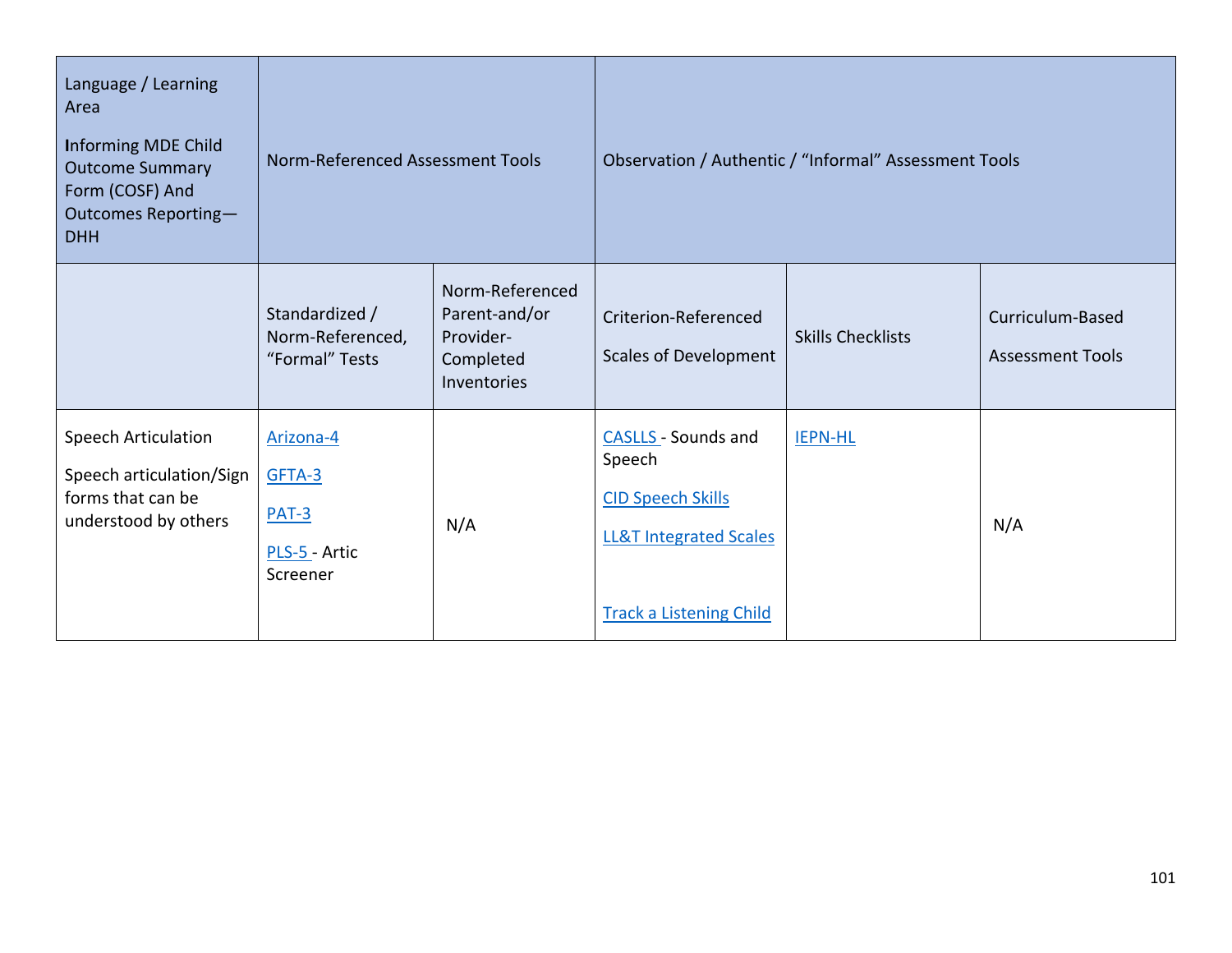| Language / Learning<br>Area<br><b>Informing MDE Child</b><br><b>Outcome Summary</b><br>Form (COSF) And<br>Outcomes Reporting-<br><b>DHH</b> | Norm-Referenced Assessment Tools                                                                                        |                                                                           | Observation / Authentic / "Informal" Assessment Tools    |                                                                                                                                                         |                                                                 |
|---------------------------------------------------------------------------------------------------------------------------------------------|-------------------------------------------------------------------------------------------------------------------------|---------------------------------------------------------------------------|----------------------------------------------------------|---------------------------------------------------------------------------------------------------------------------------------------------------------|-----------------------------------------------------------------|
|                                                                                                                                             | Standardized /<br>Norm-Referenced,<br>"Formal" Tests                                                                    | Norm-Referenced<br>Parent-and/or<br>Provider-<br>Completed<br>Inventories | Criterion-Referenced<br><b>Scales of Development</b>     | <b>Skills Checklists</b>                                                                                                                                | Curriculum-Based<br><b>Assessment Tools</b>                     |
| School Readiness, Early<br>Literacy, Numeracy<br><b>Skills</b><br>Understanding/Using<br>readiness skills, concept<br>vocabulary            | BBCS-3:R<br><b>BBCS:E</b><br>Boehm-3<br><b>Brigance IED III-S</b><br>CELF-P-2<br>OWLS-II<br><b>PELI</b><br><b>TOPEL</b> | N/A                                                                       | <b>Brigance IED III</b><br><b>MN-ECIPS</b><br>$SKI-HI**$ | <b>CID Preschool</b><br>Development<br><b>IGDIS: ProLADR, IDGIS</b><br><b>Early Literacy, IDGIs</b><br><b>Early Numeracy</b><br><b>Preschool SIFTER</b> | <b>Foundations</b><br><b>KEP, DRDP-K</b><br><b>TS GOLD, WSS</b> |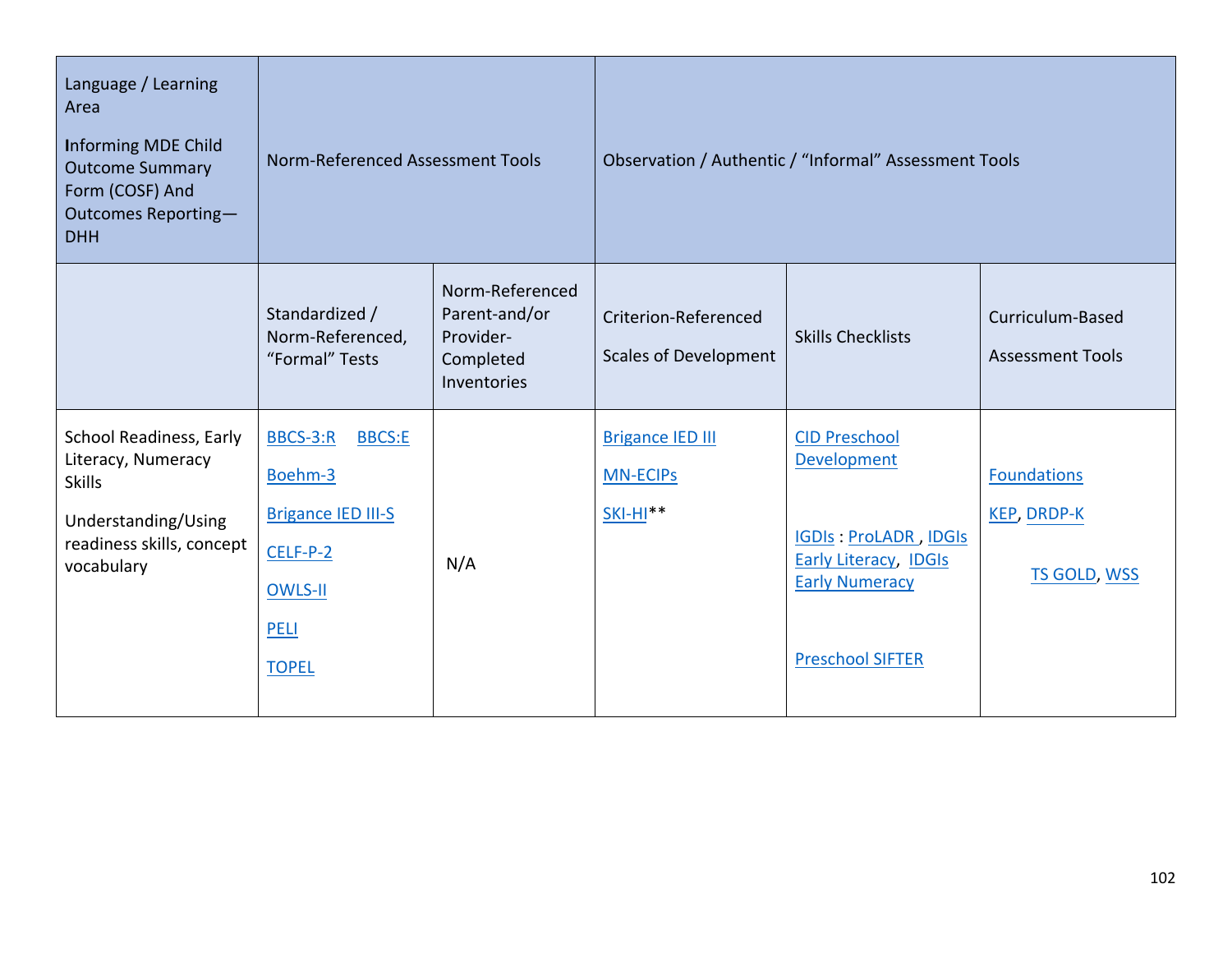## **Appendix B**

Definitions and Examples of Systematic Observation

*Frequency Recording*: The number of times, or how often a behavior occurs

Frequency Recording Example #1

**Recorder:** Meredith Palmer

**Student:** Toby Flenderson

**Hearing Loss:** Mild Unilateral Hearing Loss **Mode of Communication:** Auditory/Oral

**School:** Schrute Farms Elementary **Subject:** Language Arts **Grade:** 3

**Date(s):** 09/11/2018 **Time:** 8:40 a.m. to 9:25 a.m.

**Behaviors to be Observed:** Turning to watch other classmates offering oral responses/comments

| Name  | Watching      | Not Watching  |
|-------|---------------|---------------|
| Pam   | $\frac{1}{2}$ | n/a           |
| Kelly |               | n/a           |
| Oscar | $\prime$      | n/a           |
| Kevin | n/a           | 111           |
| Andy  | $\prime$      | $\frac{1}{2}$ |
| Holly | $\prime$      | n/a           |
| Toby  | $\frac{1}{2}$ | 1111111       |

Interpretation of Data:

Toby turned to watch his peers offering oral responses 2/9 times or 22 percent of the time.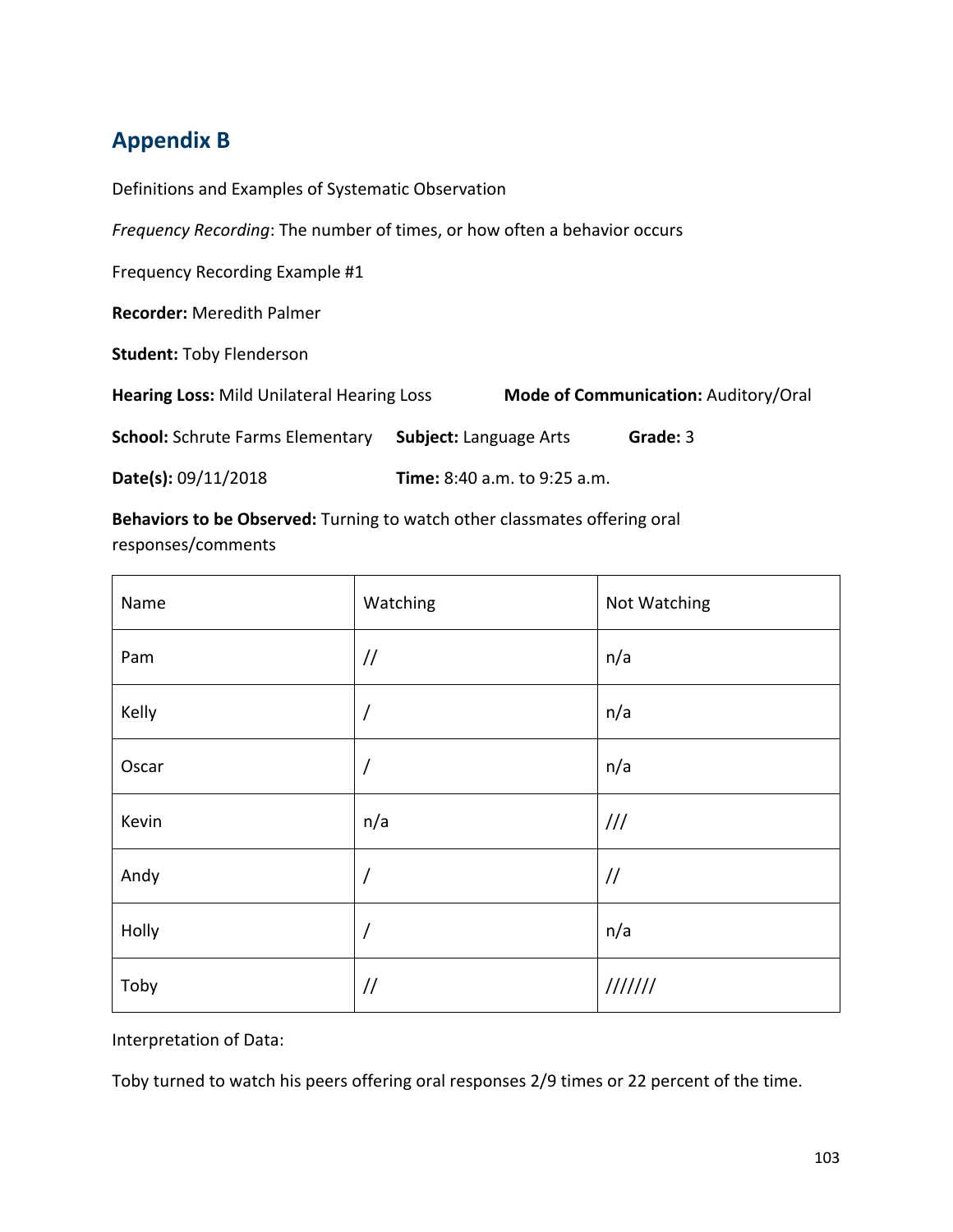Frequency Recording Example #2

**Recorder:** Michael Scott

**Student:** Jim Halpert

**Hearing Loss:** Moderate/Severe Hearing Loss **Mode of Communication:** Auditory/Oral **School:** Robertson Elementary School **Subject:** Centers **Grade:** Kindergarten

**Date(s):** 10/23/2018 - 10/27/2018 **Time**: 9:15 a.m. - 11:00 a.m.

**Behaviors to be Observed:** Standing up and walking away from teacher-directed instruction

| Date       | Time              | Frequency     |
|------------|-------------------|---------------|
| 10/23/2018 | $9:15-11:00$ a.m. | 111111        |
| 10/24/2018 | $9:15-11:00$ a.m. | $\frac{1}{1}$ |
| 10/25/2018 | $9:15-11:00$ a.m. | 1111111111    |
| 10/26/2018 | $9:15-11:00$ a.m. | 1111          |
| 10/27/2018 | $9:15-11:00$ a.m. | 11111         |

Interpretation of Data:

During the week of October 23 - October 27, from 9:15 a.m. - 11:00 a.m., Jim stood up and walked away from the instructional activity 26 times. This was, on the average, 24 more times than his kindergarten peers.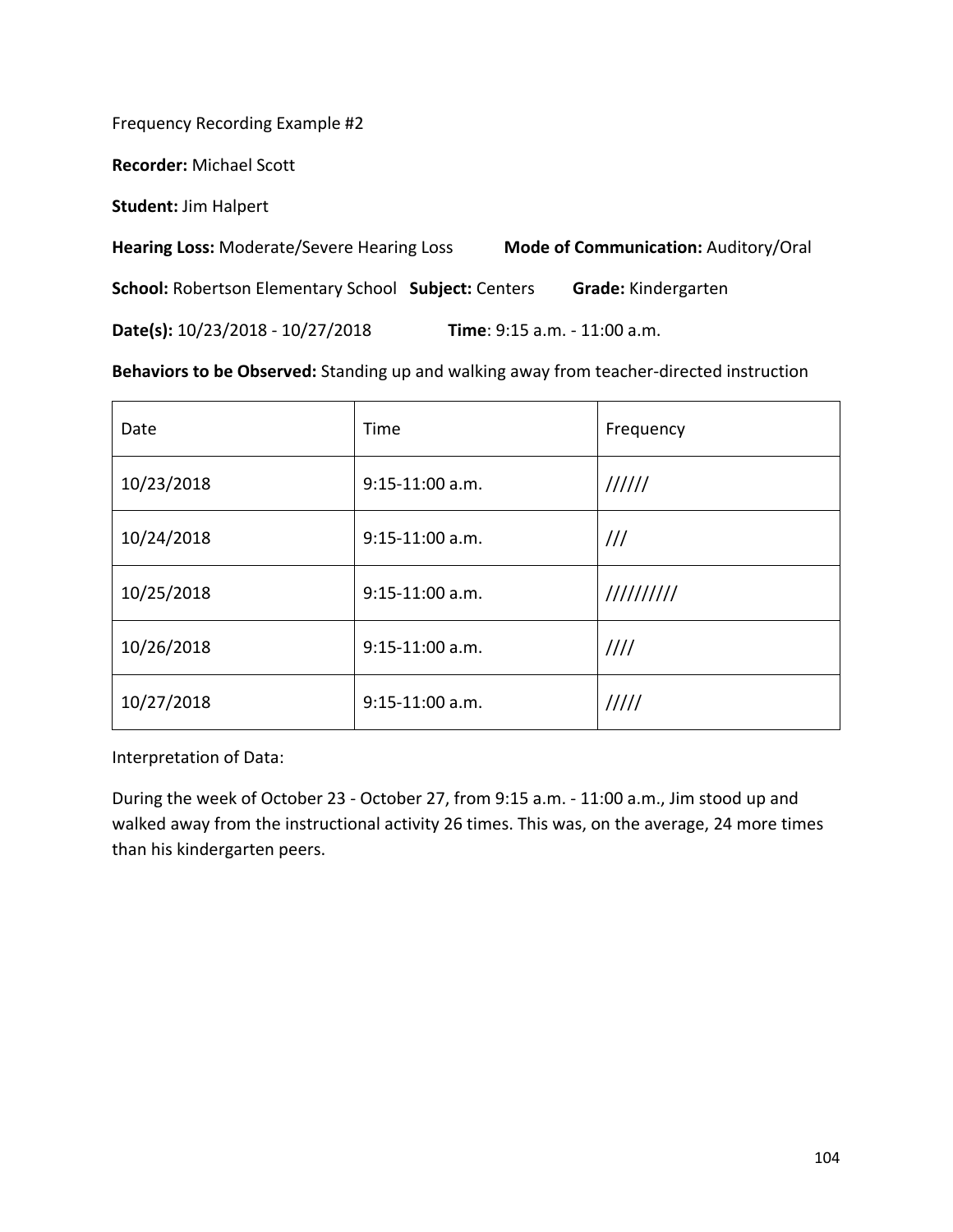*Duration Recording*: The total amount of time a student spends engaging in a specified behavior.

Duration Recording Example

**Recorder:** Angela Martin

**Student:** Dwight Schurte

**Hearing Loss:** Moderate/Severe Hearing Loss

**Mode of Communication**: American Sign Language (ASL), utilizes interpreter full-time

**School:** Scranton Middle School **Subject:** Civics **Grade:** 8

**Date:** 04/30/2018 **Time:** 8:40 a.m. - 9:25 a.m.

**Behaviors to be Observed:** Attending to educational interpreter during a lecture

| <b>Behavior Start</b><br><b>Behavior End</b> |           | Duration  |
|----------------------------------------------|-----------|-----------|
| 2:05 p.m.                                    | 2:08 p.m. | 3 minutes |
| 2:10 p.m.                                    | 2:12 p.m. | 2 minutes |
| 2:16 p.m.                                    | 2:21 p.m. | 5 minutes |
| 2:25 p.m.                                    | 2:29 p.m. | 5 minutes |
| 2:34 p.m.                                    | 2:35 p.m. | 1 minutes |
| 2:40 p.m.                                    | 2:45 p.m. | 5 minutes |

*Total Class Period:* 45 minutes; Total duration: 20 minutes

*Percentage:* 20/45= 44 percent attending

Interpretation of Data:

During Dwight's 45-minute civics class on October 12, he attended to the interpreter

44 percent of the time. The longest interval of attending was five minutes.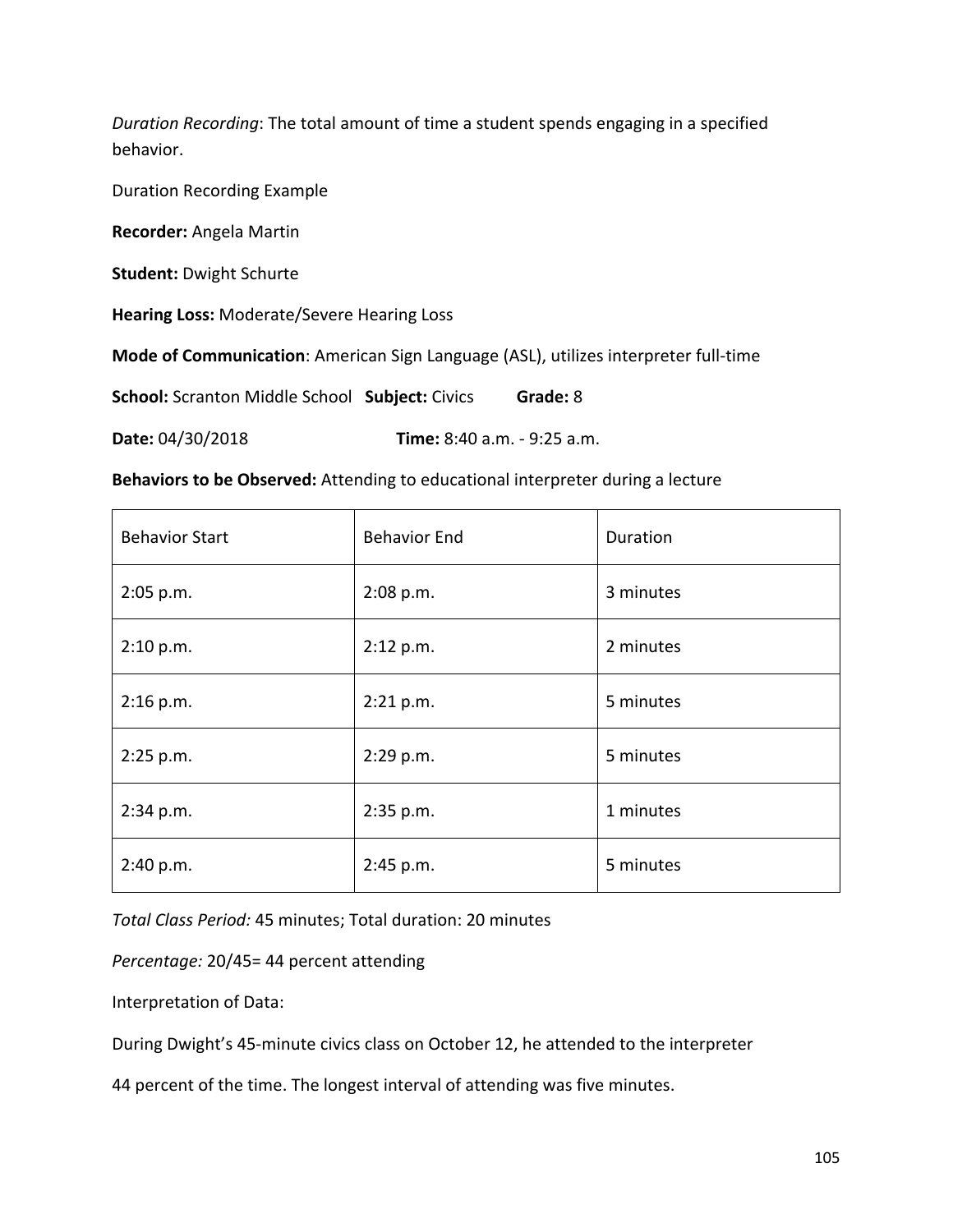*Latency Recording*: The amount of time that elapses between a specified event and the expected behavioral response.

Latency Recording Example

**Recorder:** Clarke Green

**Student:** Phyllis Vance

**Hearing Loss:** Profound unilateral hearing loss in right ear

Mode of Communication: Auditory/Oral

**School:** Levinson Elementary **Subject:** Special Education Resource Room **Grade:** 4

**Date:** 04/19/2018 - 04/21/2018 **Time:** 8:40 a.m. - 9:25 a.m.

**Behaviors to be Observed:** Teacher gives directions and student follows the instruction

| Date       | <b>Start</b> | <b>Response Time</b> | <b>Elapsed Time</b> |
|------------|--------------|----------------------|---------------------|
| 04/19/2018 | 8:30 a.m.    | $8:36$ a.m.          | 6 minutes           |
| 04/19/2018 | 12:05 p.m.   | 12:07 p.m.           | 2 minutes           |
| 04/20/2018 | 8:30a.m.     | $8:35$ a.m.          | 5 minutes           |
| 04/20/2018 | 12:05 p.m.   | 12:12 p.m.           | 7 minutes           |
| 04/21/2018 | 8:30a.m.     | 8:40 a.m.            | 10 minutes          |
| 04/21/2018 | 12:05 p.m.   | 12:00 p.m.           | 3 minutes           |

Average a.m. latency: 7 minutes

Average p.m. latency: 4 minutes

Interpretation of data:

In the morning, it takes Phyllis seven minutes to follow instruction after the teacher gives a direction. In the afternoon, it takes Jessica four minutes to follow instruction after the teacher gives a direction.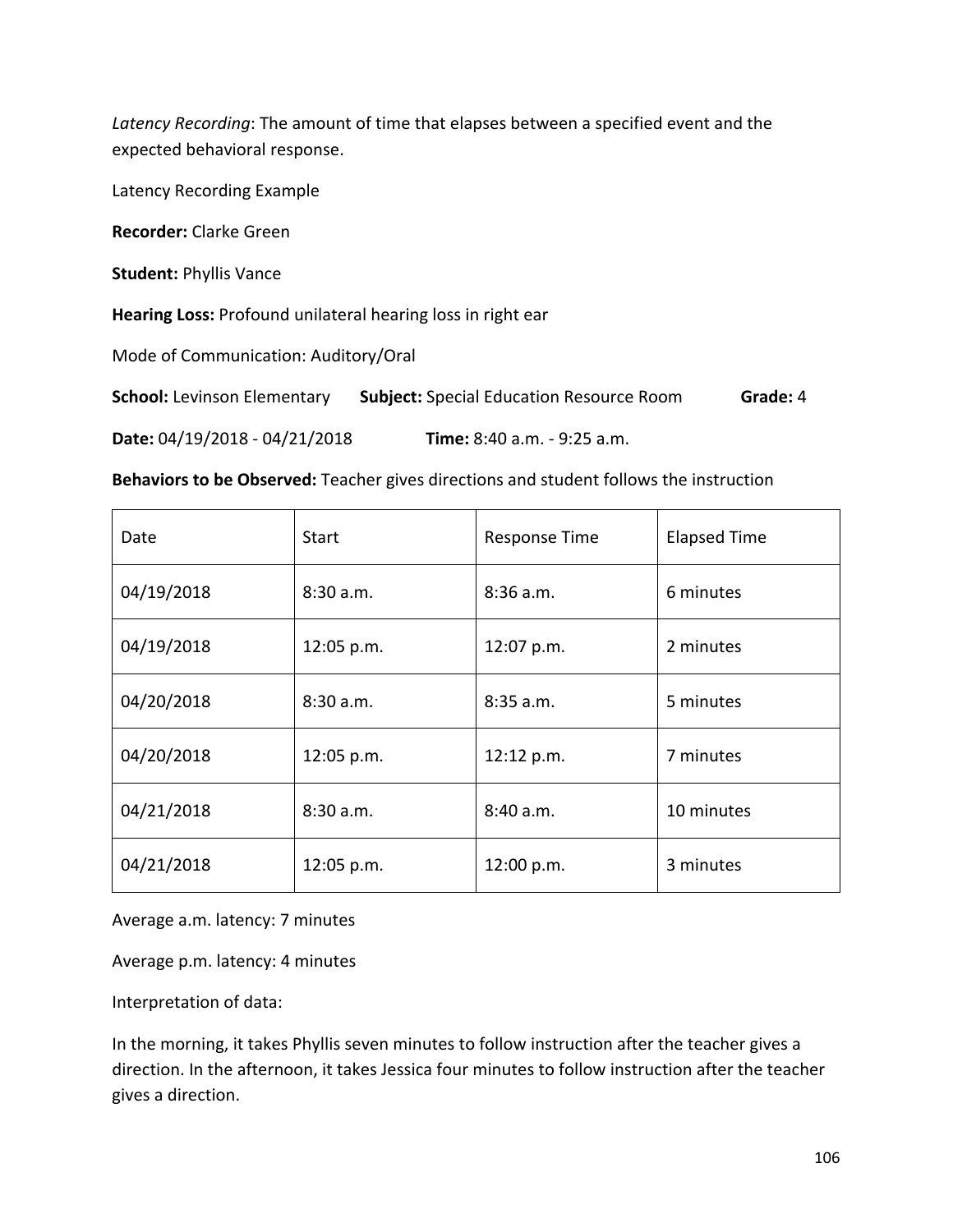*Methods of Data Collection*: Each of the methods described requires that the observer use a stopwatch and/or an electronic or formatted paper and pencil recording/tally sheet. Observers most often design their own forms to fit the situation being observed.

*Continuous Recording*: Recording the behavior each and every time it occurs for a given time period. Used for frequency or the duration of a response (e.g., the number of times the student throws an object, or the number of minutes that the student is off-task during a class period).

*Interval Recording:* Recording the absence or presence of a pre-specified behavior within a series of time intervals. Use when the behavior of concern occurs with such high frequency that continuous recording would be difficult to implement (e.g., the student speaking out of turn at any time within a 2-minute interval).

*Time Sampling:* The student is observed at the end of fixed intervals (e.g., 10 seconds, 1 minute.) The observer marks whether or not the behavior has occurred (e.g., whether the child is off-task at the end of a one-minute interval). It does not require constant observation of a student, but it is a less accurate estimate than interval recording.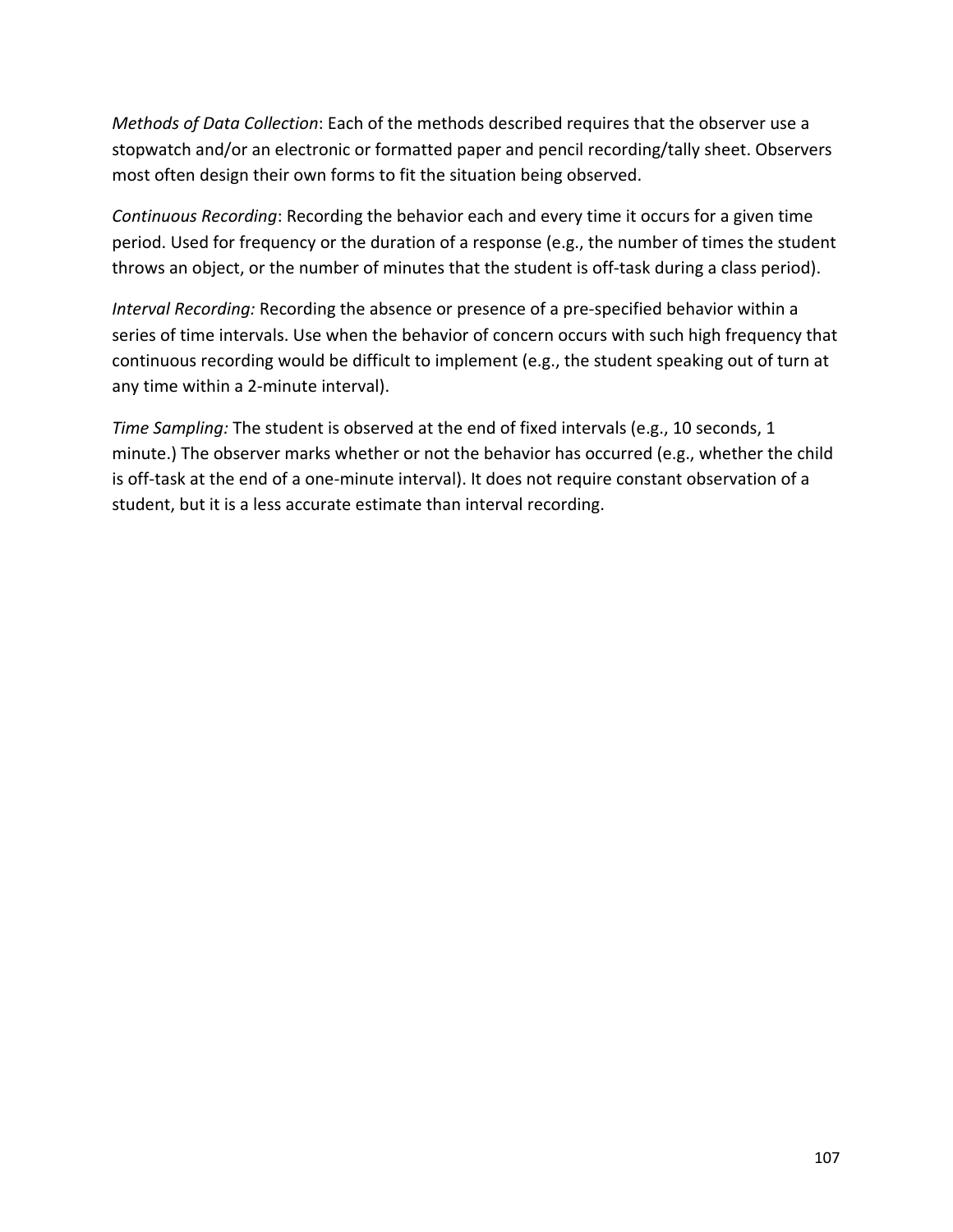## **Appendix C**

The purpose of the Evaluation Report is to summarize the student's evaluation for special education eligibility, related services, and educational needs. This template provides a checklist framework for best practice evaluation reports from teachers for learners who are D/HH.

- Parent Information and Concerns.
- Background Information.
	- o School history.
	- o ELL status and history.
	- o State and district test results.
	- o File review.
- Medical Information.
	- o Audiological information.
	- o Amplification information.
	- o Health background.
	- o Vision status.
- Intellectual.
	- o Not required. Testing determined by evaluation team.
- Academic.
	- o Formal academic assessment results.
	- o Informal academic assessments results.
	- o Present level of academic skills.
- Communication.
	- o Primary mode of communication and considerations.
	- o Formal and informal language and communication assessment results (if applicable).
- Informal Sensory.
	- o Informal assessment results.
	- o Classroom observation.
- Social/Emotional.
	- o Not required. Testing determined by evaluation team.
- Transition (required for all children age 14+).
	- o Formal transition assessment.
	- o Informal transition assessments.
- Conclusion.
	- o Identify the student's needs (academic, communication, sensory, transition, etc.).
	- o How does the student's hearing loss impact their participation in the classroom?
	- o Considerations for the student making progress in general education curriculum.
	- o Accommodations and/or modifications needed.
	- o State assessment considerations.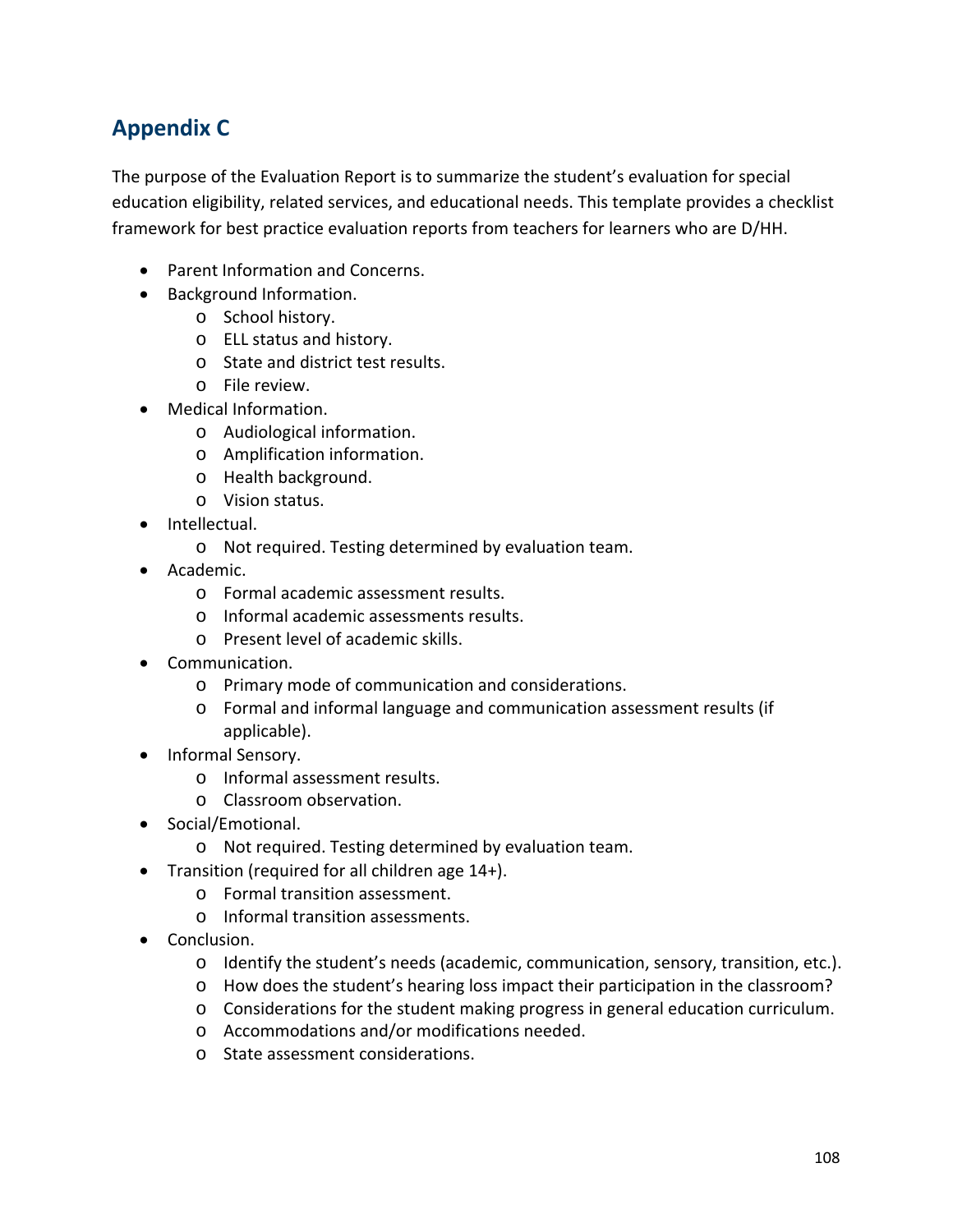## **References**

AERA, APA, & NCME (1999). Standards for educational and psychological testing. Washington, D.C.

Afflerbach, P. (2007). *Understanding and using reading assessment*. Newark, DE: International Reading Association.

Anderson, D., & Reilly, J. (2002). The MacArthur Communicative Development Inventory: Normative data for American Sign Language. *Journal of Deaf Studies and Deaf Education*, 7(2), 83-106.

Braden, J.P. (1994). *Deafness, deprivation, and IQ*. New York: Plenum Press.

Braden, J.P. & Athanasiou, M.S. (2005). A comparative review of nonverbal measures of intelligence. In D.P. Flanagan & P.L. Harrison (Eds.), *Contemporary intellectual assessment* (pp. 557-580). New York: Guilford Press.

Braden, J.P., Kostrubala, C.E., & Reed, J. (1994). Why do deaf children score differentially on performance vs. motor-reduced nonverbal intelligence tests? *Journal of* Psychoeducational Assessment, 12(4), 357-363.

Fenson, L., Dale, P.S., Reznick, J..S., Bates, E., Thal, D., & Pethick, S. (1994). Variability in early communicative development. Monographs of the Society for Research in Child Development, 59, Serial #242.

French, M.M. (1999) Starting with assessment: A developmental approach to deaf children's literacy. Washington, DC. Gallaudet University Pre College National Missions Program, pp. 72-74.

Gillam R.B. & Carlile, R.M. (1997). Oral reading and story retelling of students with specific language impairment. Language, Speech, and Hearing Services in Schools, 28, 30-42.

Goffman, R. E. (2007). Current practices in the social and emotional assessment of deaf youth. Unpublished doctoral dissertation, Argosy University, Eagan, MN.

Greenberg, M. & Kusche, C. (1989). Cognitive, personal, and social development of deaf children and adolescents. In M.C. Wang, M.C. Reynolds, & H.J. Walberg (Eds.), *Handbook of special education: Research and practice* (Vol.1, pp. 95-129). Oxford: Peragamon Press.

Harp, B. (2006). The handbook of literacy assessment and evaluation, 3rd ed. Norwood, MA: Christopher-Gordon Publishers, Inc.

Individuals with Disabilities Education Act Amendments of 1997, 20 U.S.C. §1401(26).